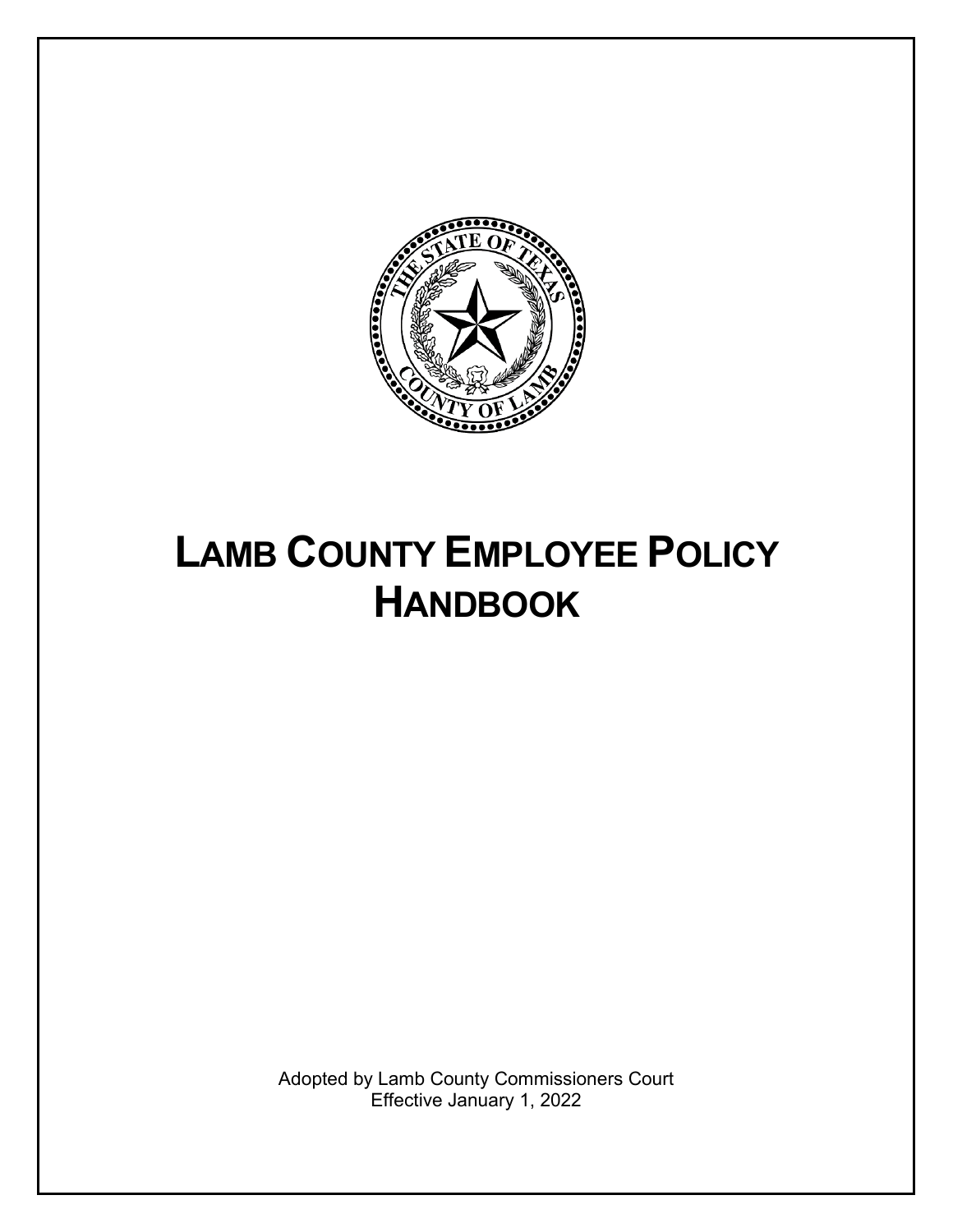

### **LAMB COUNTY ORDER OF THE COMMISSIONERS COURT**

**WHEREAS**, the Lamb County Commissioners Court desires to provide the employees of Lamb County with a uniform format for educating themselves regarding various employment-related issues; and

**WHEREAS**, the Lamb County Commissioners Court wishes to adequately and clearly communicate to employees the policies and procedures of the County:

THEREFORE, BE IT RESOLVED that the Lamb County Commissioners Court does hereby approve and adopt the LAMB COUNTY EMPLOYEE POLICY HANDBOOK, as modified and approved by the Court on this day, to go into effect on January 1, 2022.

ADOPTED THIS, the 28th day of December, 2021.

Sincerely,

James M. DeLoach County Judge

Cory DeBerry Commissioner, Pct.

Danny Short Commissioner, Pct. 3

Witnessed and Attested by:

Tonya Ritchie Lamb County Clerk and Ex-Oficio Clerk of the Lamb County Commissioners Court

**Kent Lewis** Commissioner, Pct. 2

Lee Logan

Commissioner, Pct.

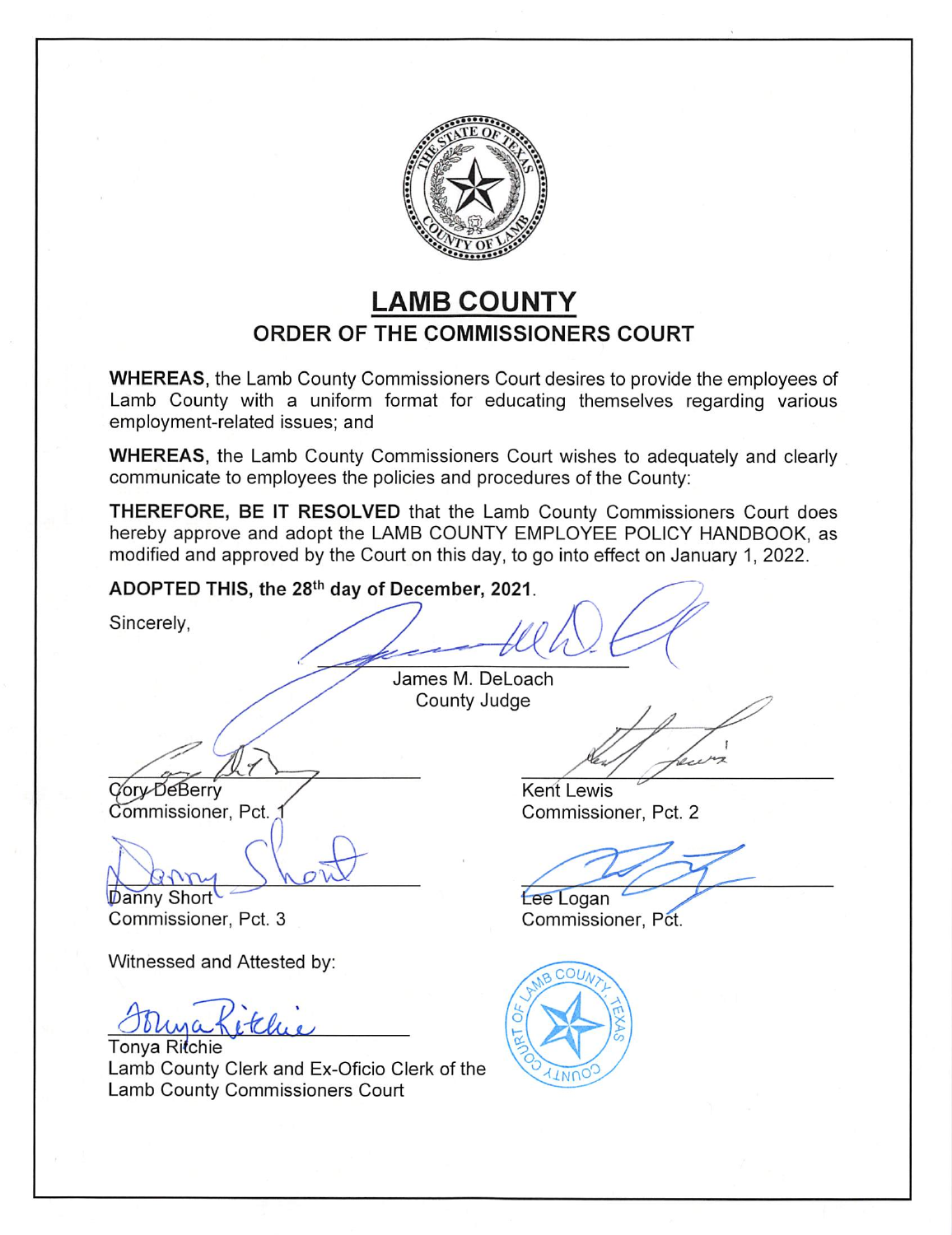## **TABLE OF CONTENTS**

<span id="page-2-0"></span>

| 1.01 |                                                     |  |
|------|-----------------------------------------------------|--|
| 1.02 |                                                     |  |
| 1.03 | IMPLEMENTATION AND RESPONSIBILITY OF POLICIES 8     |  |
| 1.04 |                                                     |  |
| 1.05 |                                                     |  |
| 1.06 |                                                     |  |
|      |                                                     |  |
| 2.01 |                                                     |  |
| 2.02 |                                                     |  |
| 2.03 |                                                     |  |
| 2.04 |                                                     |  |
| 2.05 |                                                     |  |
| 2.06 |                                                     |  |
| 2.07 |                                                     |  |
| 2.08 |                                                     |  |
| 2.09 |                                                     |  |
| 2.10 |                                                     |  |
| 2.11 |                                                     |  |
| 2.12 |                                                     |  |
| 2.13 |                                                     |  |
| 2.14 |                                                     |  |
| 2.15 |                                                     |  |
| 2.16 |                                                     |  |
| 2.17 |                                                     |  |
| 2.18 |                                                     |  |
| 2.19 | APPLICATION SUBJECT TO PUBLIC INFORMATION ACCESS 22 |  |
|      |                                                     |  |
| 3.01 |                                                     |  |
| 3.02 |                                                     |  |
| 3.03 |                                                     |  |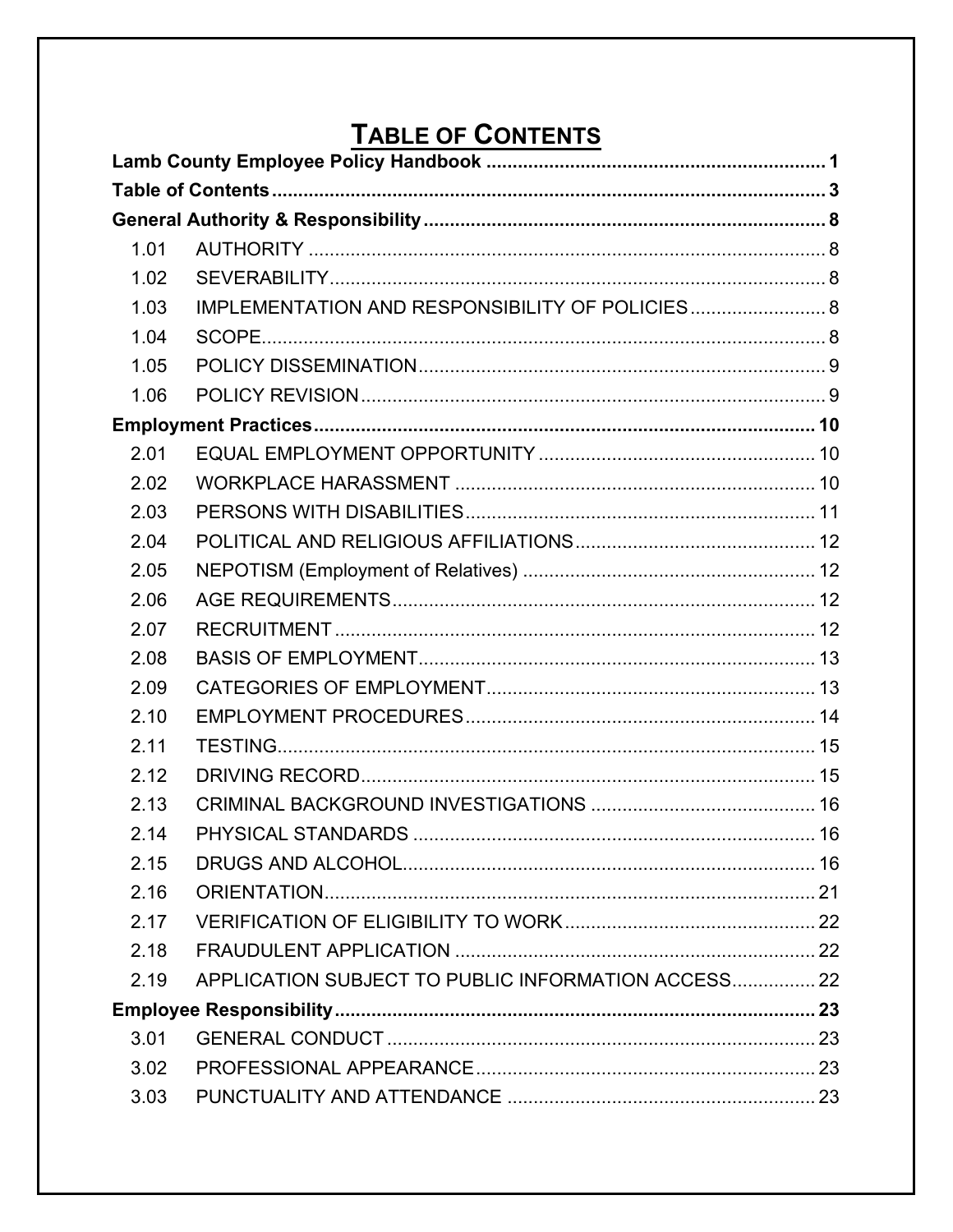| 3.04 |                                                           |  |
|------|-----------------------------------------------------------|--|
| 3.05 |                                                           |  |
| 3.06 |                                                           |  |
| 3.07 |                                                           |  |
| 3.08 |                                                           |  |
| 3.09 |                                                           |  |
| 3.10 |                                                           |  |
| 3.11 |                                                           |  |
| 3.12 |                                                           |  |
| 3.13 |                                                           |  |
| 3.14 |                                                           |  |
| 3.15 |                                                           |  |
| 3.16 | RESPONSIBILITIES UNDER THE TEXAS PUBLIC INFORMATION ACT29 |  |
| 3.17 |                                                           |  |
| 3.18 |                                                           |  |
| 3.19 |                                                           |  |
| 3.20 |                                                           |  |
| 3.21 |                                                           |  |
| 3.22 |                                                           |  |
| 3.23 |                                                           |  |
|      |                                                           |  |
| 4.01 |                                                           |  |
| 4.02 |                                                           |  |
| 4.03 |                                                           |  |
| 4.04 |                                                           |  |
| 4.05 |                                                           |  |
|      |                                                           |  |
| 5.01 |                                                           |  |
| 5.02 |                                                           |  |
| 5.03 |                                                           |  |
| 5.04 |                                                           |  |
| 5.05 |                                                           |  |
| 5.06 |                                                           |  |
| 5.07 |                                                           |  |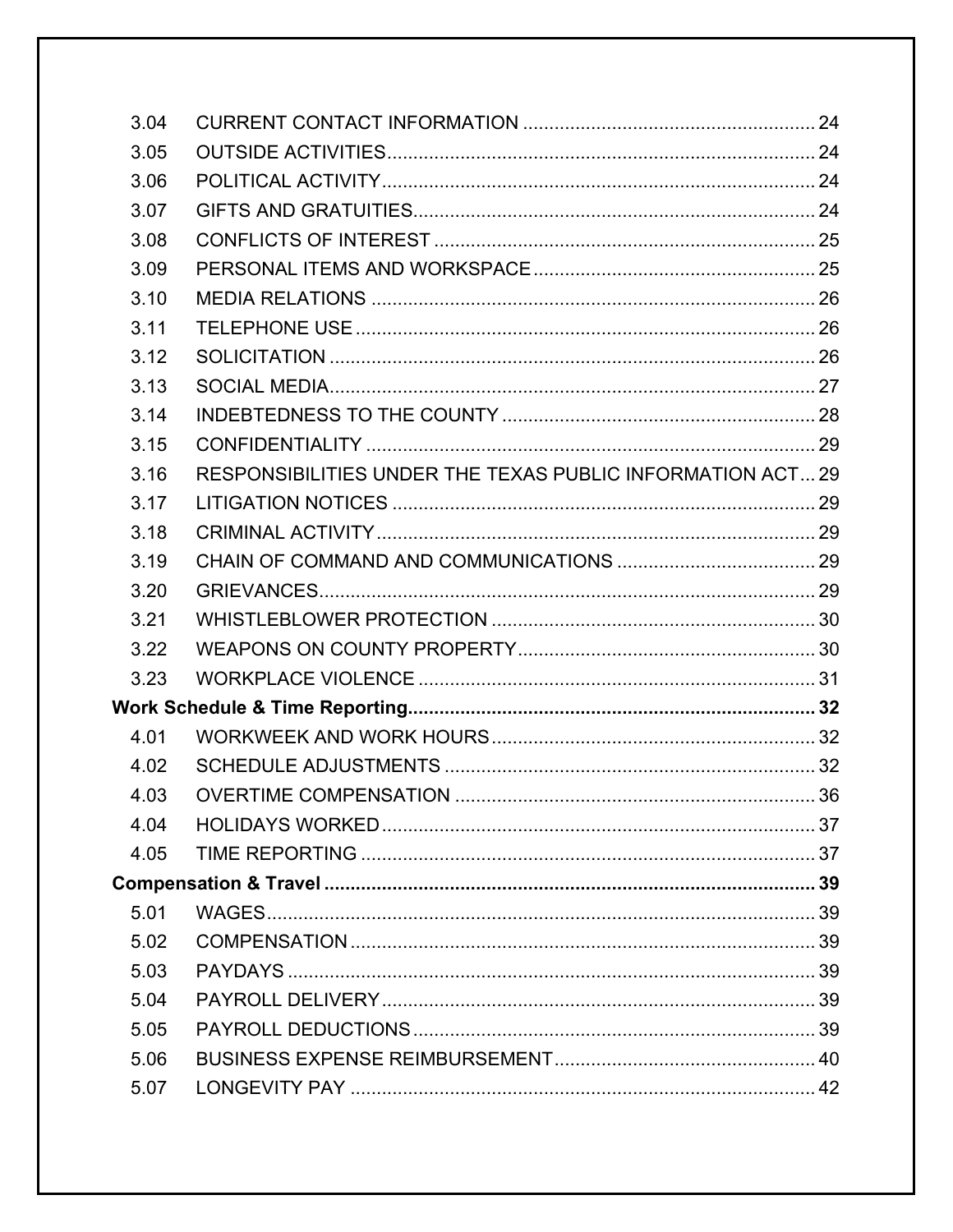| 5.08 |                                                                |  |
|------|----------------------------------------------------------------|--|
|      |                                                                |  |
| 6.01 |                                                                |  |
| 6.02 |                                                                |  |
| 6.03 |                                                                |  |
| 6.04 |                                                                |  |
| 6.05 | SECTION 125/CAFETERIA PLAN AND FLEXIBLE SPENDING ACCOUNTS.     |  |
| 6.06 |                                                                |  |
| 6.07 |                                                                |  |
|      |                                                                |  |
| 7.01 |                                                                |  |
| 7.02 |                                                                |  |
| 7.03 |                                                                |  |
| 7.04 |                                                                |  |
| 7.05 |                                                                |  |
| 7.06 |                                                                |  |
| 7.07 |                                                                |  |
| 7.08 |                                                                |  |
| 7.09 |                                                                |  |
| 7.10 |                                                                |  |
| 7.11 | FAMILY MEDICAL LEAVE ACT (FMLA)/MILITARY FAMILY LEAVE (MFL) 54 |  |
| 7.12 |                                                                |  |
| 7.13 | PAID QUARANTINE LEAVE FOR PEACE OFFICERS AND DETENTION         |  |
|      |                                                                |  |
| 8.01 |                                                                |  |
| 8.02 |                                                                |  |
| 8.03 |                                                                |  |
| 8.04 |                                                                |  |
| 8.05 |                                                                |  |
| 8.06 |                                                                |  |
| 8.07 |                                                                |  |
| 8.08 |                                                                |  |
| 8.09 |                                                                |  |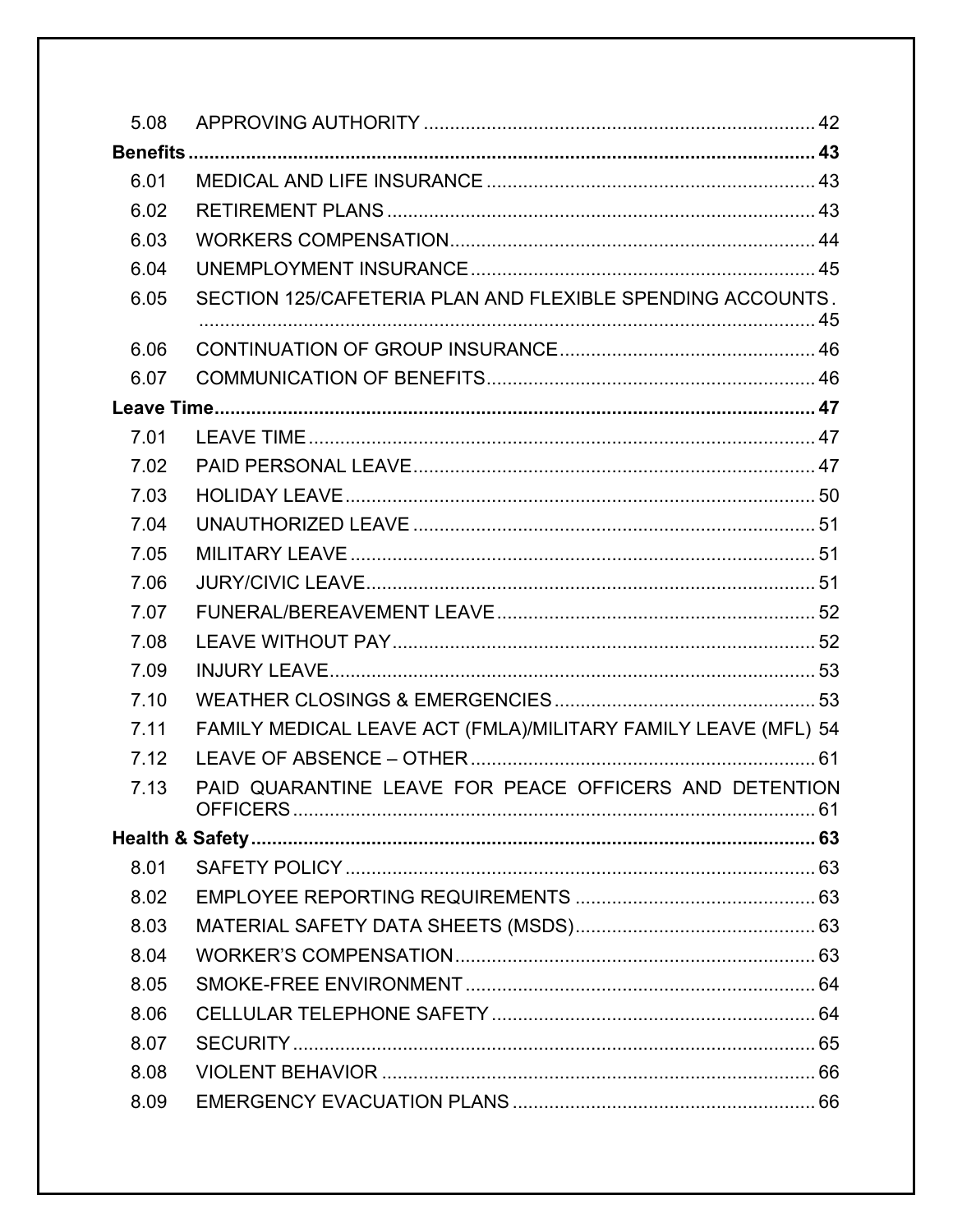| 9.01  |                                                        |  |  |
|-------|--------------------------------------------------------|--|--|
| 9.02  | USE OF TOOLS, EQUIPMENT, PROPERTY, AND VEHICLES 68     |  |  |
| 9.03  |                                                        |  |  |
| 9.04  |                                                        |  |  |
| 9.05  |                                                        |  |  |
| 9.06  | COUNTY VEHICLE ACCIDENT REPORTING (NON-LAW ENFORCEMENT |  |  |
| 9.07  | COUNTY VEHICLE ACCIDENT REPORTING (LAW ENFORCEMENT     |  |  |
| 9.08  |                                                        |  |  |
| 9.10  |                                                        |  |  |
| 9.11  |                                                        |  |  |
|       |                                                        |  |  |
| 10.01 |                                                        |  |  |
| 10.02 |                                                        |  |  |
| 10.03 |                                                        |  |  |
| 10.04 |                                                        |  |  |
| 10.05 |                                                        |  |  |
| 10.06 |                                                        |  |  |
| 10.07 |                                                        |  |  |
| 10.08 |                                                        |  |  |
|       |                                                        |  |  |
| 11.01 |                                                        |  |  |
|       |                                                        |  |  |
| 11.03 |                                                        |  |  |
|       |                                                        |  |  |
| 12.01 |                                                        |  |  |
| 12.02 |                                                        |  |  |
| 12.03 |                                                        |  |  |
| 12.04 |                                                        |  |  |
| 12.05 |                                                        |  |  |
| 12.06 |                                                        |  |  |
| 12.07 |                                                        |  |  |
| 12.08 |                                                        |  |  |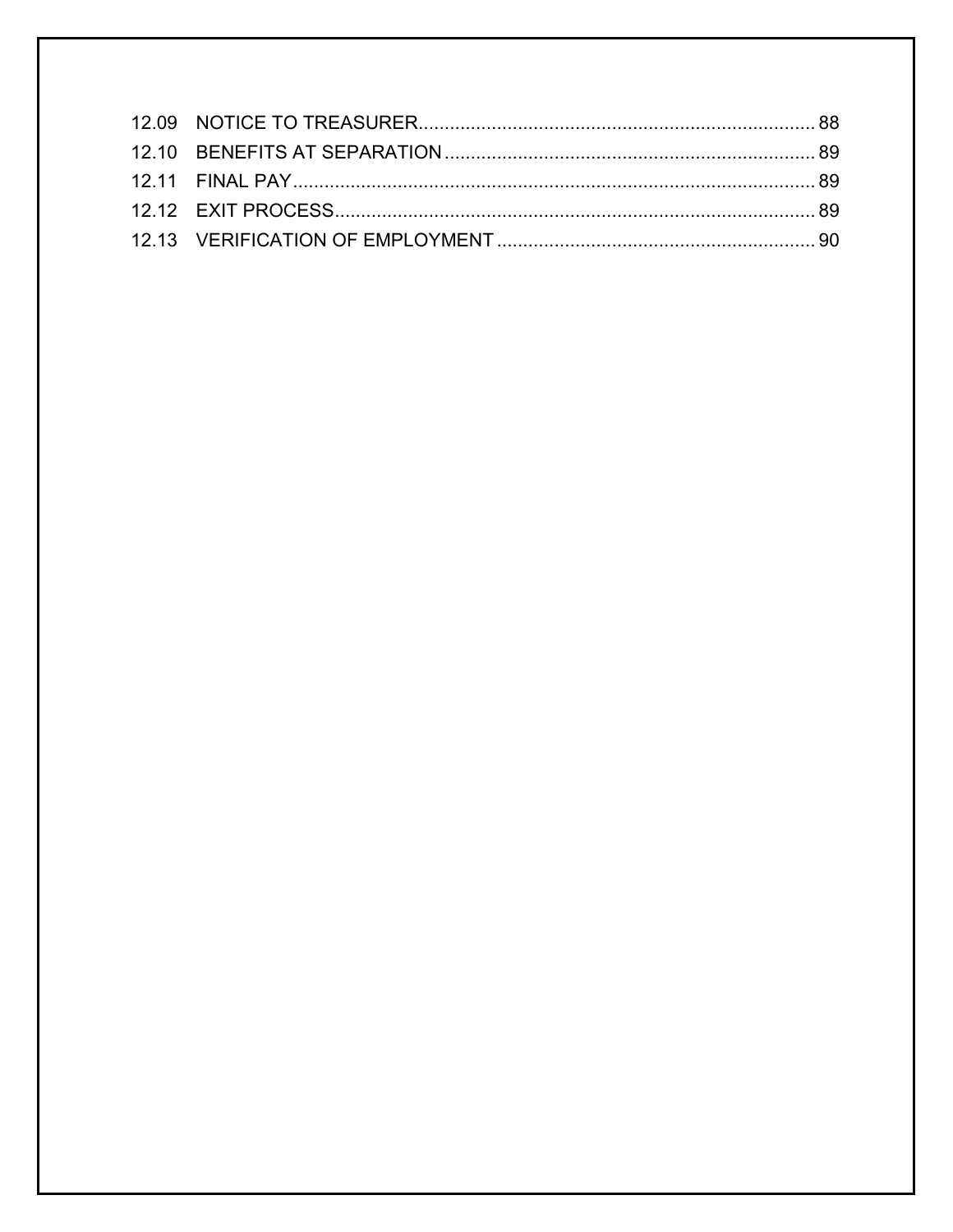## **GENERAL AUTHORITY & RESPONSIBILITY**

#### <span id="page-7-1"></span><span id="page-7-0"></span>**1.01 AUTHORITY**

- A. These policies are established by the Commissioners Court, the governing body of Lamb County. Any deletions, amendments, revisions, or additions to the policies must be approved by that body.
- B. These policies replace and supersede all Lamb County general personnel policies previously adopted, individually or as a set of policies, by the Commissioners **Court.**
- C. Independently Elected or Appointed Officials may issue additional Departmental policies consistent with the policies in this Handbook.
- D. The County Treasurer is the designated Human Resources Director.

#### <span id="page-7-2"></span>**1.02 SEVERABILITY**

The provisions of these personnel policies are severable, and if any provision or part of the provision is held invalid, illegal, or unenforceable, the validity of the remaining provisions or parts of provisions, will remain in full force and effect.

#### <span id="page-7-3"></span>**1.03 IMPLEMENTATION AND RESPONSIBILITY OF POLICIES**

- A. The Commissioners Court of Lamb County, in coordination with Lamb County Officials, is responsible for the formulation and administration of general personnel policies and procedures.
- B. County Departments may adopt, and issue to their employees, specific Departmental operations manuals. Departmental manuals shall be consistent with County policy and understanding and acceptance of each applicable Departmental policy will be acknowledged in writing by the employee.
- C. If an employee discovers an apparent inconsistency or unclear language in these policies, the employee is to immediately bring this to the attention of their Elected Official or Supervisor in writing.

#### <span id="page-7-4"></span>**1.04 SCOPE**

- A. These personnel policies apply equally to all employees of the County. Elected and Appointed Officials are not considered employees of the County, except for administrative functions, such as payroll and benefits. Elected and Appointed Officials are encouraged to follow the general policies of the County.
- B. In cases where federal or state laws or regulations supersede local policy for specific groups of employees, such laws or regulations will substitute for these personnel policies only in so far as necessary for compliance.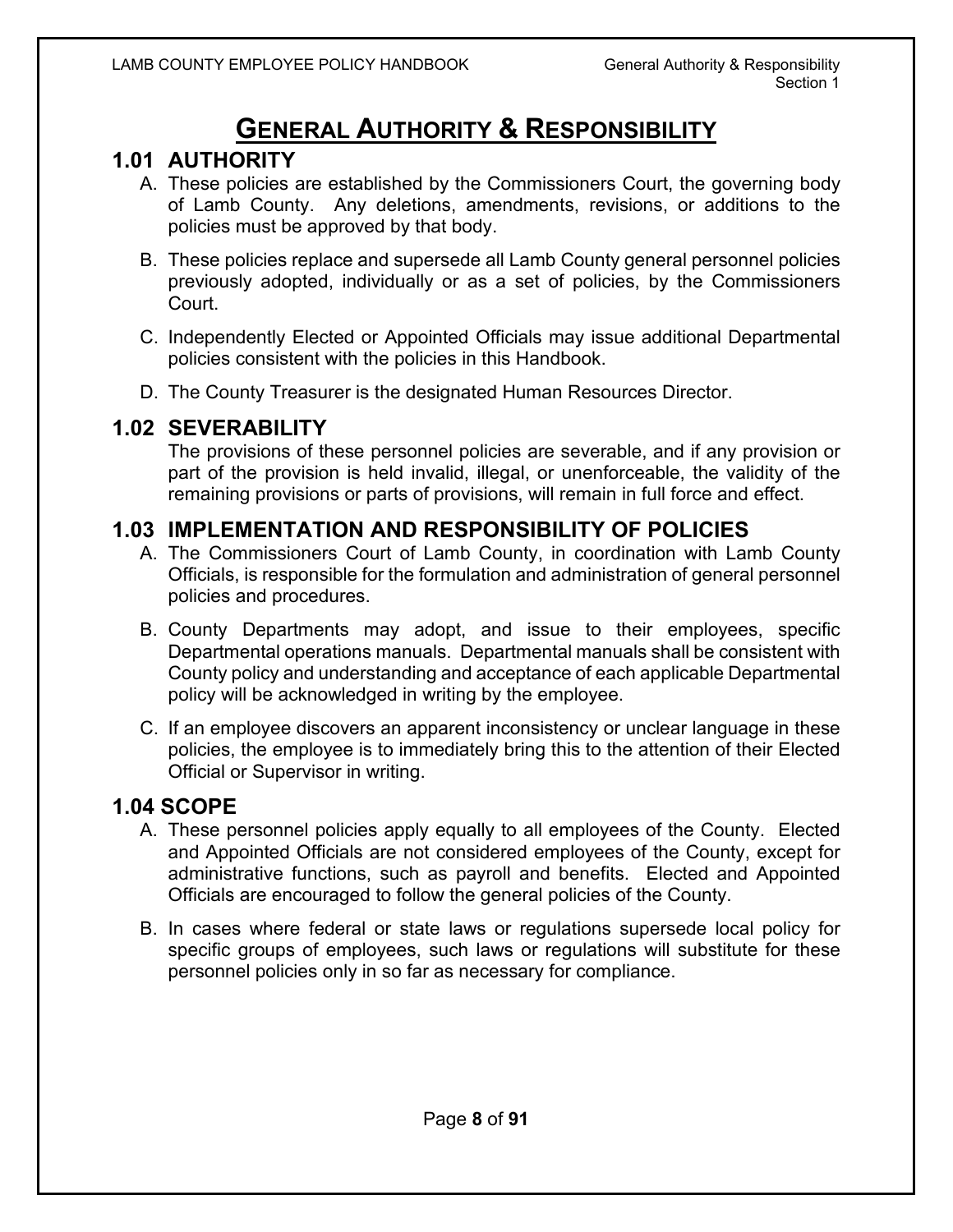#### <span id="page-8-0"></span>**1.05 POLICY DISSEMINATION**

- A. The Commissioners Court maintains the official set of personnel policies with all revisions for reference for employees. Each employee will be given a copy of the most current Handbook on their first day of employment. Copies of amendments, revisions, or newly-issued policies will be provided to employees by the County Treasurer. In addition, each Department will maintain a current Handbook in its office. Notwithstanding any policy to the contrary, if a question arises about a particular policy, the official set of policies maintained by the Commissioners Court will control.
- B. Every employee is required to sign an Acknowledgment of Receipt of the Employee Handbook. Employees are responsible for reading and complying with all County and Departmental policies.
- C. Every employee is required to sign an Acknowledgment of Privacy and Confidentiality Policies. Employees are responsible for reading, educating themselves, and complying with applicable privacy/confidentiality rules, laws, guidelines, regulations, and policies of the Department for which the employee works.

#### <span id="page-8-1"></span>**1.06 POLICY REVISION**

The Policy Handbook will be revised as needed. Revisions will be distributed through payroll inserts. The most current version of the Employee Handbook is available in the County Treasurer's Office and on the County website.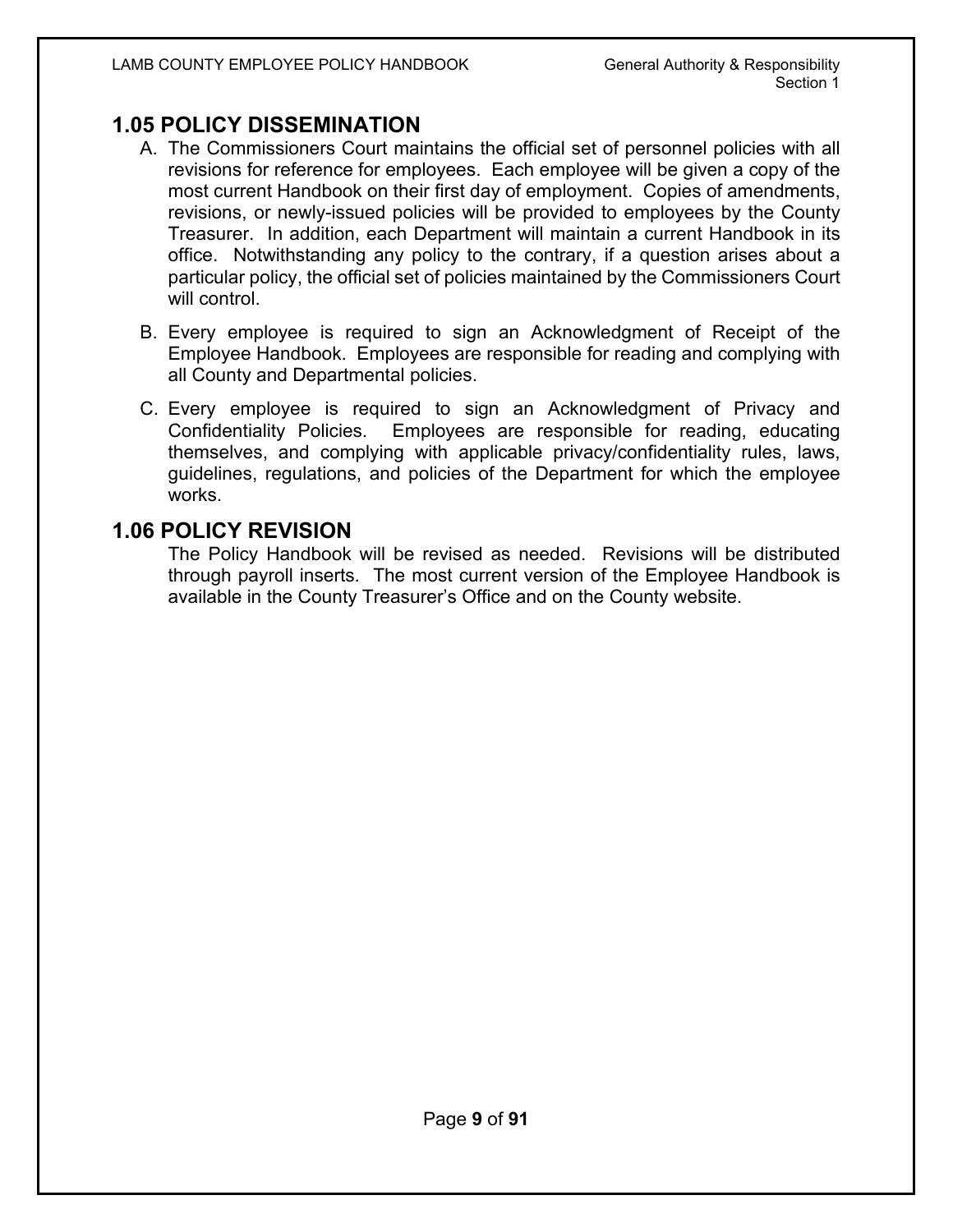## **EMPLOYMENT PRACTICES**

#### <span id="page-9-1"></span><span id="page-9-0"></span>**2.01 EQUAL EMPLOYMENT OPPORTUNITY**

- A. All employment with Lamb County shall be considered "at will" employment. No contract of employment shall exist between any individual and Lamb County for any duration, either specified or unspecified. No provision of this Employee Handbook shall be construed as modifying employment at will status for any employee.
	- 1. Lamb County shall maintain the right to terminate any employee's employment for any legal reason, or for no reason, at any time, with or without notice.
	- 2. Lamb County shall maintain the right to change any condition, benefit, policy, or privilege of employment at any time, with or without notice. Employees of Lamb County shall have the right to leave their employment with the County at any time, with or without notice.
- B. Lamb County is an equal opportunity employer. The County will not discriminate on the basis of race, color, religion, national origin, sex, sexual orientation (including lesbian, gay, bi-sexual, or transgender status), age, genetic information, pregnancy, veteran status, disability, or any other condition or status protected by the law in hiring, promotion, demotion, raises, termination, training, discipline, use of employee facilities or programs, or any other benefit, condition, or privilege of employment except where required by state or federal law, or where a bona fide occupational qualification exists. If an employee needs an accommodation as a result of a condition or status protected by law, the employee is to advise their Supervisor, Elected Official, Appointed Official, Department Head, or the County Attorney in writing.

#### <span id="page-9-2"></span>**2.02 WORKPLACE HARASSMENT**

- A. Lamb County is committed to providing and facilitating a workplace free of harassment. Harassment includes unlawful or unwelcome words, acts, or displays based on sex, sexual orientation (including lesbian, gay, bi-sexual, or transgender status), race, color, religion, national origin, age, genetic information, pregnancy, disability, family or military leave status, or veteran status. Such conduct becomes harassment when:
	- 1. The submission to the conduct is made a condition of employment;
	- 2. The submission to, or rejection of, the conduct is used as the basis for an employment decision; or
	- 3. The conduct creates an offensive, intimidating, or hostile working environment, or interferes with work performance.
- B. Harassment is strictly prohibited by Lamb County, whether committed by an Elected Official, Supervisor, co-worker, or non-employee with whom the County does business.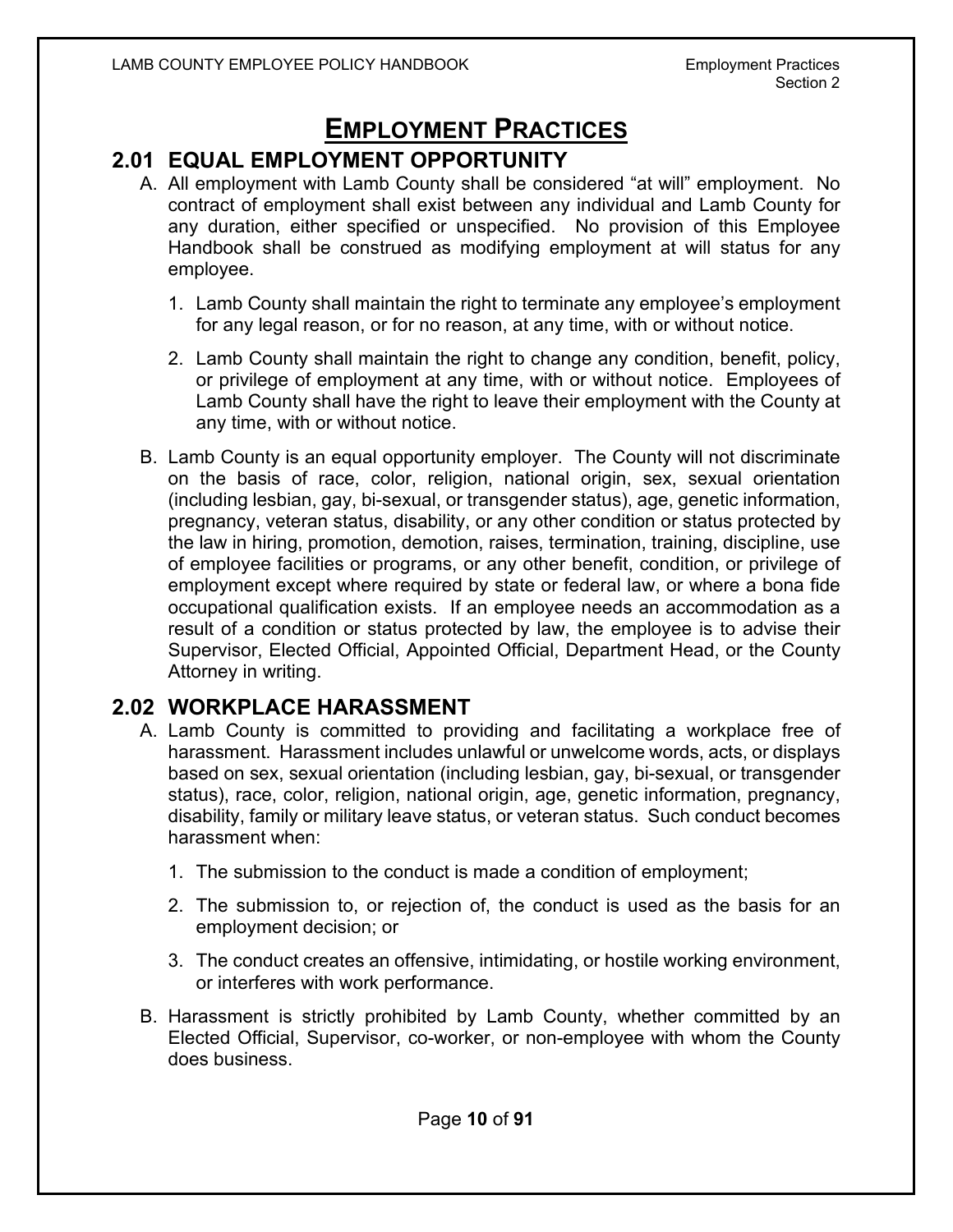- C. Employees who feel they have been harassed should immediately report the incident to the Elected Official responsible for the Department in which the employee works. If, for any reason, the employee feels it would not be the best course of action to report harassment to their Elected Official, the report should be made to the County Judge, County Attorney, or County Treasurer.
- D. Every reported complaint will be investigated promptly and thoroughly. The Elected Official or Supervisor to which a claim has been reported shall be responsible for seeing that prompt action is taken to investigate each claim.
- E. Once the investigation is complete, the employee making the claim shall be notified of the result of the investigation and any action(s) to be taken.
- F. Retaliation against an employee who reports harassment or who cooperates in an investigation of the same is prohibited by law as well as this policy. Employees who feel they have been subjected to retaliation should immediately report the situation to their Elected Official or Supervisor. If, for any reason, the employee feels it would not be the best course of action to report the retaliation to their Elected Official or Supervisor, the report should be made to the County Judge, County Attorney, or County Treasurer.
- G. When the County determines unlawful harassment or retaliation has occurred, disciplinary action will be taken in accordance with the circumstances of the incident, up to and including termination.

#### <span id="page-10-0"></span>**2.03 PERSONS WITH DISABILITIES**

- A. It is the policy of Lamb County to prohibit any harassment or discriminatory treatment of employees on the basis of a disability, or because an employee has requested a reasonable accommodation for their disability. If an employee feels they have been subjected to such treatment, or has witnessed such treatment, the situation should be reported to the employee's Elected Official or Supervisor, or to the County Attorney. All Elected Officials, Supervisors, and employees with responsibilities requiring knowledge of another employee's disability are instructed to treat it with absolute confidentiality.
- B. Lamb County's policy, in accordance with the Americans with Disabilities Act (ADA), is to reasonably accommodate qualified individuals with disabilities unless the accommodation would impose an undue hardship on the County. Reasonable accommodations may be provided to qualified individuals with disabilities when such accommodations are necessary to enable the employee to perform the essential functions of their job, or to enjoy equal benefits and privileges of employment. This policy applies to all applicants for employment, and all employees. If an employee requires an accommodation, the employee must make the request for the same to their Elected Official or Supervisor in writing. Reasonable accommodation shall be determined through an interactive process of consultation.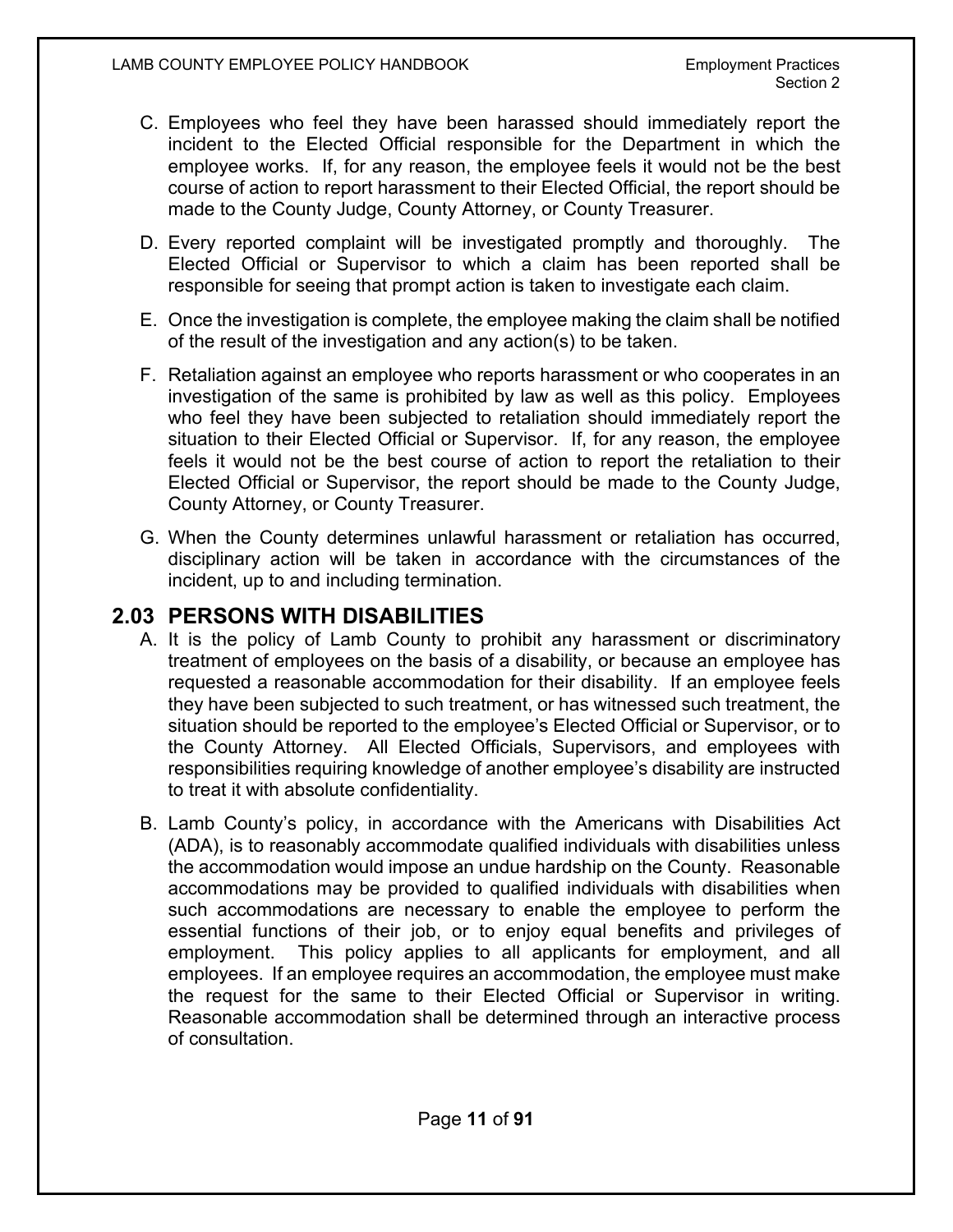#### <span id="page-11-0"></span>**2.04 POLITICAL AND RELIGIOUS AFFILIATIONS**

No political, fraternal, or religious connections or affiliations shall be considered a condition of or requirement for employment for Lamb County.

#### <span id="page-11-1"></span>**2.05 NEPOTISM (Employment of Relatives)**

- A. Pursuant to Texas Government Code Chapter 573, all Lamb County public officials are prohibited from hiring a relative related within the third degree of consanguinity (blood) or within the second degree of affinity (marriage) to work in a department he/she supervises or exercises control over.
- B. A degree of relationship is determined under Texas Government Code Chapter 573: **AFFINITY CONSANGUINITY**



#### <span id="page-11-2"></span>**2.06 AGE REQUIREMENTS**

- A. Age limits may be prescribed by law for employment in certain positions. Lamb County will comply with state laws and federally imposed age requirements.
- B. Within statutory limits and restrictions, individuals aged sixteen (16) to eighteen (18) may be considered for employment in non-hazardous positions.

#### <span id="page-11-3"></span>**2.07 RECRUITMENT**

- A. Each Elected Official determines the method to be used in filling any vacant employment positions; this may include but is not limited to:
	- 1. Promotion from within,
	- 2. County-only announcement, or
	- 3. Public announcement for competitive consideration of external and internal applicants for employment.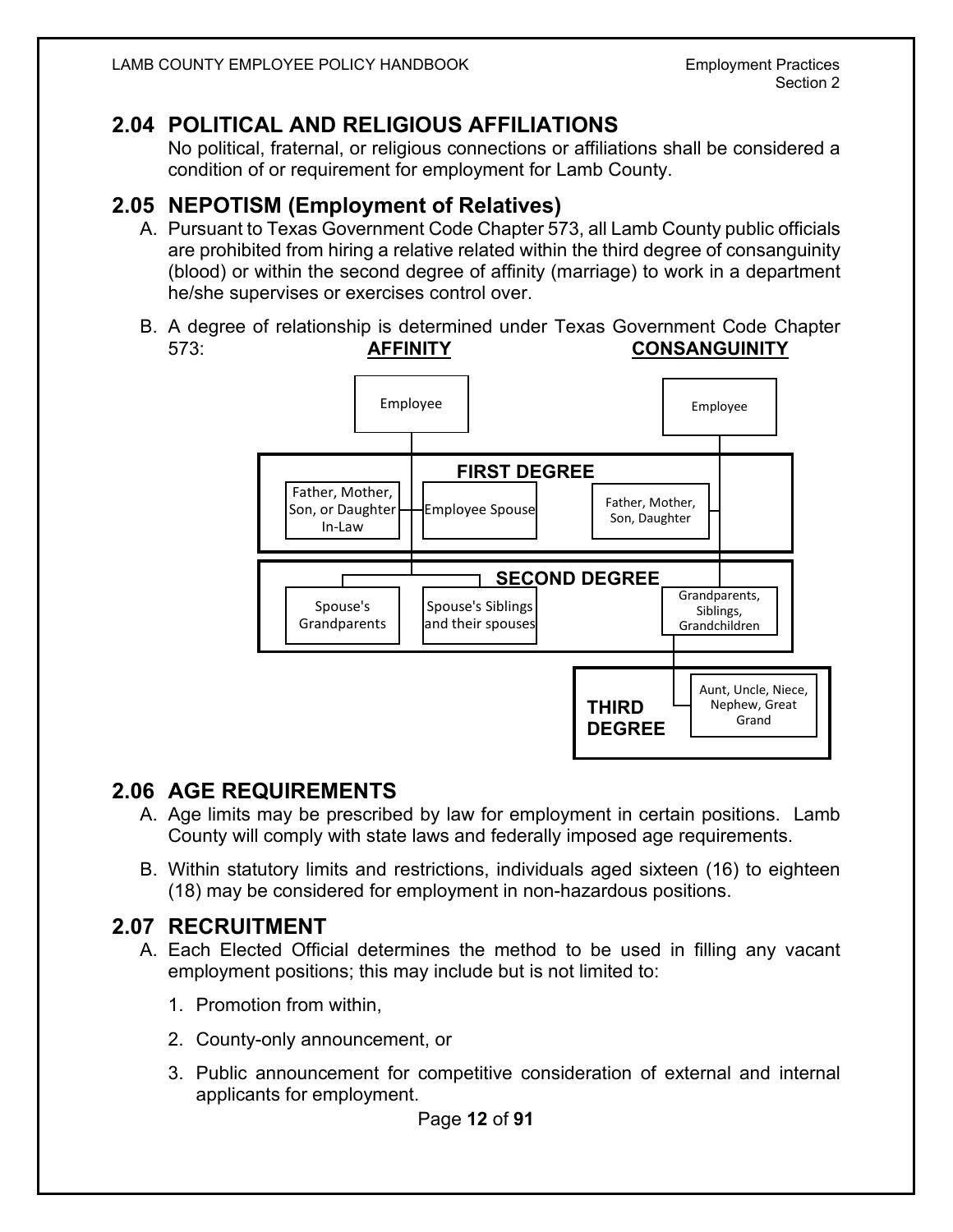- B. The County Treasurer will maintain an application file, contact possible sources of applicants, communicate with appropriate agencies, and advertise as necessary to recruit prospective applicants.
- C. All position postings shall allow for a reasonable period of time after posting to receive applications. Closing dates for posted positions will be strictly observed.
- D. Lamb County may rehire Lamb County retirees after a bona fide separation of employment without suspension of the retiree's monthly Texas County and District Retirement System (TCDRS) annuity.
	- 1. "Bona fide" separation means no prior agreement or understanding exists between any party on behalf of Lamb County and the retiring employee that the employee would be rehired after retirement.
	- 2. A Lamb County retiree is ineligible for rehire until at least two months have passed since their retirement date.
	- 3. Elected Officials considering rehire of a Lamb County retiree must first meet with the County Treasurer; each case will be reviewed to determine reemployment status.
	- 4. Lamb County retirees who are reemployed in accordance with this policy must establish a new membership with TCDRS.
	- 5. Violations of this policy and the Internal Revenue Service regulations governing TCDRS plans jeopardize access to and viability of the TDCRS retirement plan for all Lamb County employees.

#### <span id="page-12-0"></span>**2.08 BASIS OF EMPLOYMENT**

Elected Officials are responsible for the selection and determination of employment for new employees in their respective department. The Elected Official is also responsible for ensuring funds are budgeted and available to support employment prior to filling vacant positions.

#### <span id="page-12-1"></span>**2.09 CATEGORIES OF EMPLOYMENT**

Each County position has an employee status which identifies how the position is paid and which benefits may be granted to the employee by the Commissioners Court. This policy defines both health insurance and retirement benefits. The status of an employee cannot be changed without approval from Commissioners Court.

Full time employees are eligible for health insurance. Pursuant to the Affordable Care Act (ACA), all employee classifications must be included in the County's initial and/or standard measurement periods.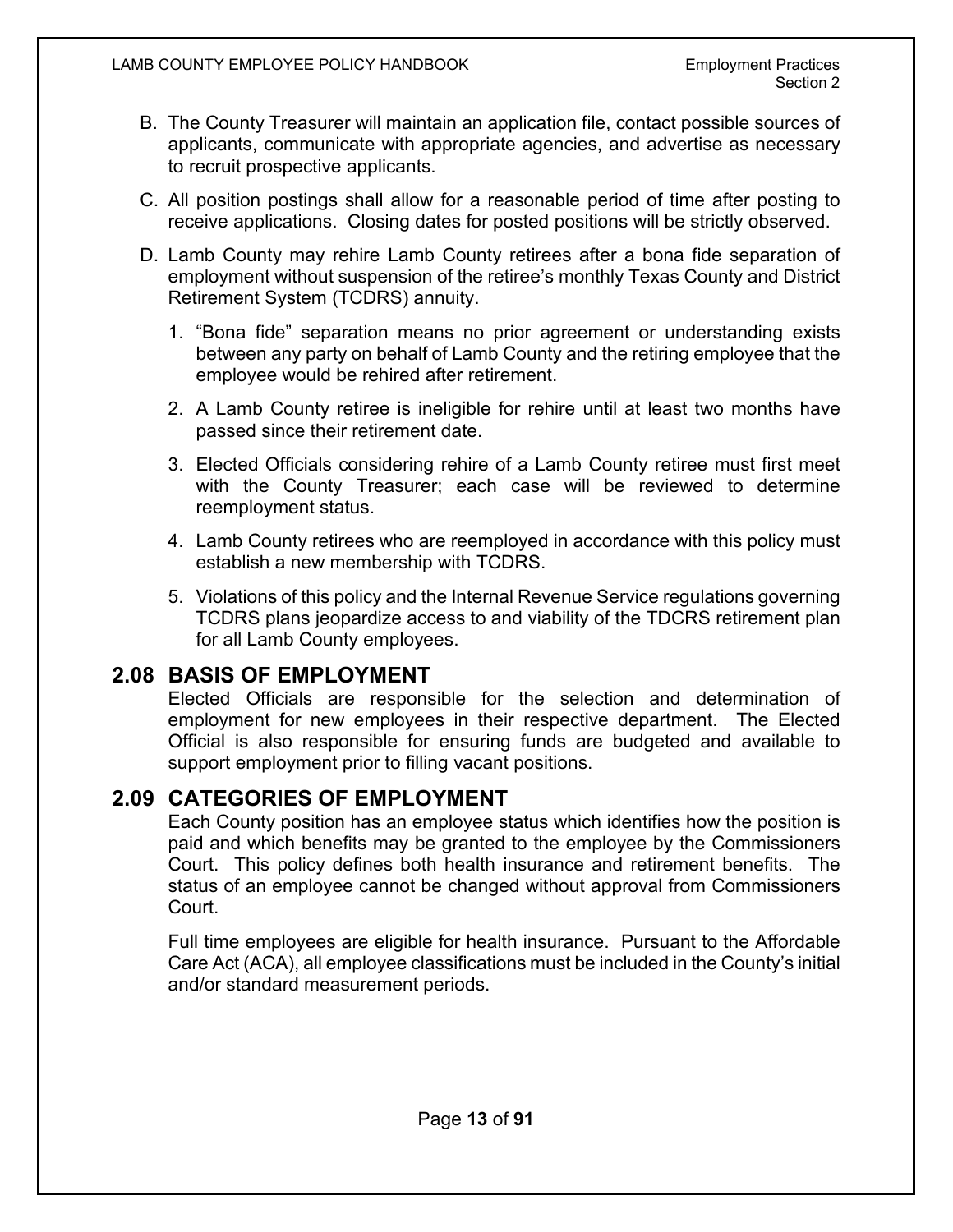| <b>Classification</b><br><b>Definition</b><br><b>Benefit</b> |                                  |                    |         | Overtime/                                       |
|--------------------------------------------------------------|----------------------------------|--------------------|---------|-------------------------------------------------|
|                                                              |                                  |                    |         |                                                 |
|                                                              |                                  | <b>Eligibility</b> |         | <b>Compensatory Time</b>                        |
|                                                              |                                  | Health             | Retire- | Eligibility <sup>1</sup>                        |
|                                                              |                                  | Ins.               | ment    |                                                 |
| <b>Regular Full</b>                                          | Normal work schedule is at       | ☑                  | ☑       | Non-Exempt <sup>2</sup> :<br>Yes                |
| Time                                                         | least 30 hours per week          |                    |         | Yes<br>Hourly:                                  |
|                                                              |                                  |                    |         | Exempt:<br>No.                                  |
| Regular                                                      | Normal work schedule is          |                    | ☑       |                                                 |
| (permanent)                                                  | less than 30 hours per week      |                    |         |                                                 |
| Part Time                                                    |                                  |                    |         |                                                 |
| Temporary                                                    | Works $\leq 6$ months/year,      |                    |         |                                                 |
| Seasonal (full                                               | starting around the same         |                    |         |                                                 |
| or part time)                                                | time each year. Season of        |                    |         |                                                 |
|                                                              | work must be defined.            |                    |         | If employee works over<br>40 hours in work week |
| Temporary                                                    | Works <30 hrs/week for set       |                    |         |                                                 |
| Part Time <sup>3</sup>                                       | period of time or on a set       |                    |         |                                                 |
|                                                              | project lasting <12 mos.         |                    |         |                                                 |
| Temporary                                                    | Works $\geq$ 30 hrs/week for set | ☑                  |         |                                                 |
| Full Time <sup>4</sup>                                       | period of time or on set         |                    |         |                                                 |
|                                                              | project lasting >12 mos.         |                    |         |                                                 |

<sup>1</sup> Employees of the Lamb County Sherriff's Office are eligible to accrue Overtime Pay. All other Lamb County employees are eligible to earn Compensatory Time.

² Lamb County makes exempt status determinations based on the Fair Labor Standards Act (FLSA).

<sup>3</sup> Temp. Part Time: If the project goes beyond 12 mos., employee will move into regular part time status.

⁴ Temp. Full Time: If the project goes beyond 12 mos., employee will move into regular full-time status.

Other County and Departmental policies dictate employee eligibility for other benefits.

Elected and Appointed Officials do not necessarily meet other attributes of employment. They are considered full time and enjoy all benefits offered to regular employees, except for leave accrual.

Employees moving into a County-funded position from a separately-funded position or different County Department must resolve all accrued compensatory time prior to the effective start date of the position change. Funding for personal leave must be transferred to the appropriate receiving Department's budget.

#### <span id="page-13-0"></span>**2.10 EMPLOYMENT PROCEDURES**

- A. Vacancies should be posted as soon as possible. Elected Officials should provide job descriptions and minimum qualifications required for each vacant position.
- B. All applications and resumes for vacancies should be submitted to the County Treasurer's Office.
- C. Applicants may be required to show proof of required licenses, training, certifications, or educational qualifications. Applicants are required to provide a copy of their state-issued/governmental identification card, and submit to a criminal background check.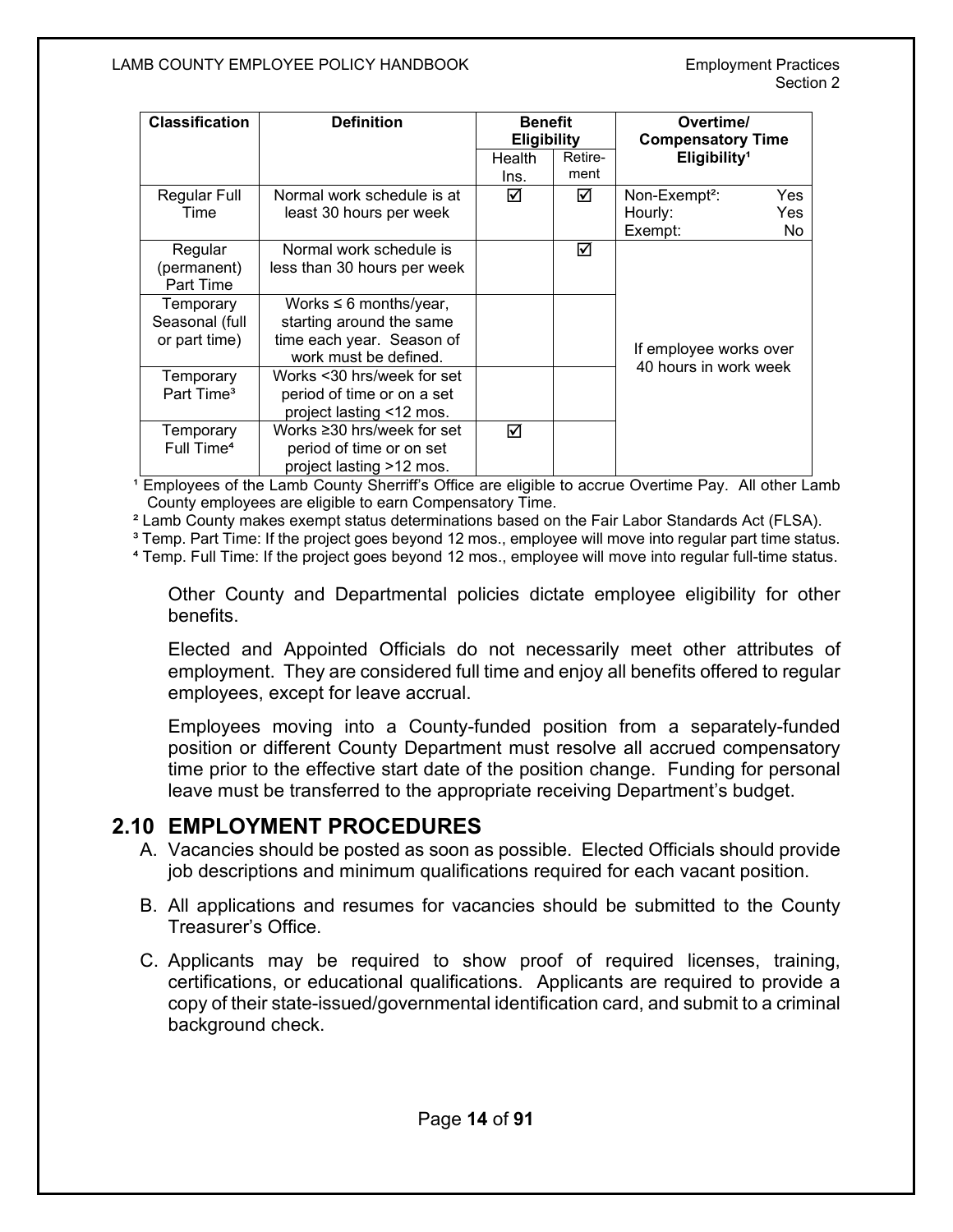- D. Applicants may be required to participate in job-specific testing (e.g., timed typing, spelling, reading, writing samples, etc.) to demonstrate qualification and eligibility for the position.
- E. Elected Officials should use the following selection process when hiring:
	- 1. Review applications and resumes, and select candidates for interviews. Consideration must be given to all applications. However, interviews do not have to be given to all applicants.
	- 2. Reference checks should be conducted by the hiring Department prior to communicating a conditional offer of employment. A minimum of three reference checks are recommended, and the County Treasurer maintains a form to be utilized to conduct this procedure. Every effort should be made to determine the applicant's past history to ensure the best, most qualified applicants are hired.
	- 3. Lamb County may make a conditional offer of employment contingent upon results of drug screen and physical evaluation, at the discretion of the hiring Department. Some positions also require Driver's License checks and criminal background checks. Once these processes are completed, a formal job offer can be made, and a date may be established for the new employee to report to work.
	- 4. The Elected Official should submit a Payroll Change Notification Form for the selected candidate to the Treasurer's Office.
- F. Elected Officials should maintain a personnel file for each employee during the entire employment relationship. The County Treasurer will maintain a permanent personnel file for each employee.

#### <span id="page-14-0"></span>**2.11 TESTING**

Elected Officials will determine any tests to be administered for employment or promotion. Tests will be specifically job-related (e.g., operating equipment, word processing, operating a computer, lifting an item, tabulating columns of numbers, or providing a writing sample). Reasonable accommodations will be made to qualified applicants with a disability. The request for such accommodation must be made in writing by the applicant in advance of a test.

#### <span id="page-14-1"></span>**2.12 DRIVING RECORD**

Every County employee required to drive a County or personal vehicle on County business must maintain a safe driving record. For this reason, the County will check the driving record of a prospective employee applying for a job which requires operation of a County vehicle, or operation of a personal vehicle on County business.

The County will re-check an employee's driving record annually, and more often as needed, after employment is established. Poor driving records may result in a change in position, or other action up to and including termination.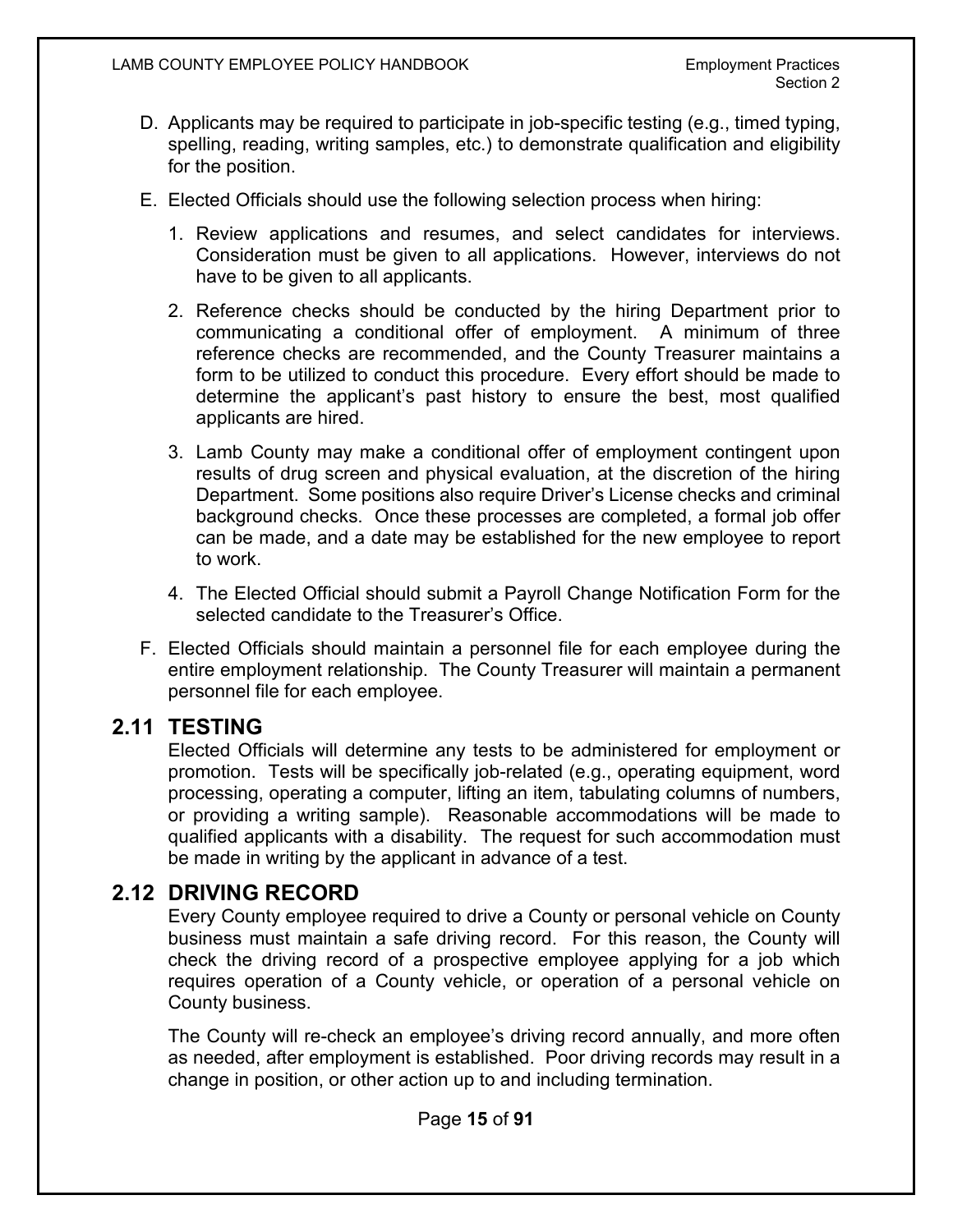#### <span id="page-15-0"></span>**2.13 CRIMINAL BACKGROUND INVESTIGATIONS**

New hires and promotions require criminal background investigations. Criminal convictions may be grounds to not consider an applicant for hire or promotion.

#### <span id="page-15-1"></span>**2.14 PHYSICAL STANDARDS**

- A. Applicants and employees in all classifications (whether full time, part time, temporary, or seasonal) may be required to successfully complete a physical examination. Applicants and employees who are candidates for promotion must first be informed of a conditional offer for the position/promotion, and then be sent for the examination. The hiring Department will make necessary arrangements for the examination.
- B. Where applicable, reasonable accommodations will be made for qualified persons with disabilities in accordance with the ADA.
- C. Physical standards and requirements may vary in accordance with the duties and working conditions required for various employment positions. The recommendation of the examining medical provider shall determine the suitability of any persons for employment in a specific position. Particular attention will be given to any impairment, degenerative disease, or other abnormality which would adversely affect the present capacity of a prospective employee or promotional candidate to perform the essential functions of a position.
- D. The examining medical provider will complete an evaluation of the candidate/employee and forward a comprehensive report to the County Treasurer's Office, indicating a specific recommendation as to the suitability of the person for employment in or promotion to the position. The County Treasurer will provide the form to be utilized by the medical provider

#### <span id="page-15-2"></span>**2.15 DRUGS AND ALCOHOL**

#### A. **General Policy**

- 1. This policy applies to all employees of Lamb County, regardless of rank or position, and includes full time, part time, and temporary employees. Lamb County is a drug and alcohol-free workplace environment. A County employee may not be present at work during a period when the employee's ability to perform their duties is impaired by drugs or alcohol. The County believes that a drug and alcohol-free workplace will help ensure a safe, health, and secure work environment.
- 2. An employee may not unlawfully manufacture, distribute, dispense, possess, sell, purchase, or use a controlled substance, marijuana, dangerous drug, or drug paraphernalia on County property or while conducting County business not on County property. The only exception to this policy is to law enforcement personnel who are on duty, and conducting official law enforcement investigatory tasks.
- 3. No employee may be under the influence of alcohol or illicit drugs while on County property or while on duty for the County.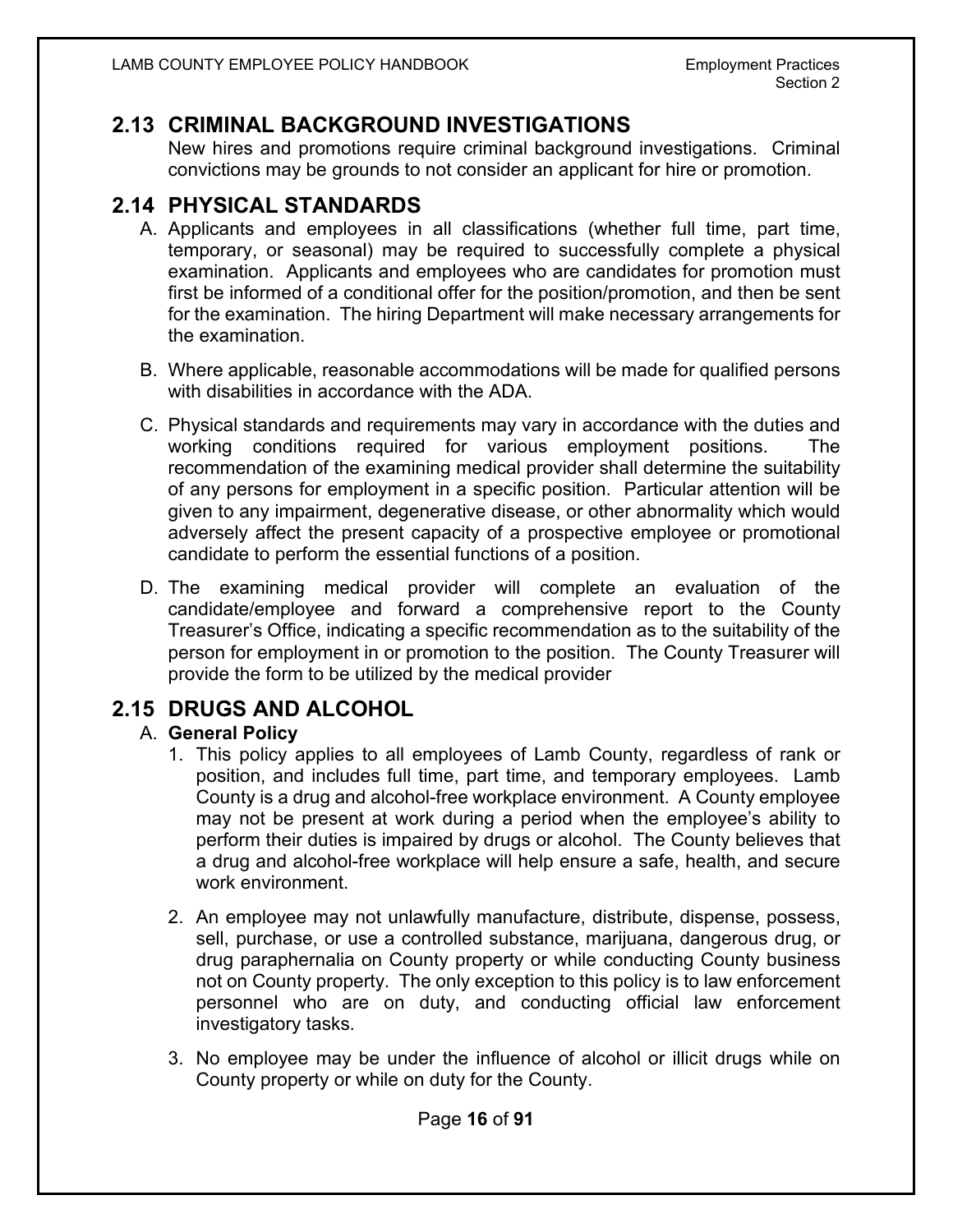- 4. No employee may use or possess any prescription medication not prescribed to the employee while on County property or while on duty for the County. Employees may not use any prescription or over the counter medication while on County property in any manner other than that intended by the manufacturer or prescribed by a physician, so long as use will not impair the employee's ability to do their job safely and effectively. All prescription medication used while on duty for the County must be stored and kept in its original container/packaging.
- 5. Employees taking prescribed medication are responsible for consulting the prescribing physician or a pharmacist to determine if the medication could interfere with the safe and effective performance of the employee's job duties. If the use of a medication could compromise an employee's ability to do their job safely, or the safety of the employee, fellow employees, or members of the public, the employee must report the risk to their Supervisor at the start of the workday or use appropriate personnel procedures (e.g. call in sick, use personal leave, request change of duty).
- 6. A Supervisor must treat any information related to an employee's authorized use of prescription medications, and any other medical information provided by the employee, as confidential information.
- 7. Any employee struggling with abuse or addiction to alcohol, or illicit or prescription drugs, is encouraged to seek treatment from a qualified professional. Information on benefits provided for treatment of alcohol and drug abuse and addiction provided by the County's health program is available in the employee health plan booklet, or from the County Treasurer's Office.

#### B. **Violation of Policy**

- 1. Any employee who violates this policy will be subject to disciplinary action up to and including termination.
- 2. Any employee who admits to illicit drug use may be terminated.
- 3. An employee who voluntarily asks for time off to obtain treatment and work towards recovery from a drug or alcohol abuse problem or addiction will be given protection as required by law. Upon returning to work from a bona fide inpatient treatment facility, the employee will be subjected to a volunteer drug testing program as often as monthly until there is evidence the employee no longer uses. Failure to comply with the requirements of the post-rehabilitative program, including refusing the volunteer drug testing program, will result in termination. The post-rehabilitative program will last for as long as two years. If, at any time during the post-rehabilitative program, the employee tests positive, or refuses a volunteer drug test, the employee will be terminated.

#### C. **Drug and Alcohol Testing**

Each employee is expected to cooperate and consent to a drug test when requested under the terms of this policy. Refusal to consent to a drug or alcohol test when requested is cause for termination.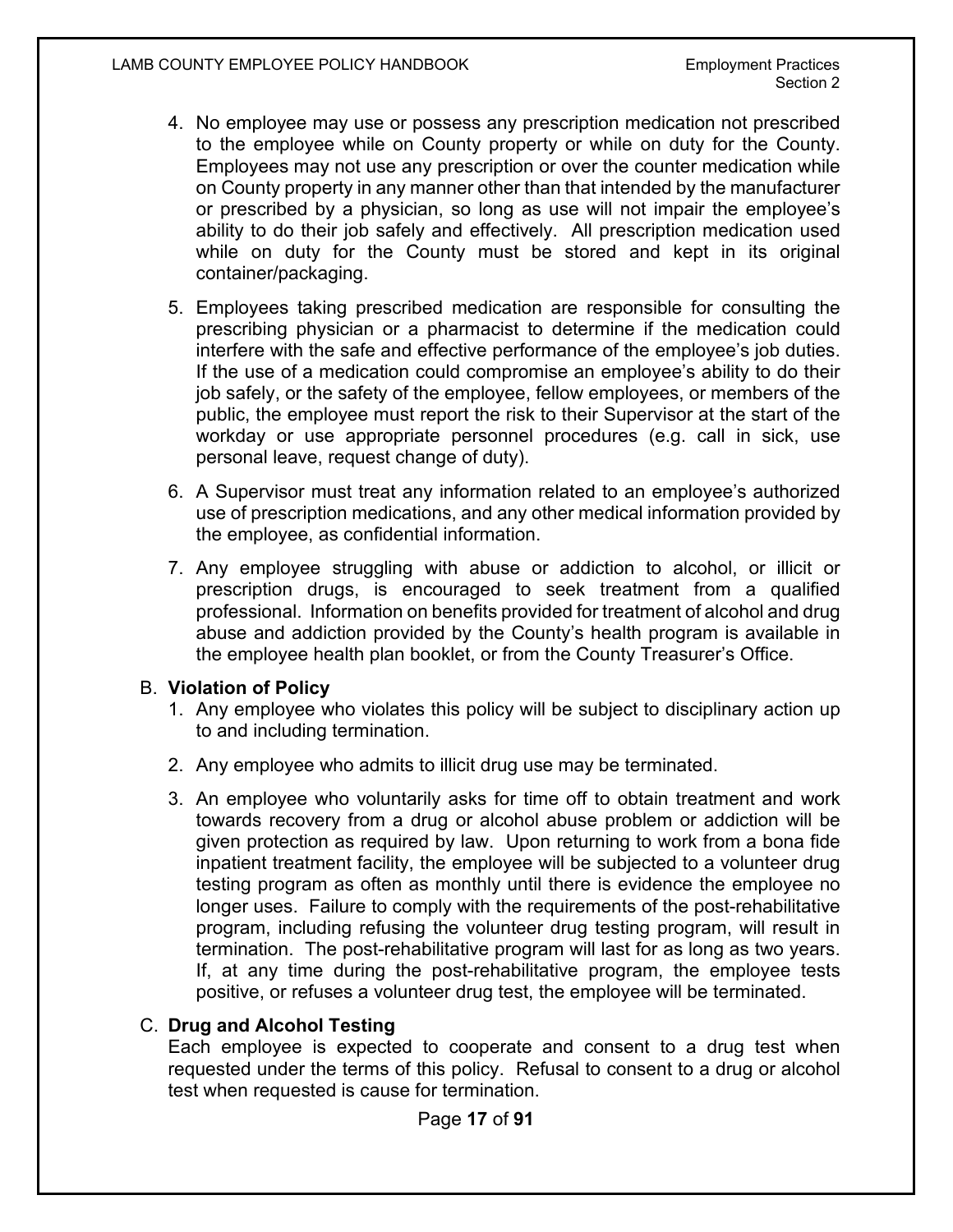Lamb County will drug test employees who ARE NOT Commercial Driver's License (CDL) holders under the following conditions:

- 1. Pre-Employment Drug Testing
	- a. Lamb County has a pre-employment drug testing requirement. The drug test must be passed after an offer of employment is made, but before the employee starts their first day of work.
	- b. All offers of employment are conditional upon the employee passing a drug and alcohol test. Every employee will sign a consent waiver.
- 2. Suspicion-Based Testing (Requires Supervisor Training)
	- a. "Under the Influence" shall be defined as having a blood alcohol concentration of .04 or more; or not having the normal use of mental or physical faculties by reason of the introduction of alcohol, a controlled substance, a drug, a dangerous drug, a combination of two or more of those substances, or any other substance into the body.
	- b. "Reasonable Suspicion" shall be defined as articulable facts which demonstrate an employee is having work performance issues, is displaying behavior which may be drug or alcohol-related, or is otherwise demonstrating conduct or behavior which may be violative of this drug and alcohol policy.
	- c. Where immediate action is necessary, an Elected Official or Supervisor who has reasonable suspicion to believe an employee is under the influence will require that employee to submit to a breath test or urinalysis.
	- d. The following conditions can support a belief that an employee is under the influence, but is not an exhaustive list:

| Abnormally dilated or<br>constricted pupils | Glazed stare, redness of eyes     |  |
|---------------------------------------------|-----------------------------------|--|
| <b>Flushed face</b>                         | Change in speech (faster,         |  |
|                                             | slower, slurred)                  |  |
| Constant sniffing/sniffling                 | Increased absences or tardiness   |  |
| Redness under nose                          | Sudden weight loss                |  |
| Needle marks                                | Change in personality (i.e.       |  |
|                                             | paranoia)                         |  |
| Increased appetite for sweets               | Forgetfulness, performance        |  |
|                                             | faltering, poor concentration     |  |
| Borrowing money from                        | Constant fatigue or hyperactivity |  |
| coworkers or seeking advance                |                                   |  |
| of pay, other unusual displays              |                                   |  |
| of need for money                           |                                   |  |
| Odor of alcohol or other drug               | Difficulty walking                |  |
| Excessive, unexplained                      | Dulled mental processes           |  |
| absences                                    |                                   |  |
| Slow reaction rate                          |                                   |  |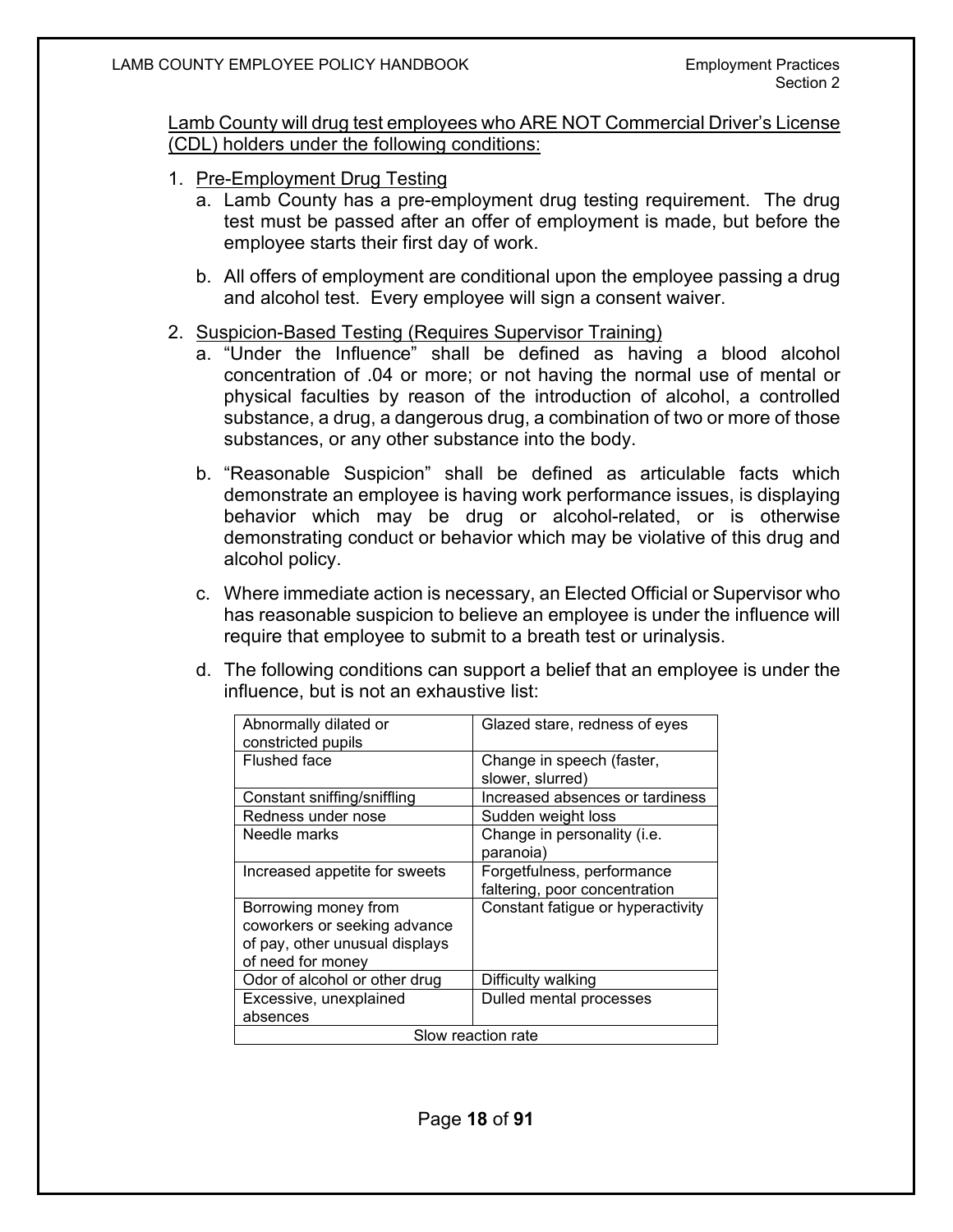- 3. Elected Officials and Supervisors who have observed one or more of the above-listed conditions and have reasonable suspicion that substance abuse is causing the conditions and/or affecting the employee's work performance or behavior shall take the following steps:
	- a. Confront the employee involved and keep them under direct observation until the situation is resolved. Inform the employee of the problem with their work performance and specific violations of the County policy.
	- b. If, after observing or talking to the employee, the Supervisor believes the conduct or performance issue(s) could be due to substance abuse, the employee will be immediately required to submit to a breath test or urinalysis. If the employee refuses to submit to testing for any reason, the employee may be terminated.
	- c. The employee will be asked to release any evidence, such as alcohol or drug paraphernalia, for further testing. Failure to comply with this request may subject the employee to disciplinary action up to and including termination. All confiscated evidence will be receipted for, with signatures from both the employee and the Elected Official or Supervisor.
	- d. The Elected Official or Supervisor will remove the employee from the County work station, and ensure the employee is transported to an appropriate test sample collection site and thereafter to the employee's residence. Under no circumstances will the employee be allowed to drive a vehicle until a confirmed negative test result is received.
	- e. The Elected Official or Supervisor shall, within 24 hours of the test's administration or before the results of any testing are released, document the particular facts related to the behavior or work performance issues observed, and present such documentation to the County Treasurer for filing in the employee's permanent personnel file.
- 4. Post-Accident Testing
	- a. All employees directly involved in an on-the-job accident, or incident resulting in property damage and/or medical treatment may be required to submit to drug and alcohol testing. This is at the discretion of the Elected Official or Supervisor.
	- b. *Testing Procedures*
		- i. The employee will be escorted and driven to the designated facility for specimen collection and/or testing.
		- ii.The employee will be required to follow the drug testing protocol of the medical facility providing testing.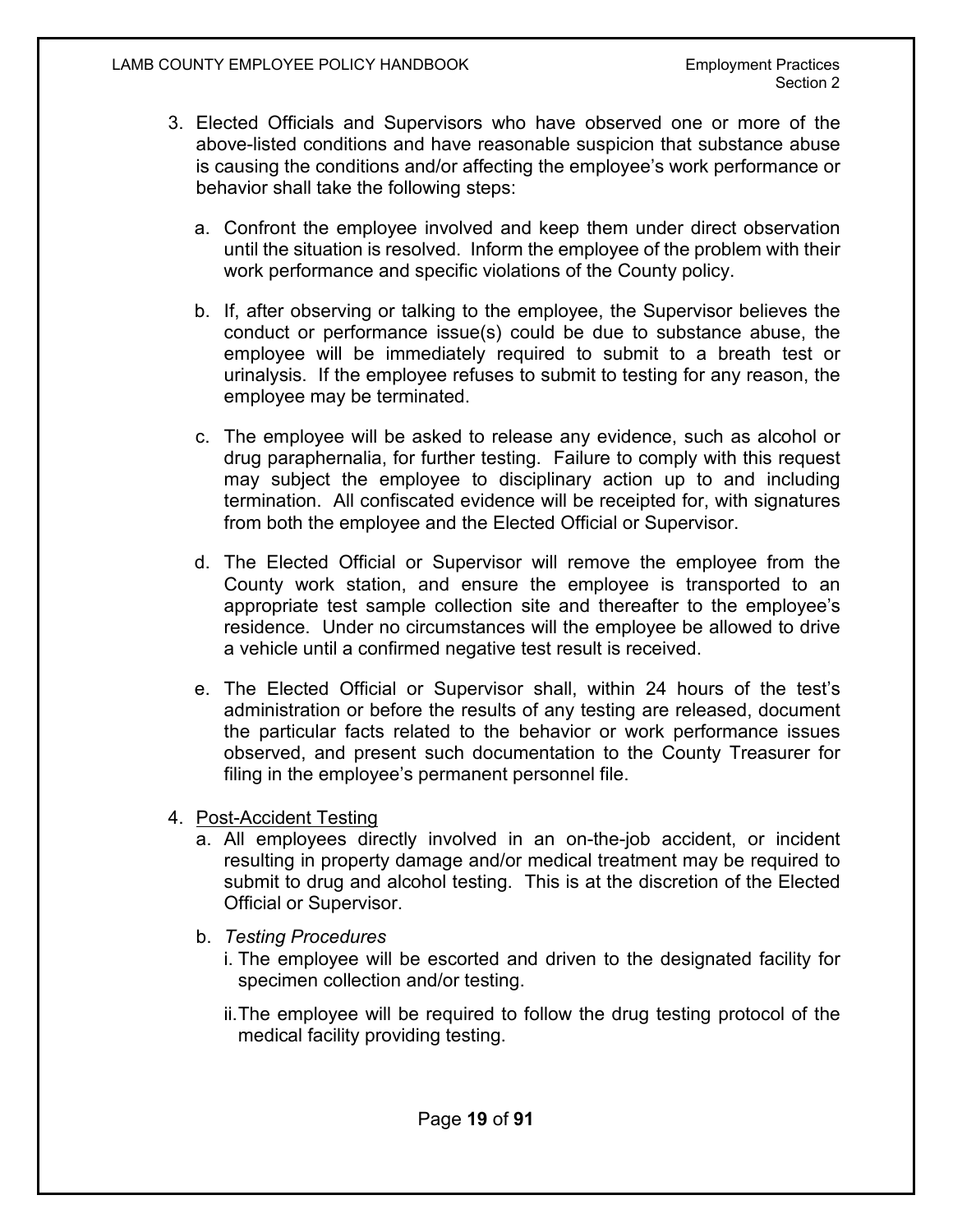- iii. If the employee desires another test be given, the employee may submit to additional independent testing within 2 hours of the specimen collected for the County, and the specimen will be considered by the County. The cost of this additional test will be paid for by the employee. All costs of initial testing will be paid for by Lamb County.
- iv. The employee will be placed on administrative leave until the results of the test are released. The Elected Official or Supervisor will make arrangements to ensure the employee is safely returned to the employee's residence.
- v.Under no circumstances will alcohol or drug testing information be released unless required or authorized by law, or with written consent from the employee.

Lamb County will drug test employees who ARE Commercial Driver's License (CDL) holders under the following conditions:

- 1. CDL Drivers are an extremely valuable resource for Lamb County's business. Their health and safety is a serious County concern. Drug and alcohol use poses a serious threat to driver health and safety. It is, therefore, the policy of the County to prohibit CDL employees from being under the influence of or using illegal drugs or alcohol during working hours.
- 2. The Federal Motor Carrier Safety Administration ("FMCSA") has issued regulations which require the County to implement a controlled substance testing program. The County will comply with these requirements, and is committed to maintaining a drug-free workplace.
- 3. All CDL drivers are advised that remaining drug-free and medically qualified to drive are conditions of continued employment with the County.
- 4. Specifically, it is the policy of Lamb County that the use, sale, purchase, transfer, possession or presence in an employee's body of any controlled substance (except medically-prescribed drugs) or alcohol by any CDL driver while on County premises, engaged in County business, while operating County equipment, or while under the authority of the County is strictly prohibited.
- 5. FMCSA requires that mandatory testing applies to every person who operates a commercial motor vehicle in interstate or intrastate commerce and is subject to the CDL licensing requirement. Lamb County will conduct pre-employment, random, reasonable suspicion, and post-accident drug testing in accordance with federal law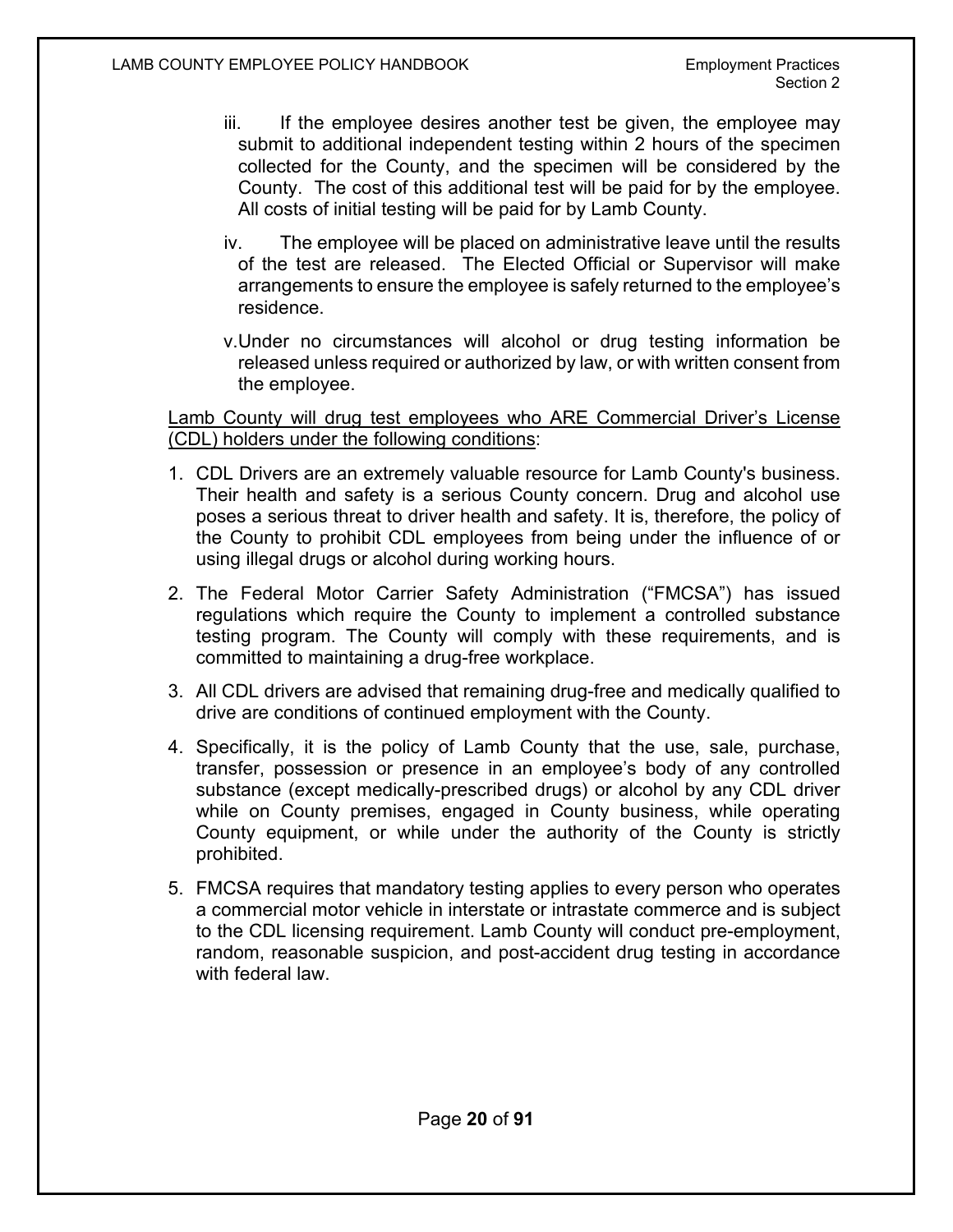- 6. The execution and enforcement of this policy will follow set procedures to screen body fluids (urinalysis), conduct breath testing, and/or search all driver applicants for alcohol and drug use, and those drivers suspected of violating this policy who are involved in a U.S. Department of Transportation (DOT) reportable accident, or who are periodically or randomly selected pursuant to these procedures. These procedures are designed not only to detect violations of this policy, but to ensure fairness to each driver. Every effort will be made to maintain the dignity of drivers or driver applicants.
- 7. It is the policy of Lamb County to utilize and comply with reporting requirements to the DOT FMCSA Clearinghouse, a secure online database that provides employers with real-time information about CDL driver drug and alcohol program violations.
- 8. Lamb County will conduct both electronic queries and traditional manual queries as required by FMCSA's drug and alcohol use testing program, for the purpose of checking CDL driver violation histories. Drivers may also view their own records. Employee CDL Holders are required to provide a consent form to allow the County to conduct both Limited and Specific inquiries.
- 9. The "Lamb County CDL Drug and Alcohol Testing Policies and Procedures," a more detailed explanation of the County's policies and procedures for testing of CDL holders, is available at the County Treasurer's Office upon request.
- D. Each employee is expected to cooperate and consent to a drug/alcohol test when requested, under the terms of this policy. Refusal to consent to testing when requested is cause for termination.
- E. Any employee who violates this drug and alcohol testing policy shall be terminated.

#### <span id="page-20-0"></span>**2.16 ORIENTATION**

- A. New employee orientation is conducted by the Treasurer's Office, and is designed to introduce new employees to the County organization. The information given in new employee orientation is general, and designed to apply to all Lamb County employees. Orientation includes completion of paperwork, provision of information regarding benefits, receipt of information and formal acknowledgment of County policies.
- B. The hiring Department is responsible for scheduling orientation for each new employee. Employees who fail to complete the orientation paperwork process will not be entered into the payroll system until orientation is complete.
- C. New employees are advised to meet with their Supervisor for specific information regarding departmental policies including any applicable privacy/confidentiality policies, rules, regulations, guidelines, etc.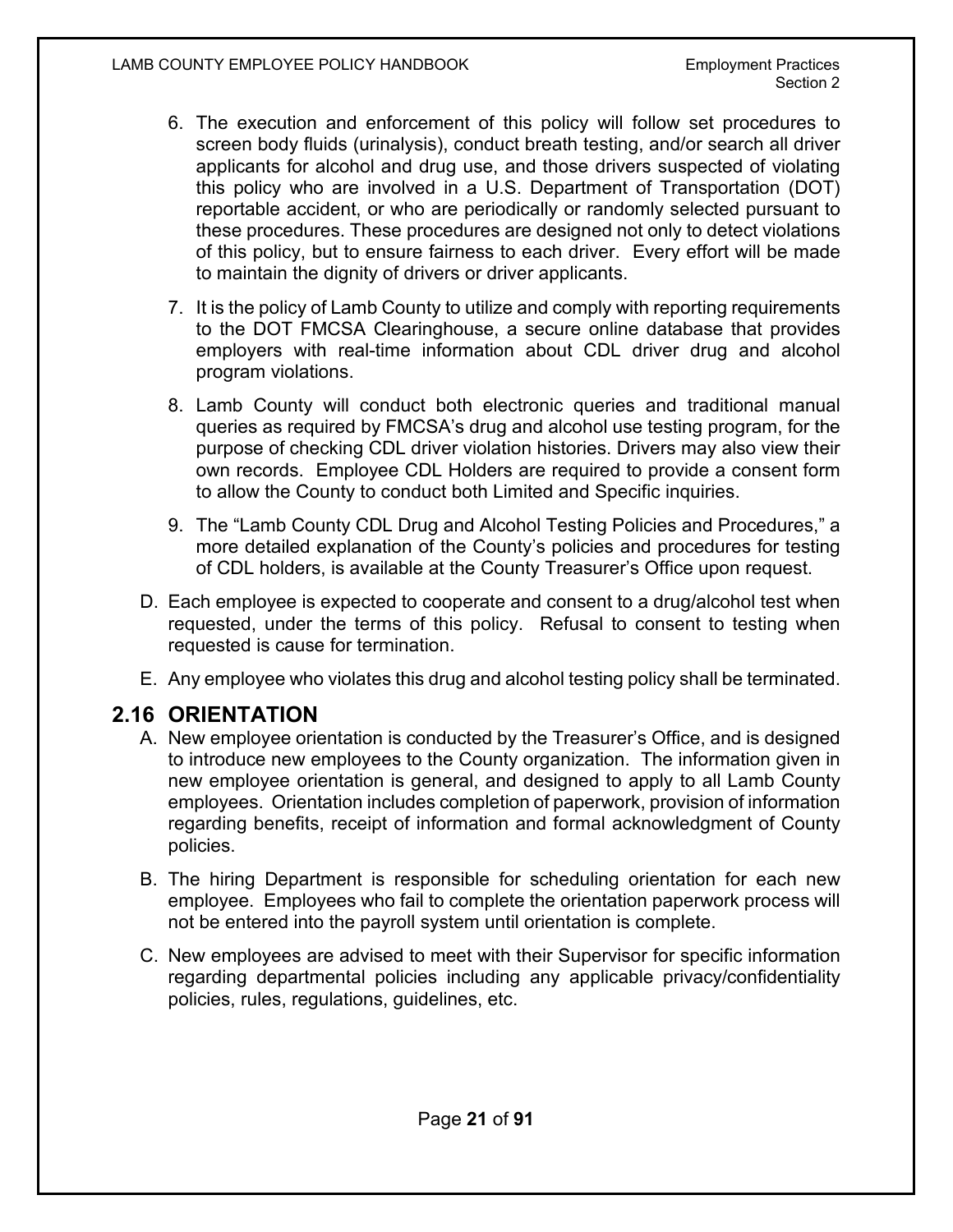#### <span id="page-21-0"></span>**2.17 VERIFICATION OF ELIGIBILITY TO WORK**

In order to comply with the Immigration Reform and Control Act of 1986, each new employee is required to complete and sign an INS Form I-9 on the first day of employment, to provide proof of the employee's identity and employment eligibility.

#### <span id="page-21-1"></span>**2.18 FRAUDULENT APPLICATION**

Submission of false information on the employment application, resume, employment tests, or any other documentation or paperwork required for employment with Lamb County is grounds for disqualification and termination.

#### <span id="page-21-2"></span>**2.19 APPLICATION SUBJECT TO PUBLIC INFORMATION ACCESS**

Non-exempt public information contained in applications for employment and resumes may be subject to release to the public pursuant to the Texas Public Information Act.

The Treasurer's Office maintains a policy of loss prevention and mitigation of any illegitimate/illegal access to or use of employee information. This policy is available for review upon request.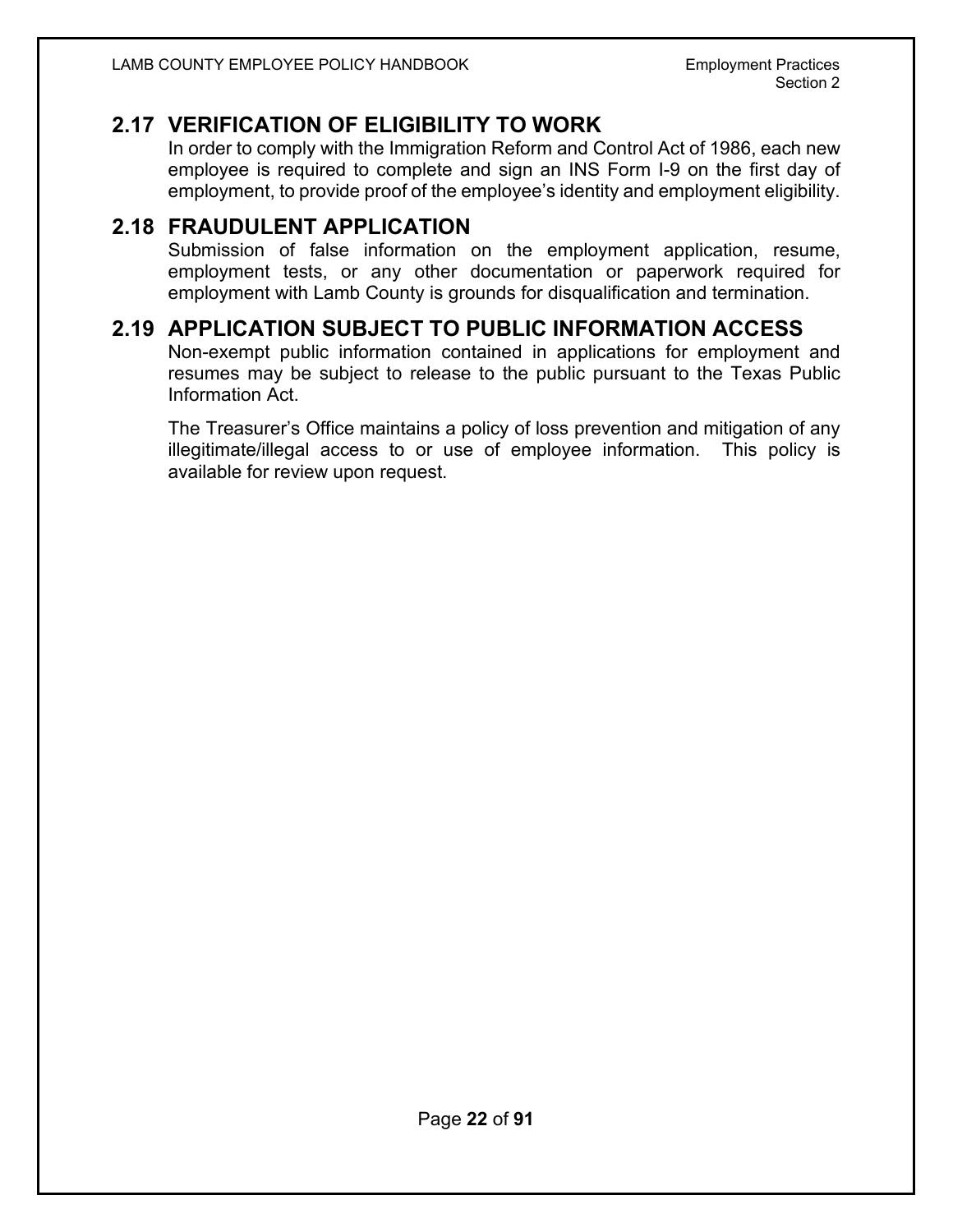## **EMPLOYEE RESPONSIBILITY**

#### <span id="page-22-1"></span><span id="page-22-0"></span>**3.01 GENERAL CONDUCT**

The County is a public, tax-supported governmental entity. Our employees must adhere to high standards of public service that emphasize professionalism, courtesy, and avoid the appearance of illegal or unethical conduct at all times. Employees are expected to give a full day's work, to efficiently perform the work assigned, and to maintain good relationships with the public, their supervisors, other employees and officials.

#### <span id="page-22-2"></span>**3.02 PROFESSIONAL APPEARANCE**

- A. Employees of the County are hired to provide services to our citizens and to perform specific tasks in a professional manner. As representatives of the County, employees are required to set and meet high standards both in performing quality work and in presenting a professional personal image to the public. Employees will maintain standards of personal grooming as specified by their position and Elected Official. In order to assist employees in determining what is appropriate, the following guidelines have been established:
	- 1. Personal cleanliness is required by all. In general, employees should be neat and wear conservative and well-fitted clothing appropriate to their scope of job responsibilities.
	- 2. Employees who are provided uniforms will follow departmental policies regarding wear and care. Appropriate personal protective equipment and safety gear will be worn as required.
	- 3. Employees in office settings with high public visibility and contact will wear appropriate professional attire. Dress, hairstyle and grooming should be conservative and appropriate for business hours.
	- 4. Body jewelry and adornment other than conservative necklaces, earrings, rings, watches and bracelets are not allowed. This includes, but is not limited to, nose rings, lip rings, tongue studs or excessive earrings.

#### <span id="page-22-3"></span>**3.03 PUNCTUALITY AND ATTENDANCE**

- A. Employees are to be punctual in reporting for work, training, keeping appointments, and meeting schedules for completion of work. An employee who anticipates being late for, or absent from, work must report the expected tardiness or absence to their Elected Official or Supervisor.
- B. Failure to report within the required period of time as determined by the Elected Official or Supervisor may be cause for disallowing paid leave for an absence. Unless otherwise approved by the Elected Official or Supervisor, employees are expected to call on each day of absence. Where the nature of the absence necessitates an extended period of time off, longer reporting intervals may be approved by the Elected Official or Supervisor.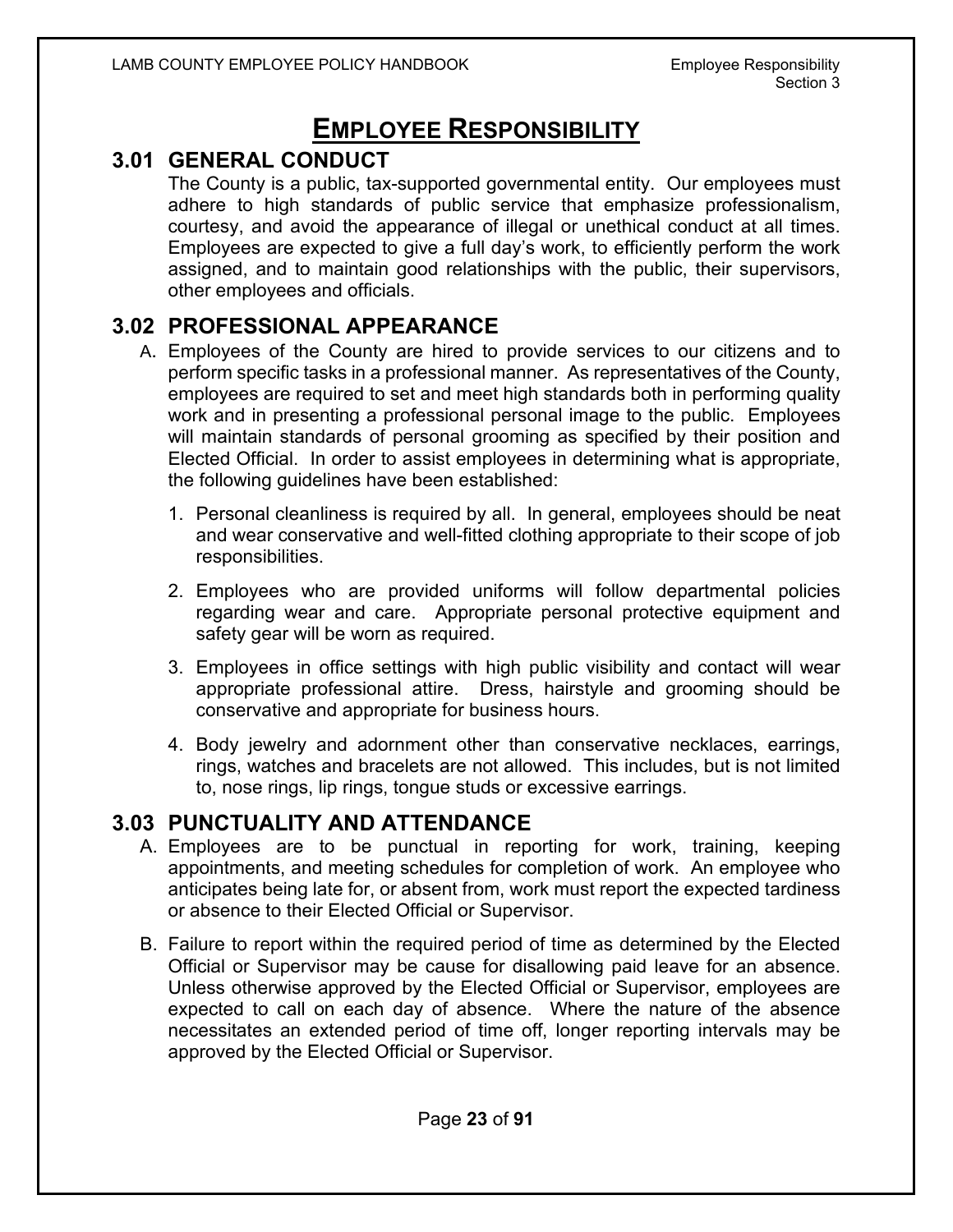C. Frequent tardiness or unexcused absence of one work day or more is not permissible and is grounds for disciplinary action up to and including termination.

#### <span id="page-23-0"></span>**3.04 CURRENT CONTACT INFORMATION**

Employees shall provide their Elected Official, Supervisor, and the Treasurer's Office with the employee's current physical/mailing address and telephone contact information within one week of any change.

#### <span id="page-23-1"></span>**3.05 OUTSIDE ACTIVITIES**

- A. Employees may not engage in any outside employment, business activity, or enterprise which may pose a conflict of interest with the job duties determined by the Elected Official, or which affect the employee's work performance adversely.
- B. Employees employed in secondary employment in addition to working for Lamb County must obtain written permission from their Elected Official. Outside employment which interferes with County work performance or is found to be incompatible will not be permitted. Any written authorization for secondary employment should be on file with the County Treasurer, who will retain the documentation in the employee's permanent personnel file.
- C. If a County employee is injured on the job in the course of employment other than employment for Lamb County, the employee cannot file a worker's compensation claim with the County for benefits related to the injury. A claim should be made through the secondary employer. A false report of injury will be investigated and prosecuted. False reports are grounds for disciplinary action up to and including termination.

#### <span id="page-23-2"></span>**3.06 POLITICAL ACTIVITY**

- A. Employees of Lamb County shall have the right to support political candidates of their choice, and to engage in political activity during their personal time.
- B. County employees shall not:
	- 1. Use their official authority or influence to interfere with or affect the result of any election or nomination for office;
	- 2. Directly or indirectly coerce, attempt to coerce, command, or advise another person to pay, lend or contribute anything of value to a political party, committee, organization, agency, or person for a political purpose; or
	- 3. Use any County equipment, property, or material for any political activity, or engage in political activity while on duty for the County.

#### <span id="page-23-3"></span>**3.07 GIFTS AND GRATUITIES**

A County employee may not solicit or accept any gift (including a free service) that may influence, or give the appearance of influencing, their official actions, or impair their independence of judgment in the performance of work duties for the County. County employees may not engage in any activity, practice, or conduct which conflicts with or appears to conflict with the interests of the County.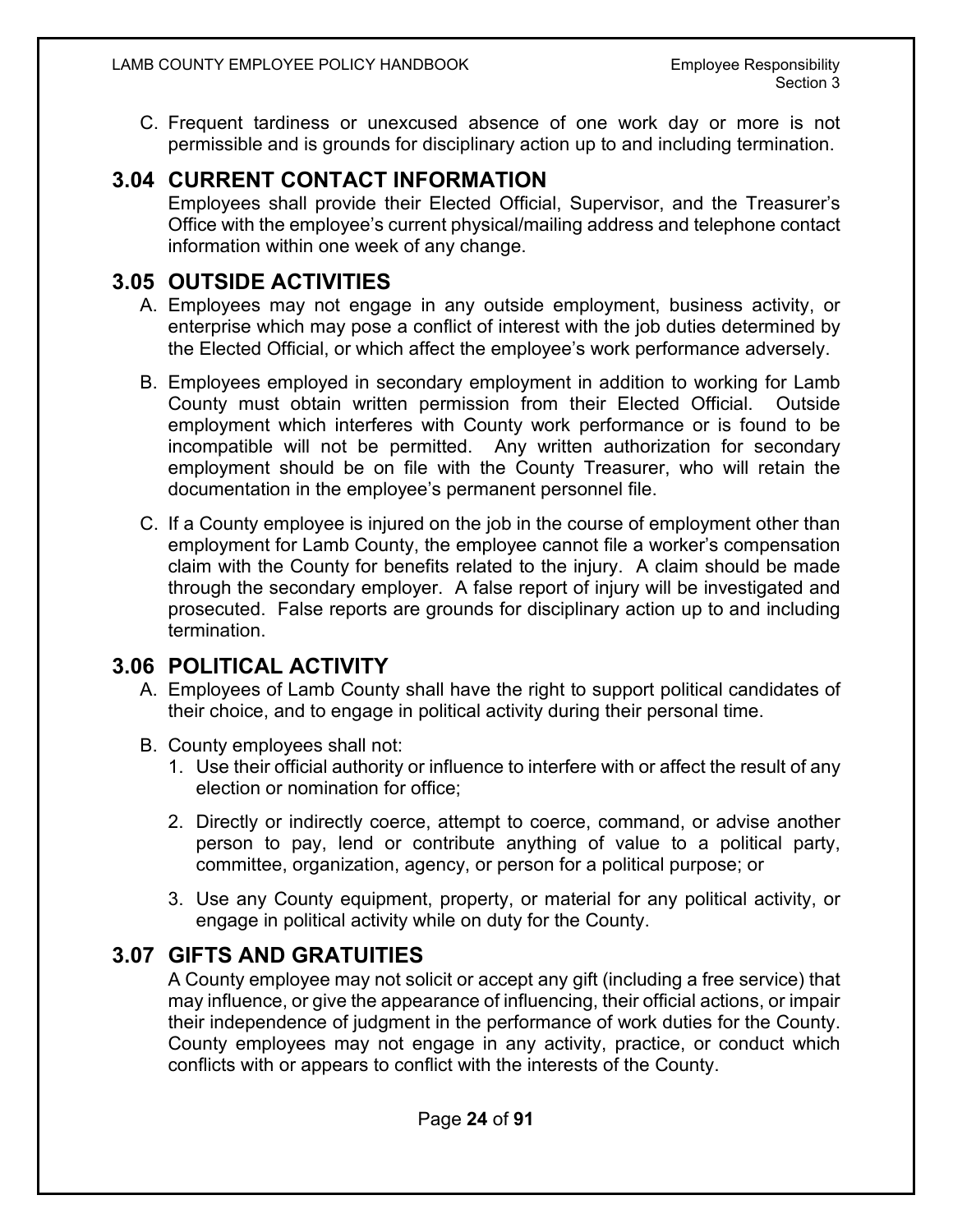#### <span id="page-24-0"></span>**3.08 CONFLICTS OF INTEREST**

- A. Employees of Lamb County shall not engage in any secondary employment, relationship, or activity which (1) could be viewed as a conflict of interest because of the potential to or appearance of affecting the employee's job efficiency; (2) could reduce the employee's ability to make objective decisions in regard to their work and responsibility as a Lamb County employee.
- B. Any employee involved in a situation which is determined to be a conflict of interest by their Elected Official shall be subject to disciplinary action up to and including termination, and the following actions may also result in criminal consequences for employees:
	- 1. Soliciting, accepting, or agreeing to accept a financial benefit, gift, or favor, other than from the County, that might reasonably tend to influence the employee's performance of duties for the County or that the employee knows or should know is offered with the intent to influence the employee's work performance;
	- 2. Accepting employment, compensation, gifts, or favors that might reasonably tend to induce the employee to disclose confidential information acquired in the performance of official County duties;
	- 3. Accepting outside/secondary employment, compensation, gifts, or favors that might reasonably tend to impair independent judgment in performance of duties for the County;
	- 4. Making any personal investment that might reasonably be expected to create a substantial conflict between the employee's private interest and the employee's duties for the County; or
	- 5. Soliciting, accepting, or agreeing to accept a financial benefit from another person in exchange for having performed duties as a County employee in favor of that person.

#### <span id="page-24-1"></span>**3.09 PERSONAL ITEMS AND WORKSPACE**

- A. County employees are allowed to have personal items in their workspace as approved by their Elected Official and Supervisor. Personal items that are stolen, damaged, lost or destroyed in the workplace are not the responsibility of Lamb County, and will not be repaired or replaced by Lamb County.
- B. The workspace provided to each employee is expected to be kept clean, neat, and orderly. Employees are to maintain a professional workspace with a user-friendly appearance. All County workspaces are to be organized and employees should always be mindful of all applicable privacy and confidentiality laws, rules, guidelines, regulations, and policies in their workspaces.
- C. Employees maintain no expectation of privacy in their work spaces or at their work stations.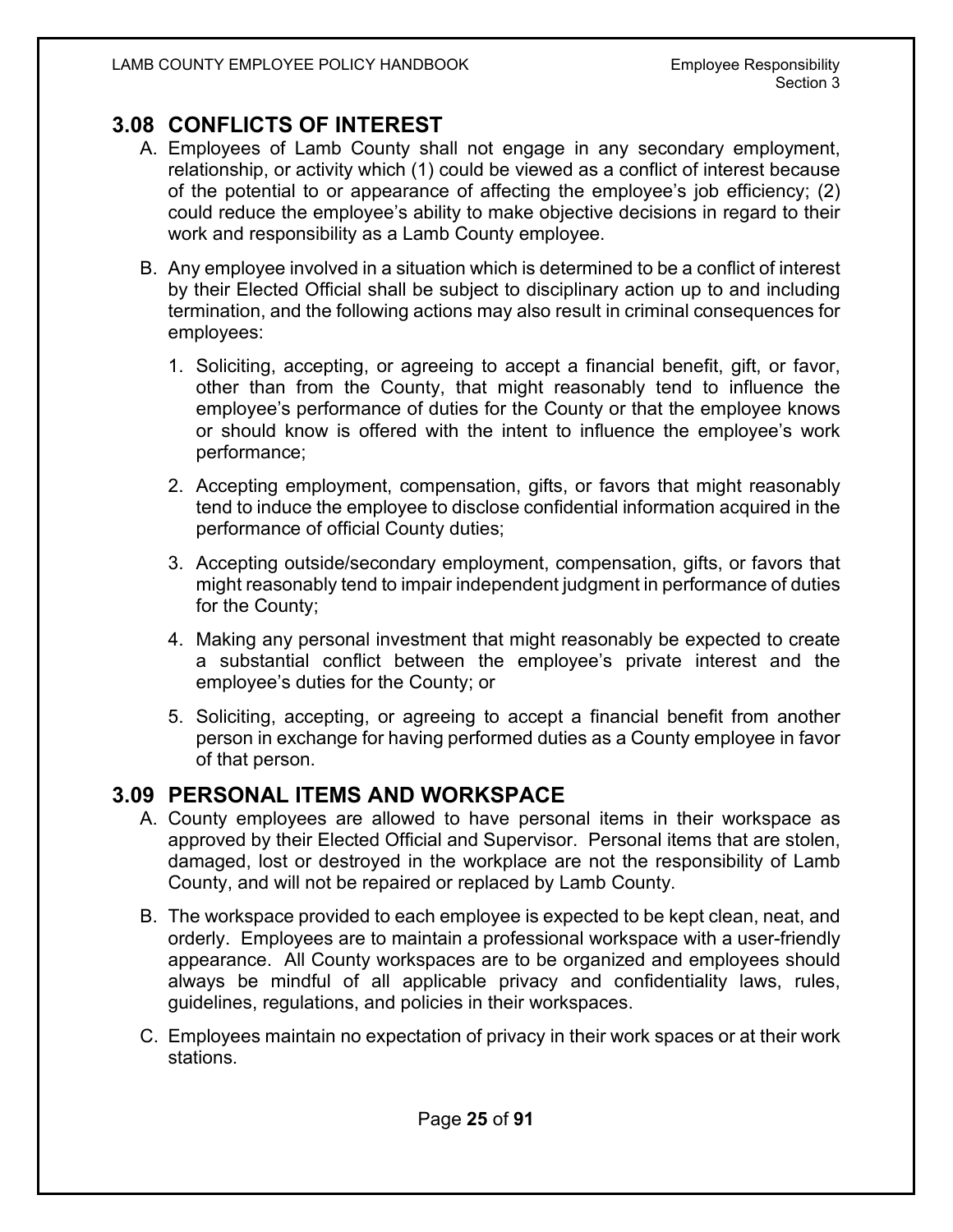#### <span id="page-25-0"></span>**3.10 MEDIA RELATIONS**

Any telephone calls, electronic mail messages, or in-person requests from media outlets for comment regarding County business or anything related to a Lamb County Department shall be referred to the Elected Official.

#### <span id="page-25-1"></span>**3.11 TELEPHONE USE**

- A. Lamb County provides office telephone service for County-related business. Elected Officials have discretion to allow incidental personal use of office telephones. Lamb County's long distance telephone service is for County business only.
- B. Lamb County provides cellular telephones for some County employees as designated by Elected Officials. Cellular telephones provided by Lamb County are County property and are intended for County business use only. Lamb County may also provide a cellular telephone allowance to some employees who are required to use their personal cellular telephone for County business. The amount of the cellular telephone allowance is determined by the Commissioners Court on an annual basis.
	- 1. Elected Officials have discretion to allow for minimal, incidental personal use of cellular telephones.
	- 2. Lamb County may assign or change cellular telephone rate plans, depending on which are more appropriate or economical for a particular use or Department.
	- 3. Employees shall immediately notify their Elected Official if a County-issued cellular telephone is lost, damaged, or stolen. Employees are responsible for the cost of replacement/repair of damaged, stolen, or lost County cellular telephones due to employee negligence. Employees in possession of a County-owned cellular telephone are required to take appropriate precautions to prevent theft and vandalism.
	- 4. Elected Officials shall provide periodic updated cellular telephone assignment lists to the County Auditor's Office to ensure inventory control and billing accuracy.
	- 5. Use of any cellular telephone to conduct County business, whether on a County-owned cellular telephone or an employee's personal cellular telephone, could subject the contents of the cellular telephone to disclosure under the Texas Public Information Act.

#### <span id="page-25-2"></span>**3.12 SOLICITATION**

A. The posting of any materials on County bulletin boards by employees must be approved in advance by the County Judge. The posting of any materials on Departmental bulletin boards by employees must be approved by the Elected Official.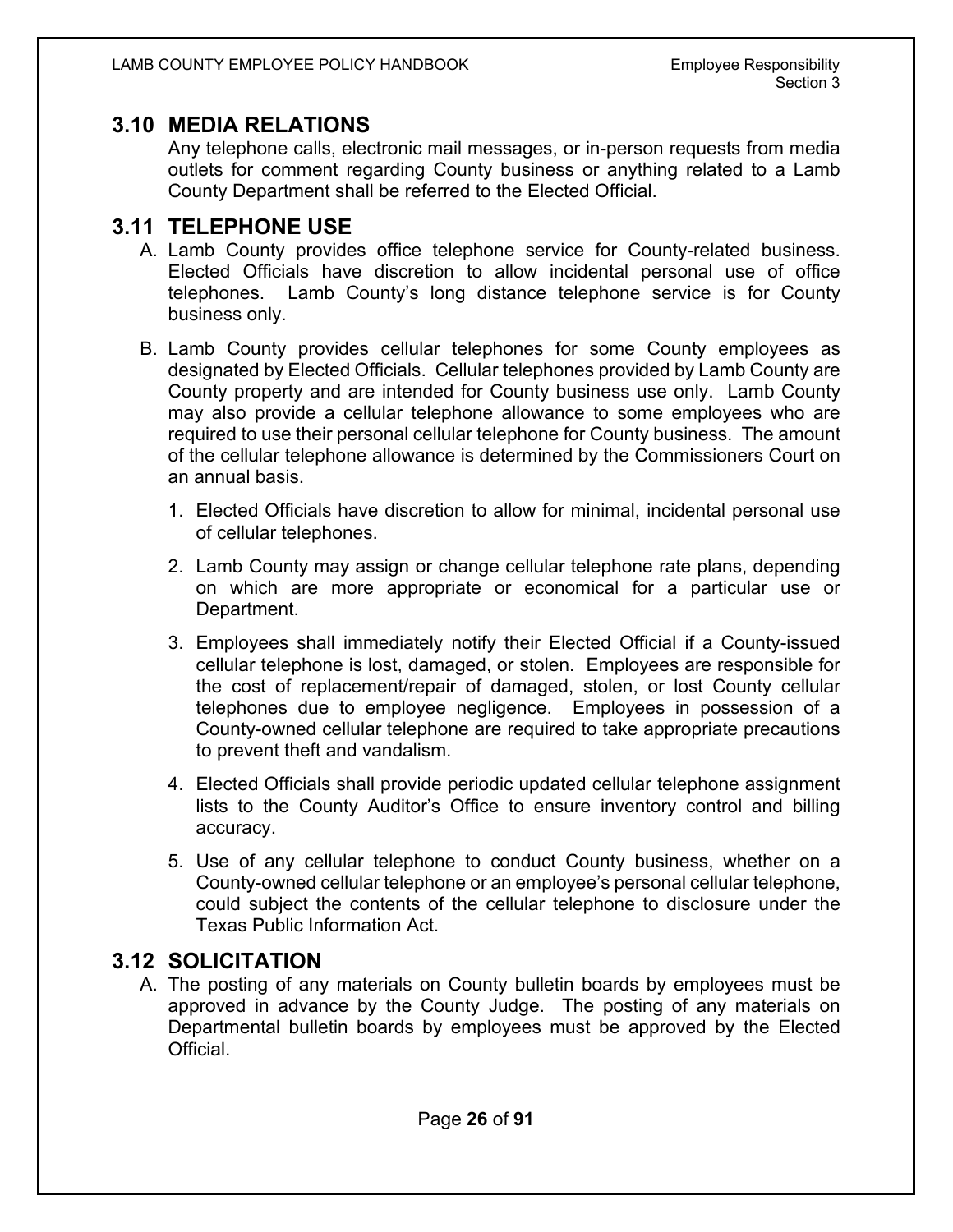- B. Solicitation, distribution, or circulation of any for-profit materials by employees during their County work time or during the working time of the employees to whom such activities are directed is subject to approval by the Elected Official.
- C. Lamb County supports its employees' efforts to raise funds on behalf of non-profit organizations and the schools and community organizations to which employees and their families belong. Employees may solicit on Lamb County premises for such purposes with prior approval from their Elected Official, during times when they are not on duty for the County. On duty time includes the working time of both the employee doing the solicitation/distribution/circulation, and the employee(s) to whom it is directed.

#### <span id="page-26-0"></span>**3.13 SOCIAL MEDIA**

- A. "Social Media" includes, but is not limited to: online forums, blogs, and social networking sites (e.g. Twitter, Facebook, LinkedIn, TikTok, YouTube, Instagram, Snapchat, etc.).
- B. Lamb County recognizes the importance of social media for its employees. However, use of social media by employees may become a problem that leads to disciplinary action up to and including termination if its use:
	- 1. Interferes with an employee's work performance;
	- 2. Is used to harass supervisors, co-workers, customers, or vendors;
	- 3. Creates a hostile work environment; or
	- 4. Harms the good will and reputation of Lamb County amongst the community at large.
- C. Lamb County encourages employees to use social media within the parameters of the following guidelines, and in a way that does not produce the adverse consequences mentioned above. Where no policy or guideline exists, employees are expected to use their best judgment and take the most prudent action possible. If an employee is uncertain about the appropriateness of a social media posting/comment, the employee is encouraged to consult with their Elected Official.

#### D. **Social Media Guidelines**

- 1. If an employee makes a post, or intends to make a post, on social media that mentions Lamb County, the employee should make clear that they are an employee of Lamb County and that the views posted are the employee's alone and do not represent the views of Lamb County.
- 2. Employees are not to mention or post photographs or videos of Lamb County Elected Officials, Supervisors, employees, customers, or vendors without their express consent.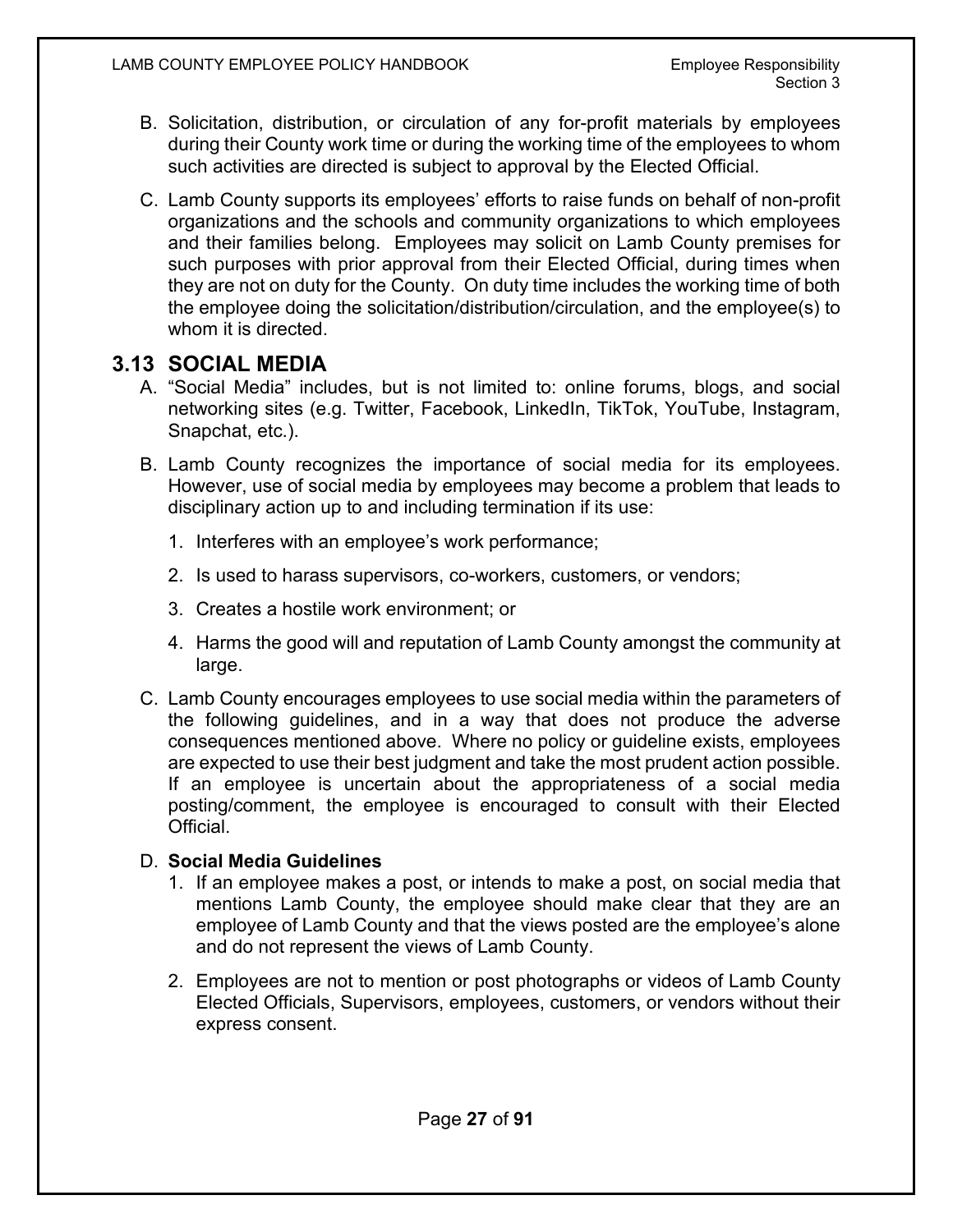- 3. Employees should not pick fights on social media. If an employee discovers another party/person has posted a misrepresentation about Lamb County, the employee is to advise their Elected Official.
- 4. Employees should always remember they are responsible for what they write, present, and post on social media. Employees may be subject to being sued by other employees, Supervisors, customers, vendors, or any individual who views an employee's post as defamatory, pornographic, proprietary, harassing, libelous, or as creating a hostile work environment.
- 5. Employees can be subject to disciplinary action up to and including termination for what they post on social media platforms, even if the employee did not use a County computer or if the post did not occur during work hours or on County property.
- 6. Employees may not use Lamb County computer equipment for non-workrelated activities without written permission from their Elected Official or Supervisor. Social media activities should not interfere with an employee's work duties. Lamb County monitors its computers to ensure compliance with this policy.
- 7. Employees must comply with copyright laws, and accurately cite or reference any sources used.
- 8. Employees are not to link to Lamb County's website, or to post Lamb County's material on any social media platform without written permission from their Elected Official or Supervisor.
- 9. All Lamb County policies regulating off-duty conduct also apply to social media activity, including but not limited to policies related to illegal harassment, code of conduct, and drug and alcohol use.
- 10.Any confidential information an employee obtains through their position at Lamb County must be kept confidential and should not be discussed on any social media platform.
- E. Violation of this policy in any form may lead to disciplinary action up to and including termination.

#### <span id="page-27-0"></span>**3.14 INDEBTEDNESS TO THE COUNTY**

If an employee is indebted to the County, the County may not issue a paycheck, or may reduce the amount of the employee's paycheck, to the extent of the debt owed unless other arrangements have been made through the County Treasurer's Office. If an employee is separated from Lamb County and is indebted to the County, the employee is not eligible for rehire with the County until the debt has been paid.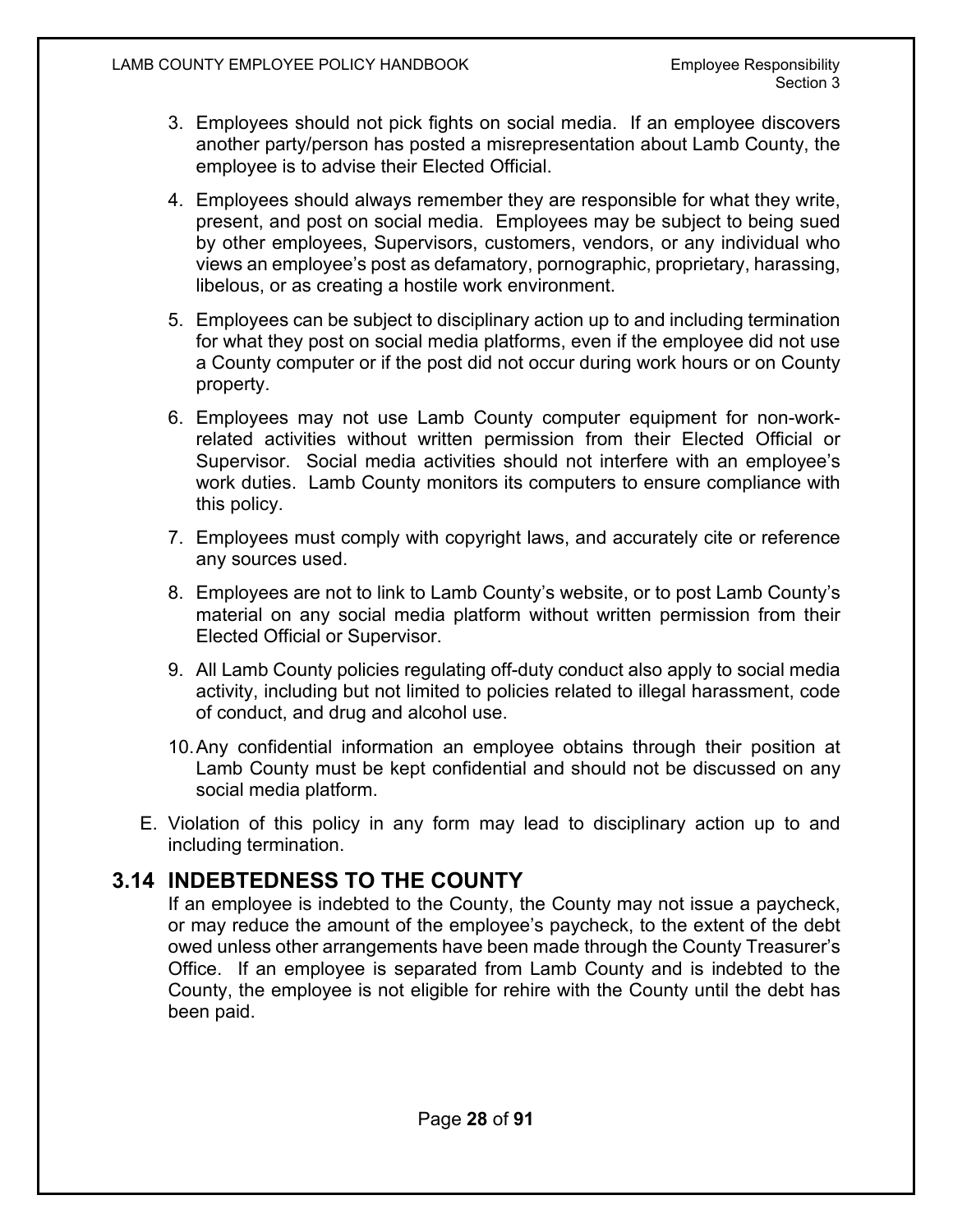#### <span id="page-28-0"></span>**3.15 CONFIDENTIALITY**

- A. Lamb County is a public entity, but some County employees acquire confidential, private information as a result of their position with the County. This information must be protected. Employees who reveal confidential information will be subject to discipline up to and including termination.
- B. Every employee is required to sign an Acknowledgment of Privacy and Confidentiality Policies. Employees are responsible for reading, educating themselves, and complying with applicable privacy/confidentiality rules, laws, guidelines, regulations, and policies of the Department for which the employee works.
- C. Certain personnel information regarding employees of Lamb County is subject to disclosure under the Texas Public Information Act (e.g., salary, job evaluations, etc.). Highly personal matters are not typically subject to disclosure. The County will adhere to the requirements of disclosure mandated by law.

#### <span id="page-28-1"></span>**3.16 RESPONSIBILITIES UNDER THE TEXAS PUBLIC INFORMATION ACT**

All written requests for public information must be taken immediately to the employee's Elected Official, Department Head, or to the County Attorney. Requests for information under the Texas Public Information Act (PIA) are extremely time-sensitive, and if any Department is delayed in responding, the County could be required by the Texas Attorney General's Office to disclose information which should otherwise be confidential and private. Any questions regarding the PIA and how it should be interpreted must be made in writing to the County Attorney's Office.

#### <span id="page-28-2"></span>**3.17 LITIGATION NOTICES**

Employees shall immediately notify their Elected Official and the County Attorney's Office if they are served with a copy of any work-related lawsuits or demand letters.

#### <span id="page-28-3"></span>**3.18 CRIMINAL ACTIVITY**

County employees who are arrested, charged with or indicted for, or convicted of illegal behavior must notify their Elected Official immediately. Continued employment will be determined on a case-by-case basis by the employee's Elected Official.

#### <span id="page-28-4"></span>**3.19 CHAIN OF COMMAND AND COMMUNICATIONS**

Individual County employees are responsible to their Elected Official or Supervisor. Directions regarding work to be done, expected results, and the adequacy of work performance follow the chain of command. Elected Officials and Supervisors are prohibited from pressuring a subordinate into violating County policy.

#### <span id="page-28-5"></span>**3.20 GRIEVANCES**

A. Any employee who has a grievance related to the employee's job should discuss the grievance with their immediate Supervisor.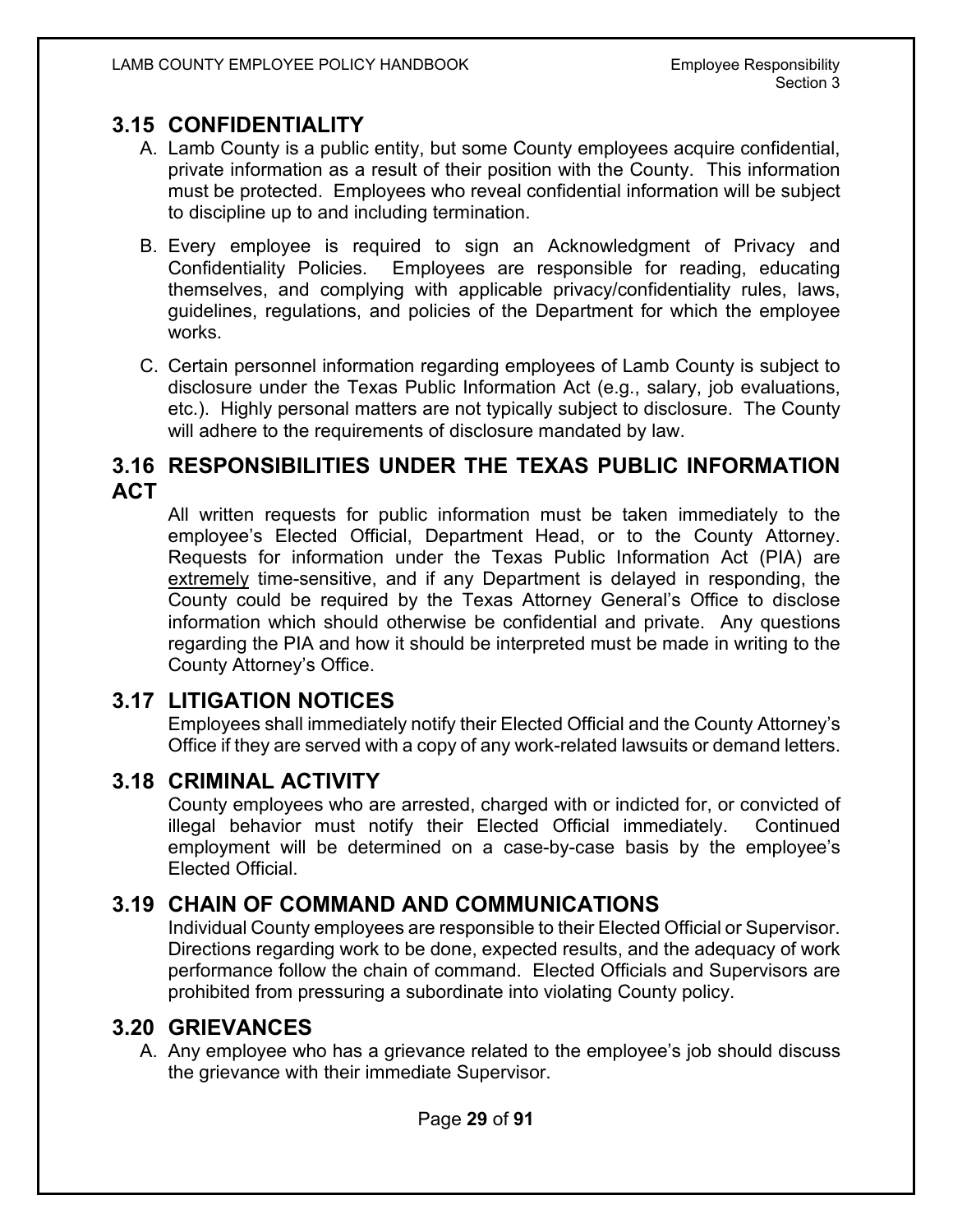- B. If discussion with the immediate Supervisor does not resolve the grievance, and if the immediate Supervisor is not the Elected Official with final responsibility for the employee's Department, the employee shall have the right to discuss the grievance with that Official.
- C. The decision of the Elected Official with final responsibility for the employee's Department shall be final in all grievances.

#### <span id="page-29-0"></span>**3.21 WHISTLEBLOWER PROTECTION**

- A. An employee may, in good faith, report an alleged violation of Lamb County policy or state or federal law to the employee's Elected Official or Supervisor, unless all of these persons are the alleged perpetrators of the alleged violation of policy or law. If all of the listed persons are alleged to be involved in the violation, the employee should report the allegation to the County Judge and/or County Attorney. The County will investigate the reported violation(s).
- B. Elected Officials, Supervisors, and employees are prohibited from taking adverse employment action against an employee who, in good faith, reported an alleged violation of County policy or state or federal law to a designated person, pursuant to this policy. An employee who, in good faith, believes they are being or have been subjected to retaliation based on a report of alleged wrongdoing under this policy should immediately contact the County Judge and/or County Attorney.
- C. An employee who intentionally makes a false report of wrongdoing will be subject to discipline up to and including termination. Additionally, any employee who makes a false report is subject to criminal prosecution.
- D. An employee with any question regarding this policy should contact the County Judge.

#### <span id="page-29-1"></span>**3.22 WEAPONS ON COUNTY PROPERTY**

- A. Lamb County policy prohibits possession of handguns or weapons of any kind on County property (including buildings, parking lots, and vehicles), except when carried by commissioned law enforcement officers or possessed/carried by employees holding a valid License to Carry a Handgun.
- B. Any employee who intends to carry on County property must have permission of their Elected Official.
- C. All employees who possess or obtain a License to Carry a Handgun, and who have secured permission to carry a handgun on County property must provide a copy of the license to their Elected Official. Elected Officials shall forward a copy of each License to Carry to the County Judge and the Sheriff. The Sheriff and County Judge will maintain a list of all employees who possess a License to Carry a Handgun.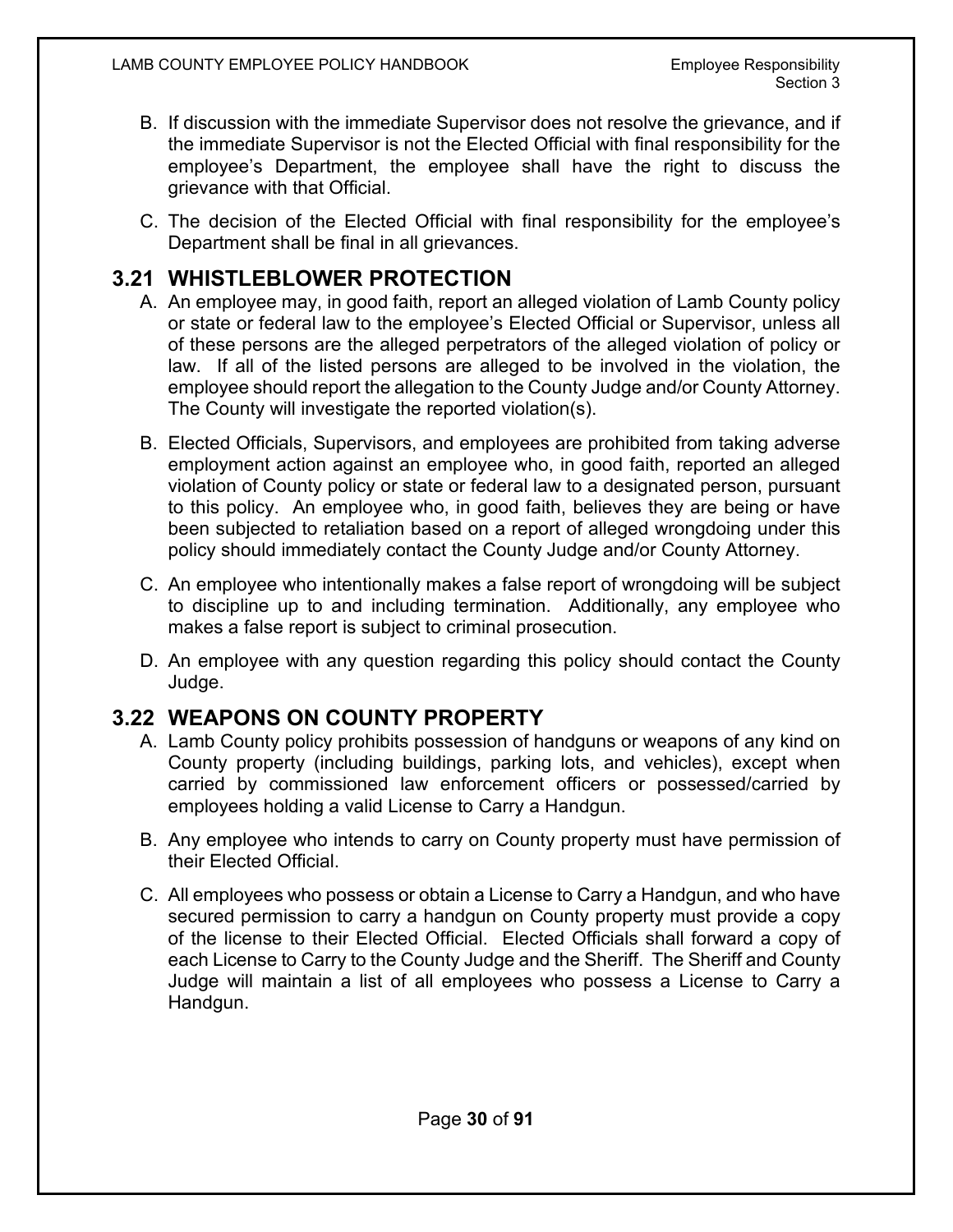#### <span id="page-30-0"></span>**3.23 WORKPLACE VIOLENCE**

- A. Lamb County is committed to providing a workplace free of violence. Lamb County will not tolerate or condone violence of any kind in the workplace. The County will not tolerate or condone any threats of violence, direct or indirect, including jokes. All threats will be taken seriously, and will be investigated.
- B. Employees must refrain from engaging in any conduct or making any comment that could make another employee suspicious or in fear for their safety. Employees are required to report all suspicious conduct or comments to their immediate supervisor.
- C. Employees should be aware of their surroundings at all times and should report any suspicious behavior from the public, former employees, or other County employees to their immediate supervisor or to the Sheriff's Department.
- D. No employee may possess a firearm or other weapon other than authorized law enforcement officials or those who have complied with this policy's requirements regarding holders of Licenses to Carry Handguns.
- E. If employees believe any person is violating this policy, the employee should immediately report to their immediate supervisor or to the Sheriff's Department. Employees found in violation of this policy are subject to disciplinary action up to and including termination.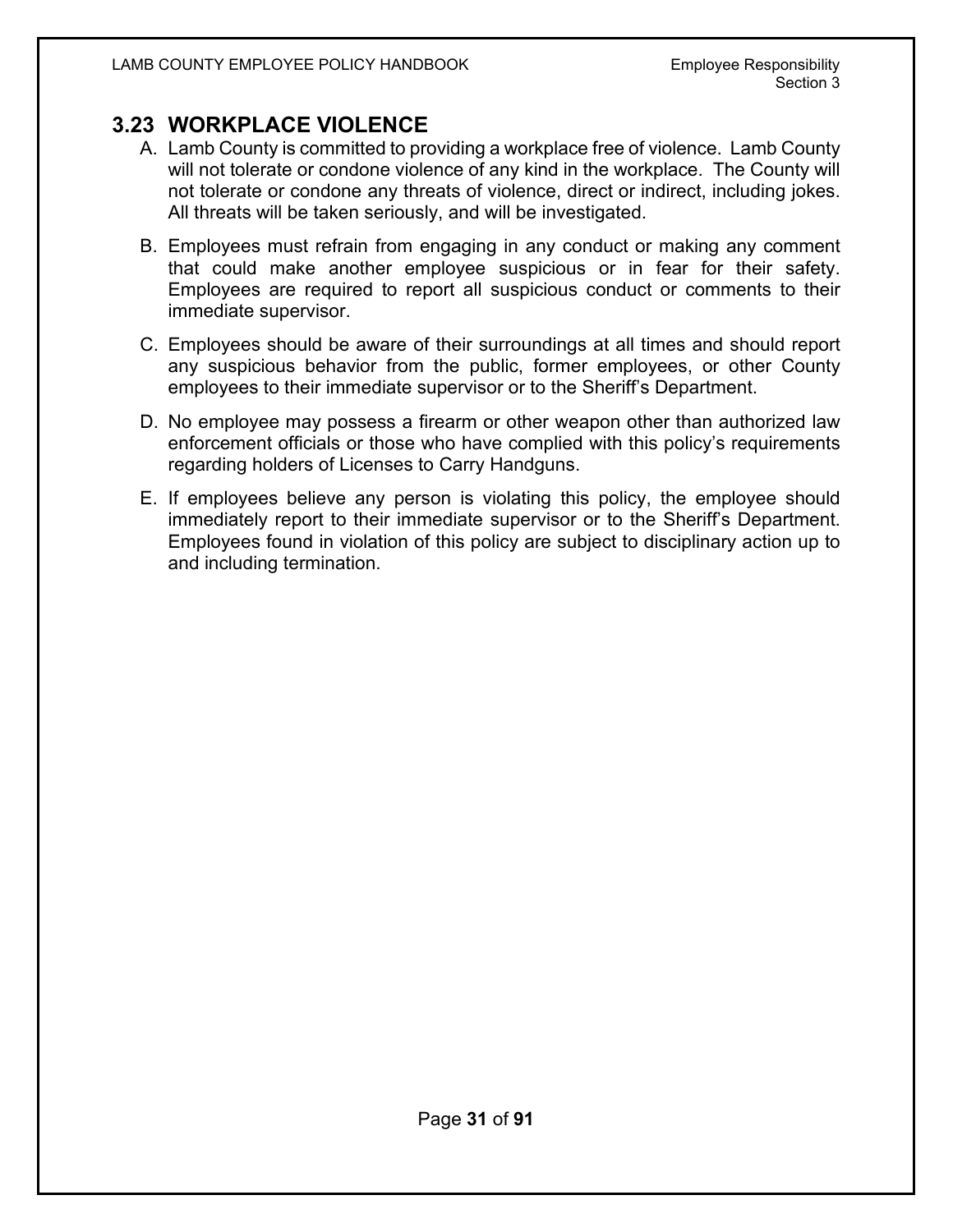## **WORK SCHEDULE & TIME REPORTING**

#### <span id="page-31-1"></span><span id="page-31-0"></span>**4.01 WORKWEEK AND WORK HOURS**

- A. The official work period for most County employees is the specified number of hours in a seven-day period, beginning at 12:01am on Saturday, and ending at 12:00 midnight on the following Friday.
- B. Normal working hours will be determined by Elected Officials. Official County business hours, except in correctional facilities, are 8:30am to 5:00pm, Monday through Friday. However, normal working hours may be altered by special events (e.g. noon/evening meetings, conferences, holidays, etc.). Earned leave, compensatory time, overtime, and pay will be calculated on this cycle.
	- 1. Sheriff's Office dispatchers and office deputies, and Road and Bridge staff are required to work a minimum of forty (40) hours in the seven day work period.
	- 2. Commissioned law enforcement and jail staff are required to work up to eightysix (86) hours in a fourteen-day work period.
	- 3. All other full time County employees are required to work a minimum of thirtyseven and a half (37.5) hours in the seven-day work period.
	- 4. All other part time County employees are subject to the hours allowed per the Elected Official or Supervisor, working a maximum of twenty-nine (29) hours per seven-day work period.
- C. Some County employees work a fourteen-day work period. The work period begins on Saturday at 12:01am, and ends on Friday at 12:00 midnight for two weeks. In the event that a work period begins on Friday, that shift will carry over and be counted as if completed during the work period in which it began. Employees scheduled on a fourteen-day work period are notified by their Elected Official. Earned leave, overtime, and pay will be calculated on this cycle.
- D. Employees are expected to report punctually for duty at the beginning of each assigned workday, and to work the full work period established.
- E. Absence from the workplace during assigned work hours should be charged to appropriate leave except when out on County business.

#### <span id="page-31-2"></span>**4.02 SCHEDULE ADJUSTMENTS**

- A. Adjustments to normal hours of operation may be made by the Elected Official in order to better serve the public.
- B. Offices may remain open during the noon hour, and lunch periods for some employees may be staggered, according to specified requirements. Offices mandated by law to remain open during the noon hour shall remain open as required.
- C. Some Departments may allow or schedule break periods for employees. Break periods are not required by law and are given at the discretion of the Elected Official.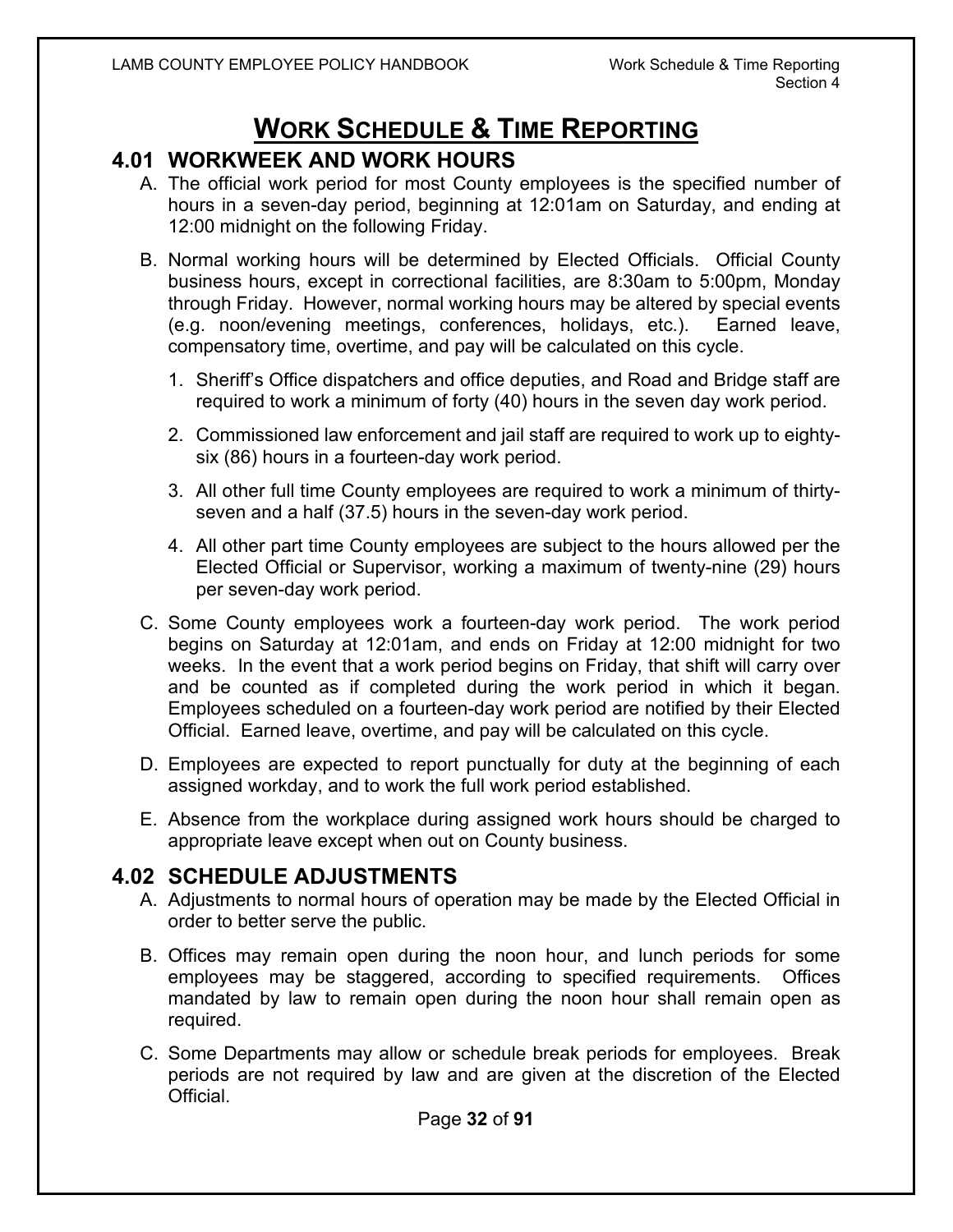- D. The Patient Protection and Affordable Care Act amended the Fair Labor Standards Act (FLSA) to require reasonable breaks be given to nursing mothers to express breastmilk. The Texas Right to Express Breast Milk in the Workplace Act also imposes duties on public employers and under other state law, is applicable for the duration of a nursing mother's need to express breastmilk. Lamb County supports the practice of expressing breastmilk.
	- 1. Lamb County will provide reasonable paid breaks for a nursing mother to express breastmilk. The nursing mother will be allowed whatever time is needed to express breastmilk.
	- 2. The County will provide the nursing mother with a private location, other than a bathroom, in which to express breastmilk. The location will be shielded from view, free from intrusion, and appropriate for expressing breastmilk. The specific location will be determined on a case-by-case basis.
	- 3. Lamb County prohibits any retaliation against a nursing mother for asking for this break. Nursing mothers are entitled to have this break for the duration of time they are expressing breastmilk. A reasonable accommodation will be given for the needs of employees who express breastmilk. An employee of the County who needs to express breastmilk will not be discriminated against.

All other employee breaks are determined by each Elected Official, and are not required to be given. If a County Department provides breaks to employees, it may not be accumulated or used for time off. The FLSA does not require any breaks be given, other than for a nursing mother. However, if paid breaks are provided for employees, a nursing mother must be given the same amount of paid break time.

#### E. **Non-Exempt Employee Policies**

- 1. Non-exempt Employees must maintain an accurate record of the total hours worked each day. It is the responsibility of each employee to verify the time sheets submitted are correct. The employee's time card must accurately reflect all regular and overtime/compensatory time hours; any absences, late arrivals, early departures, and meal breaks. Employees should not sign a time card if it is not accurate.
- 2. When employees receive a pay check, they should verify immediately that it reflects correct payment for all regular and overtime/compensatory hours worked each week.
- 3. Non-exempt employees should not work any unauthorized hours unless expressly authorized by their Supervisor. Employees are not to start work early, finish work late, work during a meal break, or perform any other extra or overtime work unless expressly authorized to do so. That time worked is to be recorded on the employee's time card.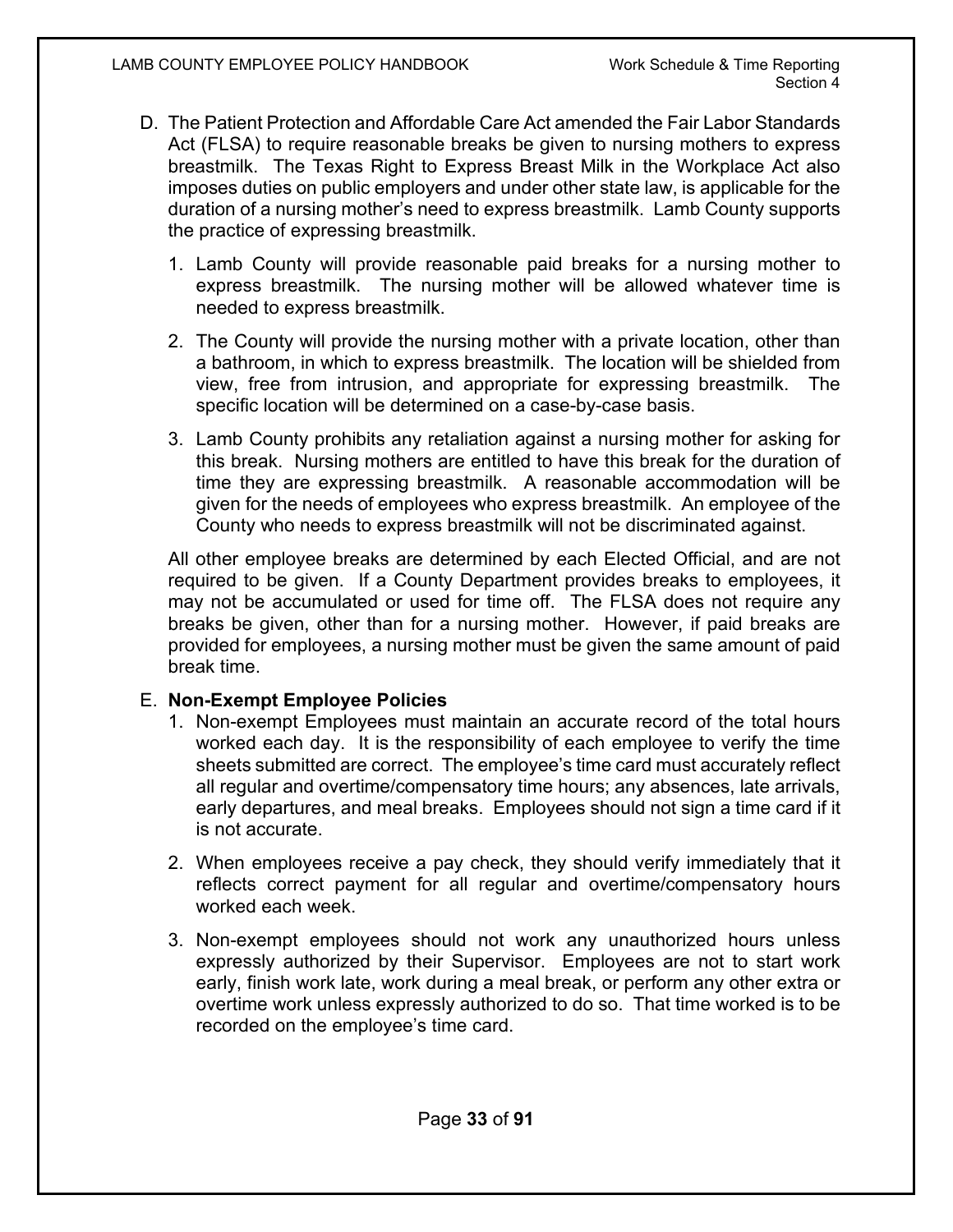- 4. Employees are prohibited from performing any "off-the-clock" work. "Off the clock" means work performed but not reported on a time card. Any employee who fails to report or inaccurately reports any hours worked will be subject to disciplinary action up to and including termination. If any employee is directed to work without documenting time worked, the employee must notify the County Treasurer.
- 5. It is a violation of Lamb County policy for any employee to falsify a time card, or to alter another employee's time card. It is also a serious violation of County policy for any employee, Supervisor or Elected Official to instruct another employee to incorrectly or falsely report hours worked, or to alter another employee's time card to under or over report hours worked. If an employee is instructed to incorrectly or falsely under or over report hours worked, or to alter another employee's time records to inaccurately or falsely report hours worked, the employee should immediately report this to the County Treasurer.

#### F. **Exempt Employee Policies**

- 1. Exempt (salaried) employees receive a salary which is intended to compensate them for all hours worked for the County. This salary is established at the time of hire or when the employee is classified as "exempt." While it may be subject to review and modification from time to time, the salary will be a pre-determined amount that will not be subject to deductions for variations in the quantity or quality of the work performed.
- 2. Exempt employee salaries may be reduced for certain types of deductions (e.g. the employee's portion of health, dental, or life insurance premiums; state, federal, or local taxes; social security, retirement, or voluntary contributions to a deferred compensation plan).
- 3. In any workweek during which an exempt employee performed any work, the employee's wages may be reduced for any of the following reasons:
	- a. Absence from work for one or more full days for personal reasons, other than sickness or disability;
	- b. Full day disciplinary suspensions or infractions of the County's written policies and procedures;
	- c. Full day suspension for violated safety rules of major significance;
	- d. Family and Medical Leave or Military Leave absences;
	- e. To offset amounts received as payment for jury and witness fees or military pay; or
	- f. The first or last week of employment in the event the employee works less than a full week.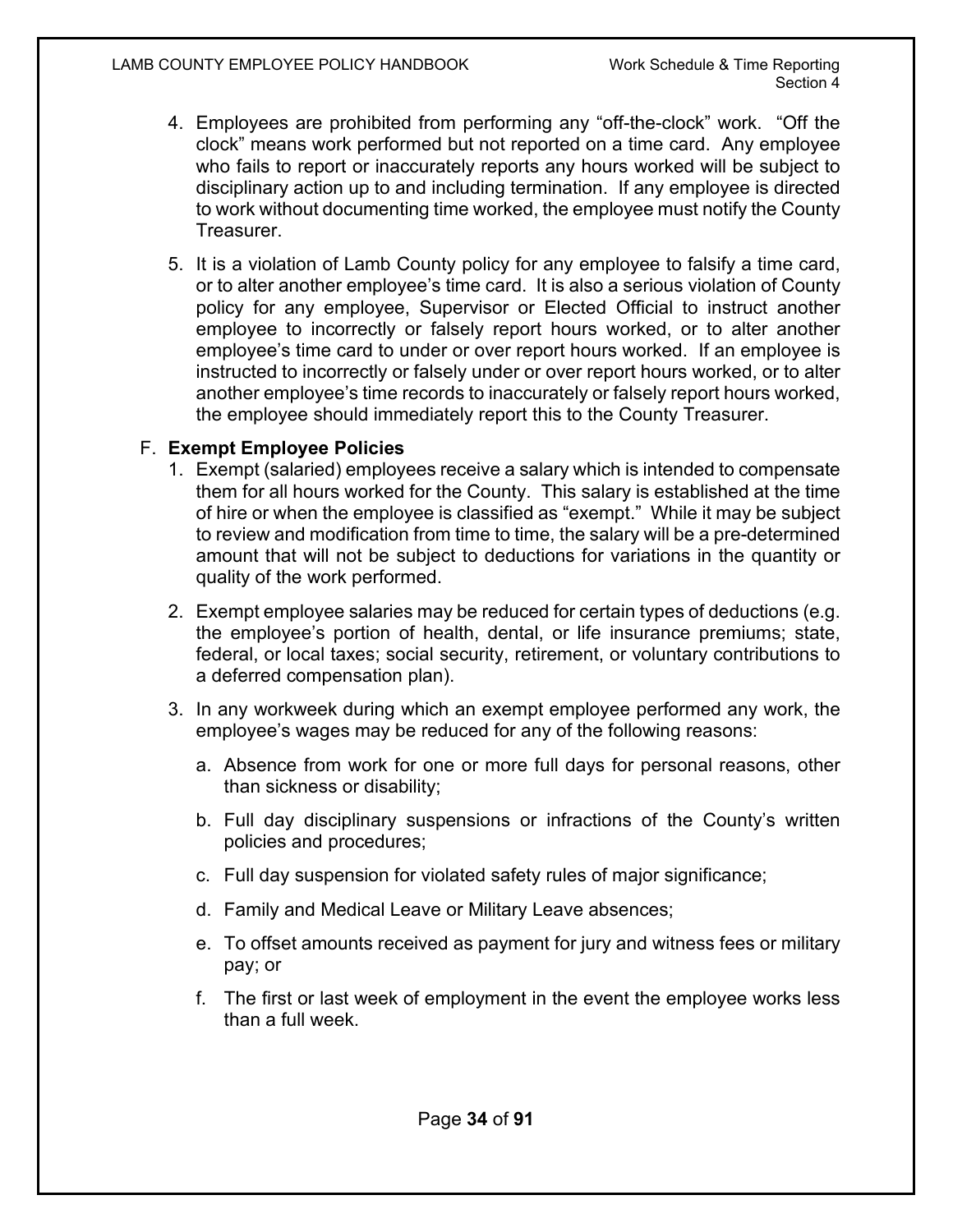- 4. In any workweek during which an exempt employee performed any work, the employee's wages will not be reduced for the following reasons:
	- a. Partial day absences for personal reasons, sickness, or disability;
	- b. Because the facility is closed on a scheduled work day;
	- c. Because of the County's operating requirements;
	- d. Absences for jury duty, attendance as a witness, or military leave in any week in which any work has been performed; or
	- e. Any other deductions prohibited by state or federal law.
- G. It is not an improper deduction to reduce an employee's accrued vacation, personal or other forms of paid time off for full or partial day absences for personal reasons, sickness, or disability.

#### H. **Grievances Regarding Pay**

- 1. All employees should review their pay stubs upon receipt to ensure the information contained therein is correct.
- 2. Lamb County makes every effort to pay its employees correctly. Occasionally, however, inadvertent mistakes can happen. When mistakes are made, and are called to the County Treasurer's attention, the County will investigate and make any corrections necessary.
- 3. Any employee with questions regarding pay should immediately contact their Elected Official or Supervisor.
- 4. If an employee believes they have been subject to any improper deductions or that the pay does not accurately reflect hours worked, the employee should immediately report the matter to the County Treasurer. If an employee is overpaid, the County will make necessary corrections at the next payroll.
- 5. If the employee is unsure of who to contact, or if the employee has not received a satisfactory response within five (5) business days after reporting the incident, the County Attorney should be contacted in writing. The written complaint should include the employee's full name, address, and telephone number.
- 6. Every report will be fully investigated and corrective action will be taken where appropriate.

#### I. **Violations of Policy**

- 1. Any violation of this policy subjects an employee to disciplinary action up to and including termination.
- 2. The County will not allow any form of retaliation against any individual who reports alleged violations of this policy or who cooperates in the County's investigation of such reports. Retaliation is unacceptable, and any form of retaliation in violation of this policy may result in disciplinary action up to and including termination.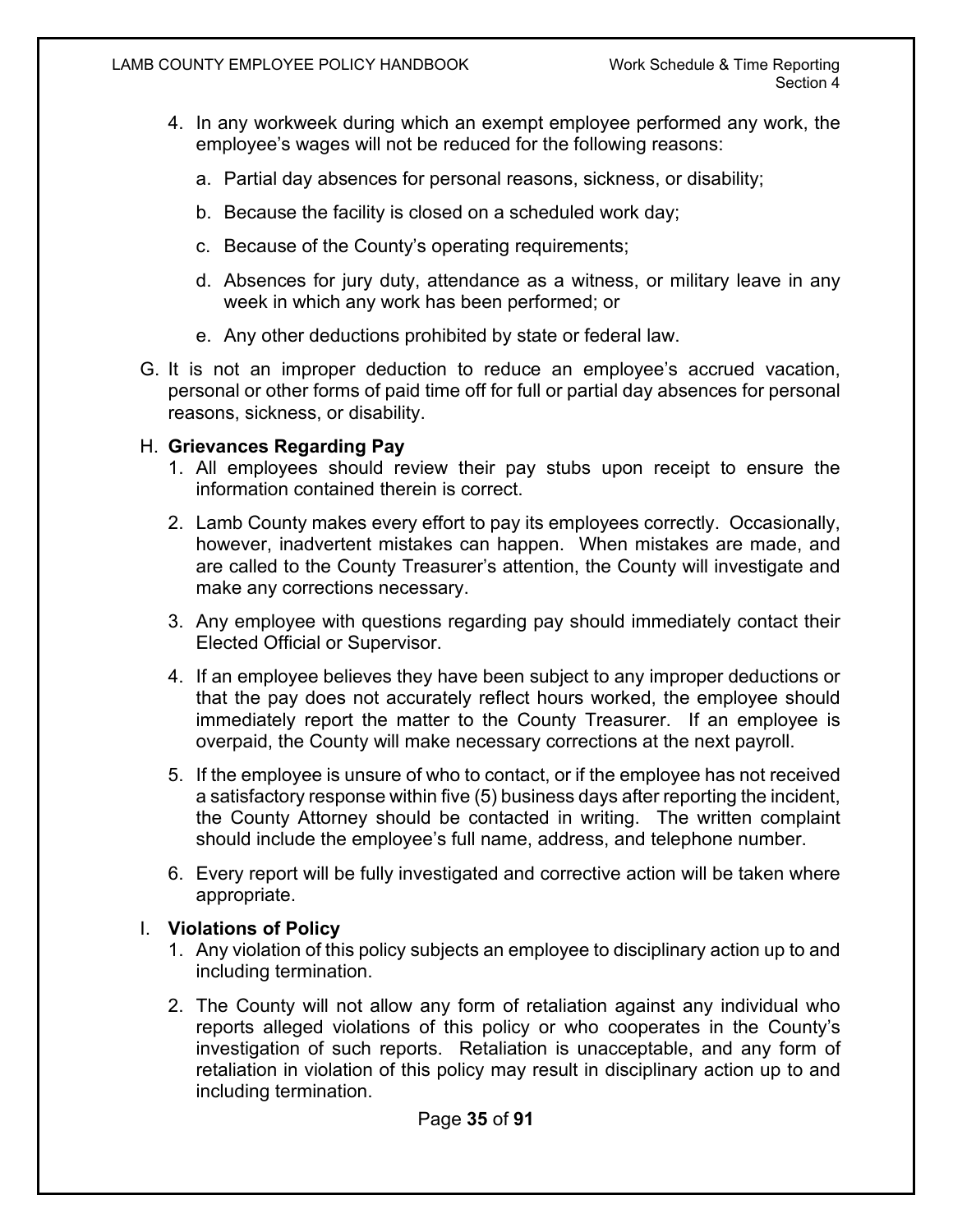#### <span id="page-35-0"></span>**4.03 OVERTIME COMPENSATION**

The policy of Lamb County is to keep overtime hours worked to a minimum. Occasionally, employees may be required to provide services in addition to normal work hours, on weekends, or on holidays.

#### A. **Eligibility for Overtime Pay**

- 1. Under the FLSA, only non-exempt employees are eligible to accrue overtime pay.
- 2. Except in cases of emergency or disaster declared formally by federal, state, or county government(s), neither Elected Officials nor other positions determined by law and authorized by the Elected Official are eligible to receive overtime compensation.
	- a. In a state of emergency or disaster, overtime services rendered for Lamb County by exempt employees (and relating to the declared disaster/emergency) will be compensated in the same manner as nonexempt employees, after overtime expenses are reimbursed to Lamb County by the entity requiring the overtime services.
- 3. Exempt employees and Elected Officials are expected to render necessary and reasonable overtime services with no additional compensation.
- 4. Except in emergency situations, all overtime worked by non-exempt employees must be pre-approved by the employee's Elected Official or the Elected Official's designee.
- 5. Employees who work overtime without prior approval are subject to disciplinary action up to and including termination.

#### B. **Calculation of Overtime Pay**

- 1. "Overtime" is defined as hours worked in excess of the allowable number of hours under the Fair Labor Standards Act (FLSA): forty (40) hours per seven (7) day work period, or eighty-six (86) hours for employees in a fourteen (14) day work period; exceptions apply for law enforcement employees (see policies on law enforcement pay and overtime, found in Section 7).
- 2. Non-exempt employees accrue overtime at the forty-first  $(41^{st})$  hour worked during the seven-day work period, or the eighty-seventh (87<sup>th</sup>) hour worked during the fourteen-day work period.
- 3. Paid leave shall not be counted in determining whether an employee has worked overtime in any work period.

#### C. **Compensation for Accrued Overtime**

1. Overtime compensation shall be paid in the form of compensatory time off in accordance with the provisions of the FLSA. Covered employees shall receive paid compensatory time off at a rate of one and one-half  $(1 \frac{1}{2})$  times the amount of overtime worked.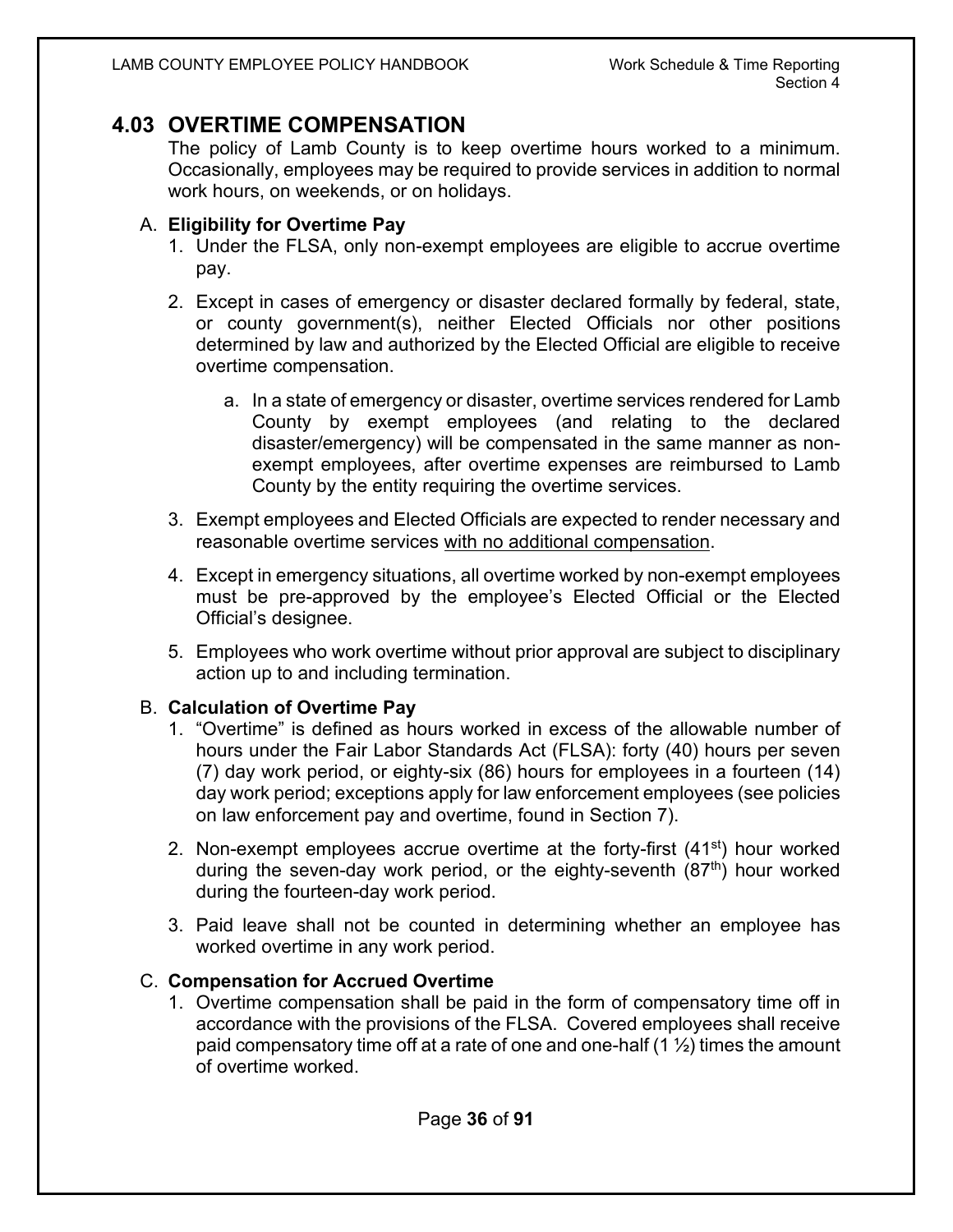- 2. Employees are permitted to accrue no more than 240 hours of unused compensatory time. (Law enforcement employees are permitted 80 hours maximum accrual.) Once an employee has reached accrual of maximum compensatory time, any additional overtime worked shall be compensated at a rate of one and one half  $(1 \frac{1}{2})$  of the employee's regular rate of pay until compensatory time has been exhausted, to bring the balance of hours below the maximum.
- 3. Employees are permitted to use earned compensatory time within a reasonable period from when it is earned if requested, provided the employee's absence will not place an undue hardship on the operations of the Department in which the employee works. Compensatory time may be used for any purpose desired by the employee, with Supervisor approval. Lamb County shall have the right to require employees to use earned compensatory time at the convenience and discretion of the County.
- 4. Employees are responsible for recording any compensatory time used within a pay period on the time sheet for that pay period.
- 5. Pursuant to FLSA requirements, any employee who separates employment with Lamb County (for any reason) prior to using all earned FLSA compensatory time shall be paid for any unused compensatory time accrued. (See Section 3.14 regarding how indebtedness to the County impacts payroll; Section 7 discusses other leave benefits and how compensatory time factors into use of those benefits.)
- 6. Lamb County retains the right to "buy back" all or part of an employee's unused compensatory time by paying the employee for that time accrued at the employee's current regular rate. Lamb County retains the right to pay all or part of the overtime worked in any work period by paying for the overtime services rendered at one and one-half (1 ½) the employee's regular rate of pay.

## **4.04 HOLIDAYS WORKED**

The County's policy is that each regular full-time employee receives a specified number of paid holidays per year, as set annually by the Commissioners Court. In most instances, if a regular full-time employee (except essential law enforcement employees) is required to work on a scheduled holiday, the employee will be given an alternative day off, within one month, preferably within the same pay period. (See Section 7 for more detail concerning this policy.)

## **4.05 TIME REPORTING**

- A. All employees eligible for leave will keep records of all hours worked and leave time taken, and where appropriate, hours credited to particular projects. Time sheets for this purpose are provided by the County Treasurer.
- B. Time sheets should be filled out after each day's work, to maintain an accurate and comprehensive record of actual time worked. Each employee required to complete a time sheet must turn it in to their supervisor on the last day of each pay period.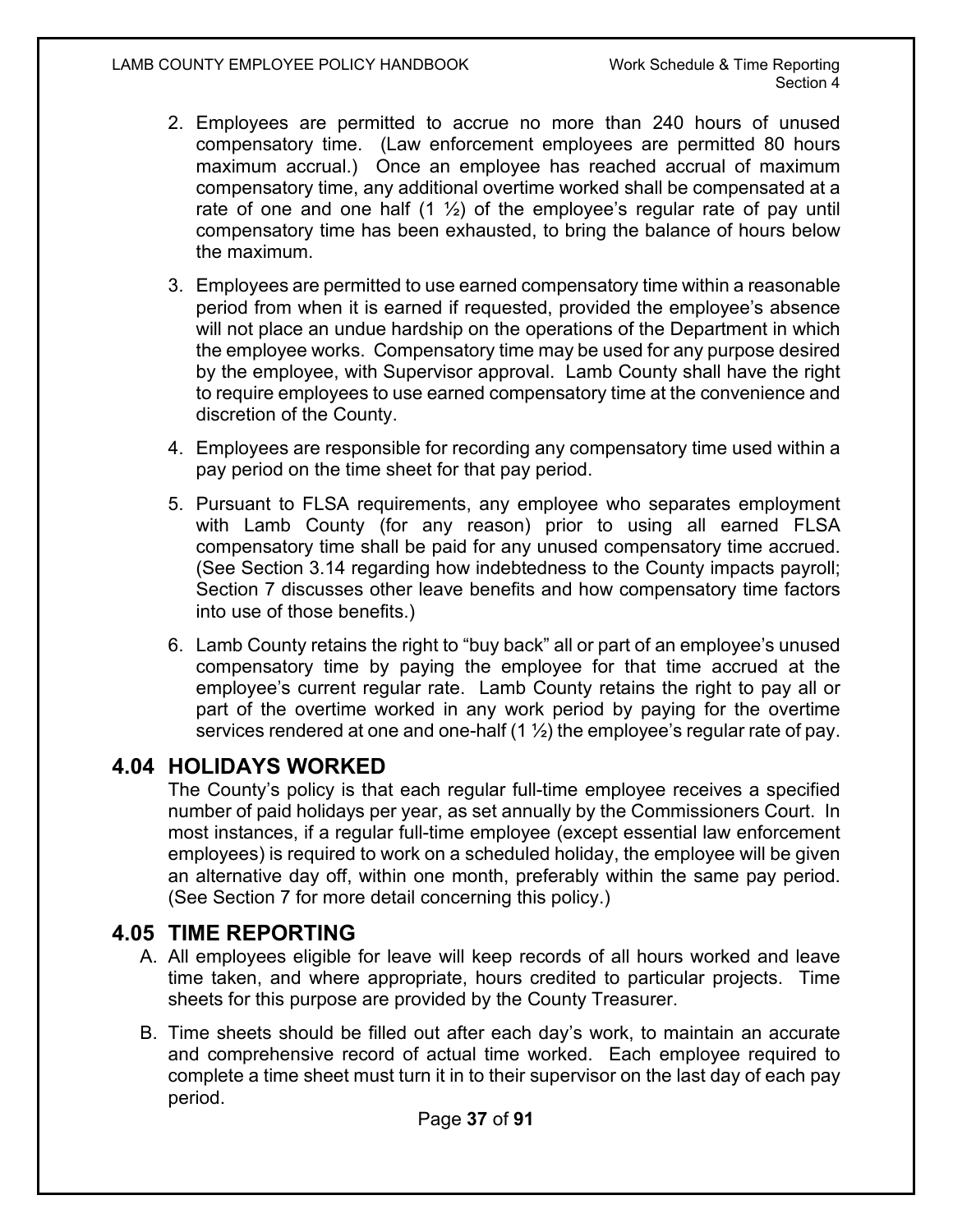- C. Time records must be signed by the employee and their Elected Official or the Elected Official's designee. Elected Officials are responsible for ensuring time sheets submitted reflect actual hours worked and leave time used. Employee payment is based on worked hours reported.
- D. Time sheets prepared by the employee will show an accurate record of all time worked and leave taken, whether paid or unpaid, for the pay period. Time sheets are governmental records. As such, employees are required to complete them truthfully and correctly. Falsifying a time sheet is a criminal offense. Any employee who falsifies a time sheet is subject to disciplinary action up to and including termination.
- E. Time sheets are to be turned into the County Treasurer no later than 10:00am on the Tuesday following the end of the pay period. The Treasurer will maintain time sheets for four (4) years.
- F. Failure to submit time sheets in a timely fashion will result in delayed payment. Failure to submit a time sheet may result in an employee receiving only minimum wage payment until a proper and complete time sheet is submitted to the County Treasurer. Any necessary corrections will not be made until the next regularly scheduled payroll.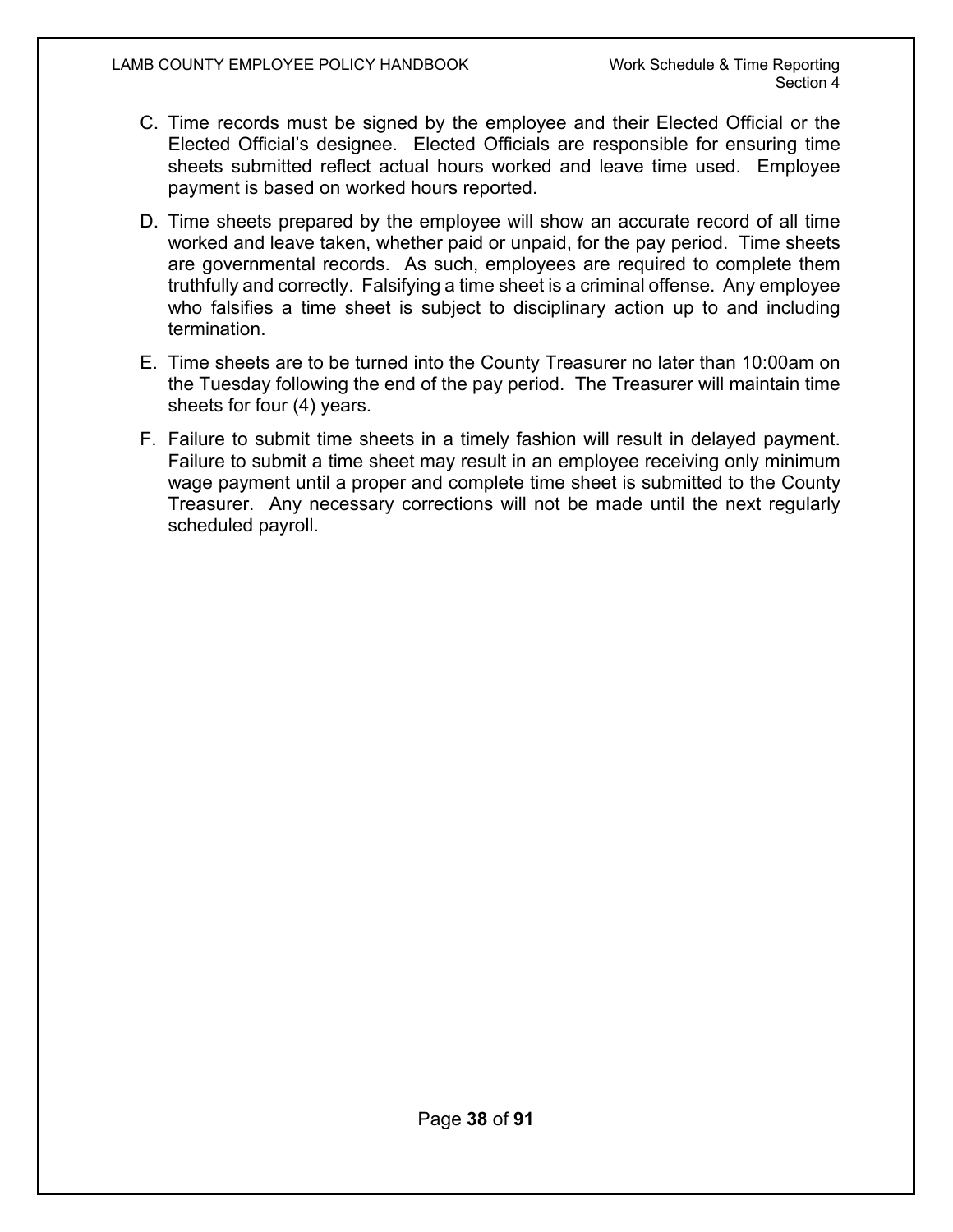# **COMPENSATION & TRAVEL**

# **5.01 WAGES**

The personnel budgets for each Department are set each year by the Commissioners Court in Lamb County's adopted budget. Any new position must be approved by the Commissioners Court prior to the position being filled. The Commissioners Court will set the salary for any new position.

### **5.02 COMPENSATION**

- A. Lamb County Commissioners Court sets maximum compensation for each employee annually, in accordance with state law. Lamb County complies with the Fair Labor Standards Act (FLSA) as outlined in the Fair Labor Standards Safe Harbor policy.
- B. All non-exempt County employees will be paid an hourly wage.
- C. Temporary employees will be paid hourly, at least the minimum wage established by the FLSA.

### **5.03 PAYDAYS**

The County's pay period is bi-weekly. The pay date is every other Wednesday for the preceding pay period. If the pay day falls on a holiday, pay will be issued on the last working day preceding the holiday.

# **5.04 PAYROLL DELIVERY**

- A. Direct deposit is mandatory for all County employees, unless approved by the County Treasurer. Direct Deposit Authorization Forms are available from the County Treasurer.
- B. No salary advances or loans against future salary will be made to any employee for any reason.

## **5.05 PAYROLL DEDUCTIONS**

- A. Deductions will be made from each employee's paycheck for federal withholding, social security contribution, Medicare contribution, and any other deductions required by law. Employees eligible for membership in the Texas County and District Retirement System will have their contributions to that system deducted from each paycheck. Any optional deduction authorized by the Commissioners Court and approved by the employee will also be made from the employee's paycheck.
- B. No optional deduction will be made from an employee's paycheck unless the employee submits a written authorization for the deduction to the County Treasurer. Employees may authorize deductions for:
	- 1. Group health/medical, life, or dental premiums for the employee and the employee's dependents;
	- 2. Credit union;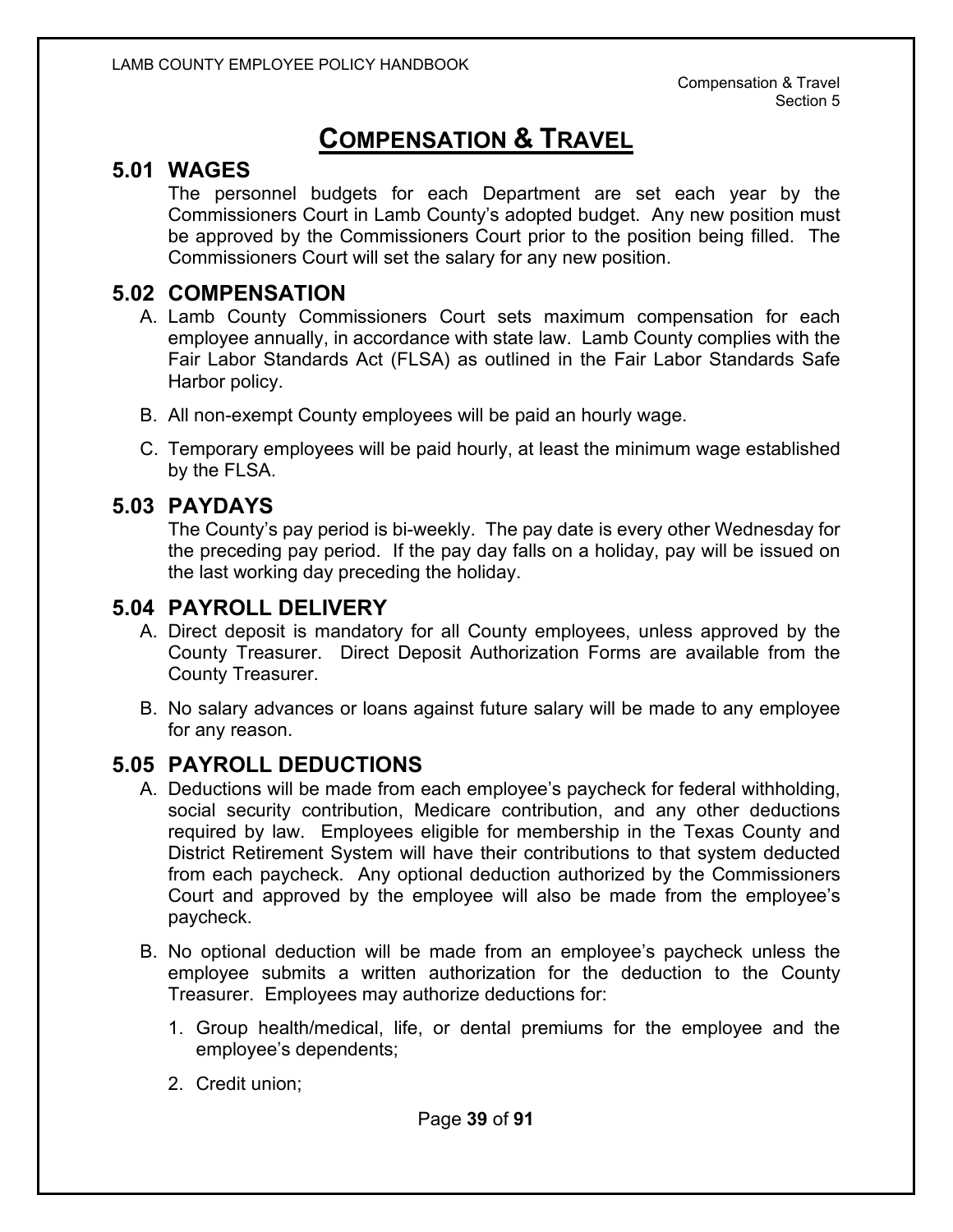- 3. Deferred compensation;
- 4. Repayment of debt to Lamb County; County reimbursement for travel advances (if a Travel Report has not been timely completed); or
- 5. Other deductions as may be authorized by the Commissioners Court.
- C. If an employee's family status, address, or other factor affecting payroll withholding changes, the employee is responsible for obtaining, completing, and returning appropriate forms reflecting and communicating the change(s) to the County Treasurer within one week of any change.

# **5.06 BUSINESS EXPENSE REIMBURSEMENT**

- A. Employees are expected to exercise the same care in incurring business expenses as any prudent person traveling for personal reasons.
- B. Employees required to travel or use their personal vehicles on County business will be advanced or reimbursed for authorized expenses only. Employees are responsible for submitting a Travel Advance/Reimbursement Form for travel advances or reimbursement.

### C. **Out of State Travel**

- 1. Commissioners Court must pre-approve all overnight, out of state travel.
- 2. Transportation of prisoners and juvenile probationers does not require prior approval.

### D. **Travel Advance Requests**

- 1. If an employee requires a travel advance, the individual employee must submit a Travel Advance/Reimbursement Form signed by the employee's Elected Official prior to the travel. Employees are responsible for attaching supporting documentation to each request.
- 2. Requests must be submitted to the County Auditor's Office according to the accounts payable payment schedule to ensure payment advance prior to travel.

### E. **Travel Reimbursement**

- 1. Within ten (10) working days of returning from travel, a Travel Report must be submitted to the County Auditor. Employees must attach supporting documentation for the expenditures the employee seeks to have reimbursed to the Form. The Auditor will not approve expenditures determined to be unsupported or unreasonable. Proper documentation in support includes (but is not limited to) brochures, fliers, etc.
- 2. Receipts are required on the following authorized expenses:
	- a. Lodging;
	- b. Registration and seminar fees; and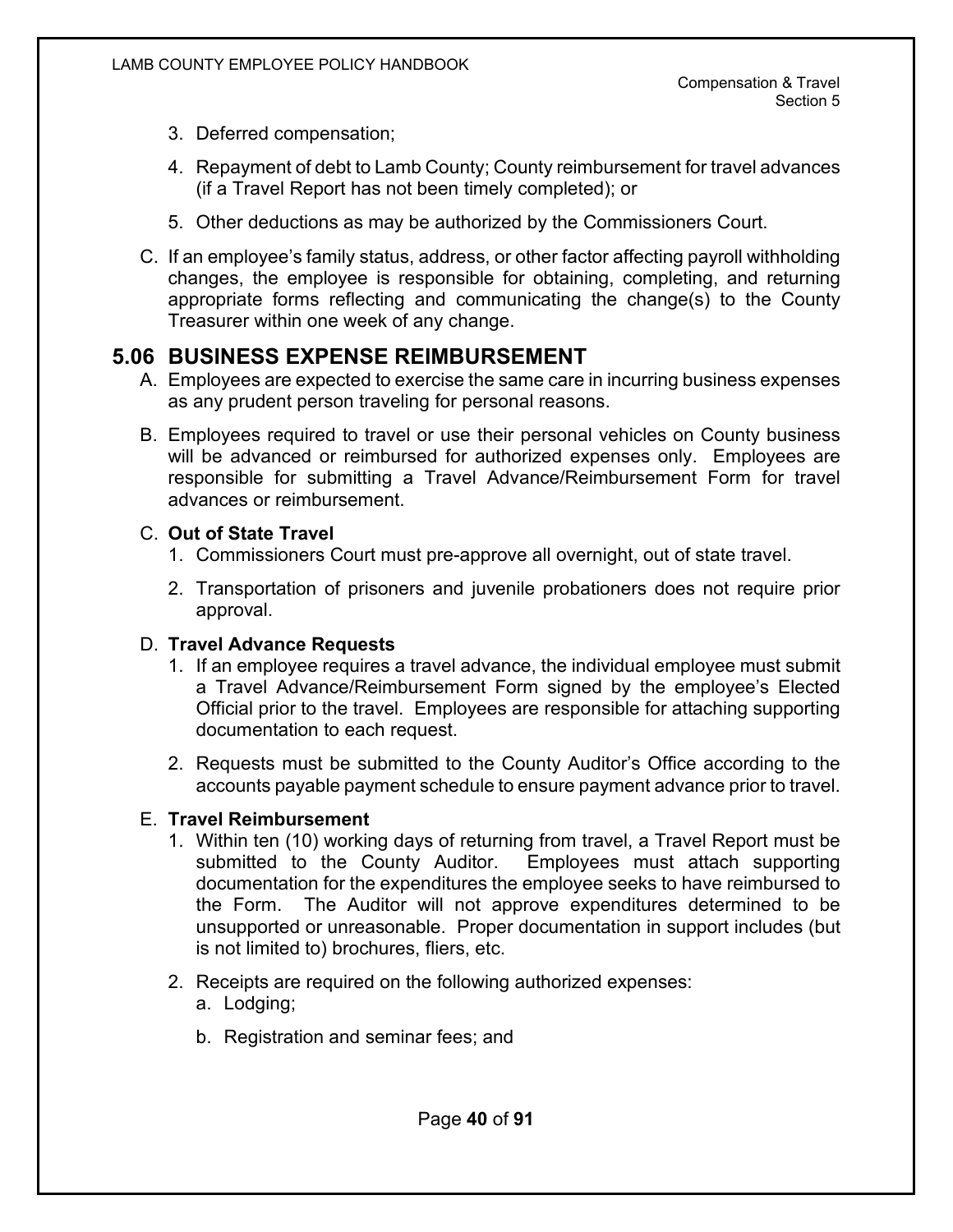- c. Commercial airline tickets, rental vehicles, limousine service to and from airport(s), bus station or other transporting terminal, and parking and taxi fares.
- 3. Lodging upgrades or additions to accommodate family members will not be reimbursed by the County.
- 4. *Mileage Reimbursement*
	- a. Employees may be reimbursed for mileage for personal automobile usage for both in and out of County travel.
	- b. Mileage reimbursement will be calculated using either MapQuest or Google Maps websites, and is paid on the Internal Revenue Service (IRS) rate. The mileage rate is subject to change during the fiscal cycle.
	- c. Mileage is not an allowable advancement expense.
	- d. Employees requesting mileage reimbursement must have a valid current Texas Driver's License.
	- e. Mileage reimbursement requests must be submitted monthly, on forms available in the County Auditor's Office. An accurate listing of mileage, dates, times, odometer readings, and location is required.
	- f. Only one employee is eligible for mileage reimbursement in the event more than one County employee travels in one personal vehicle.
	- g. Sharing mileage costs with a Texas County employee from another jurisdiction may be reimbursed up to one half  $(\frac{1}{2})$  the total allowable mileage.
	- h. Auto rental is only authorized when used in conjunction with a related airline flight or when four or more County employees travel together in a single multi-passenger vehicle (e.g. vans or SUVs). Employees are encouraged to take advantage of governmental discounts or any other special rates offered by rental agencies. Rental vehicles are available for County-related business only. Employees are to share rental vehicles in lieu of renting separate vehicles.
- 5. *Compensation/Pay During Travel*
	- a. Hours worked will be paid at the regular rate of pay. Neither sleeping nor meal times will be compensated as work time.
	- b. Employees subject to overtime provisions of the FLSA (non-exempt employees) who travel overnight on business (more than one day) will be paid for time spent traveling, except for meal periods and normal working hours on non-working days (such as Saturdays or holidays).
	- c. Travel time spent as a passenger on an airplane, train, bus, or car outside of regular working hours is not considered work time.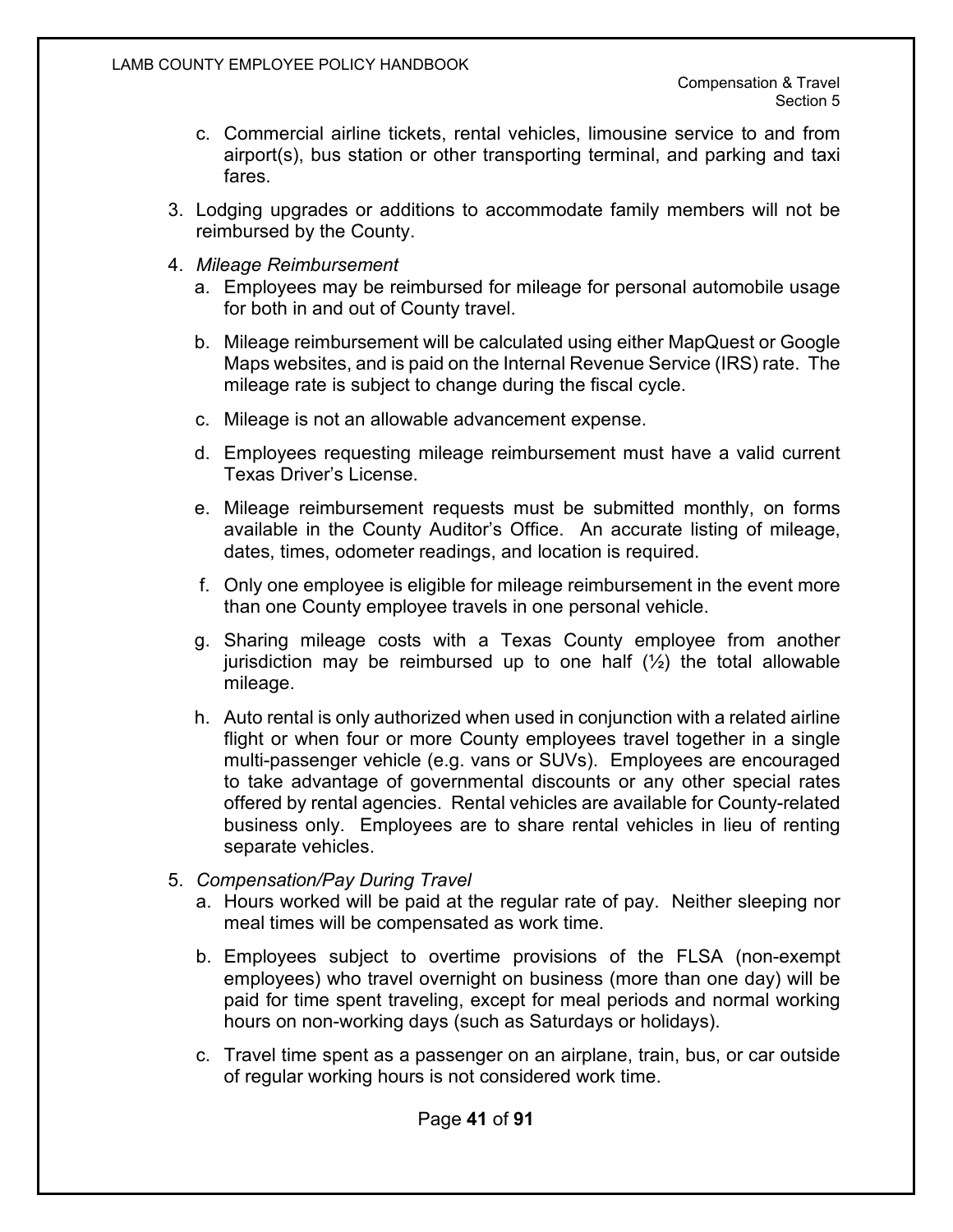6. Falsification of expense reimbursement is a violation of County policy and subjects an employee to disciplinary action up to and including termination.

#### F. **Per Diem Payment**

- 1. Per Diem rates are based on current General Services Administration (GSA) rages, and are calculated based on the location/are to which the employee is traveling. Current rates can be found at www.gsa.gov/travel-resources.
	- a. Employees must be in travel status, away from Lamb County, for the following length of time to qualify for per diem pay for meals:

| At least four (4) hours                  | One meal  |
|------------------------------------------|-----------|
| At least nine (9) hours                  | Two meals |
| At least twelve (12) hours   Three meals |           |

b. County-issued credit cards are not authorized for meal purchases, except by law enforcement officers who are conducting prisoner transportation.

# **5.07 LONGEVITY PAY**

Assistant prosecutors shall be provided longevity pay in accordance with State law.

## **5.08 APPROVING AUTHORITY**

The Commissioners Court is the approving authority for all payrolls and for any pay increases, decreases, or payroll transfers granted under the terms of these policies and the annual budget.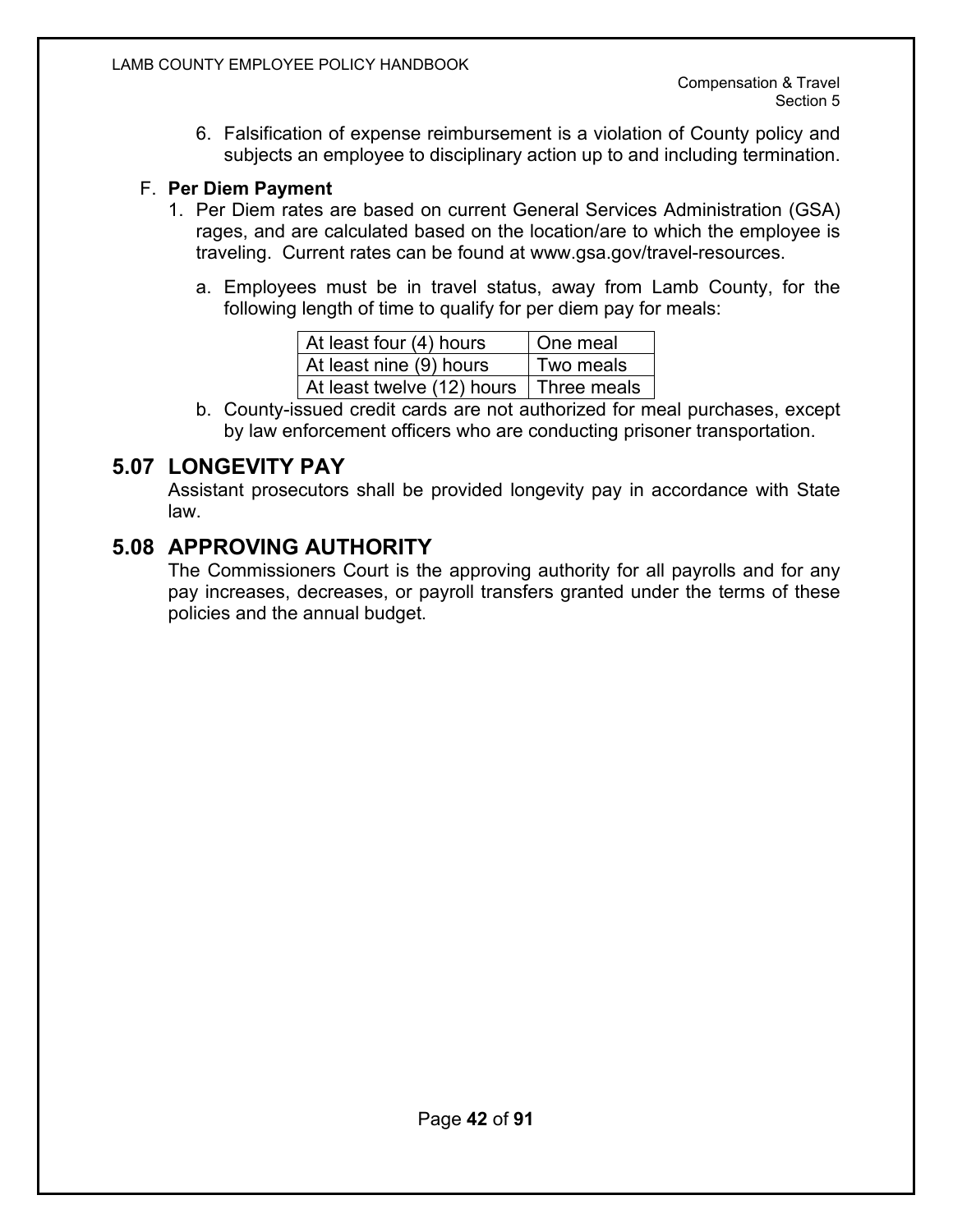# **BENEFITS**

# **6.01 MEDICAL AND LIFE INSURANCE**

- A. All regular employees are eligible for group medical and life insurance. The amount of County contribution towards premiums will be determined annually. If the employee elects for group medical, life, and dental insurance coverage, the premium due will be paid through payroll deduction. An eligible employee may elect dependent coverage at their own expense; such dependent coverage premium expense will be paid by the employee through payroll deduction. All premiums are paid one month in advance of the effective date of coverage. Lamb County does not provide retiree medical or life insurance.
- B. Upon employment, each eligible employee (as defined in the plan for insurance coverage) is given detailed information regarding the County's insurance programs. Employees have a ninety (90)-day eligibility waiting period before medical or life insurance coverage becomes effective.
- C. Employees who have a change in family status (e.g., marriage, divorce, birth, adoption, or death) or loss of other coverage may apply for County insurance coverage within thirty (30) days of the date of the change or loss of coverage. Applications received after the thirty (30)-day eligibility period will be considered late, and must wait for the next annual enrollment period to apply for or change coverage.
- D. Grandfathered employees who have current alternative group coverage and elect to remain on alternate group coverage will be reimbursed the cost of their alternative coverage premiums up to the amount which would otherwise be paid by Lamb County, were the employee covered on the Lamb County plan(s). Employees who remain on alternative group coverage must provide proof of coverage and associated premium costs each year during Lamb County's annual enrollment period in order to receive reimbursement. New employees are not eligible for reimbursement for the cost of alternate group coverage. New employees who elect to pay for alternate group coverage must sign a Waiver of County Coverage, and will not be compensated for the cost of alternate coverage.
- E. Employees on leave under the Family Medical Leave Act (FMLA) or other unpaid leave are responsible for making premium payments for supplemental and dependent coverage in a timely manner (see Section 7.08 for more details). Failure to make these payments in a timely manner will result in termination of coverage.

## **6.02 RETIREMENT PLANS**

- A. Lamb County offers a retirement benefit plan through the Texas County and District Retirement System (TCDRS). Additionally, the County participates in Social Security and Medicare contribution, and offers a deferred compensation plan.
- B. All regular employees will participate in the TCDRS.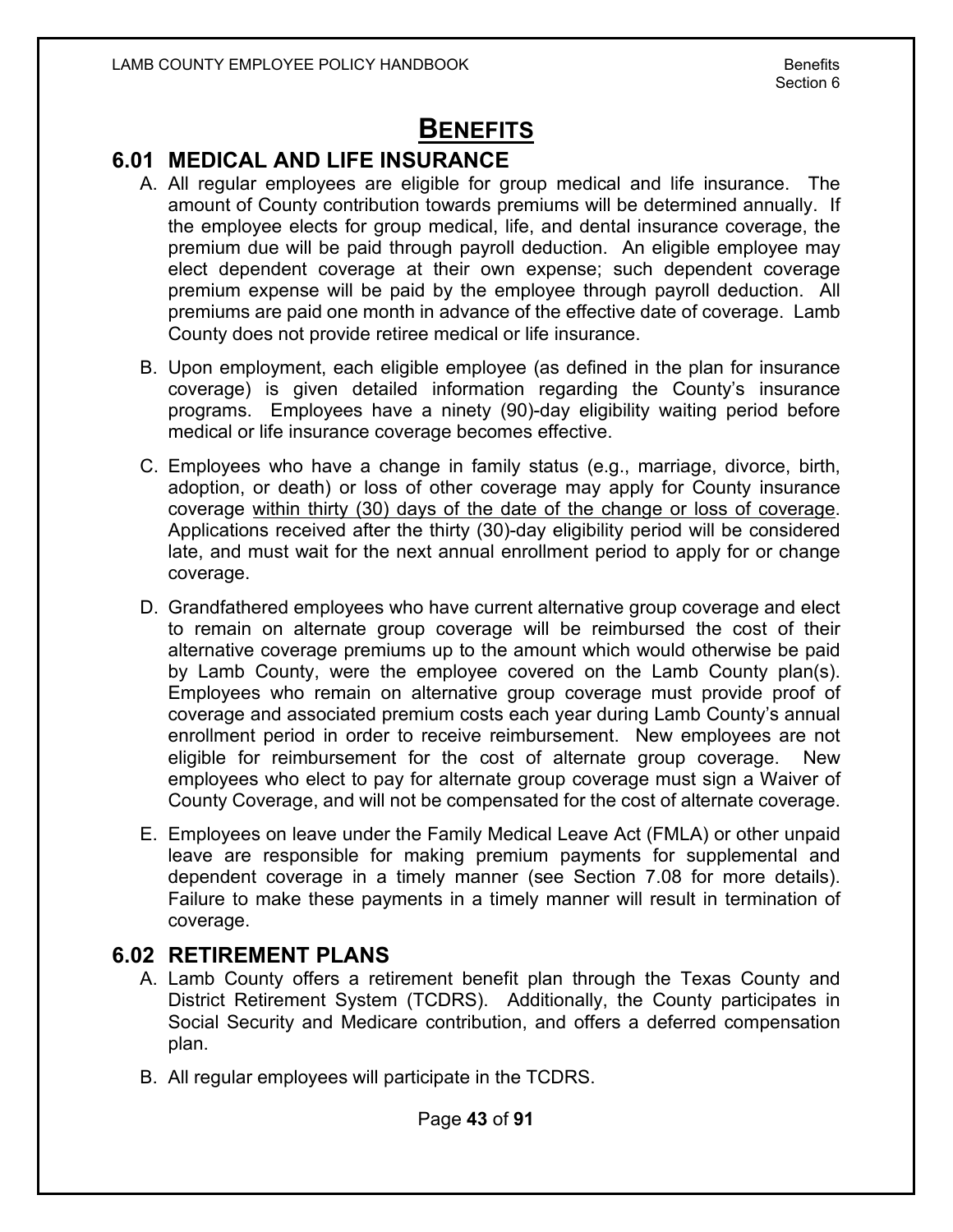- 1. Contributions are made through payroll deduction, at a rate of seven (7) percent of the employee's gross salary. Contributions are deducted before income taxes are withheld, as specified under Section 414 of the Internal Revenue Code.
- 2. The County makes a similar contribution to each account. All contributions earn interest each year.
- 3. All contributions made by the employee or the County to the TCDRS are subject to the rules and regulations adopted by the TCDRS. Additional and more specific information regarding the TCDRS is available in its Information Handbook.
- C. Lamb County retirees who are rehired by the County after lapse of the mandatory two-month separation period are required to establish a new membership with the TCDRS.
- D. Most employees of the County are eligible for Social Security coverage; exceptions exist for State employees on County supplement, temporary employees, and most election workers. Coverage includes benefits for retirement, disability insurance, and survivors, as provided by Federal law. Contributions to the Social Security/Medicare system are shared equally by the County and the employee.
- E. Lamb County allows employees to participate in a deferred compensation plan through payroll deduction. The plan is administered according to provisions of applicable Internal Revenue Service (IRS) regulations.
	- 1. The purpose of the deferred compensation plan is to allow employees to set aside a portion of their salary, and receive its value at retirement. The amount of deferred earnings (plus investment earnings) is not considered income for federal tax purposes until its value is paid as provided in the plan.
	- 2. Participation in the deferred compensation plan is voluntary and is available to regular employees. Withdrawals without penalty are permitted only upon termination of County employment or in an extreme emergency. Early withdrawals are subject to penalty by the deferred compensation provider as well as the IRS.
	- 3. Employees may obtain information booklets regarding the deferred compensation plan from the County Treasurer and the deferred compensation provider. A plan prospectus is available from the provider, as well.

## **6.03 WORKERS COMPENSATION**

Most County employees are covered by the Workers Compensation Insurance Program, and Lamb County pays the premium for this coverage. Detailed information about workers compensation benefits can be found in Section 8.00.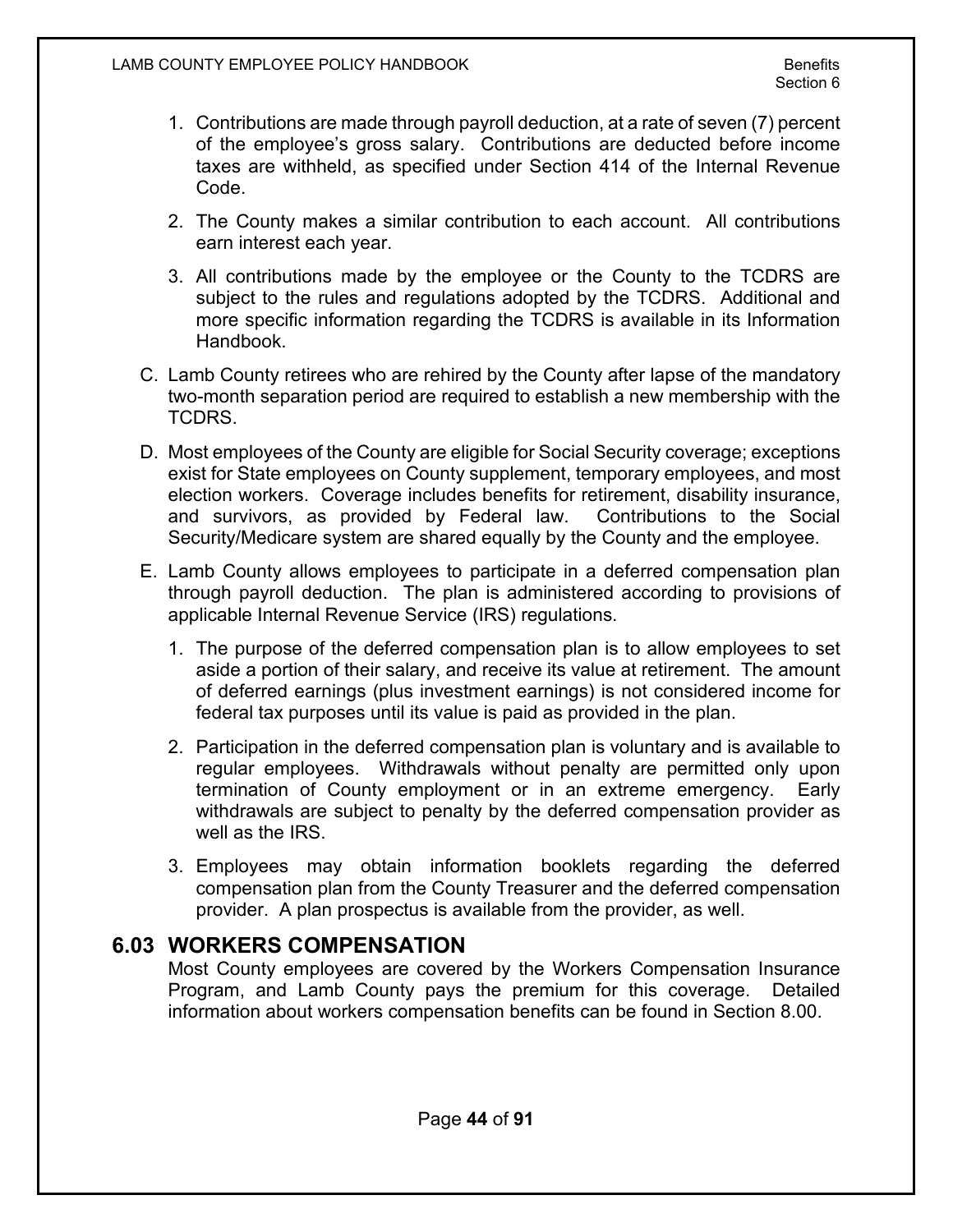#### **6.04 UNEMPLOYMENT INSURANCE**

Most County employees are covered under the Texas Unemployment Compensation Insurance Program. This program provides payments for unemployed workers in certain circumstances.

Lamb County contests all unemployment claims.

# **6.05 SECTION 125/CAFETERIA PLAN AND FLEXIBLE SPENDING ACCOUNTS**

#### A. **Section 125 Plans**

- 1. The 125 plan is a flexible benefit plan provided to all regular employees. It is designed to give employees more value for their benefits. Under 125 plans, the cost of certain optional insurance premiums are deducted from the employee's gross pay before taxes. This lowers the employee's taxable income.
- 2. Employees may only enroll in the 125 plans upon initially being hired, during the annual election period, or after a change of family status. Once the election period has ended, employees must wait until the next enrollment period to participate in the 125 plan.
- 3. All new employees have thirty-one (31) days from the date of hire to enroll in the 125 plan. No changes or cancellations in the 125 plan elections are permitted until the next election period, unless the employee has a change in family status. A change in family status includes any of the following: marriage, divorce, birth or adoption of a child, a change in dependent custody, death of a spouse or child, termination of spouse's employment, or gainful employment of a spouse. Employees who experience a change in family status have thirty (30) days from the date the change occurred to modify 125 elections, apply for coverage, or drop coverage. Additions to coverage require payment one month in advance of the effective date.

#### B. **Flexible Spending Accounts**

- 1. The Flexible Spending Account (FSA) is a voluntary program which enables an employee hired no later than October 1 of a given calendar year to participate in the annual enrollment, and receive tax deferred payment of uninsured medical costs and dependent care.
- 2. Annual IRS regulations provide limitations on the allowable dollar amount contributions to an employee's FSA.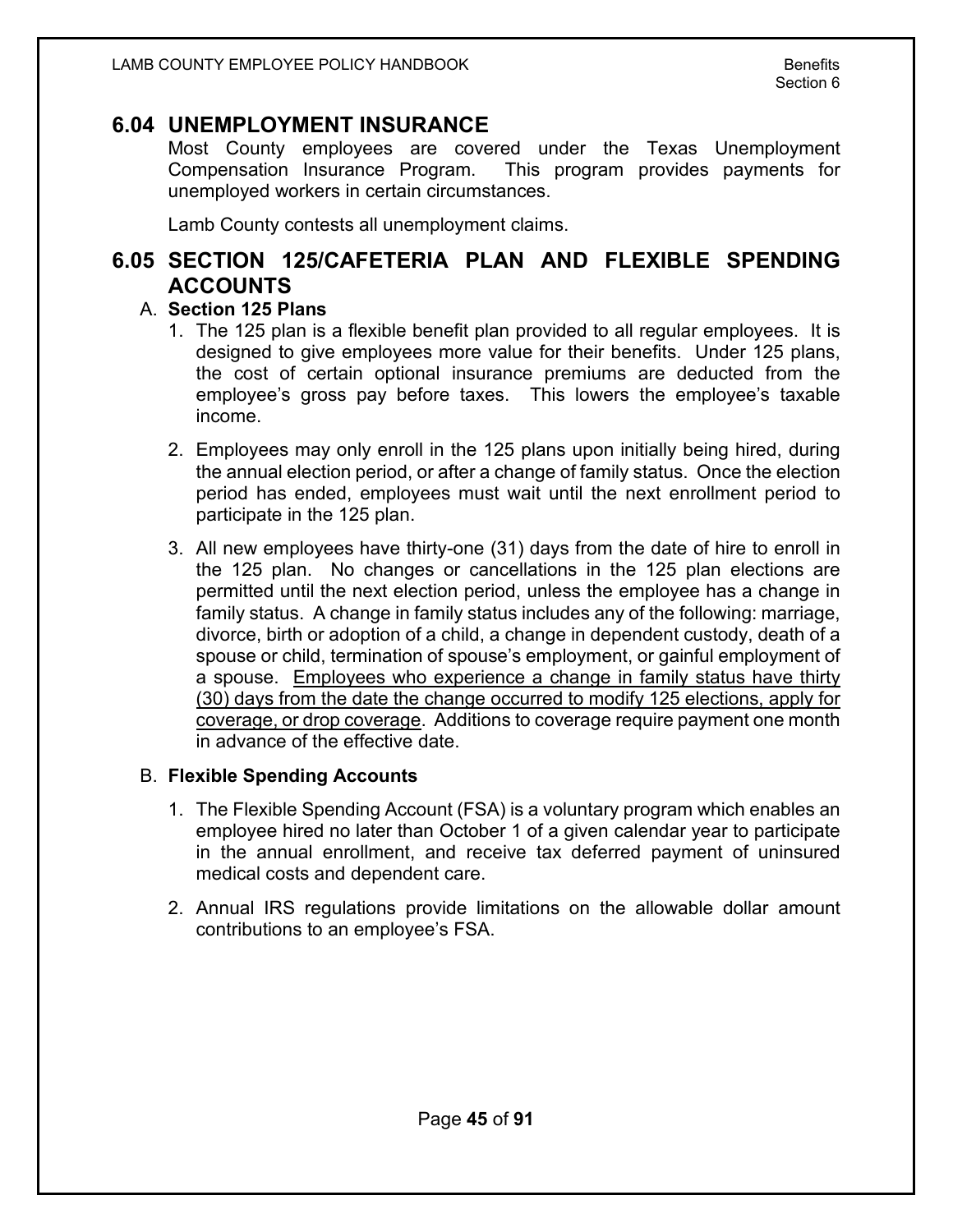### **6.06 CONTINUATION OF GROUP INSURANCE**

The federal Consolidated Omnibus Budget Reconciliation Act of 1985 (COBRA) provides individuals with the option to continue group health insurance coverage for both the employee and covered dependents under specified conditions and at the individual's full expense when insurance would otherwise terminate (separation, divorce, death, over-age, etc.). The County Treasurer has information regarding the continuation of these benefits under COBRA, and how to access them.

### **6.07 COMMUNICATION OF BENEFITS**

- A. The County Treasurer is responsible for informing new employees of available benefits through the orientation program, and by providing plan description booklets. County employees are encouraged to become familiar with all aspects of their benefits.
- B. Each Department's Supervisory personnel should become familiar with fundamental aspects of the benefits programs offered by Lamb County, in order to answer routine questions regarding the programs. The County Treasurer is available to answer more technical questions.
- C. Changes or modifications to benefit programs will be communicated to supervisory/management personnel by the County Treasurer. Elected Officials and Supervisors are responsible for communicating these changes to their employees.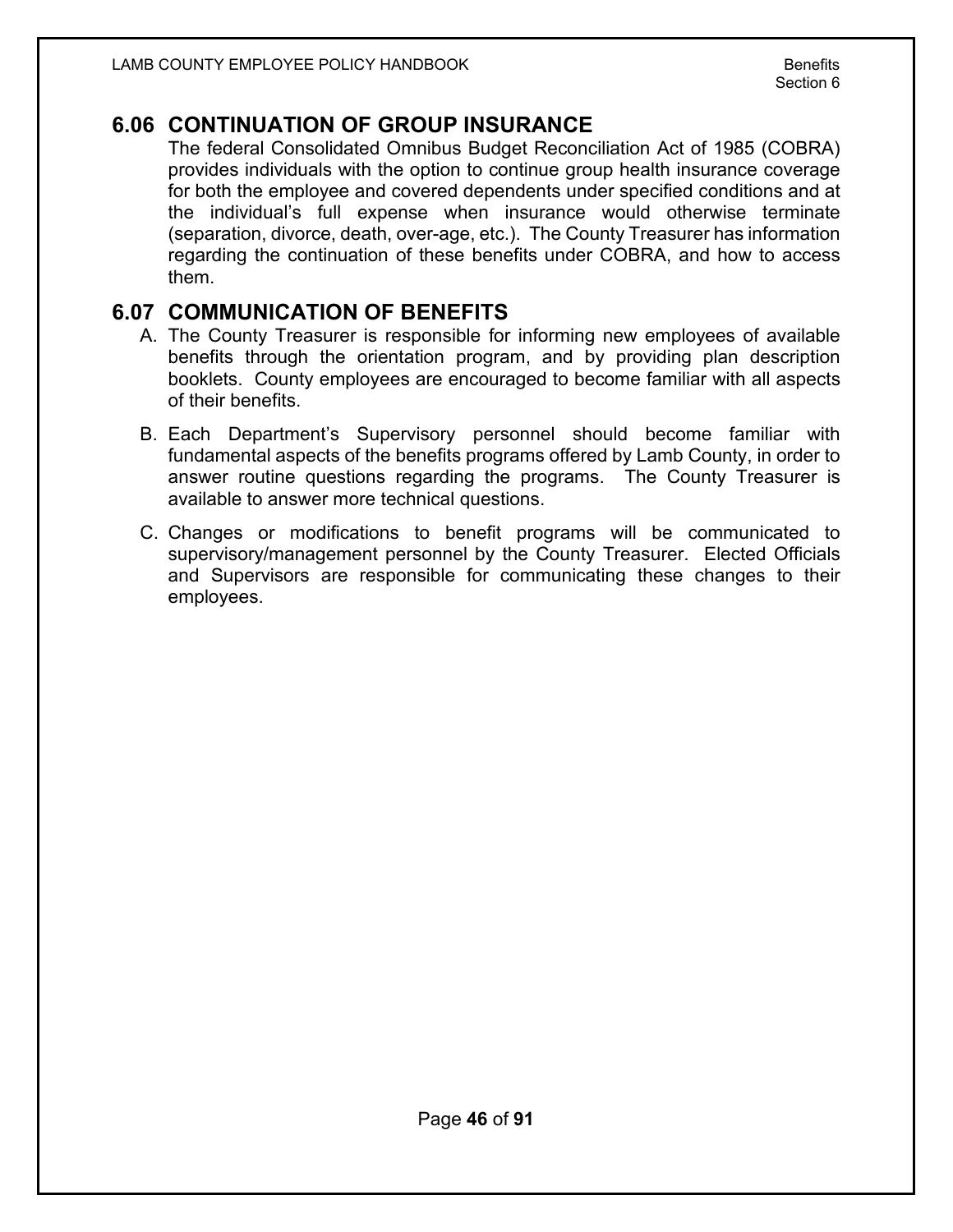# **LEAVE TIME**

# **7.01 LEAVE TIME**

#### A. **General Policy**

- 1. Leave time is the time during normal working hours in which an employee does not engage in the performance of job duties. Leave time may either be paid or unpaid, and it must be approved or designated by the Elected Official. Employees may be required to secure authorization in before taking leave time, using the County's Leave/Flex Request Form.
- 2. No advance of unearned leave will be given for any reason.
- 3. Leave time taken should be reflected on the bi-weekly time sheets used by nonexempt employees.
- 4. If leave requested is longer than two weeks in duration, the employee must contact their Elected Official weekly after the initial two week leave period has lapsed. Failure to do so could subject the employee to disciplinary action up to and including termination.
- 5. Nothing in this policy is intended to conflict with the provisions of the Family and Medical Leave Act (FMLA). If there is a conflict, the provisions of the FMLA prevail. (For more information on FMLA leave, see Section 7.11 below.)

# **7.02 PAID PERSONAL LEAVE**

#### A. **General Policy**

- 1. Regular employees accrue paid personal leave when working or on paid leave. Accrual occurs at the end of each two week pay period, and employees must have worked or be on paid leave during at least one-half of the pay period in order to earn the paid personal leave. No accruals occur during periods of unpaid, unauthorized, or military leave.
- 2. Employees are encouraged to take time away from the office at least annually.
- 3. Regular full-time employees earn six and one quarter (6.25) hours of paid personal leave during each bi-weekly pay period. Regular full-time employees with eight (8) or more years of regular service to Lamb County earn eight (8) hours each bi-weekly pay period.
- 4. Regular (permanent) part-time employees earn three (3) hours of paid personal leave during each bi-weekly pay period.
- 5. Elected and Appointed Officials, temporary part-time, and seasonal employees earn no paid personal leave hours.
- 6. All rehired regular employees, including retirees, accrue paid personal leave as a new employee with no prior service.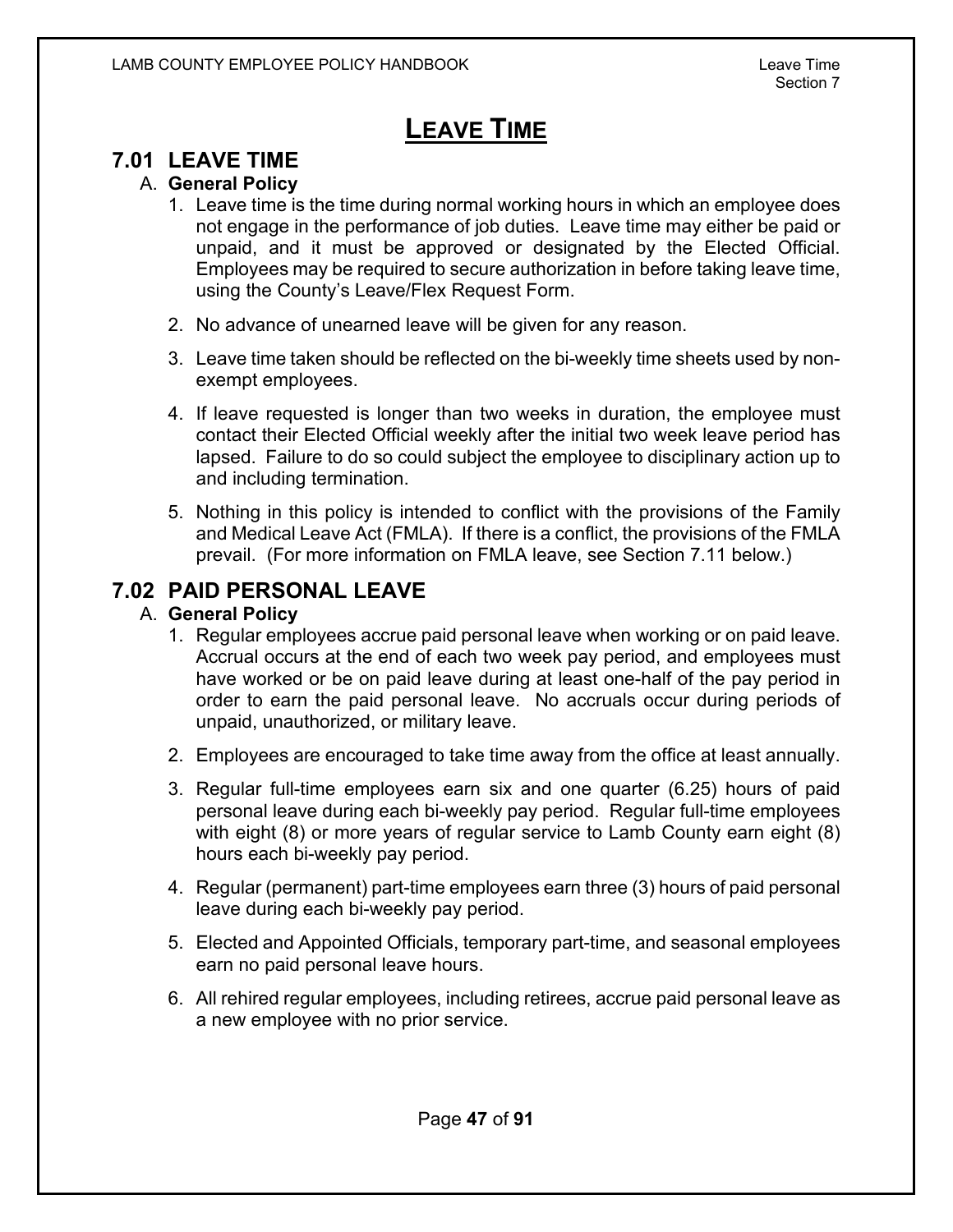- 7. Employees are eligible to use accrued personal leave after two weeks of continuous service. Elected Officials may require employees to use personal leave when their presence in the workplace is deemed detrimental to themselves or others.
- 8. Regular (permanent) part-time employees who do not normally work twentynine (29) hours in a work week are not required to use their personal leave to fulfill a typical "part time" work week of 29 hours. For example, a regular (permanent) part-time employee typically working twenty (20) hours per week would only be required to use personal leave sufficient to fulfill a 20-hour work week if they took personal leave.
- 9. Any employee requesting leave who has accrued compensatory time and paid personal leave will have leave time deducted from compensatory time accrued first, before leave is deducted from paid personal leave.
- 10.Unused paid personal leave may be carried over into the next fiscal year up to the maximum hours allowed. Elected Officials may require employees to take leave during the fiscal year to prevent accumulations greater than the maximum allowed carryover.
- 11.Regular (permanent) part-time employees have a maximum accrual of seventy-eight (78) hours of personal leave during each fiscal year.
- 12.In the event an excess accrual results at the end of the fiscal year, employees have two options for disposal of accumulated personal paid leave in excess of the maximum annual carryover:
	- a. Transfer excess hours to the family medical leave bank. The family medical leave bank may not exceed 240 hours, and has no cash value at any time. The family medical leave bank hours will be used prior to compensatory time hours, or paid personal leave, in cases that meet FMLA requirements (for more information see Section 7.11).
	- b. Eliminate Overage. Employees are required to eliminate their paid personal time leave overages in exchange for no cash payment or value.
- 13.Maximum allowable annual carryover is as follows:
	- a. Regular full-time employees with fewer than eight (8) years of service: no more than 144 hours annually; or
	- b. Regular full-time employees with eight (8) or more years of service: no more than 216 hours annually.
	- c. Regular (permanent) part-time employees: no more than fifty-eight (58) hours annually.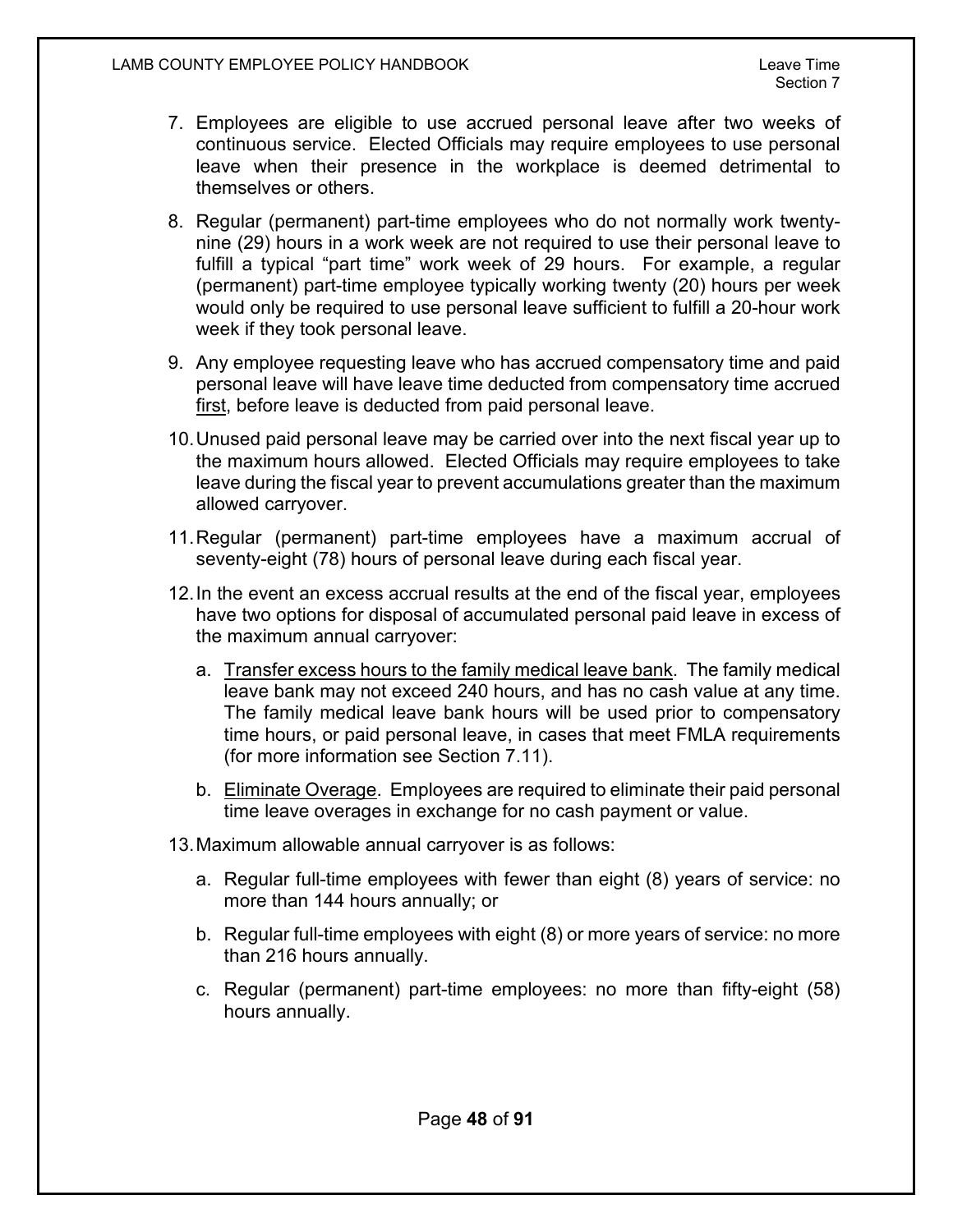#### B. **Sheriff's Office Leave Policy**

- 1. County employees assigned to the Lamb County Sheriff's Office do not earn paid personal leave. Instead, Sheriff's Office employees are entitled to sick leave and vacation leave.
- 2. Regular full-time Sheriff's Office employees earn 3.08 hours of sick leave, and 3.08 hours of vacation leave, during each bi-weekly pay period. Regular fulltime Sheriff's Office employees with eight (8) or more years of regular service earn 3.08 hours of sick leave and 4.62 hours of vacation leave during each biweekly pay period.
- 3. Maximum accrual of either sick or vacation leave for regular full-time Sheriff's Office employees is eighty (80) hours during any fiscal year. Regular full-time Sheriff's Office employees are allowed annual maximum accrual of 120 hours.
- 4. Sheriff's Office full-time employees have maximum allowable annual carryover of sick or vacation leave of no more than forty (40) hours of sick leave and forty (40) hours of vacation leave annually.
- 5. Sheriff's Office full-time employees who maintain more than forty (40) hours of carryover for sick or vacation leave will have the carryover disposed in the following manner:
	- a. Sick Leave: excess hours over the maximum allotted carryover (forty hours) must be transferred to the employee's bank of FMLA hours no later than the cutoff date for the end of the fiscal year. Any hours over the permitted forty (40) not transferred to the employee's FMLA bank will be lost.
	- b. Vacation leave: excess hours over the maximum allotted carryover (forty hours) will be lost if not used by the cutoff date for the end of the fiscal year.

#### C. **Disposition of Leave and Compensatory Hours upon Separation**

- 1. Employees who are terminated or otherwise separated from Employment with Lamb County must dispose of accrued additional pay or leave according to this policy.
- 2. Separated employees will be paid for all accumulated compensatory time earned at the hourly rate in place on the date of separation.
- 3. Elected Officials maintain discretion as to whether separated full-time employees are entitled to payment for accrued paid personal time upon separation.
- 4. Regular (permanent) part-time employees are not entitled to be paid out any accrued personal time at the time of separation, resignation, or termination.
- 5. Separated employees are NOT entitled to payment for unused leave time in cases of termination for cause, resignation in lieu of termination, or resignation under circumstances deemed unfavorable by the Elected Official.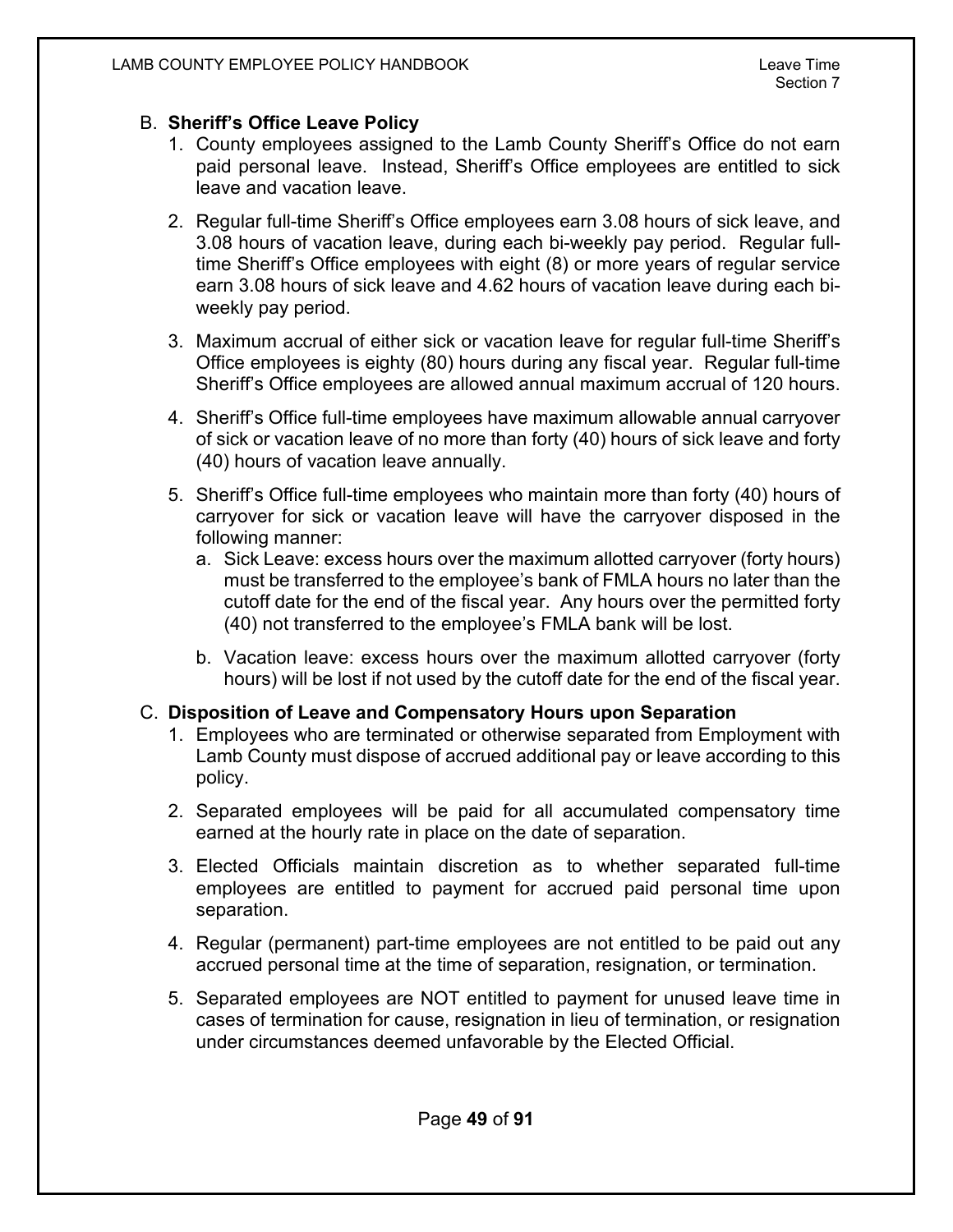- 6. Employees must satisfy all indebtedness to the County before any final pay is issued to them on separation. (See Section 3.14 for more information on this issue.)
- 7. Employees may not use accrued paid personal leave, holiday leave, sick leave, or vacation leave to extend their separation date.

#### D. **Catastrophic Leave Pool Program**

- 1. Lamb County has a Catastrophic Leave Pool Program for use by employees who experience severe injury, illness, or other extreme emergency.
- 2. Each employee who accumulates paid personal time has the ability to contribute up to forty hours per year to the Leave Pool, if the employee chooses to do so. Contribution to the Leave Pool is not required.
- 3. The Treasurer's Office has more information for employees who seek to participate in or benefit from this program.

## **7.03 HOLIDAY LEAVE**

- A. Holidays are designated each year by the Commissioners Court and are days when County offices are closed for business.
	- 1. Regular full-time employees (both exempt and non-exempt), and non-essential law enforcement employees are eligible for all holiday leave.
	- 2. Regular essential law enforcement, temporary part time, and seasonal employees are not eligible for holiday leave.
	- 3. Regular (permanent) part time employees are eligible for up to four (4) hours of holiday pay, but cannot earn more than a total of twenty-nine (29) hours per holiday week. If earning four (4) hours of Holiday pay will put them over their 29 hours, the holiday pay will be reduced accordingly.
- B. Holiday leave may not be accrued, and is not paid upon separation. Holiday pay cannot be carried over to another fiscal or calendar year.
- C. Any employee who is absent without approved leave on the workday immediately preceding or following a holiday will not be paid for the holiday.
- D. If an official holiday falls within a regular employee's approved personal leave schedule, the employee will be granted the holiday during that same pay period, and will not be charged for that day of personal leave.
- E. Except for essential law enforcement employees, any regular full-time employee who works a holiday and cannot take off during the same pay period will be given thirty (30) days to take leave for the amount of time worked on the holiday.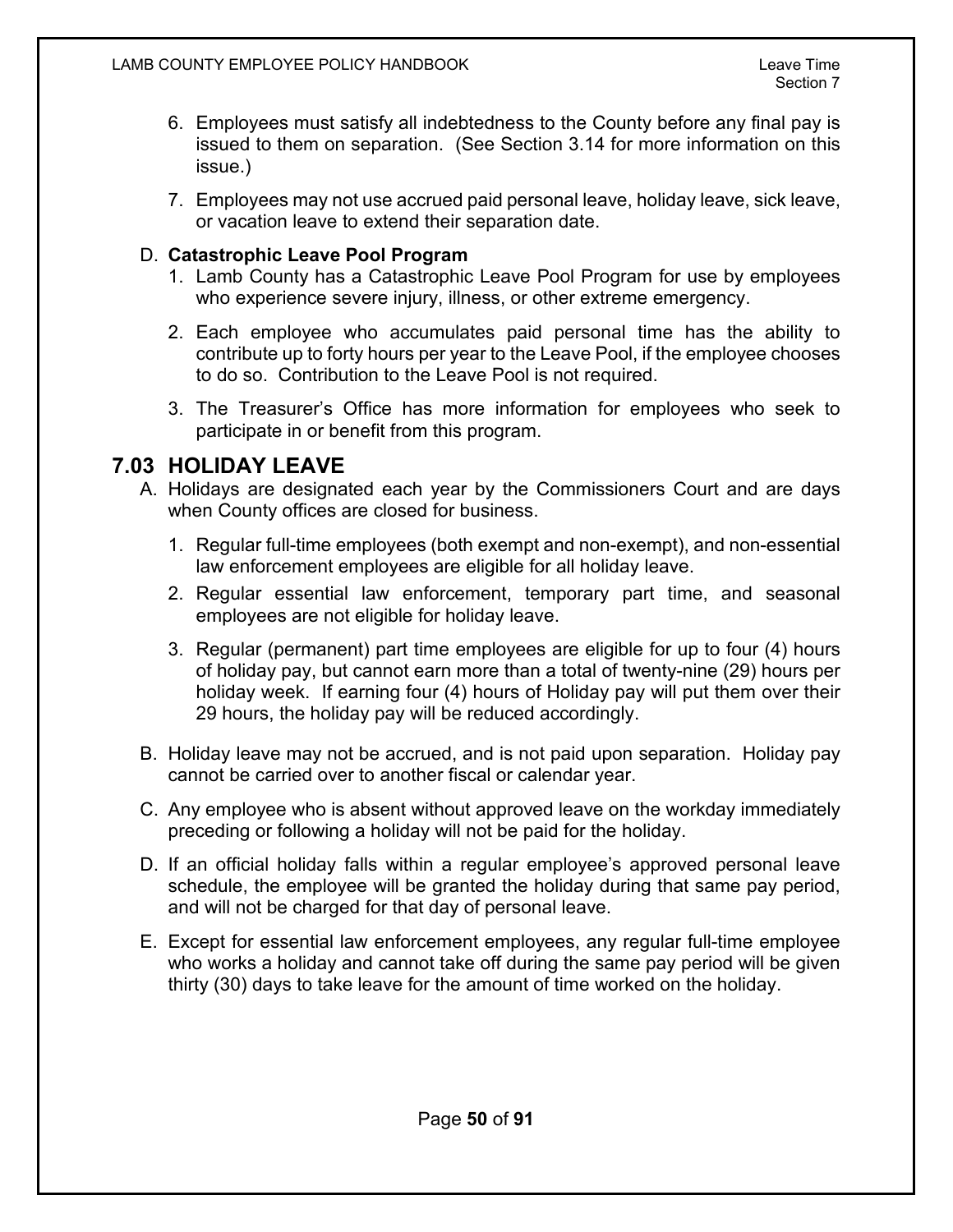## **7.04 UNAUTHORIZED LEAVE**

When an employee is absent from regular duty without permission from the Elected Official or the Elected Official's designee, the employee will not be paid, will not accrue benefits or personal leave, and is subject to disciplinary action up to and including termination.

Any employee who does not report for work on one or more workdays without notifying their Elected Official or Supervisor is presumed to have abandoned their job, and may be removed from the payroll.

# **7.05 MILITARY LEAVE**

- A. Lamb County employees who are members of the National Guard or Active Reserve components of the United States Armed Forces shall be allowed up to fifteen (15) days off per federal fiscal year with pay to attend authorized training sessions and exercises. The fifteen-day paid military leave is calculated according to the federal fiscal year, and any unused balance at the end of that time will not be carried forward into the next federal fiscal year. Pay for attendance at Reserve or National Guard training sessions or exercises will be authorized only for periods which fall within the employee's normal work schedule. An employee may use annual leave, earned compensatory time, or leave without pay if required to attend Reserve or National Guard training sessions or exercises in excess of the fifteen day maximum.
- B. Any employee going on military leave must provide their Supervisor with a set of orders within two (2) business days of receipt.
- C. Upon receipt of written request of an employee, Lamb County will provide a statement verifying the number of workdays used as well as the balance of workdays remaining for paid military leave in the fiscal year.
- D. Lamb County employees who leave their County positions as a result of being called to active military service, or who voluntarily enter the Armed Forces of the United States are eligible for reemployment in accordance with state and federal laws in effect at the time of their release from active duty.

# **7.06 JURY/CIVIC LEAVE**

- A. Lamb County employees who are summonsed for jury duty shall receive regular pay for the period they are called for jury duty, which includes both the jury selection process and, if selected, the time actually served on the jury.
- B. Pay for serving on a jury shall only include the time the employee would have normally been scheduled to work, and does not include extra pay if jury service requires time outside the employee's normal work schedule.
- C. Employees are entitled to keep any fees paid for jury service.
- D. Any employee subpoenaed or ordered to attend Court to appear as a witness or to testify in some official capacity on behalf of the County is entitled to leave with pay for such period as the employee's Court attendance may require.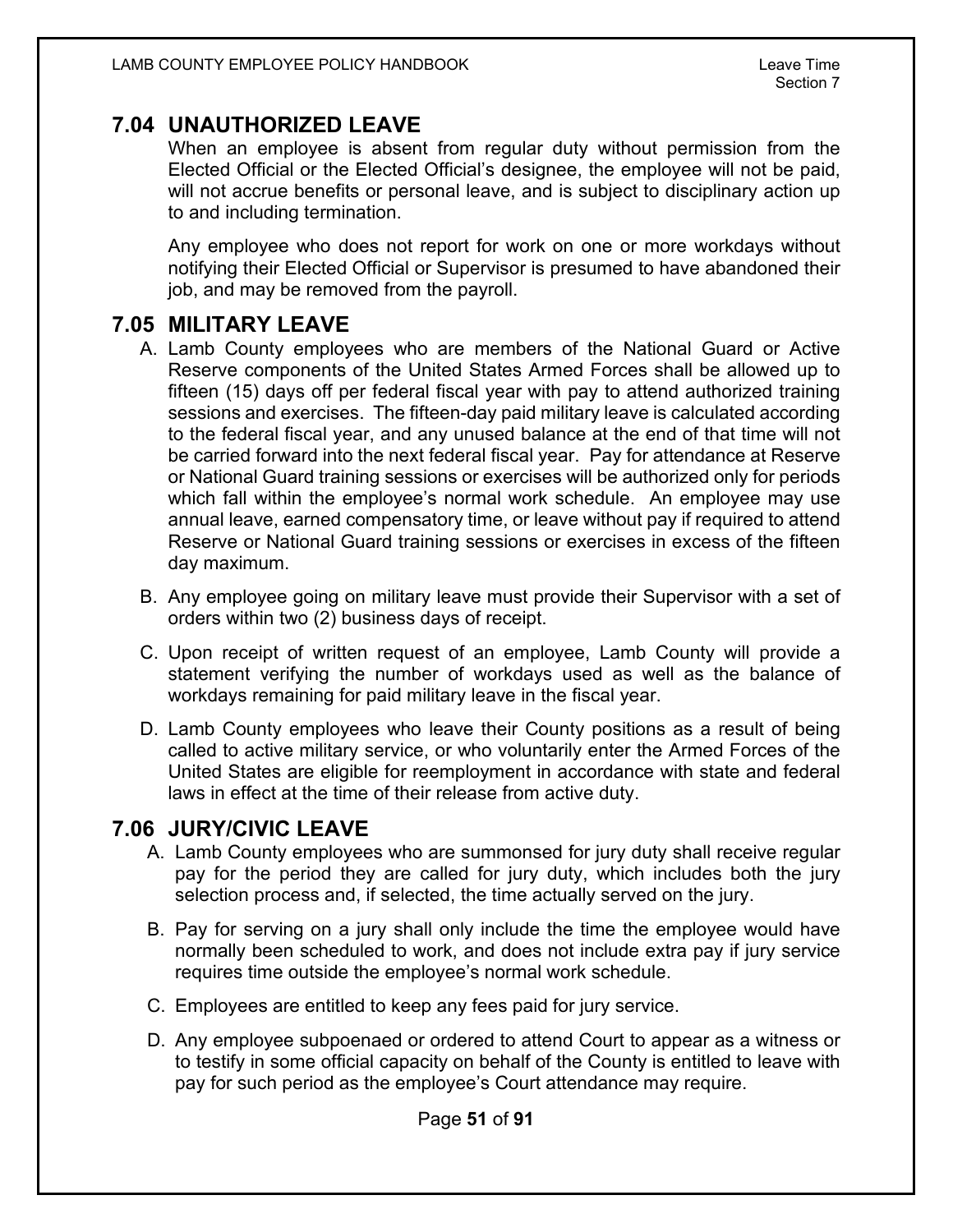E. If an employee is absent from work to appear in private (non-County) litigation in which the employee is a principal party, the leave taken will be personal, vacation, other eligible paid leave, or leave without pay.

## **7.07 FUNERAL/BEREAVEMENT LEAVE**

Every employee is entitled to up to three (3) days leave with pay for a death in the employee's immediate family. For purposes of this policy, "immediate family" includes the employee's spouse, and the child, foster child, parent, brother, or sister of the employee or the employee's spouse.

Employees may be allowed time off with pay, up to a maximum of four (4) hours, to attend the funeral of a friend or relative who is not a member of the employee's immediate family. If leave is needed beyond the limits set in this policy, it may be charged to available personal, vacation, or compensatory time, or leave without pay.

# **7.08 LEAVE WITHOUT PAY**

- A. "Leave without pay" is an approved absence from duty, on a non-pay status, for a combined maximum of 240 hours per rolling year. Leave without pay may not be used to extend Family Medical Leave Act (FMLA) leave. Leave without pay must be approved in advance by the employee's Elected Official. Nothing in this policy is intended to conflict with the provisions of the FMLA, as described in more detail in Section 7.11, below. If there is a conflict between the FMLA and this policy, provisions of the FMLA prevail.
- B. Leave without pay may be appropriate for the following reasons:
	- 1. Military service (see Section 7.05);
	- 2. Educational purposes (when successful completion will benefit the County and is job-related);
	- 3. Public service assignments;
	- 4. Personal or exchange programs which emphasize intergovernmental relations;
	- 5. Any other reason which, in the opinion of the Elected Official, merits leave without pay.
- C. Granting leave without pay is at the discretion of the Elected Official. Such leave is not authorized unless all applicable accrued paid leave has been exhausted, and there is a reasonable expectation the employee will return to work with the County at the end of the approved period. Request for and approval of the leave must be documented in writing, with a copy of the documentation placed in the employee's permanent personnel file (kept in the County Treasurer's Office).
- D. Employees on leave without pay receive no compensation and accrue no benefits, including personal leave, holidays, and retirement service credit. However, previously accrued seniority is retained during leave without pay, unless otherwise prohibited by the terms or provisions of the benefit programs affected.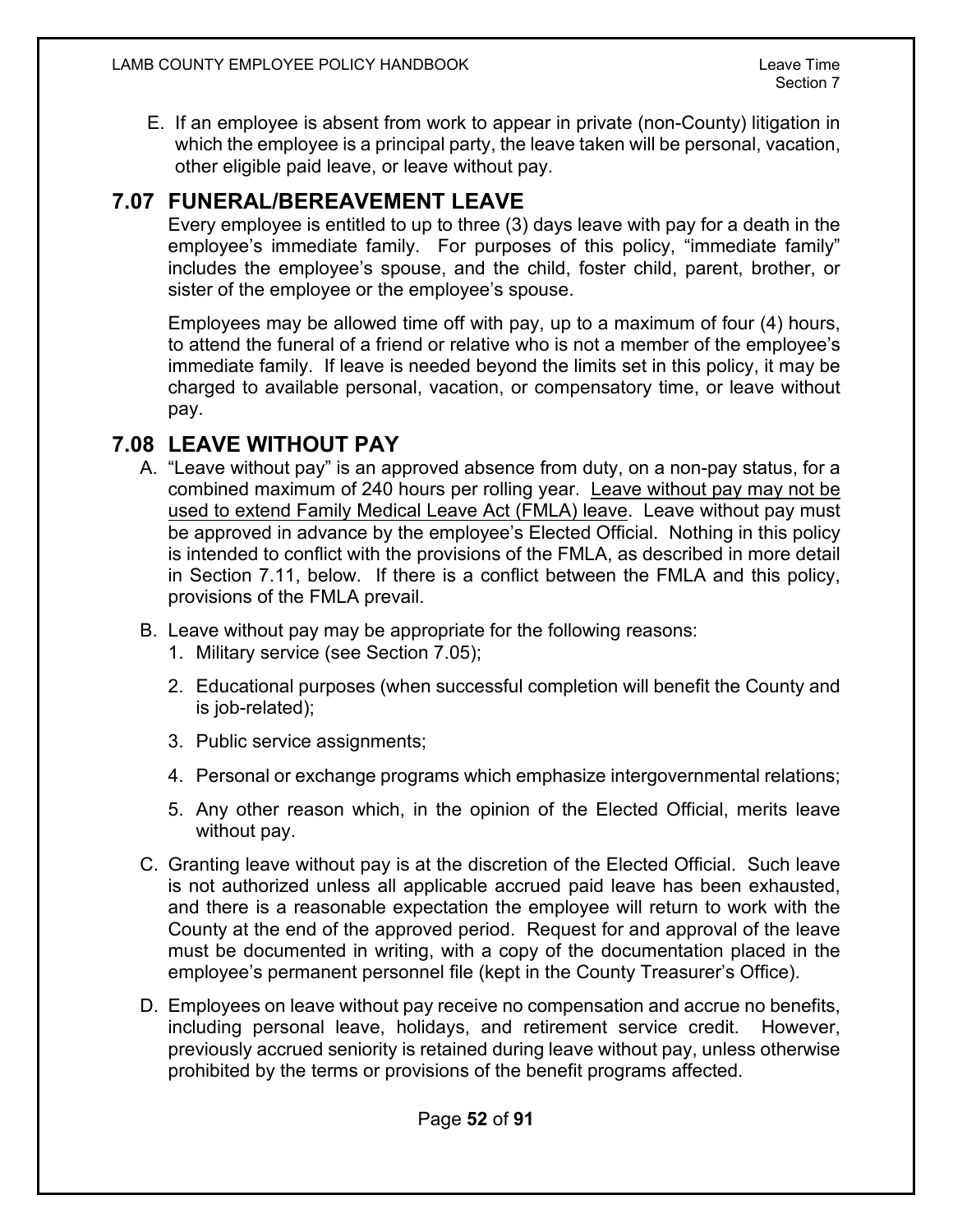- E. Medical insurance can be continued during leave without pay if the employee pays the premiums due (including the portion normally paid by the County) in full and in a timely manner to the County Treasurer's Office. Premiums are determined based on the actual hours of leave without pay. It is the employee's responsibility to make payment arrangements. Premiums not paid by the end of the month leave was taken will result in cancellation of coverage.
- F. Employees on leave without pay maintain an ongoing obligation to update their Elected Official if the circumstances which warranted or justified the initial request for leave have changed. Leave without pay may be revoked upon receipt of evidence that the cause for granting the leave was misrepresented or has ceased to exist.
- G. Unless otherwise arranged with the appropriate Elected Official, an employee on leave without pay must contact the Official at least once per week during leave to report the employee's status. Failure to provided required status reports, or to contact the office on the schedule required by the Elected Official is grounds for revoking the leave and will subject the employee on leave to disciplinary action.

# **7.09 INJURY LEAVE**

For information regarding occupational disability or injury leave, see Section 8.

# **7.10 WEATHER CLOSINGS & EMERGENCIES**

- A. As a general practice, Lamb County will not close for business during regular business hours unless the health, safety, or security of County employees could be seriously jeopardized. If such a situation arises, either because of severe weather conditions or other emergencies, the County Judge is responsible for initiating the closing of County business.
- B. The County Judge will notify the following entities of a closing for public announcement: local radio, Sheriff's Office Dispatch and Elected Officials. Announcements of emergency closing will, to the extent possible, specify the starting and ending times of the closing. Each Elected Official controls the working hours of their employees, even in an emergency situation.
- C. Many County Departments are continuously operating public safety and service Departments. As such, many County personnel will be required to work during emergency closings. Each Elected Official is responsible for designating their own employees and providing alternate information to employees designated as essential during emergency closings. Public safety will be the foremost concern in development of Departmental emergency action plans.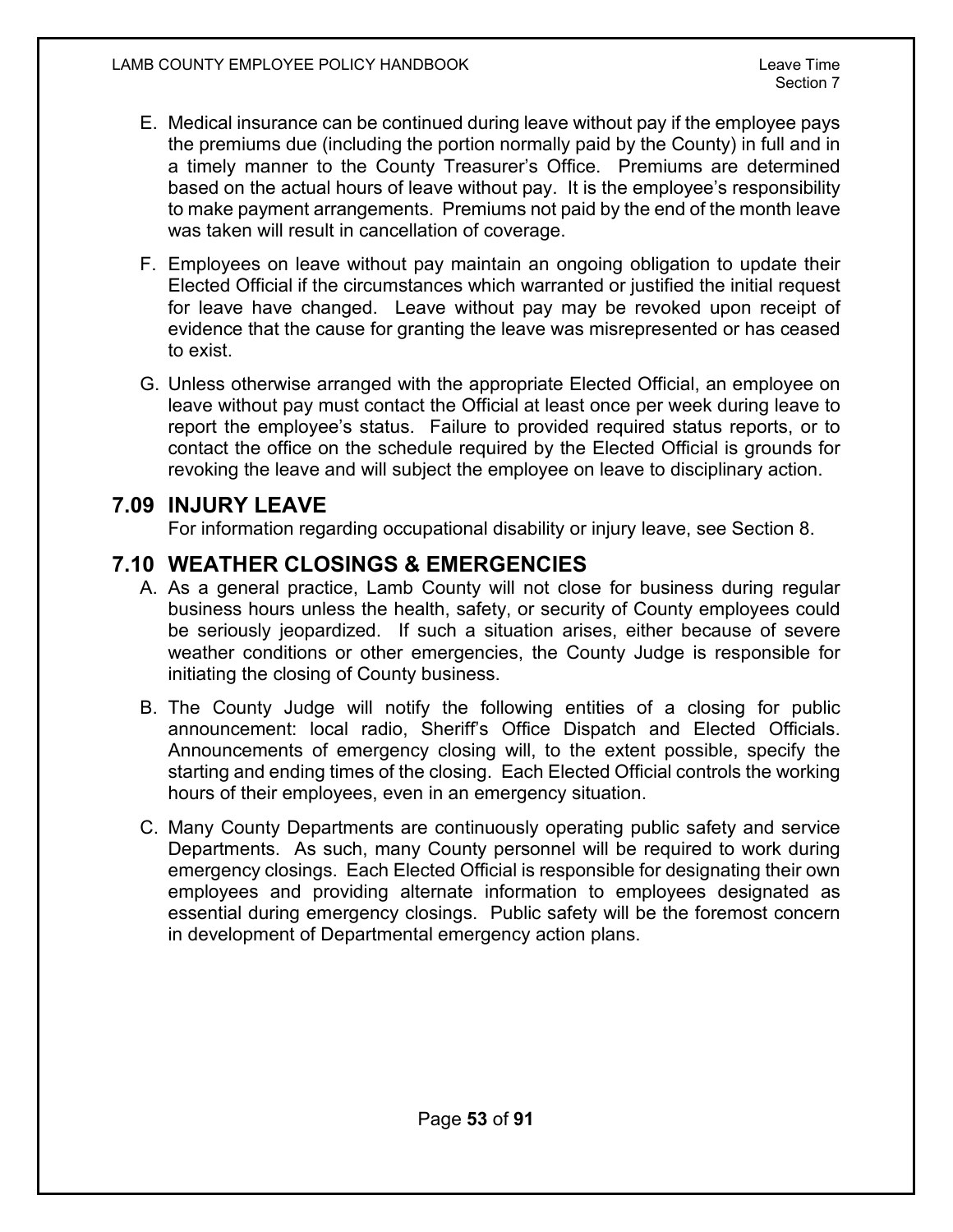# **7.11 FAMILY MEDICAL LEAVE ACT (FMLA)/MILITARY FAMILY LEAVE (MFL)**

### A. **General Availability**

The Family and Medical Leave Act of 1993 requires employers to provide eligible employees with unpaid leave under certain circumstances. There are two types of leave available:

- 1. Basic, twelve (12)-week entitlement; and
- 2. Military Family Leave entitlement (described further in this policy).

#### B. **Eligibility**

To be eligible for benefits under this policy, an employee must have:

- 1. Worked for Lamb County for at least twelve (12) months. (The twelve months of service do not have to be consecutive, but a continuous break in service of seven (7) years or more excludes service time from being included in the twelve-month period.); and
- 2. Worked at least 1,250 hours during the previous twelve months.

Employees with questions regarding eligibility for FMLA leave should contact the Treasurer's Office for more information.

#### C. **Qualifying Events**

Under the FMLA, an employee meeting the eligibility requirements set out above is eligible to take up to twelve (12) weeks of unpaid leave during any twelve (12) month period<sup>a</sup> for one of the following reasons:

- 1. To care for the employee's child during the first twelve (12) months following birth;
- 2. To care for a child during the first twelve (12) months following the child's placement with the employee for adoption or through foster care;
- 3. To care for a spouse, child (under the age of 18; or if over the age of 18, incapable of self-care due to disability), or parent with "serious health condition(s)";
- 4. The employee suffers a serious health condition rendering the employee unable to perform the essential functions of their job;
- 5. A "qualifying exigency" arises because the employee's spouse, child, or parent is a covered service member of the Armed Forces (Regular, Reserve, or National Guard), who has been deployed to a foreign country or has been notified of an impending call or order to Active Duty in a foreign country;
- 6. To care for a covered service member of the Armed Forces (Regular, Reserve, or National Guard) with a serious injury or illness, if the employee is the spouse, child, parent, or next of kin (nearest blood relative) to the service member; or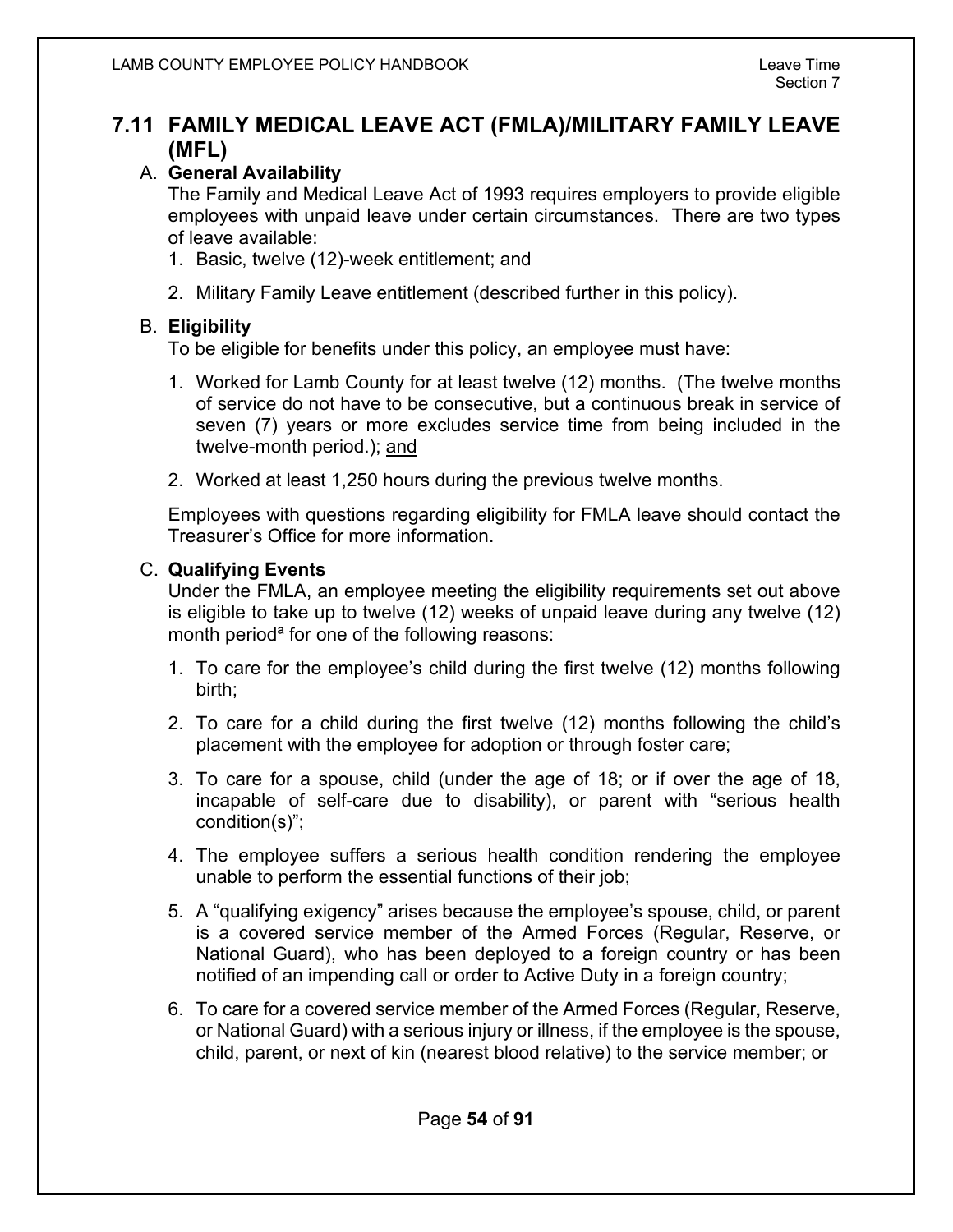7. To care for a covered veteran undergoing medical treatment, recuperation, or therapy for a serious injury or illness, and who was a member of the Armed Forces (Regular, Reserve, or National Guard) at any time during the five years preceding the date on which the veteran began the medical treatment, recuperation, or therapy.

ª Exceptions apply on length of leave for employees of the County who are married and taking leave for certain reasons. More information can be found below in "Length of Leave."

#### D. **"Serious Health Condition"**

A "serious health condition" is defined as a health condition requiring overnight inpatient care at a hospital, hospice care, placement at a residential care medical facility, or continuing treatment by a licensed health care provider.

A "serious health condition" involving continuing treatment by a licensed healthcare provider" ("provider") includes any one or more of the following:

- 1. A period of incapacity of more than three (3) consecutive, full calendar days, and any subsequent treatment or period of incapacity relating to the same condition that also involves:
	- a. Treatment two (2) or more times within thirty (30) days of incapacity; or
	- b. Treatment by a provider on at least one occasion within the first seven (7) days of incapacity, that results in a regimen of continuing treatment by a provider.
- 2. Any period of incapacity due to pregnancy or prenatal care.
- 3. Any period of incapacity or treatment due to a chronic, serious health condition requiring periodic visits to a provider and continues over an extended period of time.
- 4. Any period of incapacity which is permanent or long-term, due to a condition for which treatment is not effective.
- 5. Any period of incapacity or absence to receive multiple treatments by a provider.

#### E. **"Qualifying Exigency" Leave**

Eligible employees may take FMLA/MFL exigency leave when an employee's spouse, child of any age, or parent is a covered service member of the Armed Forces who is on active duty or is called to active-duty status in a foreign country.

Leave may be taken by the employee to: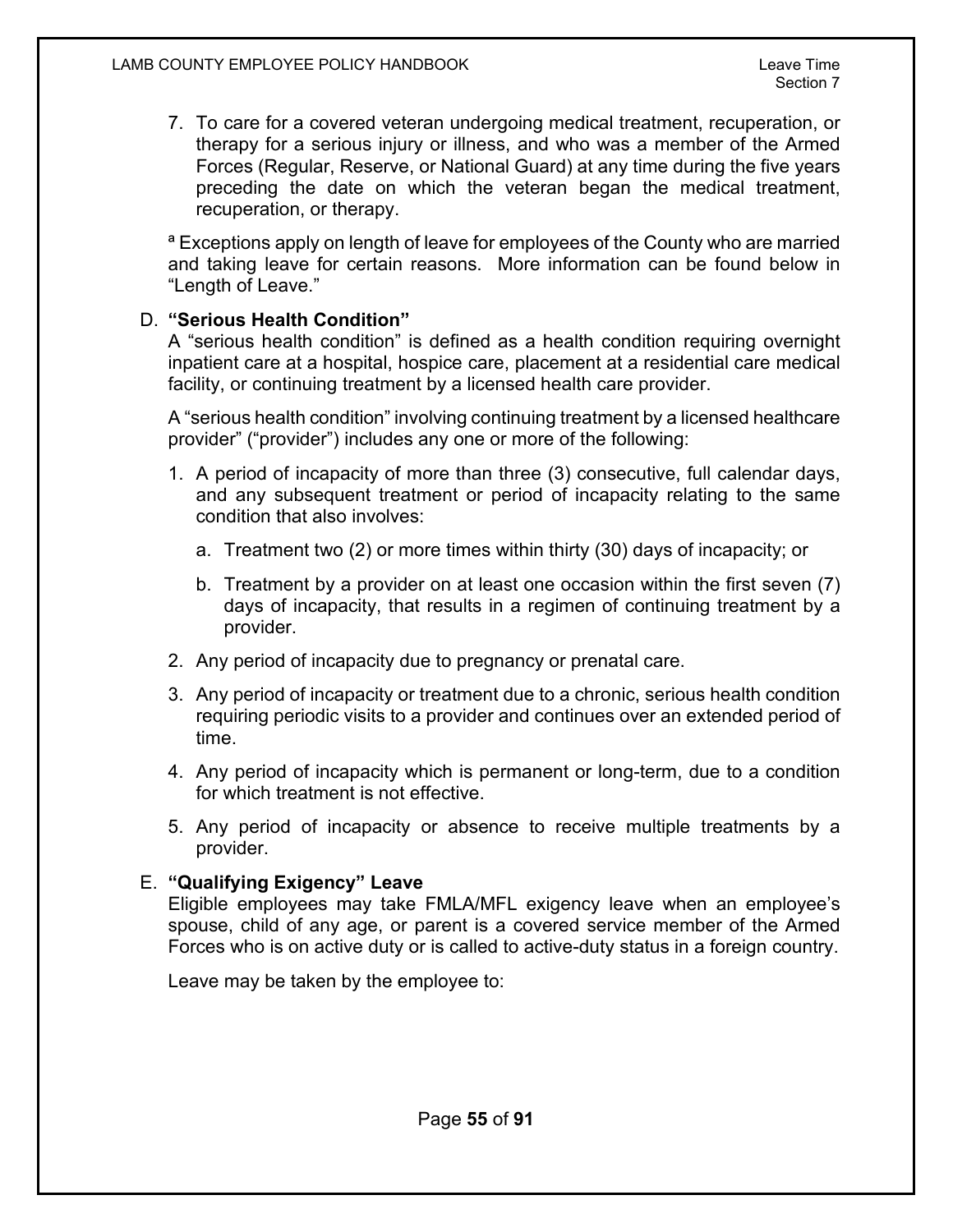- 1. Address any issue arising out of the covered service member receiving seven (7) or less days' notice before active-duty deployment in support of a contingency operation. The eligible employee may take up to seven (7) days leave beginning on the date the covered service member receives the call or order to active duty.
- 2. Attend any official ceremony, program, or event sponsored by a branch of the Armed Forces and related to the active duty or call to active-duty status in a foreign country of a covered service member.
- 3. Attend family support/assistance program(s) and informational briefing(s) sponsored or promoted by the Armed Forces, Armed Forces service organizations, or the American Red Cross, related to active duty or call to active-duty status in a foreign country of a covered service member.
- 4. Arrange for alternative childcare, provide childcare on an urgent basis (not as routine), to attend school or daycare meetings, to enroll or transfer covered children under age nineteen (19), when necessitated by the active duty or call to active-duty status of a covered service member.
- 5. Make or update financial or legal arrangements to address the covered member's absence while on active duty or call to active-duty status in a foreign country.
- 6. Act as the covered service member's representative before a governmental agency to obtain, arrange, or appeal Armed Forces service benefits while the covered member is on active duty or call to active-duty status in a foreign county, for a period of ninety (90) days following the termination of the covered member's active-duty status.
- 7. Attend counseling provided by someone other than a health care provider for oneself, for the covered service member or covered child if the need for counseling arises from the active-duty status or call to active-duty status in a foreign country of a covered service member.
- 8. For a maximum of fifteen (15) days each occurrence, to spend time with a covered service member who is on a short-term, temporary, rest and recuperation leave during a period of deployment.
- 9. Attend post-deployment activities for the covered service member during a period of 90 days following the termination of the covered member's active-duty status.
- 10.Address issues that arise from the death of a covered service member while on active-duty status in a foreign country;
- 11.Conduct certain activities related to the care of the service member's parent, who is incapable of self-care, where those activities arise from the service member's covered active duty.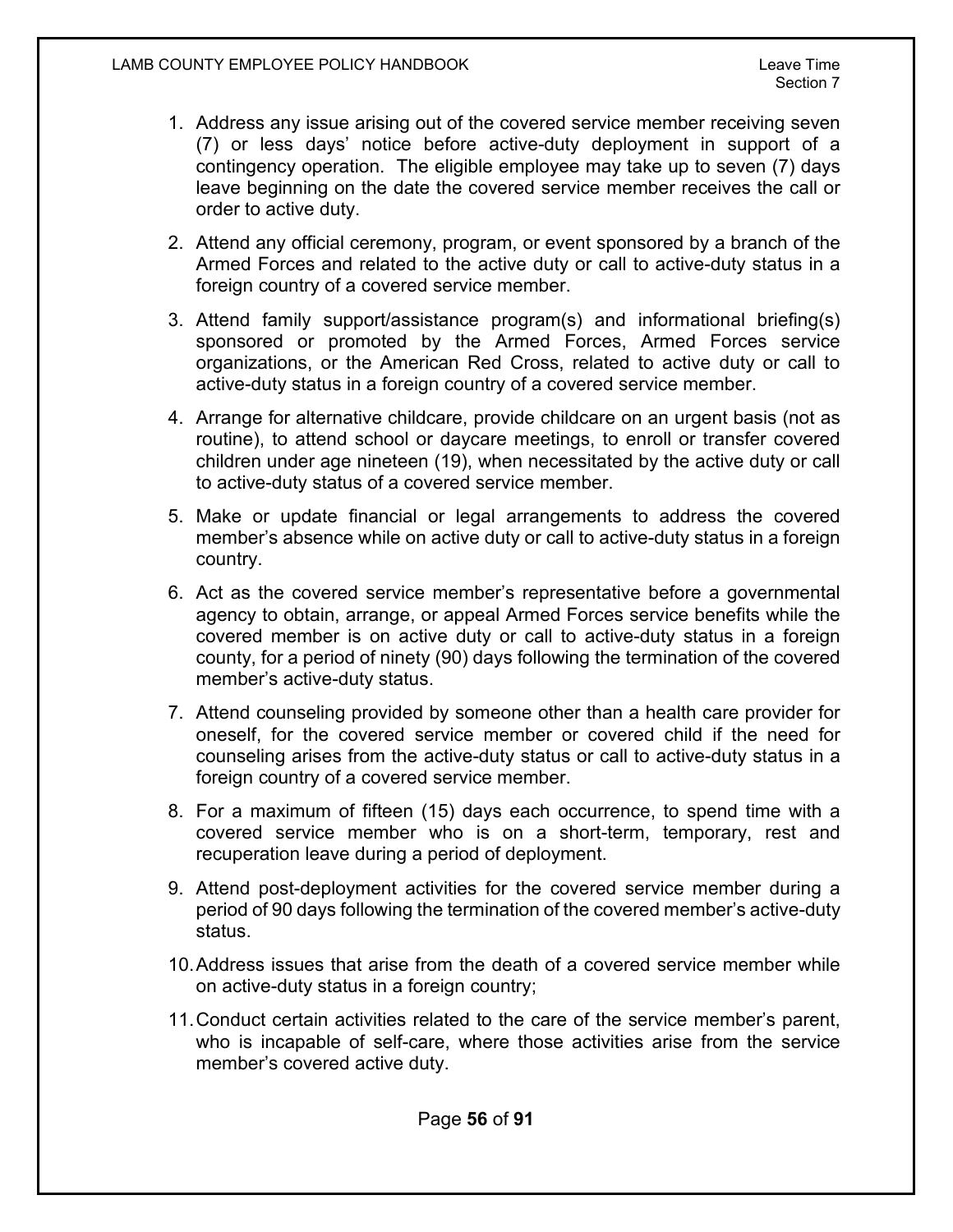12.Address any other additional events that may arise out of the covered service member's active duty or call to active-duty status in a foreign country if the County agrees the leave qualifies as an exigency and to both the timing and duration of the leave.

#### F. **Length of Leave**

Lamb County sets the twelve (12) month period used under this policy as a "rolling" twelve (12) month period, measured backwards from the date the employee begins using FMLA/MFL leave.

#### 1. *FMLA*

- a. Employees may use up to twelve (12) weeks of leave per twelve (12) month period.
- b. County employees who are married to each other are entitled to a maximum combined leave of twelve (12) weeks, in any twelve (12) month period for the birth or placement of a child, or care for a parent with a "serious health condition."
- 2. *MFL*
	- a. County employees who are married to each other are entitled to a maximum combined leave of twenty-six (26) weeks in a single twelve (12) month period, if leave is to care for a covered service member or veteran with serious injury or illness.
	- b. Eligible employees are entitled to up to twenty-six (26) weeks of leave to care for a covered service member or covered veteran with a serious injury or illness during a single twelve (12) month period.
- 3. If an employee is entitled to twenty-six (26) weeks of leave under this policy to care for a covered service member or veteran, the employee forfeits unused leave if it is not completely exhausted during the twelve (12) month period.
- 4. Leave entitlement under this section is determined on a per-injury basis. An eligible employee may be entitled to take more than one twelve (12) month period of twenty-six (26) weeks of leave if the leave is to care for different covered service members or veterans, or to care for the same covered service member or veteran with a subsequent serious illness or injury. Employees may not take more than twenty-six (26) weeks of MFA leave in any single twelve (12) month period.

### G. **Work-Related Injury**

Lamb County will always designate work-related injuries with lost time as FMLAqualifying.

### H. **Paid and Unpaid Leave**

If an employee has accrued paid leave, the employee is required to use accrued paid leave in the following order: (1) Compensatory time, (2) FMLA/MFL leave, (3) Personal/sick leave; and (4) Vacation leave. Any remainder of the leave period will be unpaid leave.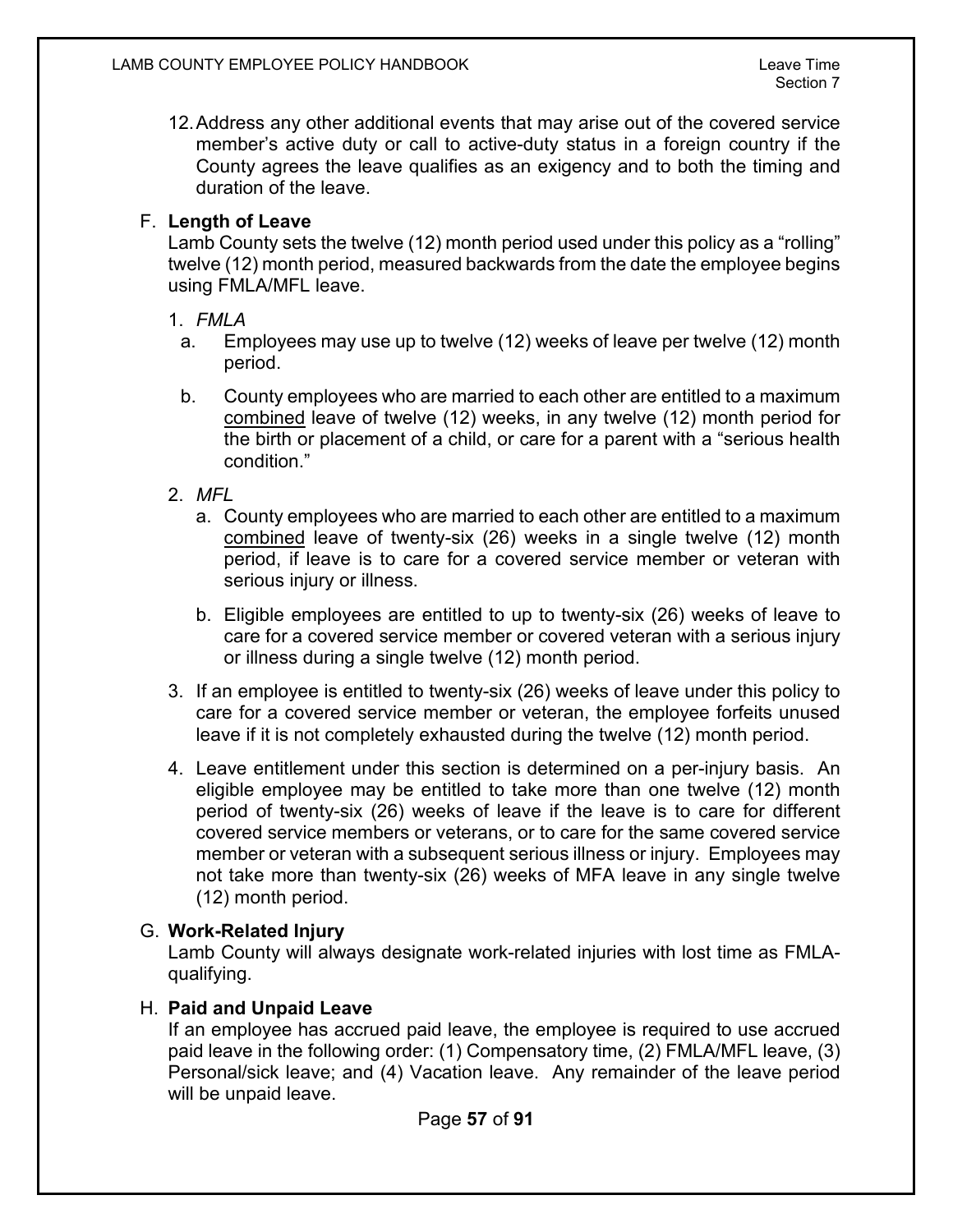#### I. **Continued Employee Benefits**

- 1. During an employee's period of leave under this policy, the County will continue to pay the employee's medical plan premium at the same rate as if the employee were actively at work.
- 2. The employee is required to pay for dependent coverage and for any other coverage for which the employee would normally pay, or the coverage will be discontinued.
- 3. An employee's obligation to pay for coverage will be made through regular payroll deduction while the employee is on paid leave status. While on unpaid leave, the employee is required to pay for premiums due no later than the first day of the month in which the premium comes due. The County may cancel unpaid coverage by providing the employee advanced written notice, not less than fifteen (15) days before the coverage will be cancelled for non-payment.
- 4. At the end of the twelve (12) week leave period (FMLA) or twenty-six (26) week leave period (MFL), the employee will be offered coverage under the Combined Omnibus Budget Reform Act (COBRA) if the employee is unable to return to work.
- 5. While on leave without pay under this policy, employees do not earn personal, vacation, or sick leave; are not eligible for holiday pay; and do not earn other benefits afforded to employees actively at work except as stated in this policy and unless other employees who go on leave without pay are allowed to accrue those benefits as well.
- 6. An employee who is out on approved FMLA leave may not take trips outside of the county unless the travel is related to the employee's own "serious health condition," the "serious health condition" of the employee's child/spouse/parent, or to attend qualifying military events. Employees must request their immediate Supervisor's written permission to take trips outside of the county for other purposes, and Supervisors have sole discretion whether to allow them. Violation of this policy subjects employees to disciplinary action up to and including termination.

#### J. **Intermittent Leave and Reduced Schedule**

- 1. Employees may only take intermittent leave or work a reduced schedule under this policy if it is necessary for the care and treatment of a "serious health condition" of the employee, the employee's eligible family member, or a covered service member or veteran.
- 2. All work time missed as the result of intermittent leave or a reduced work schedule under this policy will be deducted from the employee's twelve (12) or twenty-six (26) week leave eligibility in a single twelve (12) month period.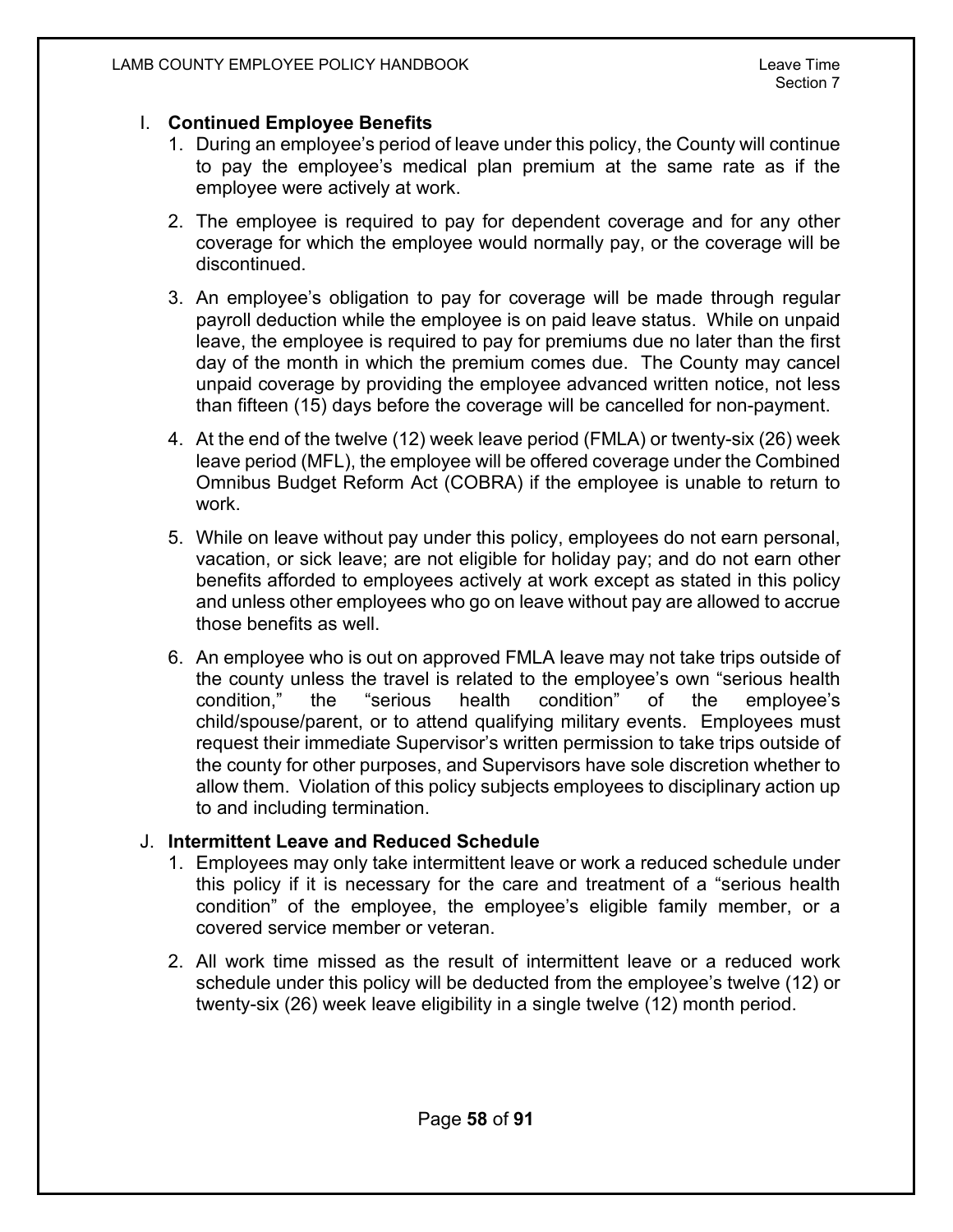#### K. **Request for Leave**

- 1. Unless FMLA leave is unforeseeable, employees are required to submit a written request for FMLA leave to their immediate Supervisor.
- 2. When reasonably practicable, employees should give immediate Supervisors at least thirty (30) days' notice before beginning leave under this policy.
- 3. When it is not reasonably practicable to give thirty (30) days' notice, the employee is required to give as much notice as possible.

#### L. **Verification Requirements**

- 1. The County has the right to require employees taking FMLA or MFL leave to provide written verification of the "serious health condition" of the employee or the employee's eligible family member when the employee requests or is using leave under these provisions.
- 2. The County may send a request for medical certification/verification to an employee who has been absent from work for three (3) or more days to determine the employee's eligibility for leave under FMLA. The employee should have their physician complete and return the medical certification/verification form no later than fifteen (15) days after the employee's receipt of the form to be eligible for FMLA leave.
- 3. An employee's failure to timely return the form may result in denial of FMLA leave. If the employee is unable to return the form within the fifteen (15) day deadline, they must provide a written explanation for the delay, providing good cause for the request for extension. This request for extension must be received by the County within the initial fifteen (15) day deadline.

| <b>Claim Made For</b>      | <b>Forms Required</b>                                                                               | <b>Who Completes</b><br><b>Forms</b> |
|----------------------------|-----------------------------------------------------------------------------------------------------|--------------------------------------|
| Employee's own             | WH-380-E, Genetic                                                                                   | Employee's treating                  |
| serious health             | Information Non-                                                                                    | provider                             |
| condition                  | <b>Discrimination Statement</b>                                                                     |                                      |
| Employee family            | WH-380-F, Genetic                                                                                   | Family member's                      |
| member's serious           | <b>Information Non-Disclosure</b>                                                                   | treating provider                    |
| health condition           | Statement                                                                                           |                                      |
| <b>Qualifying Exigency</b> | WH-384                                                                                              | Employee                             |
| <b>Covered Service</b>     | <b>WH-385</b>                                                                                       | Service                              |
| Member/Veteran's           |                                                                                                     | Member/Veteran's                     |
| Serious Injury/Illness     |                                                                                                     | DoD treating provider                |
|                            | Documents verifying family<br>or next-of-kin relationship<br>with covered service<br>member/veteran | Employee                             |
| Intermittent               | Documents certifying                                                                                | Employee/Employee's                  |
| Leave/Reduced Work         | dates, duration of                                                                                  | treating provider(s)                 |
| Schedule                   | treatment, and statement of                                                                         |                                      |
|                            | medical necessity for                                                                               |                                      |
|                            | leave/reduced schedule                                                                              |                                      |

Page **59** of **91**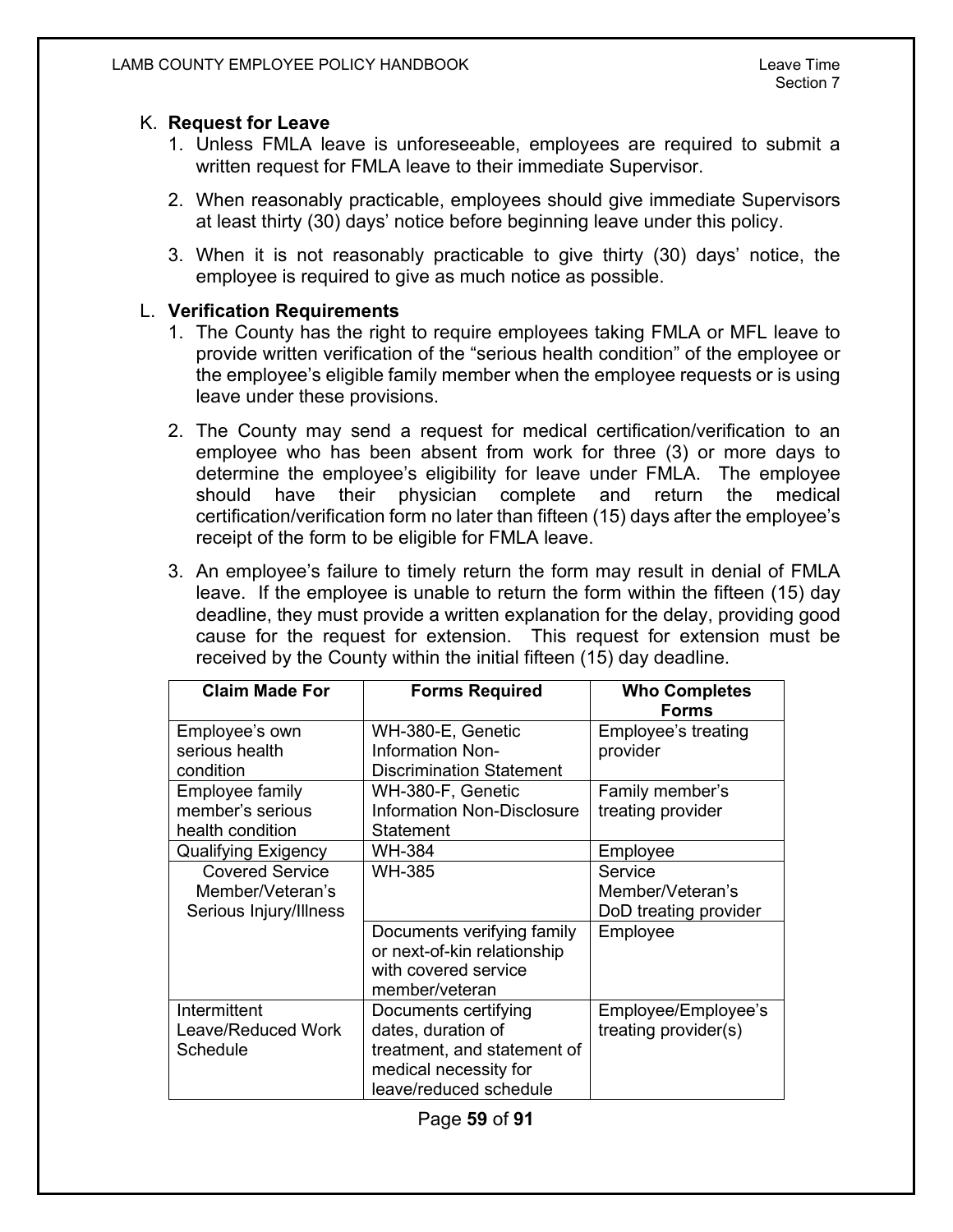- 4. Employees requesting intermittent leave or a reduced work schedule may be required (upon request from the County) to re-certify the need for intermittent leave or reduced scheduling every six (6) months in connection with an eligible absence.
- 5. The County may ask for a second opinion from a health care provider of the County's choice, at the County's expense if the County has reason to question the certification provided, unless the leave is necessary to care for a covered service member of the Armed Forces who is seriously injured or ill, or if the employee is supported by an Invitational Travel Order (ITO) or Invitational Travel Authorization (ITA) to join an injured or ill service member at their bedside.
- 6. If a conflict exists between the certification/verification submitted by the employee and the second opinion obtained by the County, the County may require a third certification/verification at the expense of the County from a health care provider agreed upon by both the employee and the County. The third opinion is final and binding on the County and employee.

#### M. **Reinstatement**

- 1. Employees returning to work after taking FMLA leave due to the employee's own "serious health condition" must provide a fitness-for-duty certification before returning to work.
- 2. Employees returning from FMLA leave under this policy who have not exceeded the twelve (12) week maximum leave period allowed will be returned to the same job, or a job equivalent to the one the employee held before going on FMLA leave. Employees returning from MFL leave under this policy who have not exceeded the twenty-six (26) week maximum leave period in a single twelve (12) month period will be returned to the same job or a job equivalent to the one the employee held before going on MFL leave.
- 3. If an employee is placed in a different position upon the employee's return to work, it will be one with equivalent status, pay, benefits, and other employment terms, which involves substantially equivalent skill, effort, responsibility, and authority from the employee.
- 4. The County maintains no obligation to reinstate an employee who takes more than the twelve (12) weeks of leave allowed under this policy, or who elects not to return to work after using the maximum leave allowed, including an employee who has available sick or vacation leave.

#### N. **Repayment of Benefits**

1. Employees who do not return to work after using the maximum leave allowed under this policy will be required to reimburse the County for all medical premiums and other benefits paid by the County while the employee was on FMLA leave.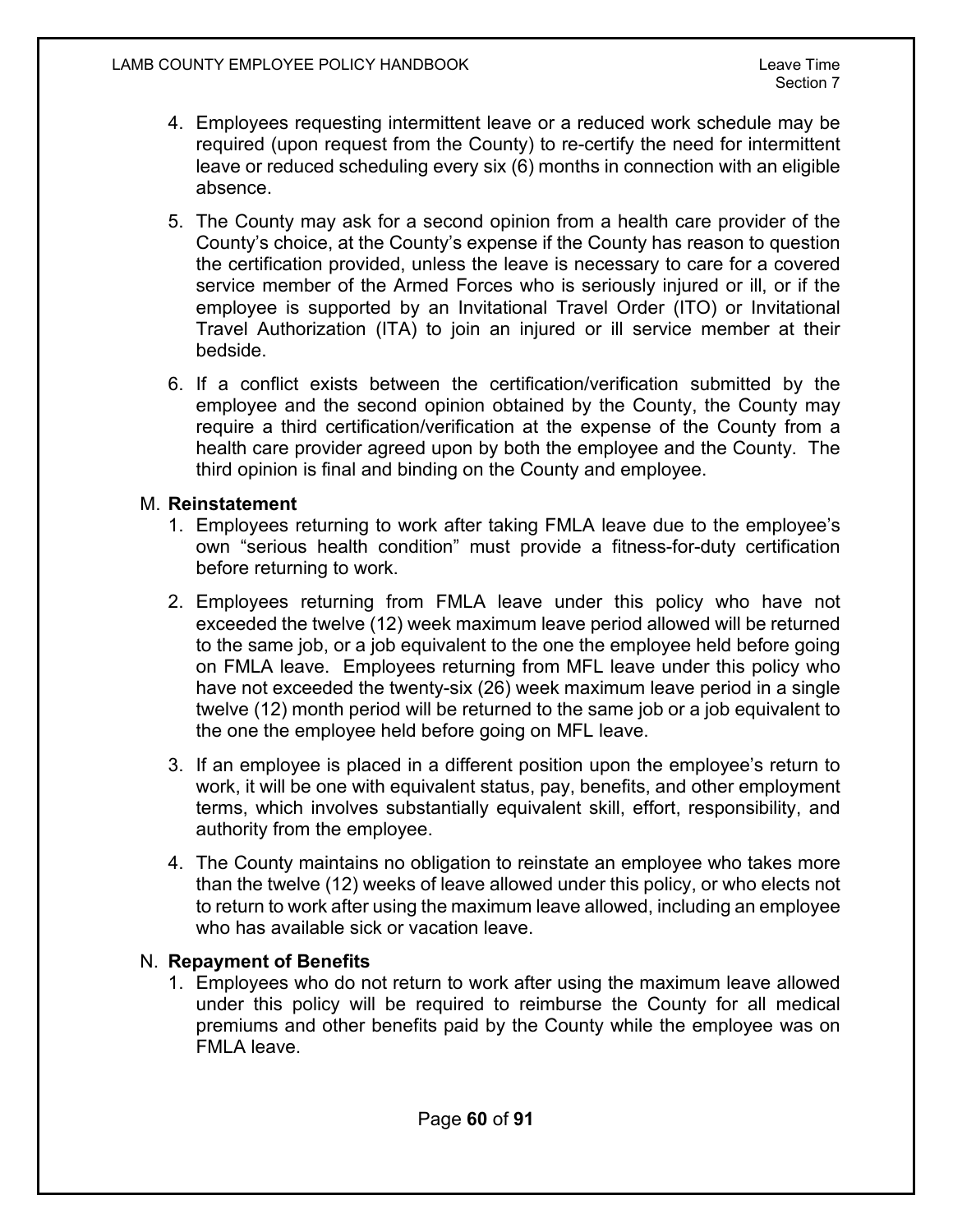2. The only exceptions which will be considered to this requirement are if the employee or the employee's eligible family member's "serious health condition" does not allow for timely return, or if another situation prevents return (beyond the control of employee).

### O. **Enforcement**

- 1. Employees who have been unlawfully discriminated in violation of the FMLA may bring a private law suit against an employer, or file a complaint with the U.S. Department of Labor.
- 2. The FMLA does not affect any federal or state law prohibiting discrimination; neither does it supersede any federal or state law providing greater family or medical leave rights.

# **7.12 LEAVE OF ABSENCE – OTHER**

- A. Employees may request a personal leave of absence of a maximum of ten (10) days. Personal leaves of absence may be taken for reasons such as: extended vacation, continuing education, extended bereavement, or other personal matters.
- B. Personal leaves of absence are granted solely at the discretion of the Elected Official. Statuses of employees on personal leaves of absence are converted to "inactive," and employees on this type of leave do not accrue any benefits.
- C. Employees on personal leaves of absence may continue coverage on the County's health plan, but the individual employee is required to pay the entire premium, which includes both the County's and the employee's portions. The premium must be paid on the first of each month. Failure to timely pay the premium will result in cancellation of coverage, and the employee will become eligible for COBRA.
- D. Return to work after a personal leave of absence is not guaranteed, and subjects the employee to modification of job and job duties according to current business conditions and available job openings.

# **7.13 PAID QUARANTINE LEAVE FOR PEACE OFFICERS AND DETENTION OFFICERS**

- A. "Detention officer" means an individual appointed or employed by the County as a jailer or other individual responsible for the care and custody of individuals incarcerated in the County jail.
- B. "Health authority" has the meaning assigned by Section 121.021, Tex. Health & Safety Code. A health authority is a physician appointed under the provisions of Chapter 121 to administer state and local laws relating to public health within the appointing body's jurisdiction. A health authority must be a competent physician with a reputable professional standing who is legally qualified to practice medicine in the state, and they must be a resident of the state. They must take an official oath and file said oath with the Department of State Health Services. For counties with no established local health department or public health district, a physician may be appointed as the health authority, to administer state and local laws relating to public health in the County's jurisdiction.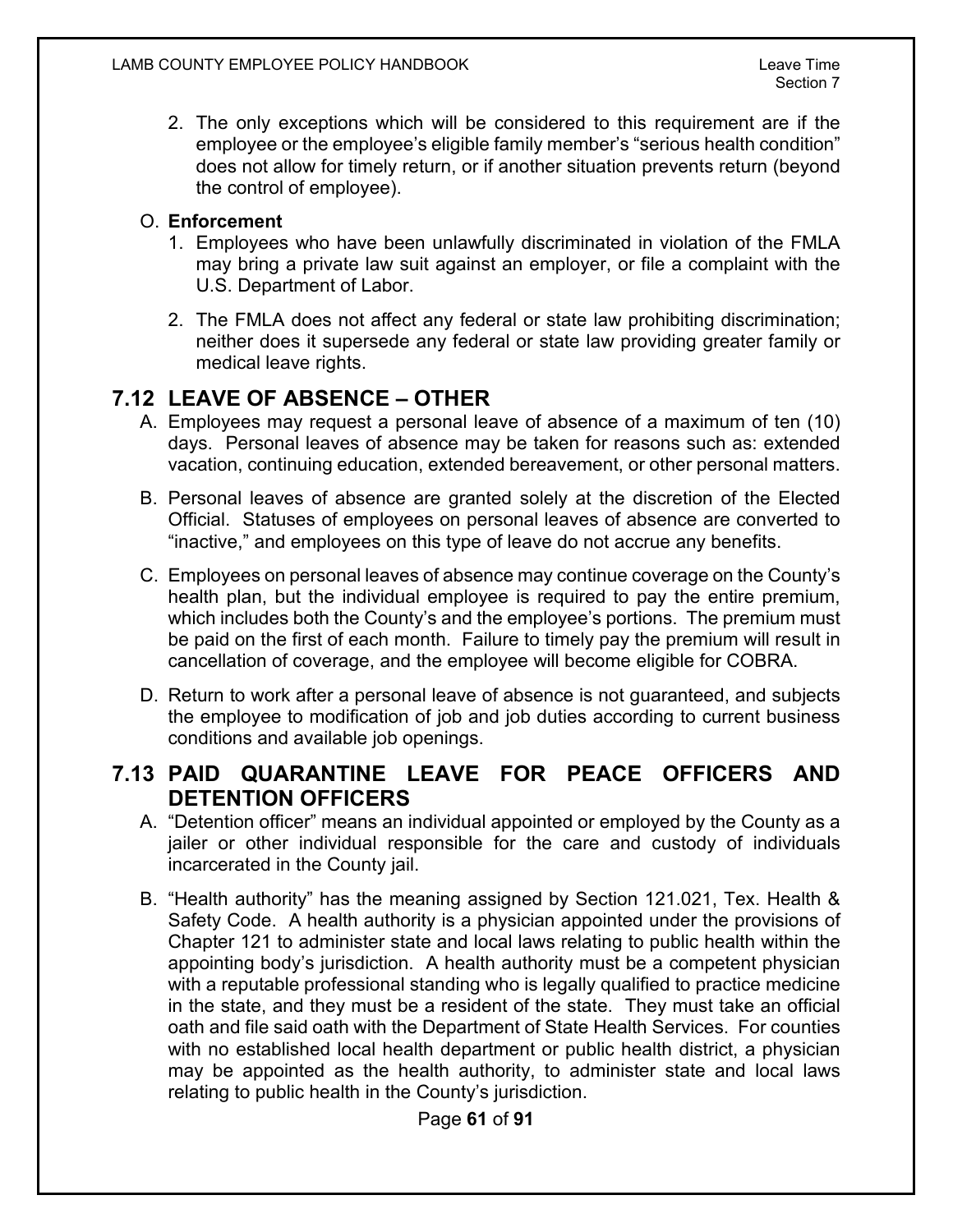- C. "Peace officer" means an individual described by Article 2.12, Tex. Code of Criminal Procedure, who is elected for or employed or appointed by the County.
- D. Lamb County shall provide paid quarantine leave for peace officers and detention officers employed by Lamb County and ordered by a supervisor or the health authority to quarantine or isolate due to a possible or known exposure to a communicable disease while on duty. This includes peace officers and detention officers as defined by this policy, who are employed by or appointed or elected to their position.
- E. Eligible employees who are on qualifying paid quarantine leave shall receive all employment benefits and compensation, including leave accrual, retirement, and health benefits for the duration of the leave; and, if applicable, they shall be reimbursed for reasonable costs related to the quarantine, including lodging, medical, and transportation. An employee on qualifying paid quarantine leave will not have their leave balances reduced.
- F. Off-duty exposures are not covered by this policy.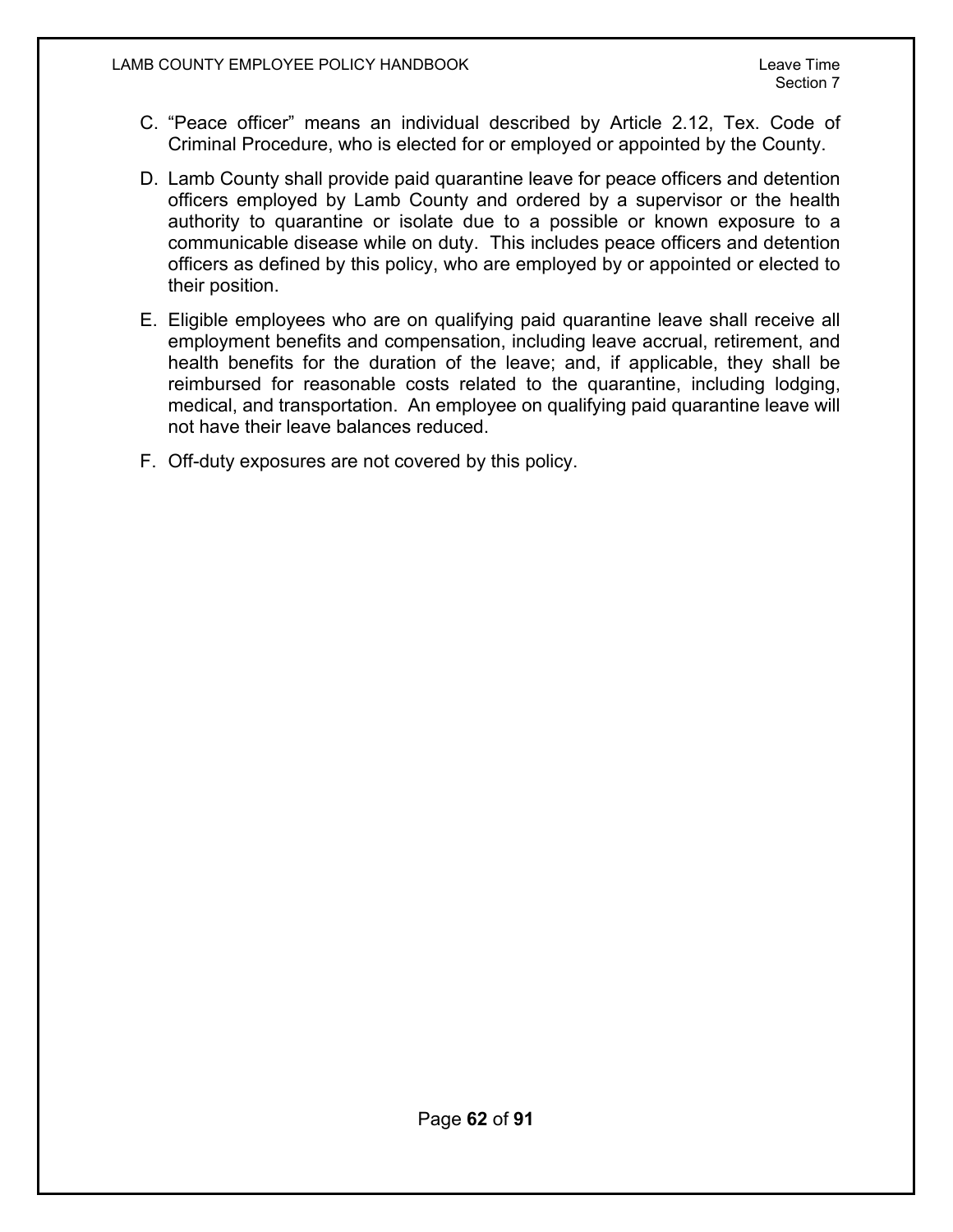# **HEALTH & SAFETY**

# **8.01 SAFETY POLICY**

- A. Lamb County is committed to providing a safe workplace for its employees.
- B. Each County employee must adhere to the general safety standards established for all employees, and comply with all Departmental safety requirements. Safety procedures may differ at each County Department. Each Elected Official or Supervisor will provide employees with specific information pertaining to their positions.
- C. Failure to follow safety standards set by the County, Elected Officials, and Supervisors subjects employees to disciplinary action up to and including termination.

# **8.02 EMPLOYEE REPORTING REQUIREMENTS**

- A. Employees must immediately report any conditions that, in the employee's judgment, threaten the health and safety of County employees, visitors, or vendors. Reports should be made to Elected Officials or Supervisors.
- B. Employees are encouraged to make suggestions to Supervisors for improvements or ideas with the potential to make the County a safer place to work.

# **8.03 MATERIAL SAFETY DATA SHEETS (MSDS)**

Each Elected Official will maintain a file containing all MSDS for any chemical products used in the work setting. Annual staff training is the responsibility of each Elected Official.

## **8.04 HAZARD COMMUNICATION PROGRAM**

- A. Lamb County will provide its employees with information regarding hazardous chemicals to which they may be exposed in their workspace.
- B. Pursuant to the Texas Hazard Communication Act ("THCA"), the County has adopted a Hazard Communication Program. The master copy of the written hazard communication program will be maintained in the County Treasurer's Office. Copies of the written program will be modified as needed for each separate workplace where hazardous chemicals are used or stored, and a copy maintained at each workplace. The written program will be available to all interested employees, and their representatives, upon request.

# **8.05 WORKER'S COMPENSATION**

A. All Lamb County employees are covered by worker's compensation coverage while on duty for the County. Workers' compensation coverage pays for medical expenses resulting from a covered injury or illness an employee incurs while carrying out the duties of the employee's job. Workers' compensation also pays Temporary Income Benefits (TIBs) for time lost from work in excess of seven (7) calendar days as the result of eligible work-related injury or illness; but Law Enforcement employees receive salary continuation.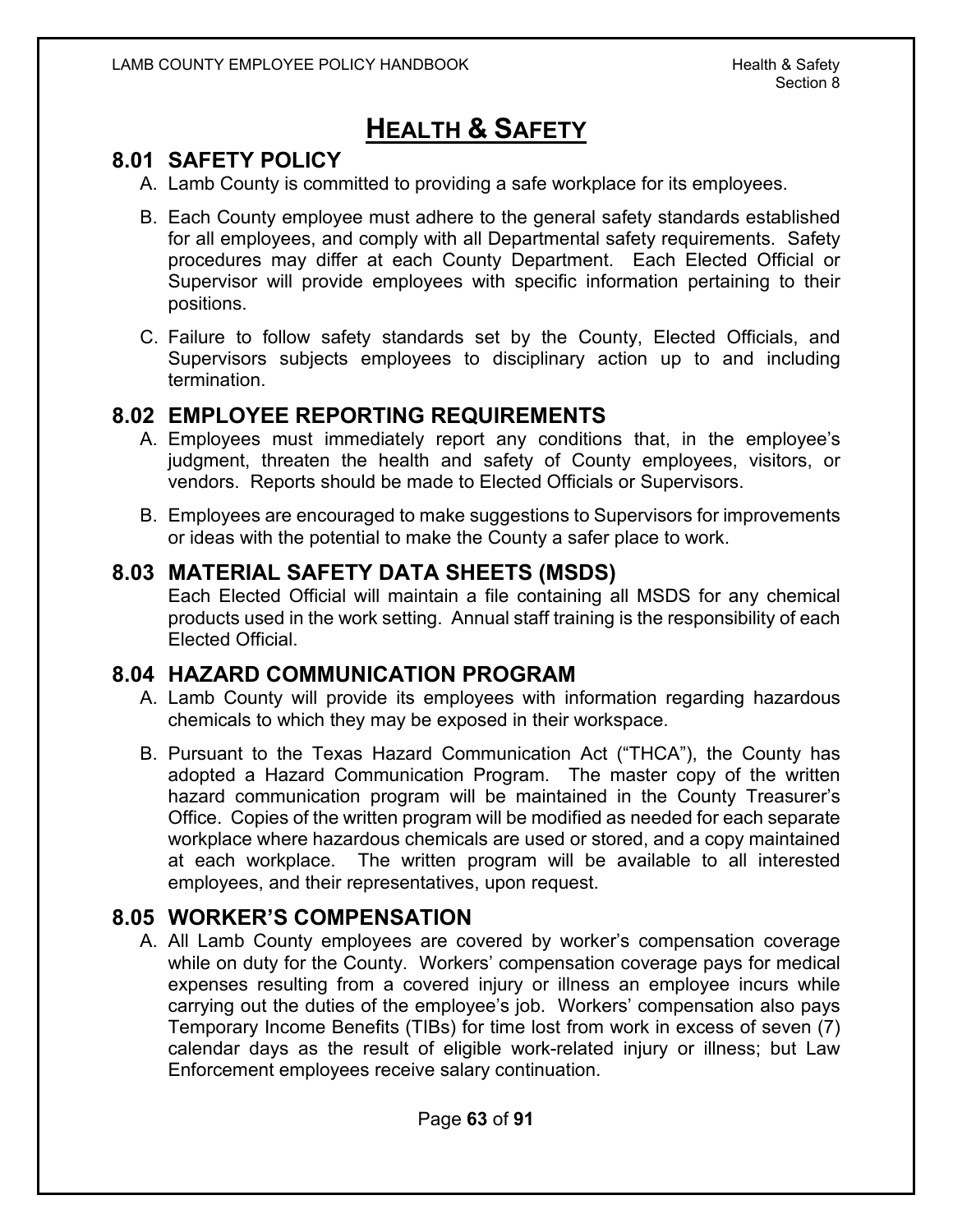- B. Employees may use paid leave for all workers compensation time off lasting fewer than eight (8) days.
- C. All employees placed on workers compensation leave fall under the Family Medical Leave Act (FMLA). Lamb County runs FMLA and workers compensation concurrently.
- D. Any employee who suffers a work-related illness or injury is required to notify their Supervisor within seventy-two (72) hours of its occurrence. Failure to promptly report work-related injuries or illnesses will affect the employee's eligibility for benefits, and may delay benefit payments.
- E. Supervisors to whom a work-related injury or illness is reported must report the same to the Treasurer within seventy-two (72) hours of receiving notification from their employee.
- F. An employee who has lost time because of a work-related illness or injury is required to provide a release from the employee's treating health provider before being allowed to return to work.
- G. An employee's workers compensation benefits may be adversely affected if the employee is injured while under the influence of alcohol or drugs, or while the employee is engaging in horseplay.

## **8.06 SMOKE-FREE ENVIRONMENT**

Lamb County has established and maintains a working environment which promotes and enhances the good health and safety of its employees. Therefore, smoking/vaping is prohibited in all indoor and enclosed areas of the County-owned or occupied buildings and facilities. No smoking/vaping is permitted within twenty (20) feet of any public entrance or exit of County facilities. Smoking/vaping by an employee who is interacting with the public in an official capacity is expressly prohibited.

## **8.07 CELLULAR TELEPHONE SAFETY/HANDHELD DEVICE USE**

- A. Lamb County deeply values the safety and well-being of all employees. Due to the increasing number of crashes resulting from the use of cell phones while driving, the County strongly discourages the use of cellular telephones while employees are operating *any* vehicle.
- B. Employees are prohibited from using handheld mobile electronic devices to read, write, or send text messages in vehicles while operating a motor vehicle under any of the following circumstances:
	- 1. When an employee is operating a vehicle owned, leased, or rented by the County;
	- 2. When the employee is operating a personal motor vehicle in connection with or while conducting County business; and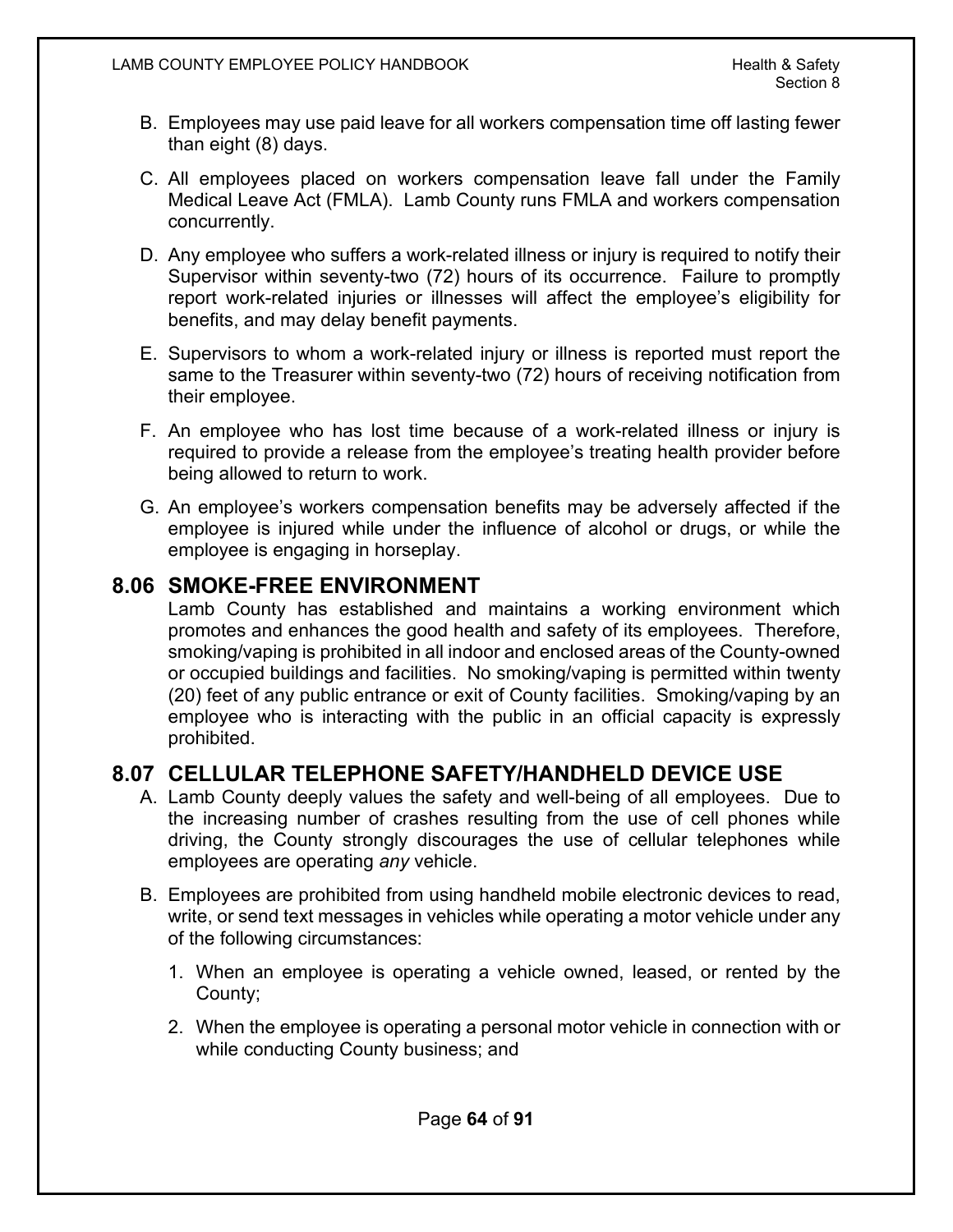- 3. When the cellular telephone or mobile electronic device is County-owned or leased by the County, or when the County provides a stipend or other financial arrangement for the business use of a personal cell phone or mobile electronic device.
- C. Employees should always do their best to plan to place and receive telephone calls either prior to traveling or while on rest breaks. If phone calls must be made or received while the employee is operating a motor vehicle, the employee should make their best effort to use hands-free technology.
- D. Federal law prohibits any holder of a Commercial Driver's License (CDL) who is operating any vehicle over 10,000 pounds GVWR from texting, with penalties and fines up to and including the loss of the person's CDL.
- E. Failure to abide by this policy may result in an employee being subject to disciplinary action up to and including termination.

# **8.08 SECURITY**

- A. The Lamb County Sheriff is responsible for the security of all Lamb County facilities.
- B. Employees or visitors who see or receive any suspicious package, bag, backpack, case, stroller, or container should immediately notify local law enforcement or other Lamb County Sheriff's Office staff. Employees who receive telephonic bomb threats should follow the ATF Bomb Threat Checklist (the checklist can be found at: homepages.se.edu/public-safety/files/2011/05/bomb\_checklist.pdf), and immediately notify their Supervisor and Courthouse Security.
- C. Each County employee working in the County courthouse, and each Elected Official doing business at the County courthouse, will be issued an identification (ID) badge by the County Judge's Office. It is the responsibility of each recipient of an ID badge to:
	- 1. Wear the County-issued ID badge assigned to the employee while on duty for the County;
	- 2. Produce the ID badge and identify themselves as a County employee when asked by Elected Official(s), law enforcement, or other emergency services personnel; and
	- 3. Maintain and be responsible for the upkeep and location of the County-issued ID badge at all times.
- D. County employees are not permitted to utilize the County-issued ID badges for any purpose other than that authorized by their Elected Official or the County Judge. Each Elected Official has discretion to impose additional requirements or rules regarding use and wear of County-issued ID badges. Misuse or abuse of a County-issued ID badge could subject an employee to disciplinary action up to and including termination. Upon separation from County employment, any employee with a County-issued badge is required to return the badge to their Elected Official.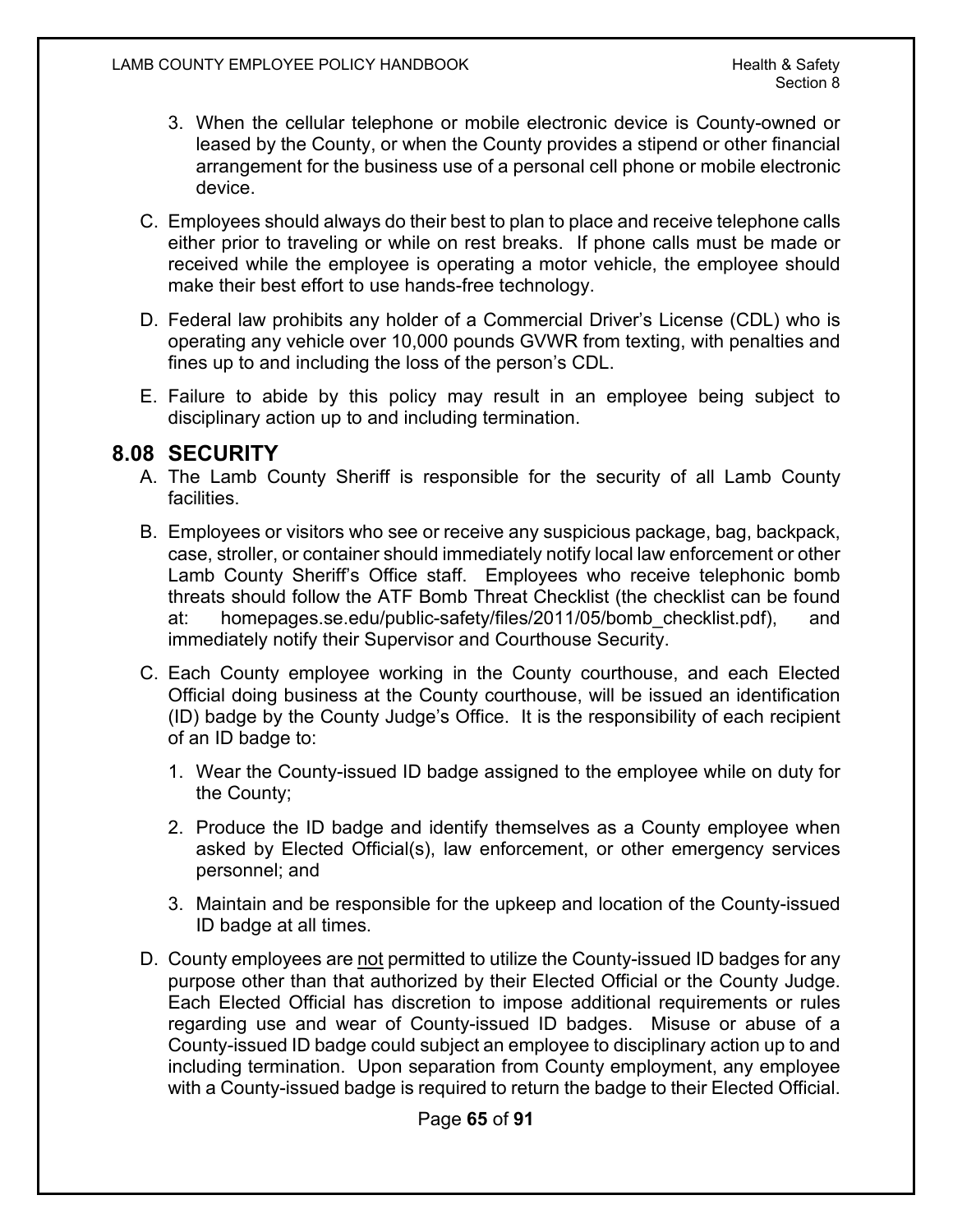# **8.09 VIOLENT BEHAVIOR**

- A. Lamb County will not tolerate violent behavior in the work environment. Employees who engage in or display violent behavior, who make threats to engage in violent behavior, or who encourage violent behavior in the work environment are subject to disciplinary action up to and including termination.
- B. Employees are required to report workplace violence to their Elected Official or Supervisor immediately.
- C. Immediately upon becoming aware of a disruptive employee or of a threat of violence to others or property, Elected Officials and Supervisors will take appropriate action (including notifying the Sheriff's Department).
- D. Any employee named as a "protected individual" in a Restraining or Protective Order shall immediately notify their Elected Official, Supervisor, and the County Sheriff. The protected employee will also provide a copy of the court order and a photograph of the individual they are protected from.

## **8.10 EMERGENCY EVACUATION PLANS**

- A. Each County Department is responsible for developing, updating, and educating employees about their emergency evacuation procedures. Department emergency evacuation plans shall be submitted annually with Departmental budget requests to the County Judge. The Sheriff is available for training on evacuation plans and procedures for all Departments if requested.
- B. Departmental evacuation plans should be posted in an area where all employees have access to view them.

# **8.11 BLOODBORNE PATHOGEN EXPOSURE CONTROL PLAN**

- A. Lamb County has adopted a Bloodborne Pathogens Exposure Control Plan, in compliance with the minimum standards required by Texas law.
- B. These statutory standards, and the County's plan for applying them, exist for the purpose of reducing or eliminating occupational exposure to bloodborne pathogens and other potentially infectious material ("OPIM").
- C. Departments which either provide services in a facility providing health carerelated services, or otherwise employ persons who have a risk of exposure to blood or OPIM in connection with exposure to sharps, will perform an exposure determination for employees who have occupational exposure to blood or OPIM.
- D. "Sharp" means an object used or encountered in a health care setting that can be reasonably anticipated to penetrate the skin or any other part of the body and to result in an exposure incident, including a needle device, a scalpel, a lancet, a piece of broken glass, a broken capillary tube, an exposed end of a dental wire, or a dental knife, drill, or bur.
- E. Exposure determinations will be made without regard to use of personal protective equipment, and will list all job classifications in which employees have occupational exposure, regardless of frequency.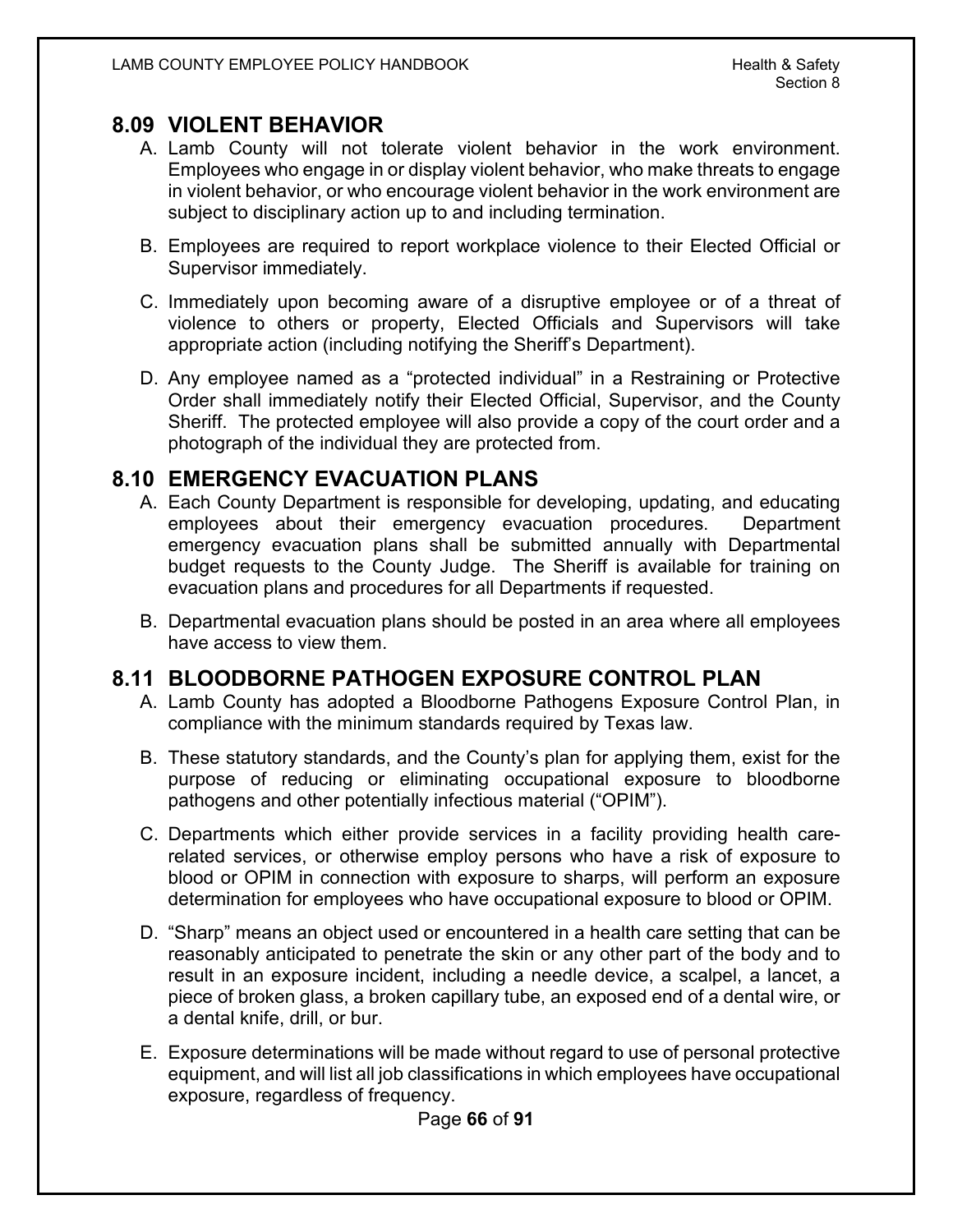F. The "Lamb County Bloodborne Pathogens Exposure Control Plan," a more detailed explanation of the County's policies and procedures for minimizing exposure of employees to bloodborne pathogens, is available at the County Treasurer's Office upon request.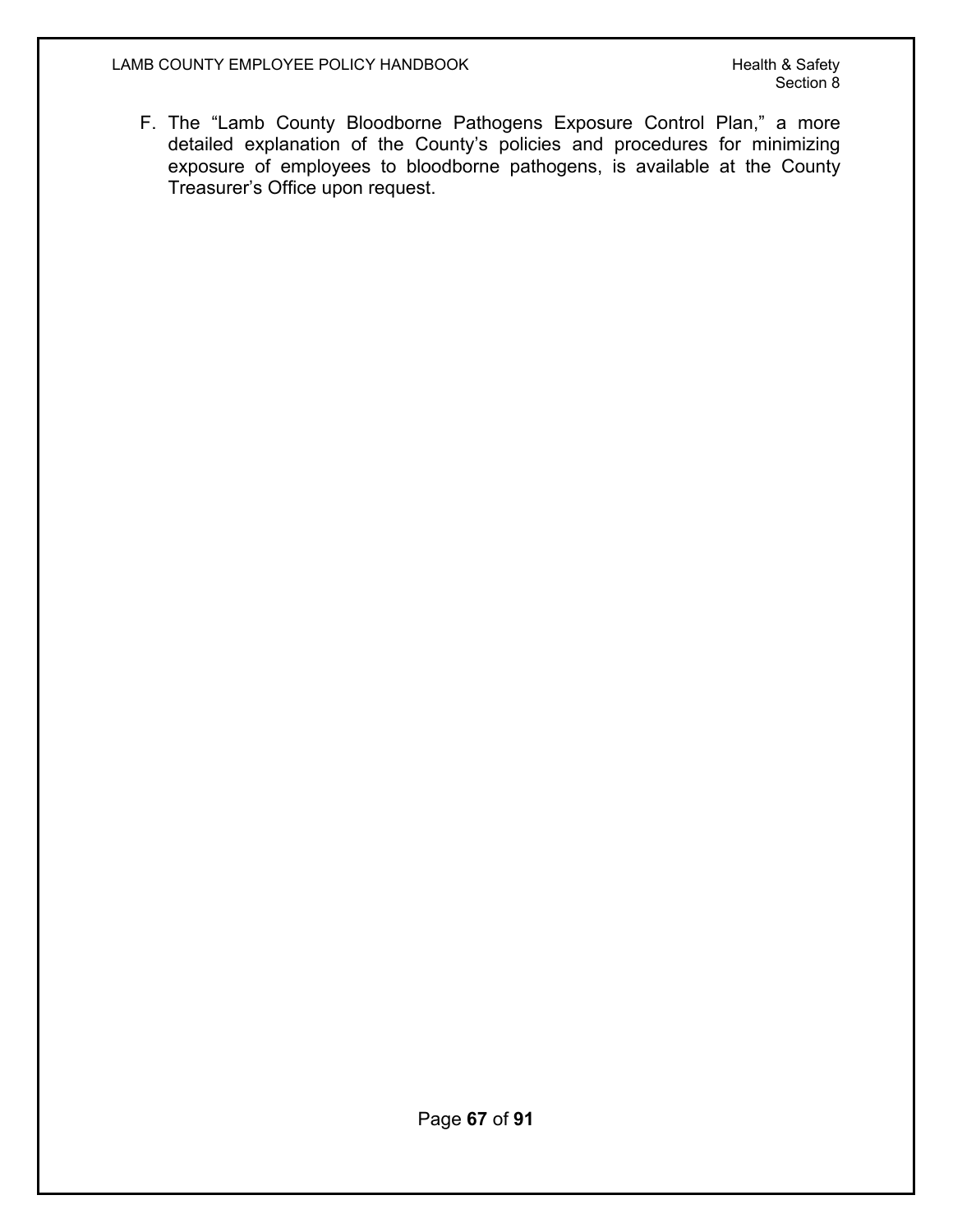# **COUNTY PROPERTY**

# **9.01 COUNTY PROPERTY**

Each County employee is responsible for the care, maintenance, proper use, and upkeep of all County equipment issued to them. County employees will not use equipment, tools, and other County property for which no authorization to use has been given. Personal use of County equipment, tools, supplies, or property is prohibited and subjects employees to disciplinary action up to and including termination. Misuse of County property also subjects employees to criminal prosecution.

## **9.02 USE OF TOOLS, EQUIPMENT, PROPERTY, AND VEHICLES**

- A. Employees who are assigned tools, laptops, electronic devices, equipment, vehicles, or any other County property by their Departments are responsible for the property and its proper use and maintenance. Assigned tools, equipment, vehicles, or other County property must be returned immediately when the employee is instructed to do so by their Elected Official or Supervisor.
- B. No personal or political use of any County property, credit card, electronic device, material, supply, tool, or equipment is permitted. Vehicles owned by or leased to the County are for County business only.
- C. Elected Officials may impose additional restrictions on the use and possession of County property, materials, supplies, tools, or equipment. If an employee is in doubt regarding permissible use, they should confirm with their Elected Official before proceeding.
- D. Lost, damaged, or stolen County property must be reported to the County Auditor's Office by the Elected Official in charge of the property, in writing, immediately after loss/damage is discovered.
- E. Property purchased with state or federal grant monies must only be utilized by the County Department staff by whom the grand funds were acquired, only for the intended purpose of the grant. Once grant funds are exhausted, the funded Department/project may continue to use equipment. When the equipment is no longer needed, it may be used in other activities previously supported by a state or federal agency. To dispose of the equipment, County Departments must adhere to the Uniform Grants Management Standards. Before replacing equipment purchased with grant monies, Departments must trade in the used equipment to offset the cost of replacement. Approval from the awarding agency, if required, must be obtained in writing prior to purchasing replacement equipment.

## **9.03 COUNTY VEHICLES**

A. Some County employees may be required to use County vehicles as a part of their job. Employees who are assigned County vehicles are responsible for the care, maintenance, proper use, and upkeep of these vehicles. Employees may only use County vehicles they have authorization to use. Employees may not allow other individuals to operate County vehicles assigned to them.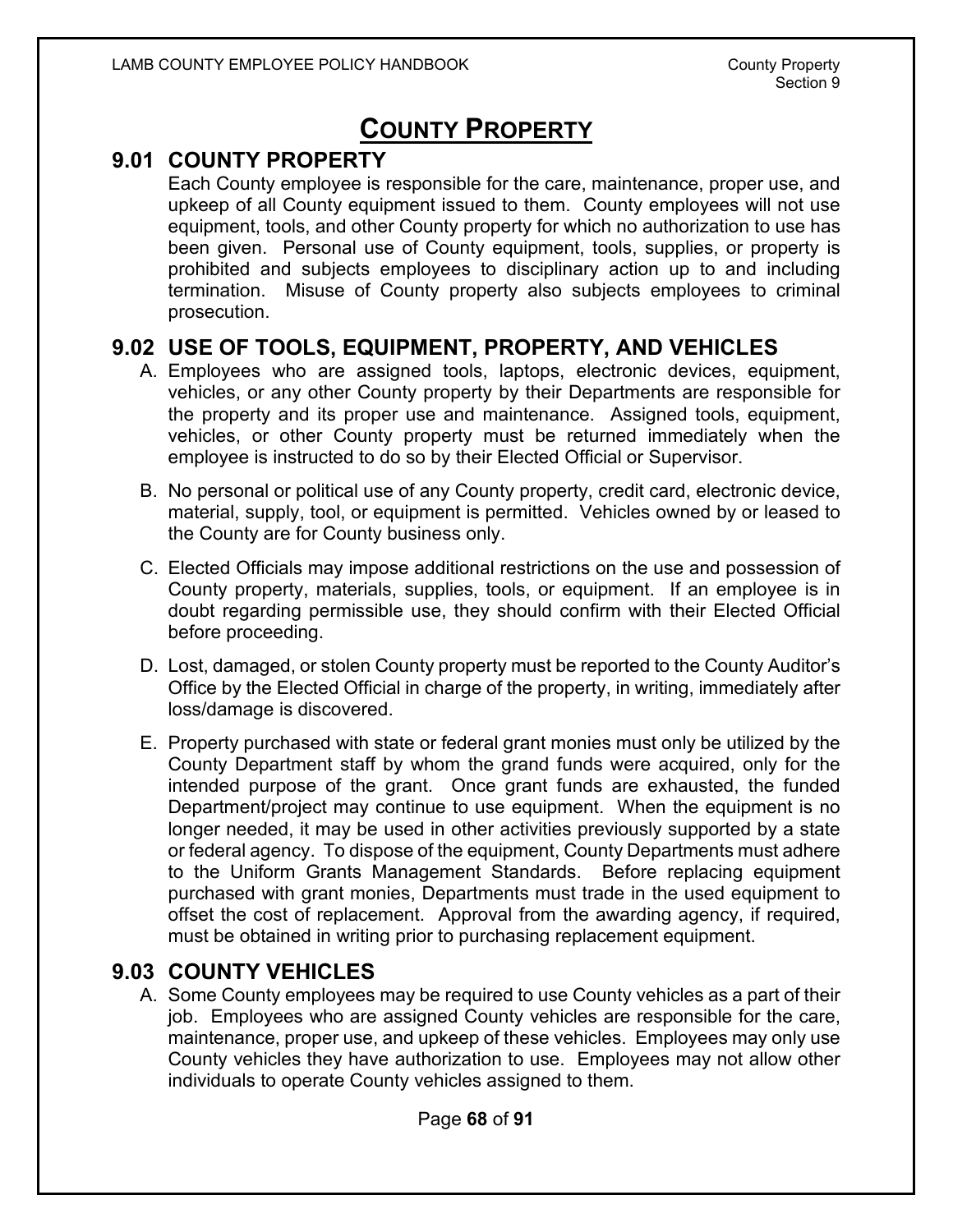- B. If personal use of a County vehicle is permitted by an employee's Elected Official, the employee is required to keep a log of all personal miles driven (including to and from work). These personal miles logged will be subject to payroll taxes at the current Internal Revenue Service (IRS) rates in accordance with IRS rules and regulations.
- C. Any employee involved in an accident while operating County equipment or vehicles resulting in property damage and/or medical treatment for any party involved will be required to submit to testing for drugs or alcohol. If involved in an accident, the employee shall immediately report the accident to their Supervisor and to proper law enforcement authorities. (See more regarding accidents in County vehicles below in Sections 9.06 and 9.07.)

# **9.04 SEATBELT USE**

- A. Lamb County employees who operate or ride in motor vehicles, including construction equipment, should be as protected as possible from the hazards of motor vehicle accidents.
- B. This policy applies to the following persons/situations:
	- 1. All County employees operating and riding in/on County-owned or leased motor vehicles;
	- 2. All visitors riding in/on County-owned vehicles;
	- 3. All employees operating personal vehicles while engaged in County business; and
	- 4. All employees riding as a passenger in a vehicle while on County business.
- C. All County-owned vehicles will be equipped with seatbelts. This includes the vehicle cab or operator's compartment, passenger seating area, and jump seats.
- D. Operators of tractors or other off-road vehicles equipped with Roll-Over Protection Structures (ROPS) will use seatbelts.
- E. Vehicle passengers will only be permitted to ride in areas of vehicles which are designed for that purpose.
- F. Seatbelts shall be used by all employees riding in a vehicle, while the vehicle is in motion.
- G. There are no vehicle exemptions to this policy.
- H. Employees who have a medical condition which may preclude wearing a seatbelt must carry a physician's note indicating a waiver/exemption for medical reasons.
- I. Violation of this policy may result in disciplinary action up to and including termination.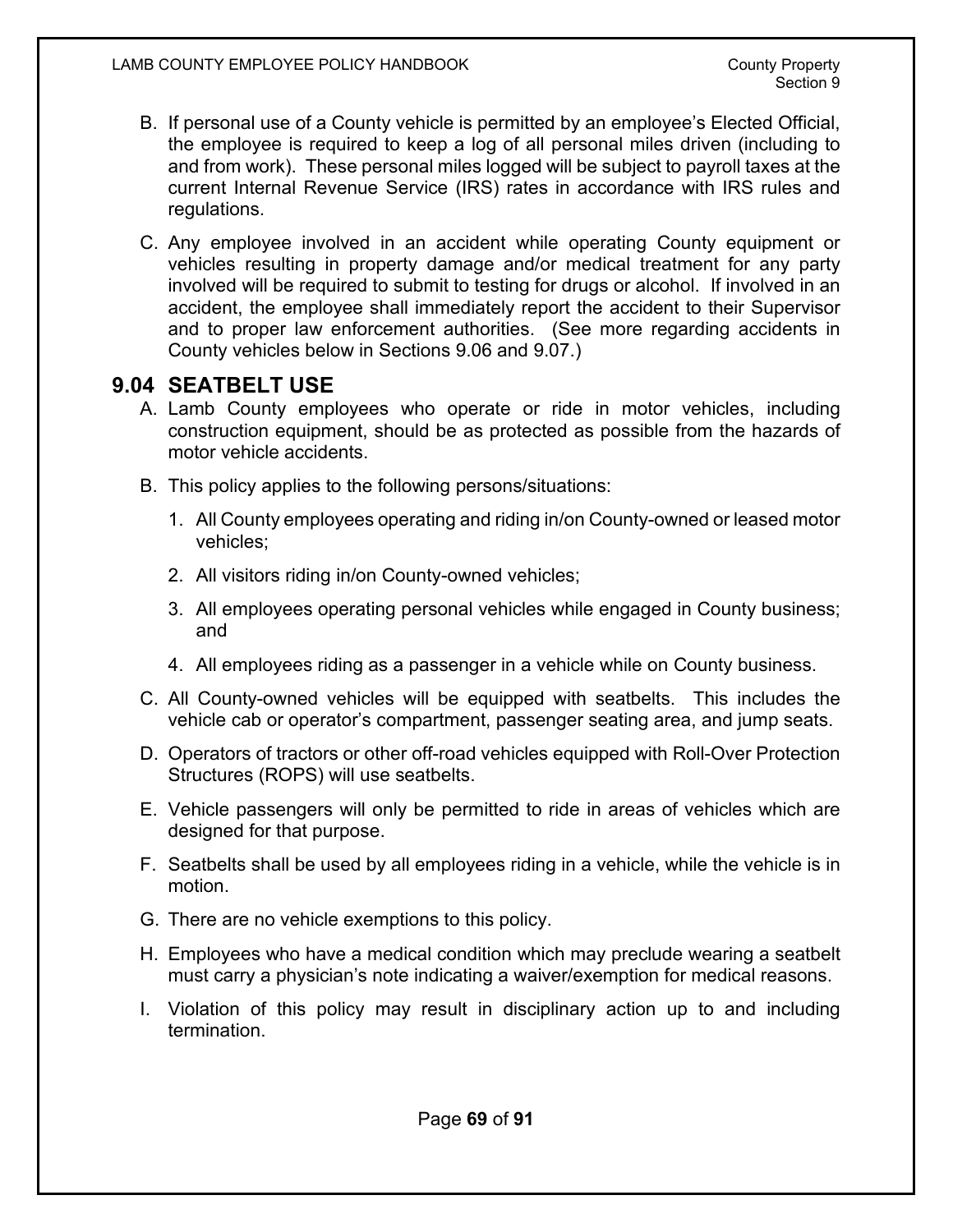# **9.05 VALID DRIVER'S LICENSE**

- A. All employees operating County vehicles, or employees operating personal vehicles on County business, are required to have a current eligible Texas Driver's License necessary for legal operation of the vehicle, and must inform their Supervisor of any change of status of their license.
- B. Employees required to have a valid Texas Driver's License are required to report all traffic violations involving a motor vehicle to their Supervisor.
- C. If at any time the Elected Official or Supervisor believes an employee does not meet minimum requirements for a required Driver's License, Lamb County has the right to have the employee evaluated for licensing requirements. Supervisors will periodically check the driving records of all employees who operate County vehicles or are required to drive personal vehicles on County business. (See Section 2.12 for more information regarding employee driving records.)
- D. An employee whose job involves operation of a vehicle or equipment requiring a license for its legal operation, but who is deemed uninsurable by the County's vehicle liability carrier shall be subject to possible job change, demotion, or termination (even if the employee's Driver's License status has not been revoked or suspended).
- E. Failure of an employee to maintain a safe driving record or required licensure may result in a demotion, reassignment, or termination.
- F. Suspension or revocation of the Driver's License of an employee who operates a County vehicle, or is required to drive a personal vehicle regularly on County business may result in demotion, reassignment, or termination.

## **9.06 VEHICLE INSURANCE**

Lamb County maintains insurance coverage on all vehicles owned by or leased to the County. Employees who drive a personal vehicle on County business are required to have automobile liability insurance coverage as required by the State of Texas, and to maintain said insurance coverage.

Each employee to whom this provision applies will furnish to their Elected Official the proof of appropriate insurance coverage at least once per year, annually, and at such time(s) as coverage changes occur. Failure to meet any of these requirements may result in demotion, reassignment, or termination.

# **9.07 COUNTY VEHICLE ACCIDENT REPORTING (NON-LAW ENFORCEMENT EMPLOYEES)**

A. Any employee operating County vehicles must report any vehicular accidents, property damage resulting therefrom, and personal injury or liability claims regardless of the amount of claim or damage, to the employee's Elected Official and to appropriate law enforcement authorities immediately. Employees should ensure that if an accident occurs, an official accident report can be filed if necessary.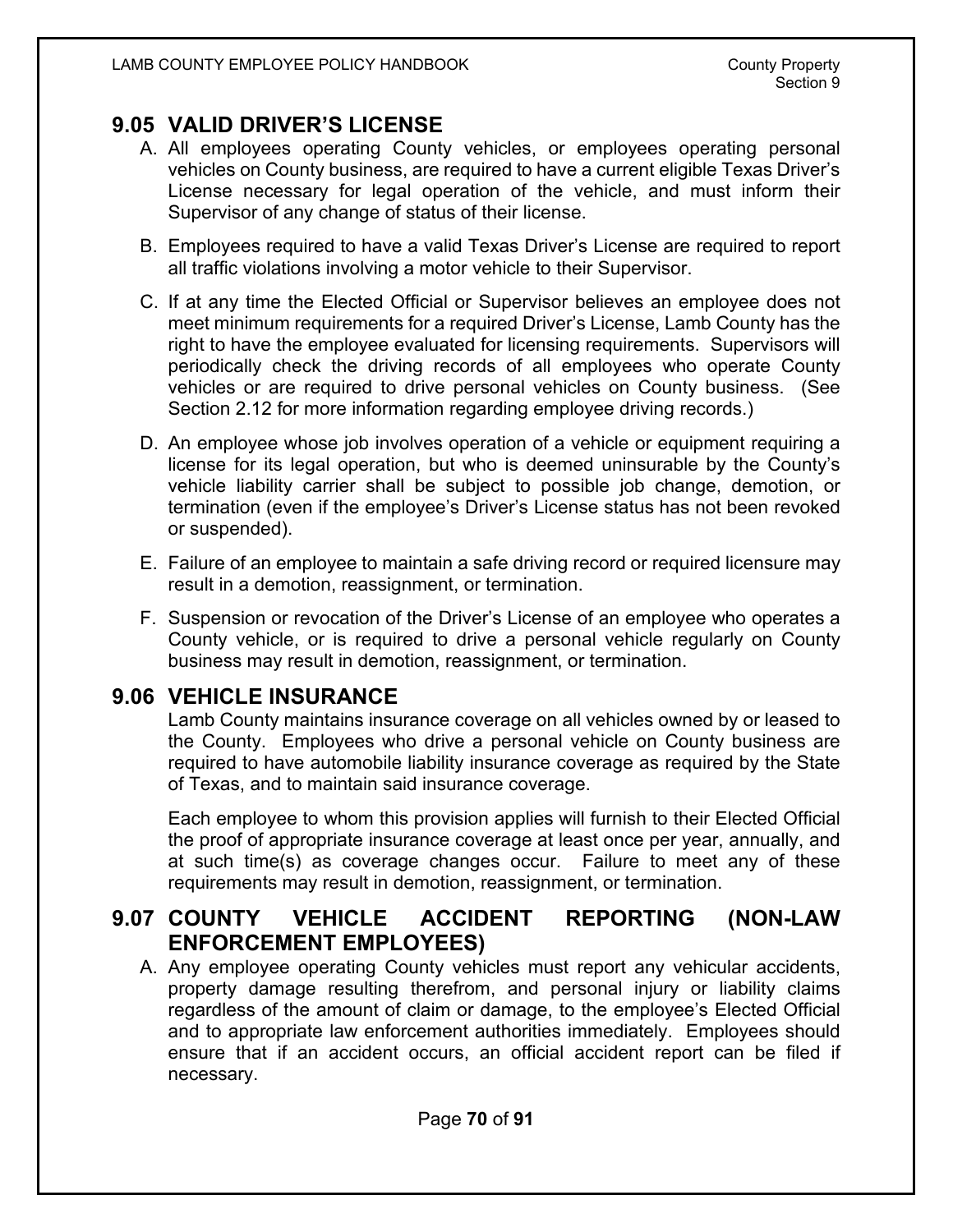- B. In any case of a vehicular accident, the employee involved in the accident will prepare a written statement describing the incident and identifying any witnesses to it. The written statement will be submitted the next business day to the employee's Elected Official, appropriate law enforcement authorities, and to the County Judge. A copy of this statement will be provided to the County Treasurer for placement in the employee's permanent personnel file.
- C. The employee's Elected Official must notify the County Judge of the accident on the day of the accident if it occurred on a business day, or on the first business day following the accident if it occurred after hours or on a non-workday.
- D. No County employee, Elected Official is authorized to accept responsibility for any damages on behalf of Lamb County. Employees involved in accidents should exchange insurance coverage information with all parties and refer all claims and calls regarding claims to the County Judge.
- E. A copy of any accident report involving County equipment or vehicles must be forwarded to the Elected Official as soon as the law enforcement investigation is completed. A copy of the accident report must also be provided to the County Treasurer for placement in the involved employee's permanent personnel file.
- F. Any employee involved in an accident shall immediately contact their Elected Official and submit to a professionally administered test to determine the presence or absence of drugs and alcohol.

## **9.08 COUNTY VEHICLE ACCIDENT REPORTING (LAW ENFORCEMENT EMPLOYEES)**

- A. Any law enforcement officer whose vehicle has been involved in an accident will immediately notify dispatch of the accident, the location, and the need for assistance or medical attention for any persons who may be injured.
- B. The Texas Department of Public Safety or the local Police Department having jurisdiction over the scene of the accident shall be immediately notified and asked to investigate the accident and make a report.
- C. All law enforcement employees involved in an accident will be required to immediately undergo professionally administered drug and alcohol testing.
- D. The officer's Supervisor will be promptly notified of the accident by the officer involved, unless the officer is unable to do so due to injury. In that case, the dispatcher will notify the appropriate supervisor. The officer(s) involved or their supervisor will submit a report within twenty-four (24) hours, documenting the accident, through the chain of command to the Sheriff or the Sheriff's designee.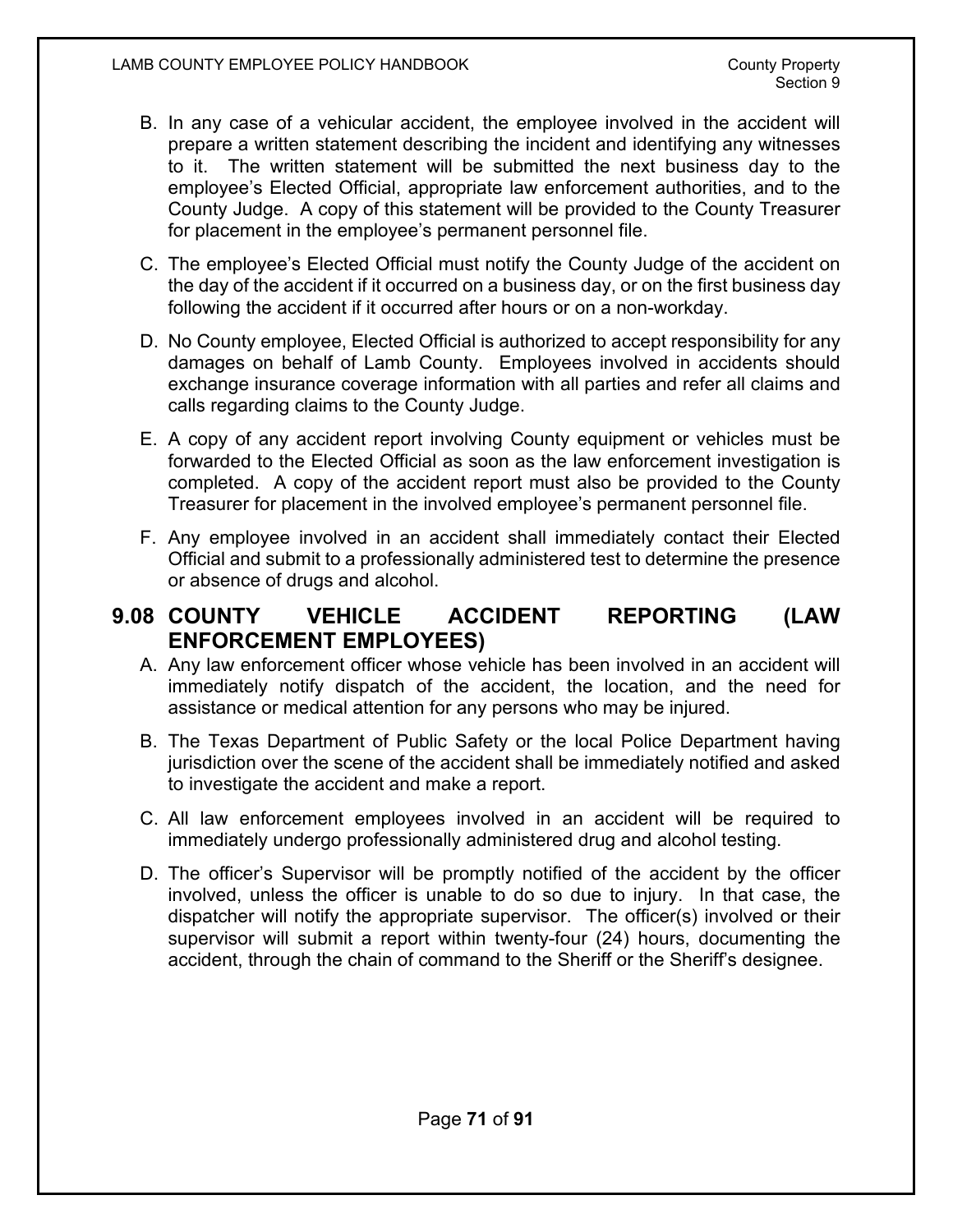# **9.09 COUNTY CREDIT CARDS**

- A. Some employees may be issued a County credit card at the request of an Elected Official, and subject to approval by the County Auditor. The credit cards are for official County business use only, and personal use is strictly prohibited. Misuse of County credit cards will result in cancellation of the credit card and will subject the employee to disciplinary action up to and including termination. Misuse of County credit cards also subjects the employee to criminal prosecution.
- B. Credit cards may be used for travel (to pay for airline tickets, registration fees, lodging, rental car, and fuel for the rental car);
- C. County Credit cards will not be used to purchase meals, except:
	- 1. Group meals purchased for County-sponsored training or meetings authorized by the Commissioners Court;
	- 2. To feed election workers on Election Day;
	- 3. To purchase meals when transporting prisoners; or
	- 4. Juror meals purchased outside normal business hours or during sequestration.
- D. County Credit cards will not be used to purchase fuel for personal vehicles.
- E. Each individual assigned a County credit card is personally responsible for their card. Any lost, stolen, or missing card must be reported immediately to the employee's Elected Official, and to the County Auditor.
- F. Elected Officials are responsible for monitoring and ensuring proper use of County credit cards.
- G. Detailed receipts must be provided to the employee's Elected Official each time a County credit card is used for a purchase. Failure to submit receipts may result in an employee being personally responsible for the purchase, and disciplinary action up to and including termination.

### **9.10 BUILDINGS AND PREMISES**

- A. Use of County buildings, premises, and vehicles by employees shall be in compliance with state law and with County policies regarding authorized use.
- B. Because of the confidential nature of the work done by and records kept or generated in many County Departments, the County's policy is that video/audio recording in any manner (e.g., electronic, photographic, etc.) is expressly prohibited. Each Elected Official maintains discretion to designate certain areas of work space or job site as being limited access, and may prohibit video/audio recording as necessary to comply with all state and federal laws, regulations, guidelines, and rules requiring confidentiality and protection of confidential records and information.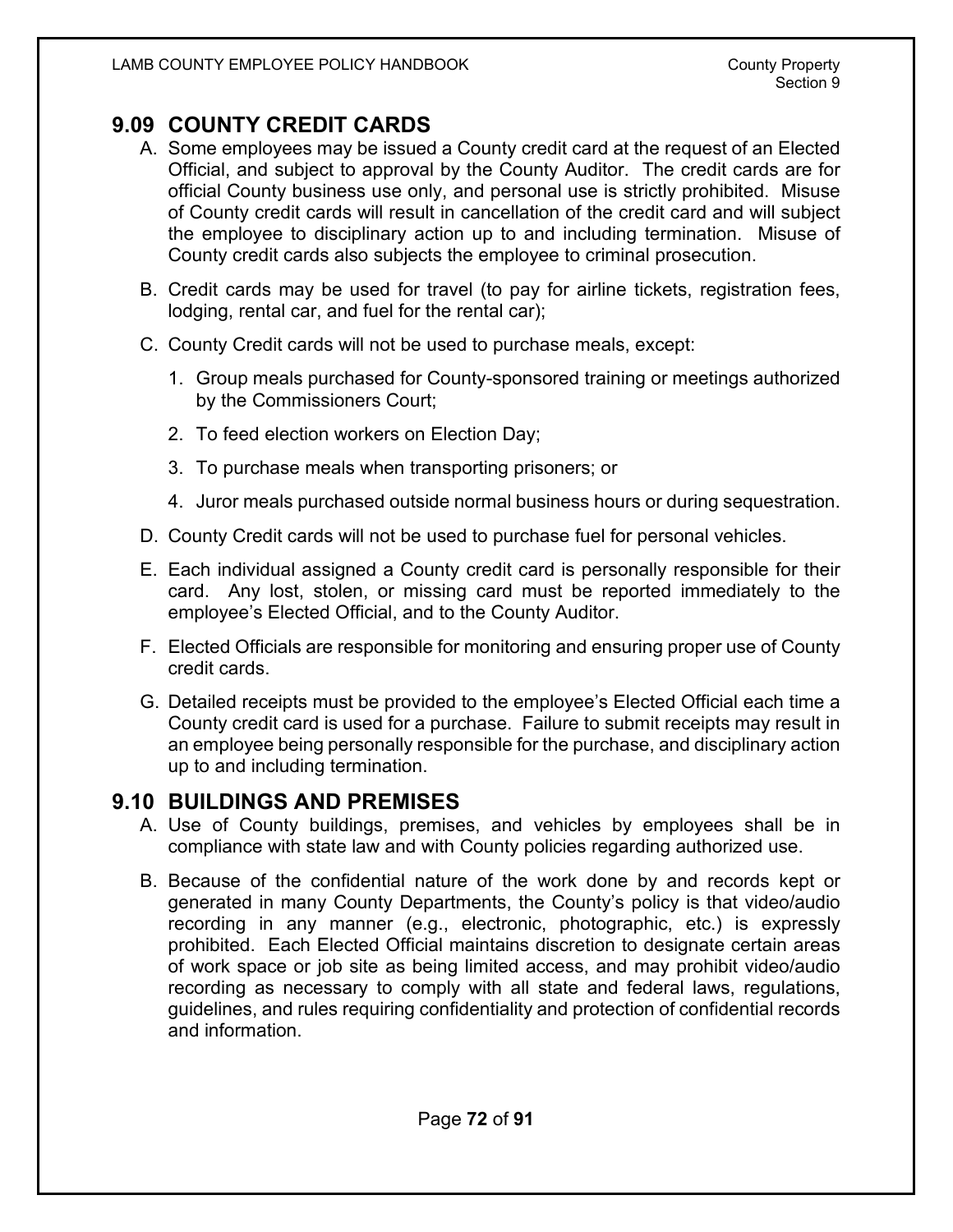# **9.11 COUNTY-ISSUED UNIFORMS**

Some Departments may provide uniforms to their employees with the approval of Commissioners Court. Uniforms must be properly cared for by employees and will be returned when employment ceases. Upon separation, employees are responsible for the replacement costs of any uniforms issued that have become lost or irreparably damaged.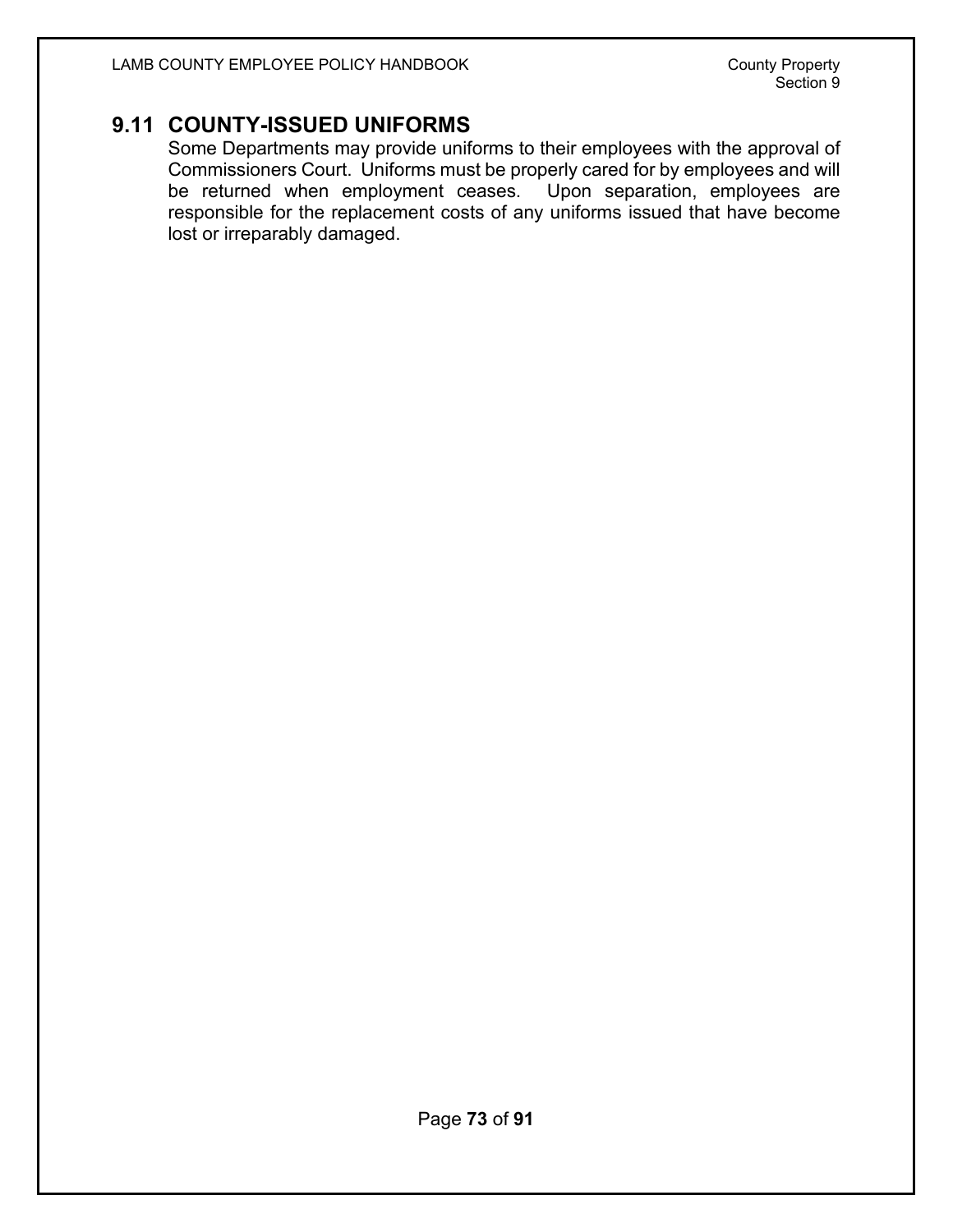# **COMPUTER USAGE**

### **10.01COMPUTER & INTERNET USAGE**

- A. Use of Lamb County information systems (including computers, facsimile machines, smart phones, tablet computers, and all devices used or forms of Internet/intranet access given) is provided for Lamb County business and authorized purposes only. Exceptions to this rule are provided in this policy and at the discretion of County Elected Officials.
- B. Brief and occasional personal use of the County's computers and internet service is acceptable, so long as it is not excessive or inappropriate, occurs during personal time (lunch or other breaks), and does not result in any expense to the County. Use is defined as "excessive" if it interferes with normal job functions, responsiveness, or the employee's ability to perform daily job duties. Electronic communication should not be used to solicit or sell products or services unrelated to the County's business; distract, intimidate, or harass coworkers or third parties; or in any way disrupt the workplace.
- C. Use of Lamb County computers, networks, and Internet access is a privilege granted by Elected Officials, and may be revoked at any time for inappropriate conduct carried out using such systems. Improper use will subject employees to disciplinary action up to and including termination.
- D. Lamb County owns the rights to all data and files in any computer, network, or other information system used in the County. Lamb County also reserves the right to monitor all electronic mail messages (including personal, private, and instant messaging systems; use of social media websites, etc.) and their content, as well as any and all use of the Internet and of computer equipment used to create, view, or access electronic mail and Internet content.
- E. Employees should be aware that electronic mail messages sent and received using County equipment are not private, and are subject to viewing, downloading, inspection, release, and archiving by County Officials at all times. Lamb County has the right to inspect any and all files stored in private areas of the network or on individual computers or storage media in order to ensure compliance with policy and state and federal law.
- F. No employee may access another employee's computer files or electronic mail messages without prior authorization from either the employee or an appropriate County Official. No employee will be permitted to break any copyright laws, or to download any illegal or unauthorized files onto County equipment or networks. Lamb County monitors its entire informational system, and employees who violate this policy or in any way misuse County informational systems are subject to disciplinary action up to and including termination.
- G. Employees should not bring personal computers to the workplace or connect them to Lamb County electronic systems unless expressly permitted to do so by their Supervisor and/or the IT Department. Violation of this policy will subject employees to disciplinary action up to and including termination.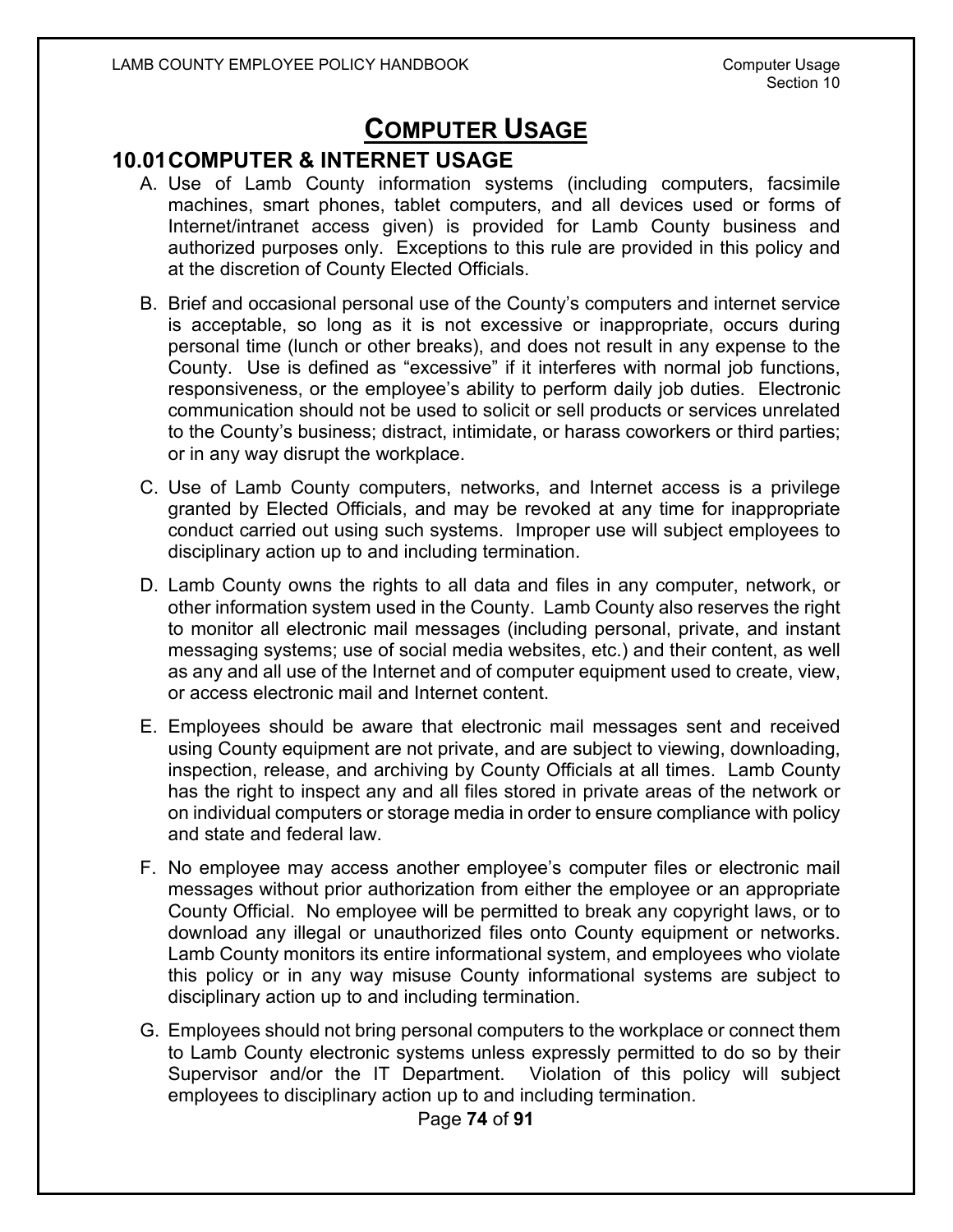# **10.02COMPUTER SECURITY**

- A. Each Department and each user of County computer and electronic systems must maintain a high level of physical security on each machine entrusted to the care of that Department and individual to prevent unauthorized access to the Lamb County network.
- B. When an employee has logged onto the network, the level of access to the network available to that employee is available to anyone using that computer. Thus, anyone sitting at the computer (e.g., visitors, reporters, contractors, janitors, jail inmates or trustees, or members of the public) will be able to view the same data, change the same data, and enter the same data the employee logged into the system is allowed to view, change, or enter. Not only does this potentially compromise the integrity of the data on the Lamb County network; in some cases it is illegal to disclose the information on the network without a court order or permission from a specific person.
- C. The following steps should be taken by all employees who use County computer equipment to ensure computer and network security:
	- 1. At the end of the shift or workday, users must log off their computer equipment.
	- 2. Users who are in the office but away from their workstation are to lock the workstation. Users who leave their office are to log off the workstation entirely.
	- 3. Users are not permitted to allow others to know or use their password for any reason, or to allow others to access the user's computer while logged on under the user's password. If any person requests a user's password for any reason whatsoever, the user is to immediately report it to their Elected Official. Allowing others to use a personally-assigned password is a serious breach of security and will be treated accordingly by the County.
	- 4. Non-employees are expressly forbidden to use any workstation or terminal (except public access terminals) without proper authorization.
	- 5. Users should not select commonplace passwords. Instead, users should select passwords with a combination of letters and numbers which the user can remember.
	- 6. Users should not write, type, or verbally communicate their password to anyone. In addition, users are to refrain from attaching the password to a terminal, keyboard, or any part of the computer, desk, or workstation. Passwords are not to be given to anyone over the telephone (including IT or tech support), and passwords should never be sent to any third party via electronic mail.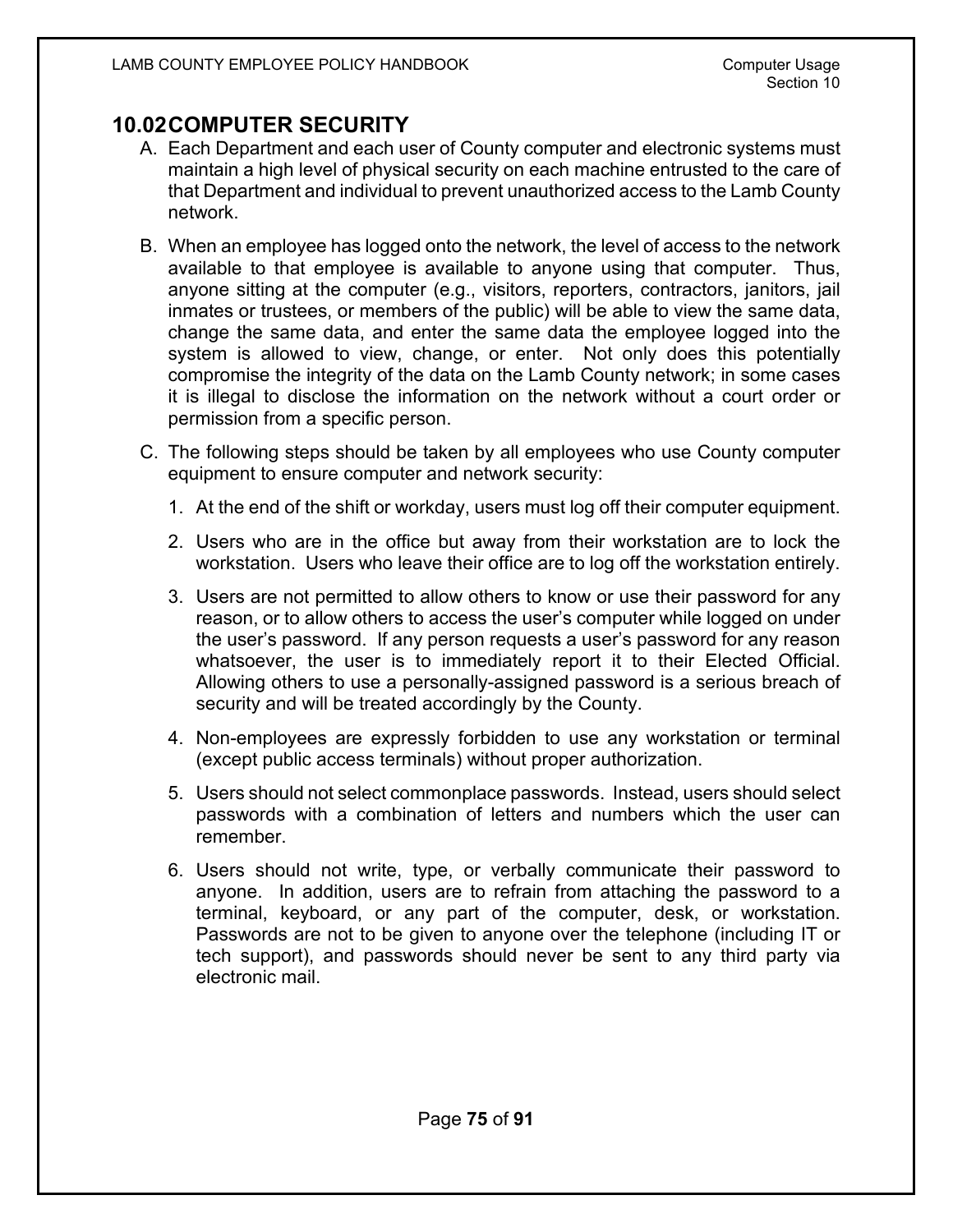- D. Computer users are not to attempt to seek out, read, "hack" into other systems or other user's login information, or breach computer or network security measures. Users will not intentionally seek access to or copies of information, files, or data which is confidential under federal, state, or local law. County users are not permitted to attach private equipment to the County network in any way, or use private services for the express purpose of circumventing this policy. Users are also prohibited from participating in the development, propagation, or forwarding of computer viruses.
- E. Only computers expressly permitted and configured by Lamb County are permitted to connect remotely to the County network. If a user has remote access to their workstation from home or if an outside agency has access, the communication software used must require manual entry of the password to gain network access.
- F. Many intellectual works are copyrighted. The owner of a copyright holds the exclusive right to reproduce and distribute the work. Most computer programs and manuals are copyrighted and care must be taken by County employees to comply with copyright laws.
- G. Many intellectual works are protected under trade secret laws. The content of some programs and manuals are considered trade secret by the owner. Civil and criminal penalties are associated with unauthorized disclosure of this information. Unless authorized in writing by the owner of the trade secret, users should not disclose any material containing trade secret declarations to anyone outside the County.
- H. Most computer software is licensed to a specific user or a group of specific users. License agreements are typically very specific as to the rights a user has to operate the program and make additional copies of the program. There are civil and criminal penalties associated with violation of a license agreement.

### **10.03COMPUTER HARDWARE**

- A. "Computer hardware" is defined as items including but not limited to: scanners, cameras, external hard drives, printers, keyboards, label printers, specialty computer mouses, or other pointing devices, etc.
- B. Lamb County utilizes computer technology to enable its employees to maximize the quality and speed of services provided to the citizens of Lamb County. In order to make best use of limited resources, including equipment and personnel, only computer and network equipment specifically tested and approved by the County may be connected to the Lamb County network.

# **10.04COMPUTER SOFTWARE**

- A. Lamb County provides computers to its employees with pre-installed and approved software.
- B. The County encourages employees to use the provided technology to enhance efficiency and effectiveness in providing services to County citizens.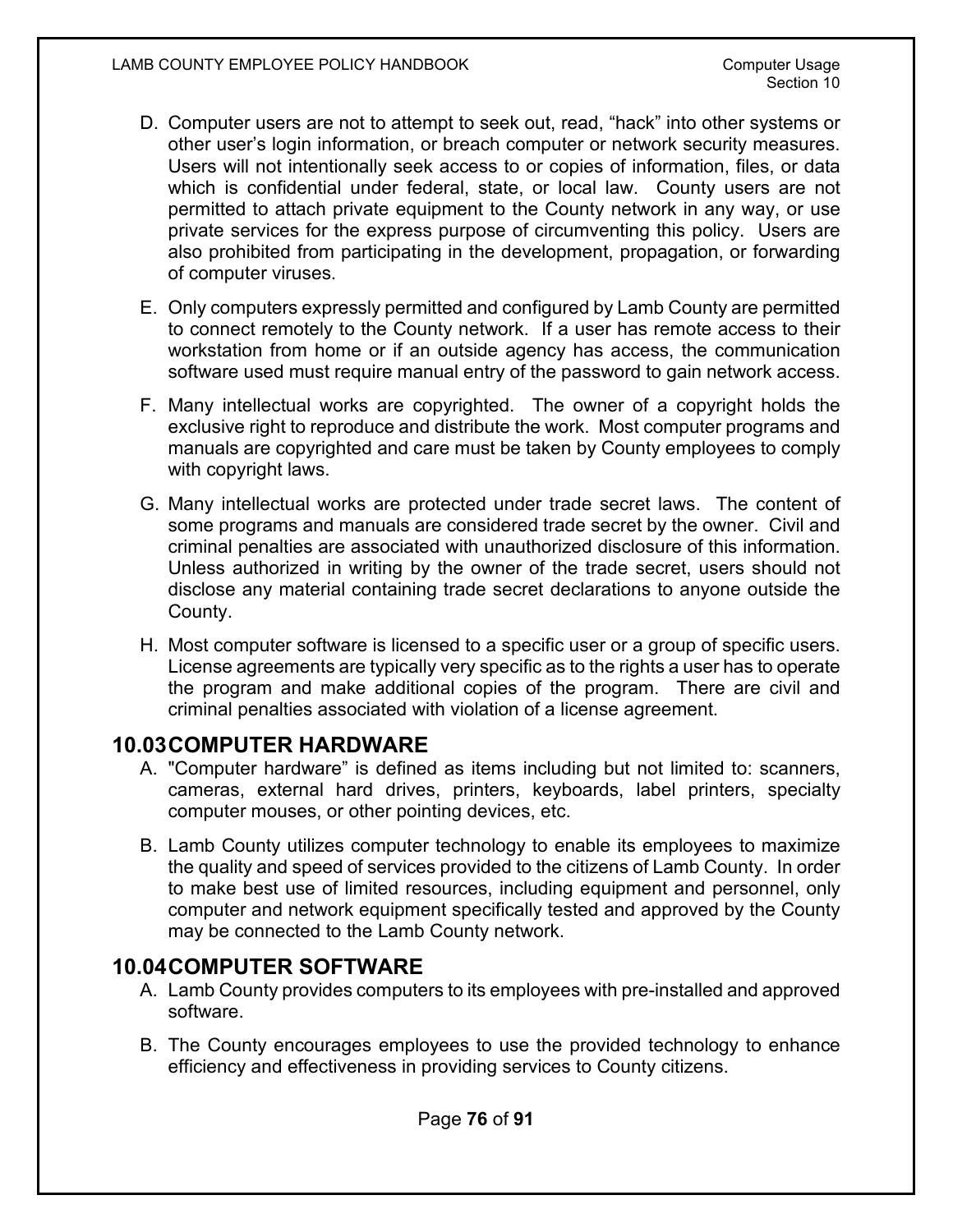- C. Since Lamb County uses a fully integrated network system, any change to a single computer can affect the other users and workstations on the network. Because of this, and due to limited County resources, the following procedures are mandatory for all County employees:
	- 1. All software on any computer attached to the Lamb County network or any other computer owned by Lamb County must be installed or uninstalled by Lamb County. (This includes games, desktop themes, and screen saver utilities not originally installed on the computer.)
	- 2. Lamb County must own or have proof of purchase of all software on all computers.
	- 3. All software must be configured and/or updated by Lamb County.

# **10.05COUNTY-PROVIDED ELECTRONIC MAIL**

- A. Electronic mail services are provided to Lamb County employees for the purpose of Lamb County business. Each employee and Elected Official have the individual responsibility to maintain and enhance the County's public image and to use County electronic mail ("e-mail") in a productive manner that accomplishes this goal.
- B. Lamb County acknowledges e-mail can be an efficient means of accomplishing other than in person communication, similar to the telephone.
- C. The County discourages personal use of the County e-mail system. Personal email should not cause Lamb County to incur any direct cost in addition to the overall cost of providing e-mail. At the discretion of each Elected Official, the County's email system may be used for incidental, or *de minimis* personal matters. Lamb County encourages the use of personal e-mail accounts for personal business.
- D. Employees using County e-mail accounts for personal matters must be aware that any and all communication on County provided e-mail accounts are subject to disclosure to the general public under the Texas Open Records Act, civil and criminal subpoenas, and other access authorized by law.
- E. To ensure responsible use of County-provided e-mail, the following guidelines have been established for its use. Misuse of County e-mail is prohibited.
	- 1. Each user is responsible for the content of all text, audio, or images sent or communicated over the County's e-mail server. Except for law enforcement purposes, no e-mail or other electronic communication may be sent using the County's e-mail server that hides the identity of the sender, or represents the sender as someone else, or someone from another Department or County entity. All messages sent using the County's e-mail server should contain the user's name. Access to County e-mail is a privilege, not a right; a user's right to access County e-mail may be revoked for inappropriate conduct.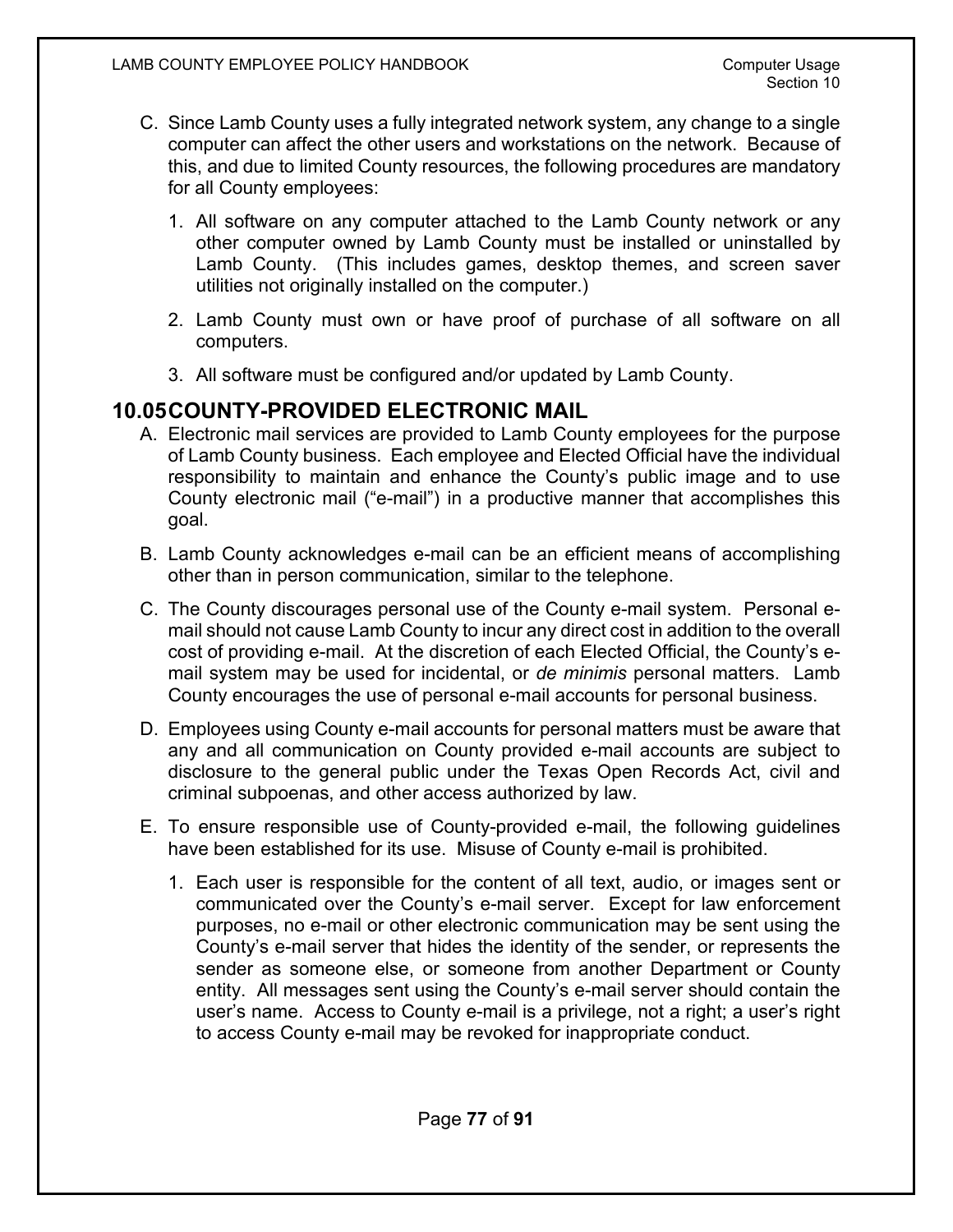- 2. Elected Officials have authority to inspect the contents of any equipment, files, calendars, or electronic mail in the normal course of their managerial and supervisory responsibilities.
- 3. If a request is made under the Texas Local Government Code and the Texas Public Information Act (Open Records Act), only the County Judge and Elected Officials are authorized to release Lamb County Records. Requests for public information must be made in writing. The release of Lamb County records involving network communications equipment is governed by the directives and laws set forth in the Texas Local Government Code and the Texas Public Information Act. If an employee is in doubt about the potential sensitivity of a document or communication, and whether it should be disclosed to the public, consultation with the County Attorney's Office is strongly recommended.
- F. Unacceptable use of County e-mail includes, but is not limited to knowingly transmitting, retrieving, or storing any communications or attachments which:
	- 1. Discriminate against, defame, or are derogatory towards any individual or group;
	- 2. Promote or criticize a political campaign or party;
	- 3. Contain profane, vulgar language, pornographic material or which can be considered sexually harassing;
	- 4. Are "chain letters," imploring the recipient to forward the message to others;
	- 5. Contain derogatory or inflammatory language regarding any individual's race, age, disability, religion, national origin, physical attributes or sexual preference;
	- 6. Violate local, state, or federal law, or County policy;
	- 7. Copies, retrieves, or forwards copyrighted material without authorization; or
	- 8. Communicates any confidential material.
- G. Except as authorized above, use of Lamb County's e-mail must be for the benefit of the County, and must not be used for:
	- 1. Personal monetary interest of gain;
	- 2. Purposes not directly related to the duties or responsibilities of the user before, during, or after business hours;
	- 3. Fundraising, public relations, or political activities;
	- 4. Communication involving personal sales or solicitation;
	- 5. Communication associated with any for-profit outside business activity;
	- 6. Communication which could subject Lamb County to be charged a fee by another person or entity; or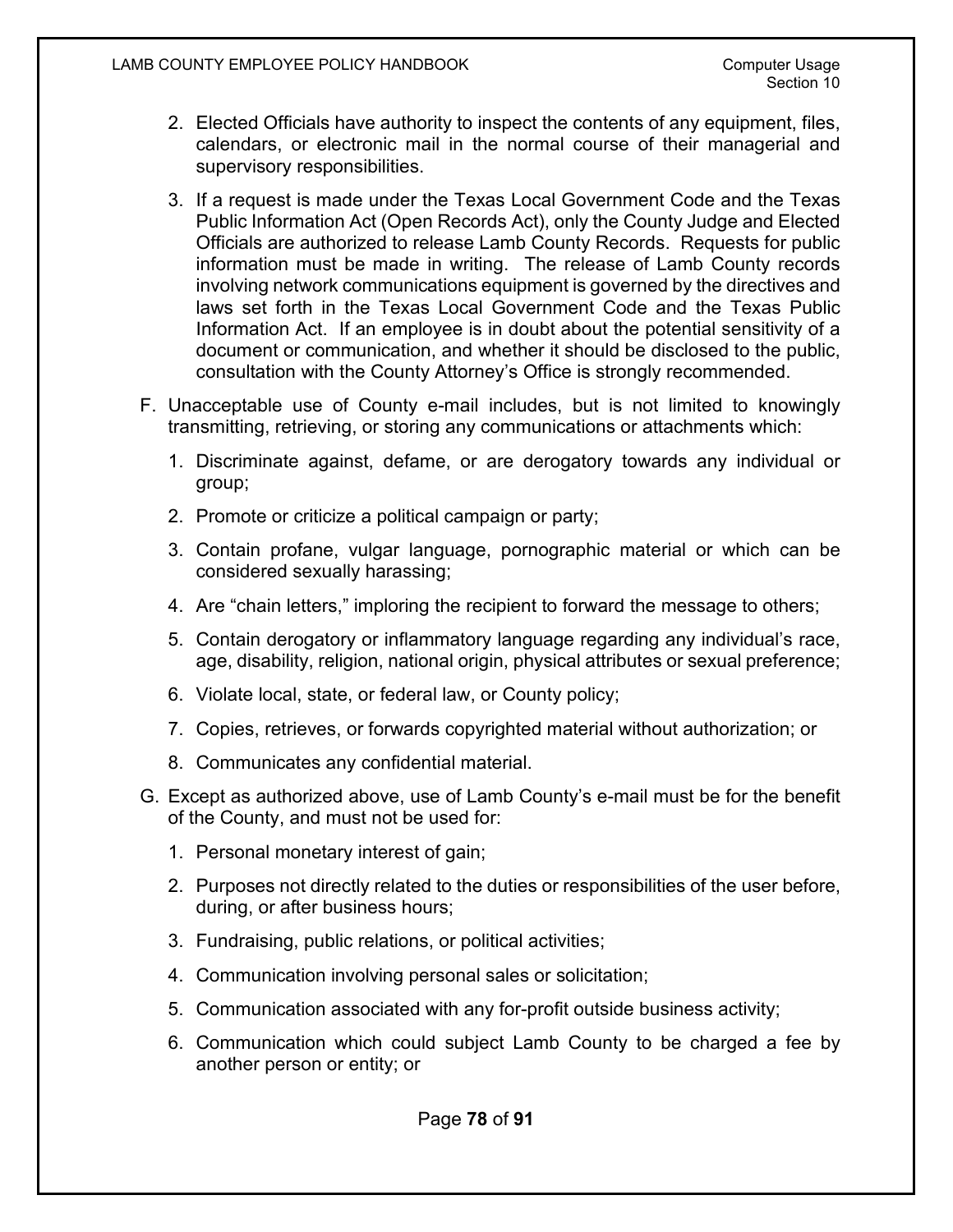7. A manner reasonably likely to cause network congestion or significantly hamper the ability of others to access and use the services or equipment.

# **10.06COUNTY INTERNET SERVICE**

- A. Internet access is provided to Lamb County employees, contractors, vendors, and other persons or firms designated by authorized Lamb County Officials for the purpose of Lamb County business. Every employee and Elected Official has a responsibility to maintain and enhance the County's public image and to use County internet service in a productive, professional manner. Lamb County discourages personal use of the Internet.
- B. Improper use of the Internet is not acceptable, and will not be permitted. All employees are to use and access the Internet responsibly. Elected Officials have authority to inspect the contents of any equipment or files in the normal course of their managerial and supervisory responsibilities.
- C. In accordance with the Texas Local Government Code and the Texas Public Information Act (Open Records Act), only the County Judge and Elected Officials are authorized to release official Lamb County records.
- D. County employees may use the internet for professional development, to obtain continuing education or training, or to discuss issues related to the user's public duties or responsibilities. At the Elected Official's discretion, the County's internet service may be used for incidental or *de minimis* personal use.

# **10.07LAMB COUNTY WEBSITE**

- A. The website for Lamb County, and its associated pages, have been established by the Commissioners Court to improve the quality, productivity, and general costeffectiveness of the County's workforce; it is also meant to greatly enhance communications between the public and the County. The layout and content of the site, and categories of information, are published at the direction of the Commissioners Court.
- B. All pages and sites will be professional in appearance, contain current and accurate information, and emphasize information important to the citizens of Lamb County.
- C. The Commissioners Court is the approving authority for all official Lamb County web pages, including design, layout, and content. Access to official County data (e.g., databases, images, documents, etc.) must be given through official Lamb County web pages.

# **10.08VIOLATION OF COMPUTER POLICY**

Violations of this policy will subject employees to disciplinary action up to and including termination. Employees who violate provisions in this policy can also subject themselves to additional civil and criminal penalties. Violations may also result in a user's workstation password and/or network access being revoked.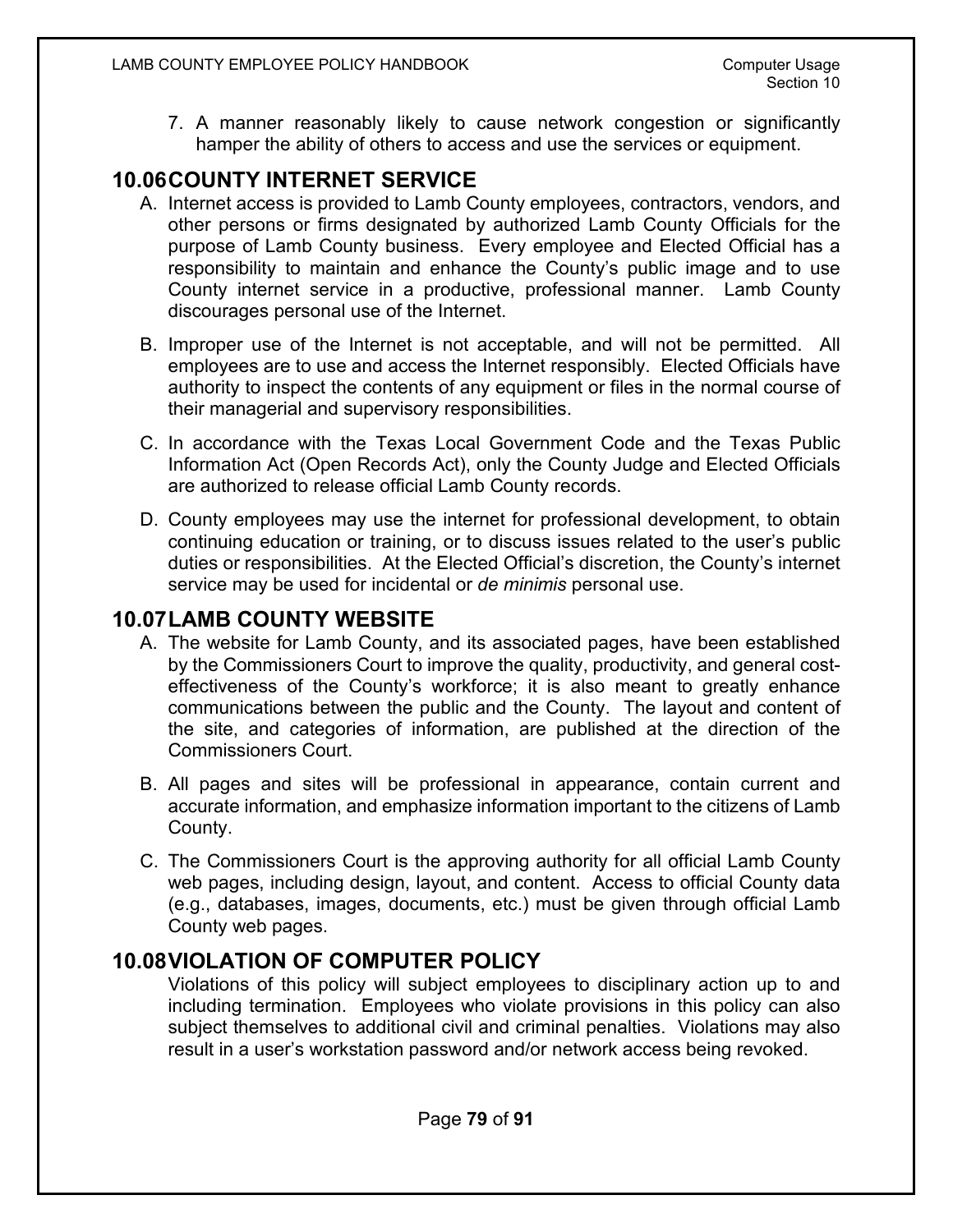# **DISCIPLINARY GUIDELINES**

# **11.01DISCIPLINARY GUIDELINES**

- A. Lamb County encourages the use and application of progressive disciplinary action whenever practical. Accordingly, lesser disciplinary actions may be taken when an employee first violates policy related to attendance or work performance, or engages in disruptive or inappropriate behavior. If the employee fails to correct the violation(s), or exhibits other behavior(s) in violation of policy, more intensive disciplinary action will be taken. Using progressive discipline in such a manner maximizes employee opportunities to correct issues.
- B. Utilizing progressive discipline, however, does not preclude or prohibit the County from exercising its right to impose more intense discipline. The County maintains the right to immediately terminate an employee whenever such action is deemed appropriate. While in most cases the disciplinary action(s) taken will depend upon the degree or severity of the infraction(s), the record of the employee, and the seriousness of the consequences of the violation(s), there are certain infractions which will result in severe disciplinary action regardless of the employee's disciplinary record.
- C. The purpose of utilizing standard disciplinary procedure is to make it easier to be consistent by applying similar penalties for similar infractions. Elected Officials and Supervisors maintain discretion to take circumstances into account when taking disciplinary action.

### **11.02BASES FOR DISCIPLINARY ACTION**

All descriptions below are for illustrative purposes only, to provide examples to employees of what types of behaviors can be considered violative of County policy. These examples are not intended to be all-inclusive, or an exhaustive list. Violations of policy constituting grounds for disciplinary action up to and including termination include but are not limited to the following:

#### A. **Unsatisfactory Attendance**

- 1. Excessive or unauthorized absences, tardiness, or a combination of the two.
- 2. Working overtime without prior permission and approval from the Elected Official.

#### B. **Unsatisfactory Performance**

- 1. Inability or unwillingness to satisfactorily perform assigned work.
- 2. Inability or unwillingness to perform duties at an acceptable level.
- 3. Failure to observe and follow the policies of the employee's Department or of the County.
- 4. Negligently causing damage to County property.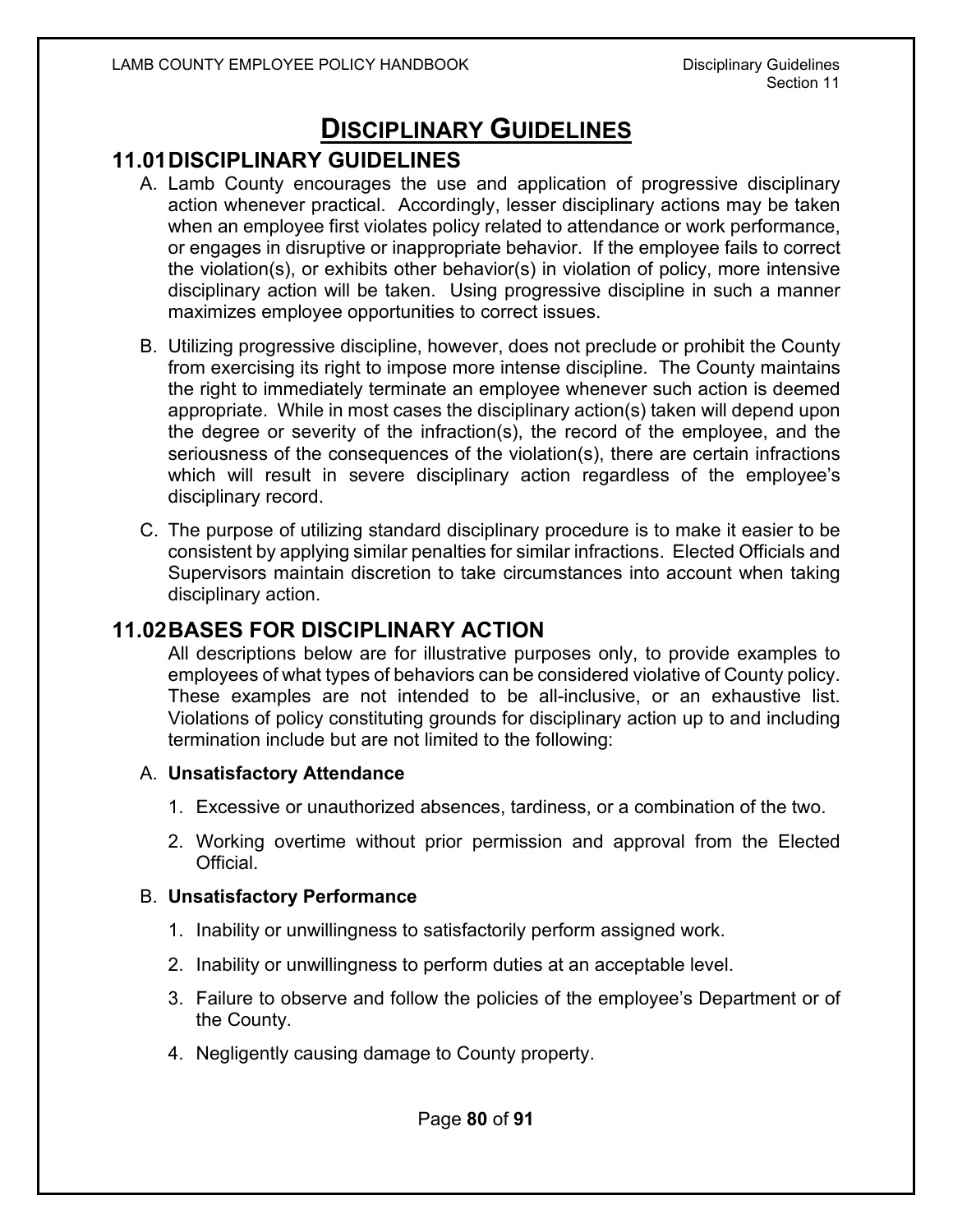#### C. **Indifference Towards Work**

- 1. Inefficiency, negligence, indifference, loafing, or carelessness; failure to remain at work or leaving work without permission; performing personal business during working hours; abuse of eating or resting periods; sleeping or otherwise being inattentive during work hours; interfering with the work of others; or mistreatment of the public or other employees.
- 2. Failure to meet or maintain specified conditions of employment, such as failure to obtain or maintain a professional license or certificate required as a condition for performing a job.
- 3. Failure to respond to progressive disciplinary actions in a positive manner.

#### D. **Insubordination**

- 1. Willful failure to or refusal by an employee to perform assigned work or to completely comply with instructions or orders from a supervisor. (This behavior may include lying, the use of abusive language, and displaying open hostility in response to supervision.)
	- a. If an employee believes the instruction/order is improper, they should obey it and question the order later. This practice does not apply to imminently dangerous or illegal situations or acts.
	- b. If an employee believes an instruction/order, if followed, would result in personal injury or damage to County equipment, or is illegal, they should request approval by the next higher level of supervision before performing the work.

#### E. **Causing Disturbance**

- 1. Participating in any activity which hinders County business occurring on County property either during or outside of normal work hours.
- 2. Entering County property at unassigned times without permission of a Supervisor; fighting on County property; use of abusive, profane, or threatening language; horseplay; deliberately causing injury to fellow employees; harassment of other county employees or citizens; discourtesy to citizens; possession of explosives, dangerous weapons, or firearms without permission; creating dissension or discord between employees, between the County and employees, or between employees and citizens (this includes spreading rumors about the County or any of its employees).

#### F. **Violation of Safety Rules**

1. Improper removal of safety guards (e.g. fire extinguishers); failure to use safety equipment; failure to follow safety practice rules; failure to report an on-the-job injury, vehicle accident, or unsafe condition on the day of the occurrence; and smoking in prohibited areas.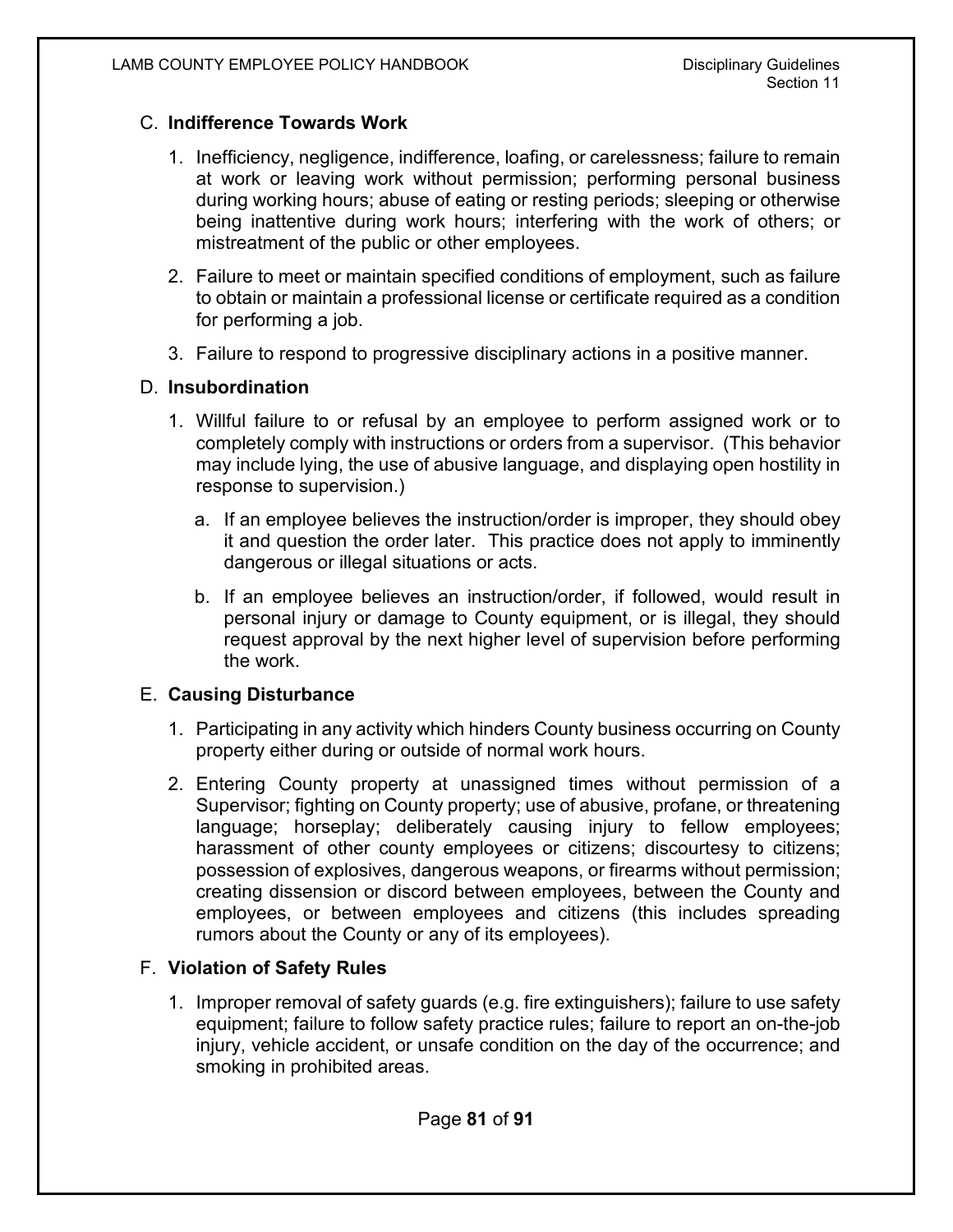2. Causing or contributing to an accident by operating County equipment in an unsafe or unauthorized manner.

### G. **Dishonesty**

- 1. Stealing County property; stealing other employees' or citizens' property; misuse of County property or funds; cheating; lying; forging or willfully falsifying County reports, documents, etc.; misuse of paid leaves of absence; unauthorized charges against the County's accounts; falsifying origin of personal injury to collect workers compensation; falsifying a time card or timesheet; falsifying job qualifications; stealing or being apprehended with stolen property; illegally gambling on County property (on or off duty).
- 2. Taking County property, including but not limited to equipment, furniture, supplies, or construction materials for personal purposes without permission from an Elected Official.
- 3. Falsely reporting illness or injury, or otherwise attempting to deceive or mislead any official of the County as to a health or medical condition.
- 4. Failure to report any current or past criminal conviction which would prohibit the employee from working in any Department or location in Lamb County

### H. **Abuse of Drugs or Alcohol**

- 1. On duty use, possession, or distribution of illegal drugs or alcohol.
- 2. Reporting to work under the influence of drugs or alcohol.
- 3. Dispensing, using, or possessing any illegal controlled substance during performance of job duties, on the job site, on County property, or in County vehicles.

#### I. **Theft**

- 1. Taking County equipment, materials, or vehicles for personal use without Elected Official authorization.
- 2. Improper use of County equipment, material, or vehicles (e.g., conducting personal business on County time, using County equipment for personal purposes, improper use of County equipment/services, and time spent on non-County business activities during the workday).
- 3. Willful waste of supplies, services, or equipment.

#### J. **Sabotage**

- 1. Deliberate damage or destruction of County property or equipment; advocacy of, or participation in, unlawful trespass or seizure of County property; encouraging or engaging in slowdowns, sit-ins, strikes, or any other concerted effort to limit or restrict County employees from working.
- 2. Removal of County property from its rightful premises without permission.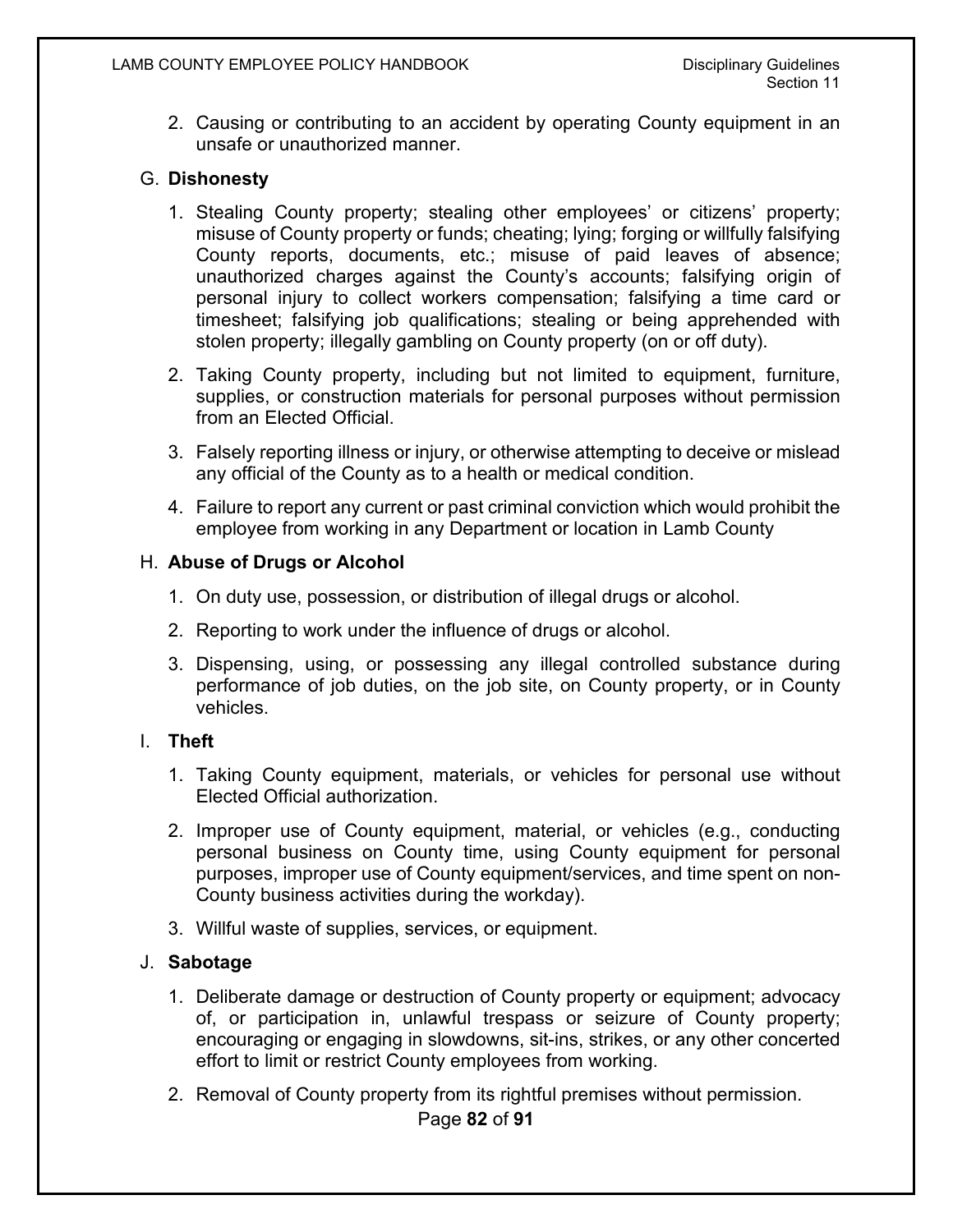3. Falsifying, altering, or destroying County records.

#### K. **Misconduct**

1. Any conviction for, or confession to, a crime of moral turpitude, or lewd and immoral conduct, which occurred either during or after work hours, which could have an adverse effect on the County or the confidence of the public in the integrity of the County government.

#### L. **Misuse of County Equipment or Services**

- 1. Using County equipment, credentials, or services for anything other than County business.
- 2. Careless, negligent, or improper use of property or equipment.
- 3. Abuse, misuse, deliberate destruction, abandonment, or damage of property, tools, facilities, or equipment belonging to other employees, to citizens, or to the County.
- 4. Failure to deliver property found by, confiscated by, or relinquished to employees before the end of the work day.
- 5. Failure to report damage to County equipment or property of others.

#### M. **Disqualification from Operating County Vehicles or Equipment**

- 1. Failure to possess a valid Texas Driver's License in the classification required to operate County vehicles or equipment necessary to completing job duties.
- 2. Failure to maintain a driving record with less than three (3) moving violations within a three (3) year period, if the employee is required to operate a County vehicle or equipment as part of the employee's job duties.
- 3. Failure to report any traffic violation involving a motor vehicle to a Supervisor.

#### N. **Job Abandonment**

- 1. Being absent from work for one (1) or more working day or parts of one (1) working day without directly notifying the proper Supervisor and obtaining permission.
- 2. Failure to return from approved leave on the designated day and time.

#### O. **Abuse of Authority**

- 1. Utilizing County data or information systems for any reason other than to conduct County business.
- 2. Violating Departmental or County confidentiality requirements.
- 3. Misuse of County property or funds.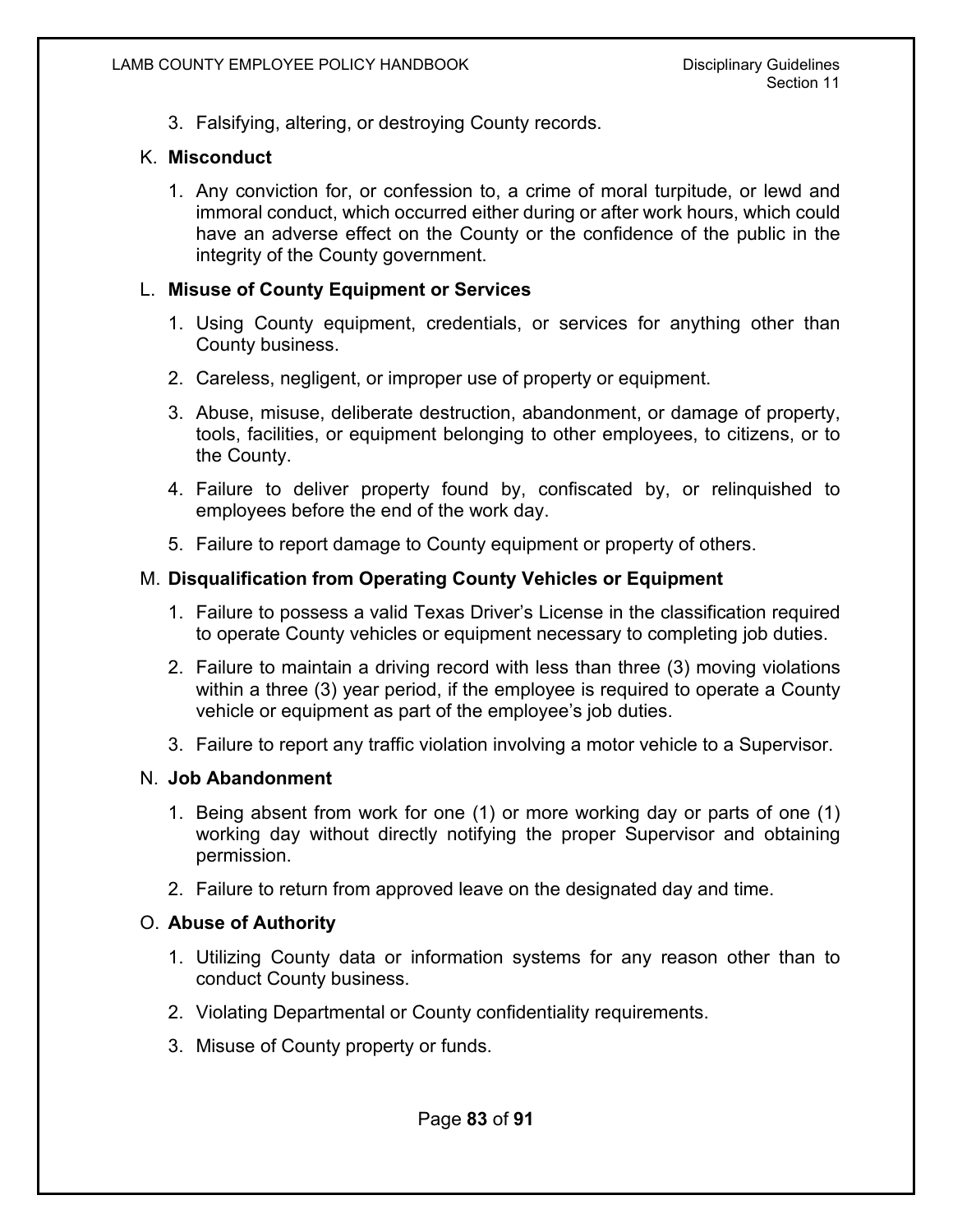- 4. Using the official position an employee holds to coerce, oppress, or gain personally.
- 5. Supervisors or Elected Officials who use their position to pressure a subordinate into violating the law or County policy.

### **11.03DISCIPLINARY PROCESS**

Any of the following progressive disciplinary measures are recommended for use by supervisory staff. Supervisors are to evaluate each situation and apply an appropriate level of discipline. Some infractions may warrant skipping steps in the progressive process. Several forms related to disciplinary action are available for use in these situations, and may be obtained from the County Treasurer's Office.

### A. **Verbal Counseling**

- 1. A supervisor advises the employee of the employee's unsatisfactory conduct or performance, and recommends specific area(s) for improvement.
- 2. Verbal counseling should be administered at or as close as reasonably possible to the time the misconduct or policy violation is observed, reported, and/or confirmed.

#### B. **Written Reprimand**

- 1. A written memorandum is made to the employee by the Supervisor for unsatisfactory performance, policy, procedural, or conduct violation(s); or in instances where a verbal counseling has already been given and the violation has occurred again, or where unsatisfactory performance has continued.
- 2. Supervisors are encouraged to have an independent witness present during the written reprimand of the employee.
- 3. A written reprimand should be administered at or as close as reasonably possible to the time the misconduct or policy violation is observed, reported, and/or confirmed. The employee is to be informed directly, in writing, of the violative conduct, the rule or policy it violates, the action being taken, the terms/conditions of that disciplinary action, the consequences of that action, and consequences of any future violations (should any occur).
- 4. Supervisors are to provide employees with a copy of the written reprimand given. This written documentation must also be provided to the County Treasurer for preservation in the employee's permanent personnel file.
- 5. The employee should sign where indicated on the written reprimand, indicating the employee received a copy of the document. The employee's signature on the document does not imply agreement with its contents.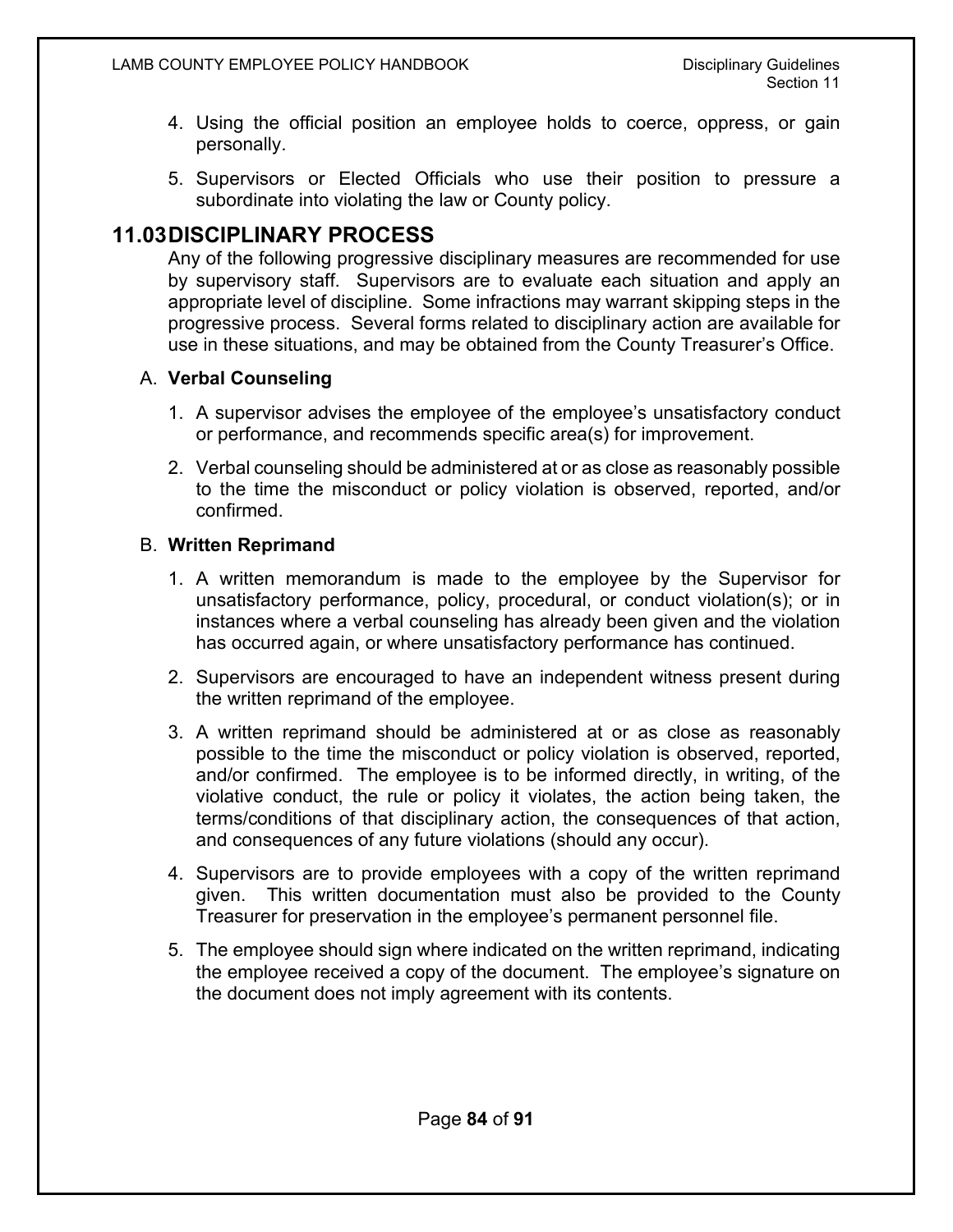6. If an employee refuses to sign a written reprimand form, the Supervisor is to write that the employee refused to sign, and provide the employee a copy of the document. If an independent witness is present and can attest to the employee's refusal, that person should sign the written reprimand form and indicate they witnessed the employee's refusal to sign.

### C. **Suspension**

- 1. Suspension without pay, of no more than five (5) working days (or forty hours of work) will be administered in situations where at least one prior written reprimand has been given for previous infractions of policy or lack of sufficient performance, or in situations serious enough in the opinion of the Supervisor to warrant this level of discipline.
- 2. If suspension without pay is administered to an employee, the Supervisor or Elected Official must provide written documentation of imposition of this disciplinary action in the same manner prescribed by Section 11.03(B). This written documentation is to be provided to the County Treasurer for preservation in the employee's permanent personnel file.
- 3. An employee is not entitled to seniority, paid personal leave, holiday pay, or retirement service credit accrual during periods of unpaid leave or suspension without pay, but will not lose anything accrued prior to imposition of an unpaid suspension.
- 4. Employees suspended without pay are responsible for paying all insurance premiums, including that portion otherwise paid by the County while on suspension. Payment should be made in full by the end of the next pay period to the County Auditor. Failure to submit full payment by the end of the month in which the suspension occurs will result in cancellation of coverage.

### D. **Administrative Leave**

- 1. An Elected Official may place an employee on administrative leave with or without pay. Circumstances warranting administrative leave includes, but is not limited to disposition of pending criminal or administrative investigations.
- 2. An employee is not entitled to seniority, paid personal leave, holiday pay, or retirement service credit accrual during periods of unpaid leave, but will not lose anything accrued prior to imposition of an unpaid suspension.
- 3. Employees on leave without pay status are responsible for paying all insurance premiums, including that portion otherwise paid by the County while on administrative leave. Payment should be made in full by the end of the next pay period to the County Auditor. Failure to submit full payment by the end of the month in which the administrative leave is taken will result in cancellation of coverage.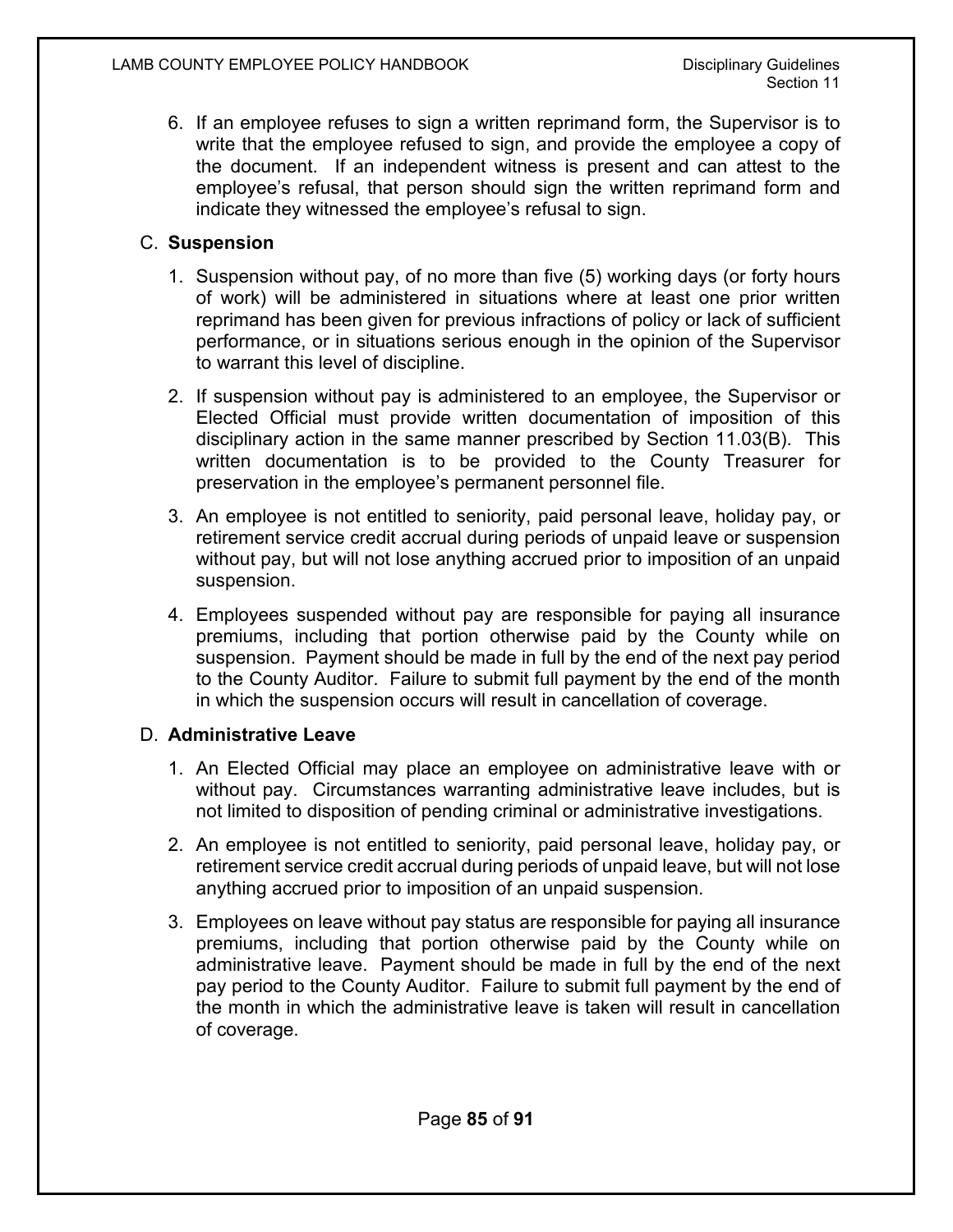### E. **Separation**

- 1. Separation may occur at any time during the employment relationship. It may be the first step if warranted by the situation.
- 2. The Notice of Separation Form should be submitted to the Treasurer's Office by the Elected Official as soon as possible to ensure timely payment of final wages and benefits.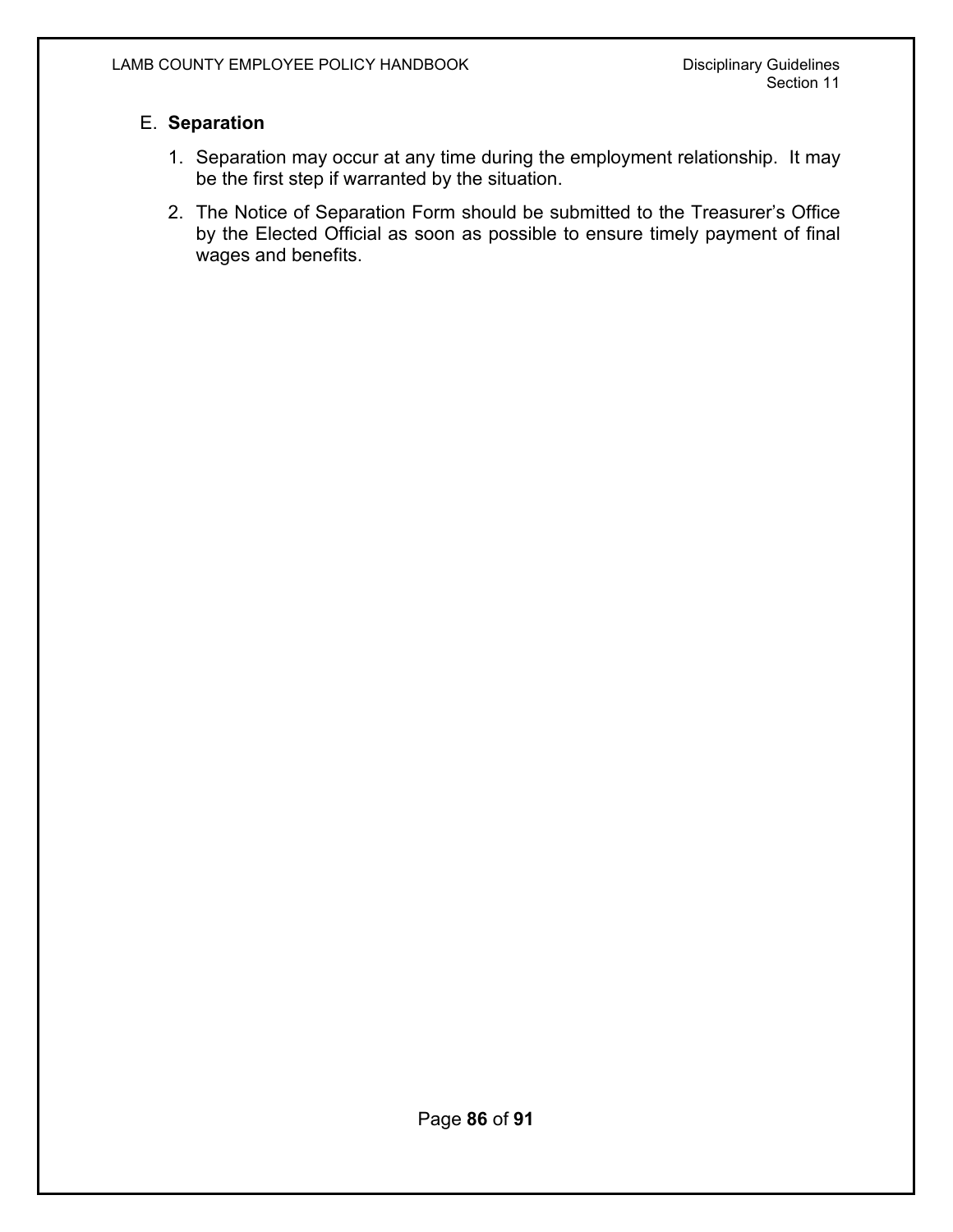# **SEPARATIONS**

# **12.01SEPARATIONS**

Termination of employment (or separation) is any situation in which the employeremployee relationship between the County and a County employee ends. Because employment with Lamb County is based on mutual consent, both the employee and Lamb County have the right to terminate employment at will, with or without cause, at any time.

### **12.02TYPES OF SEPARATION**

All separations with Lamb County shall be designated as one of the following:

- A. Resignation
- B. Retirement
- C. Dismissal/Termination
- D. Reduction In Force
- E. Death
- F. Other

# **12.03NOTICE OF RESIGNATION**

Resigning employees are required to submit written notice of resignation to their Elected Official. Employees may resign at any time, with or without advance notice, due to their at will employment status. The Elected Official will submit a Payroll Change Notification form to the Treasurer's Office immediately after receiving notice an employee has resigned. The separation date is the last day worked by the employee.

### **12.04RETIREMENT**

- A. Regular full-time employees, regular part-time employees, and Elected/Appointed Officials are members of the Texas County and District Retirement System (TCDRS), which is a defined contribution plan. The TCDRS provides member services online at [www.tcdrs.org,](http://www.tcdrs.org/) and via telephone at 1-800-823-7782.
- B. Service retirement eligibility for Lamb County is met by achieving thirty (30) years of service credit at any age, eight (8) years of service credit by age sixty (60), or combined years of age and service credit equaling seventy-five (75) or more (Rule of 75).
- C. Employees who plan to retire should notify their Elected Official of their intent at least thirty (30) days prior to the effective retirement date, in order to ensure timely coordination of benefits. Candidates for retirement should visit with the Treasurer's Office at least thirty (30) days prior to the effective retirement date, to complete all required paperwork.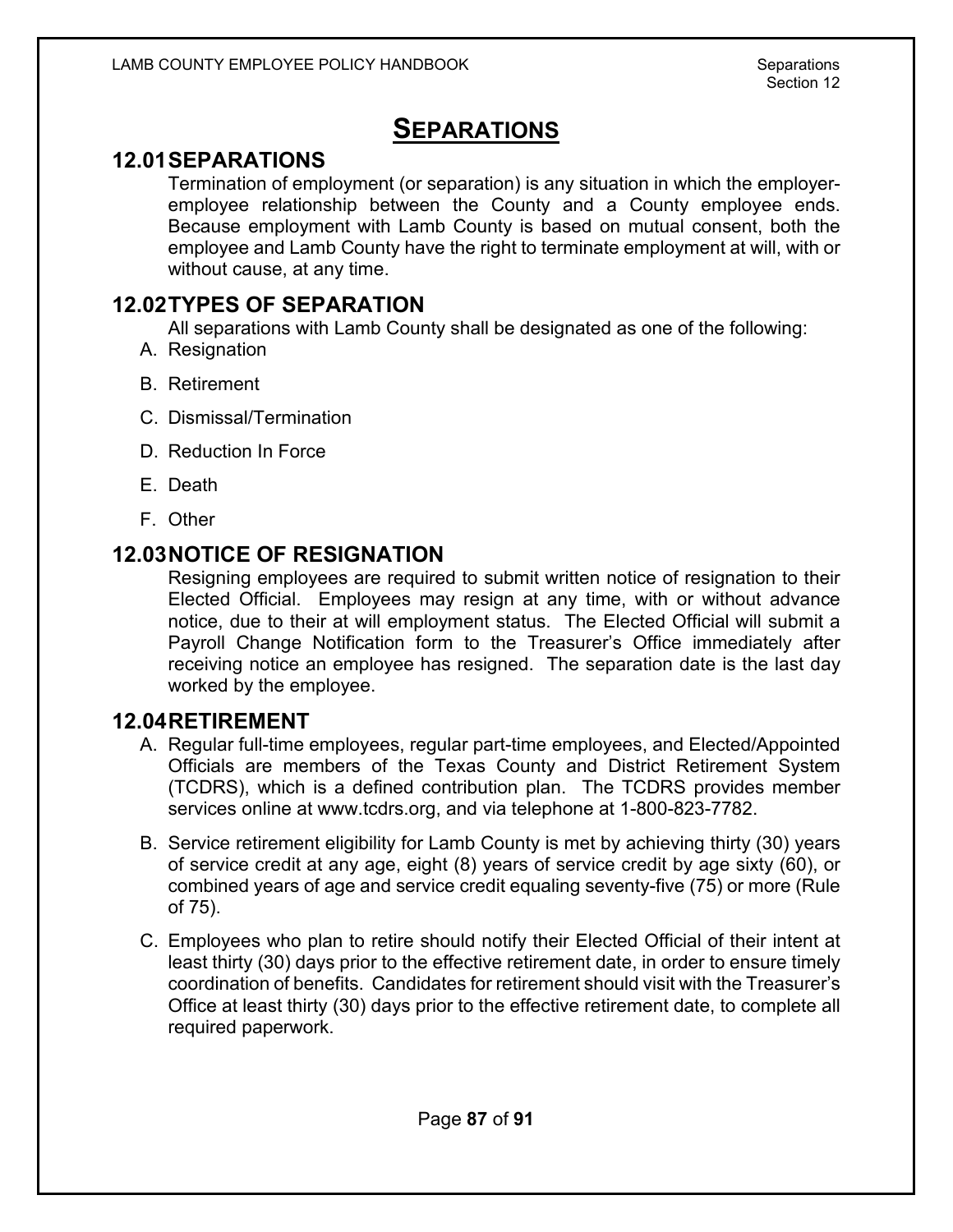- D. TCDRS recognizes service credits from prior employment with some other governmental entities. Contact the Treasurer's Office or TCDRS for additional information.
- E. Retirement is effective on the last day of the month in which the employee actually worked. Personal leave may not be used as actual work time in advance of retirement due to the Federal Consolidated Omnibus Budget Reconciliation Act (COBRA) insurance continuation date.
- F. Employees are eligible to apply for disability retirement if they have completed eight (8) years of service and are disabled. Disability applications require extensive medical documentation, and are evaluated by the TCDRS Medical Board.
- G. Lamb County retirees are not eligible for rehire by Lamb County until at least two (2) months have passed since their bona fide separation from Lamb County employment.

### **12.05DISMISSAL**

Lamb County is an at-will employer, and each Elected Official may dismiss an employee at any time for any reason or no reason, with or without notice.

### **12.06REDUCTION IN FORCE**

An employee shall be separated from employment because of a reduction in force when the employee's position is abolished, or when there is a lack of funding to support the position, or lack of work to justify the position.

### **12.07DEATH**

A separation by death occurs when an individual dies while employed by the County. In such case, the employee's designated beneficiary will receive the remaining earned pay and payable benefits earned by the employee prior to the employee's death.

### **12.08OTHER**

Any separation not falling into one of the categories outlined above will be designated as an "other" separation. The Elected Official will provide details of the nature of the separation for the County Treasurer's personnel records.

# **12.09NOTICE TO TREASURER**

- A. As soon as an Elected Official becomes aware of separation from employment, or an intent to separate from employment, the employee's Supervisor or Elected Official should notify the County Treasurer's Office in writing using a Payroll Change Notification form. The separation date is the last day actually worked by the employee.
- B. Elected Officials should submit the Departmental personnel file of a separating employee to the Treasurer's Office immediately following separation. This Departmental file will be merged with the Treasurer's permanent personnel file for the employee.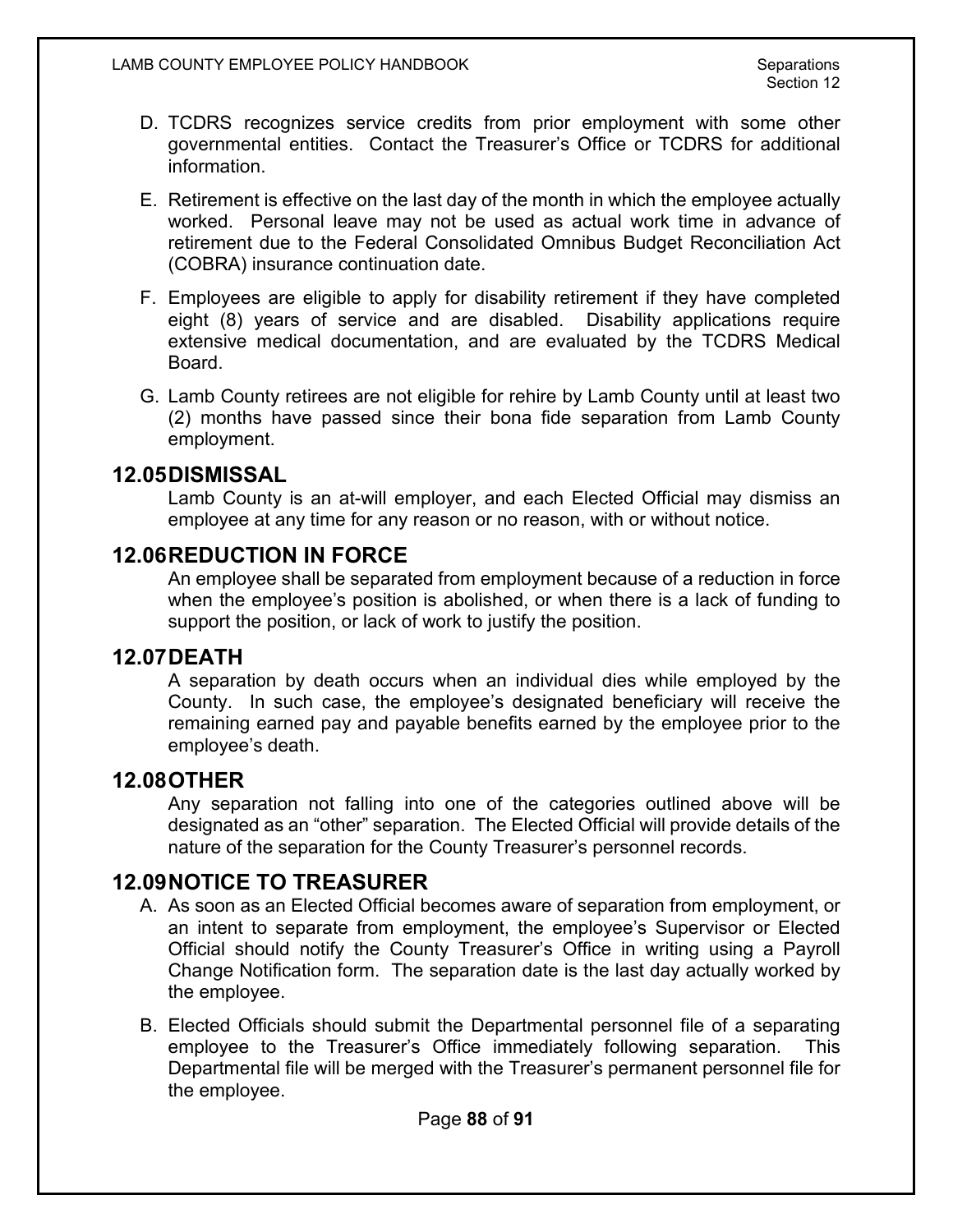### **12.10BENEFITS AT SEPARATION**

- A. Accrued benefits due and payable at separation will be paid. Unused leave will be paid out as described in Section 7; unused leave time will NOT be paid in cases of termination for cause, resignation in lieu of termination, or resignation under circumstances deemed unfavorable by the employee's Elected Official.
- B. Coverage under County benefits plans ends on the last day of the month in which the employee last worked. Prepaid insurance premiums will be refunded on the separating employee's final paycheck.
- C. COBRA gives employees and qualified covered family members the opportunity to continue health insurance coverage at their own expense. The separated employee should contact the Treasurer's Office for information on COBRA coverage.

### **12.11FINAL PAY**

- A. Employees will receive final pay as soon as administratively feasible, in accordance with applicable state law.
- B. Debts owed by the employee to the County (including the cost of any unreturned County property) are due and payable to Lamb County at separation. Lamb County will take all lawful steps (e.g., withholding a final paycheck, deducting the amount of debt owed to the County from the final paycheck, or deducting the cost of any unreturned County property) to recover monies owed to the County by separated employees.
- C. Employees indebted to Lamb County are not eligible for rehire until all indebtedness to the County has been cleared.

# **12.12EXIT PROCESS**

- A. Separating employees are to contact the County Treasurer's Office to schedule an exit interview. This interview affords an opportunity for discussion of employee benefits, right to COBRA coverage, and return of County property. Additionally, the interview gives separating employees the opportunity to express any concerns or suggestions. Employees who do not participate in the exit interview process will receive the information via U.S. mail at the last address on file with Lamb County.
- B. Employees are responsible for returning items issued to them by Lamb County, or which are in their possession or control. This includes, but is not limited to: County files or paperwork, employee lists, credit cards, long distance calling cards, keys, manuals, laptops, telephones, electronic devices, computers, modems, printers, facsimile machines, uniforms, identification badges, etc.
- C. Employees must return all County property immediately upon request, or upon termination of employment. As permitted by law, the County may withhold the cost of any items the employee does not return as required from the employee's final paycheck. The County will take all necessary action appropriate to recover or protect its property.